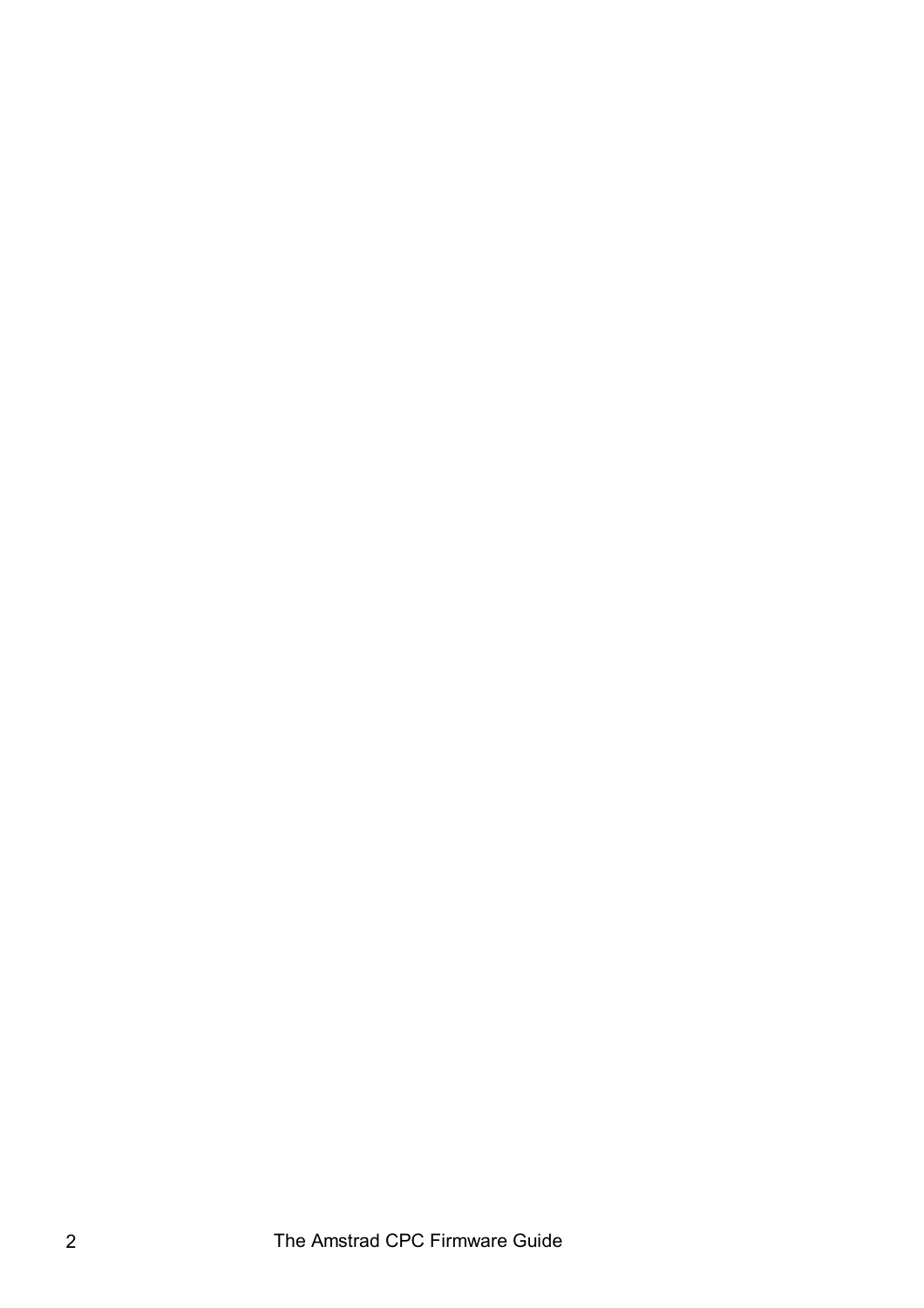# **Introduction**

Fortunately, when Amstrad developed the CPC and CPC+ computers, they let the user access many of the computer's internal routines (the firmware) and use them in their own programs. Experienced coders will no doubt write faster or more versatile code, yet these can easily be patched in using the Firmware Jumpblock.

For many years, Amstrad produced the definitive guide to the insides of the CPC but sale of this was stopped in 1989. Since then the Firmware Manual has been a much sought-after item by programmers. Nevertheless, the original guide had some omissions, notably the abscence of information on the system variables and the Z80 microprocessor inside every CPC and CPC+.

This guide is not intended to explain how to program in machine code, but we hope that it will supply the information needed to make the most of the Amstrad's capabilities when writing your own programs.

**Bob Taylor and Thomas Defoe, 1992**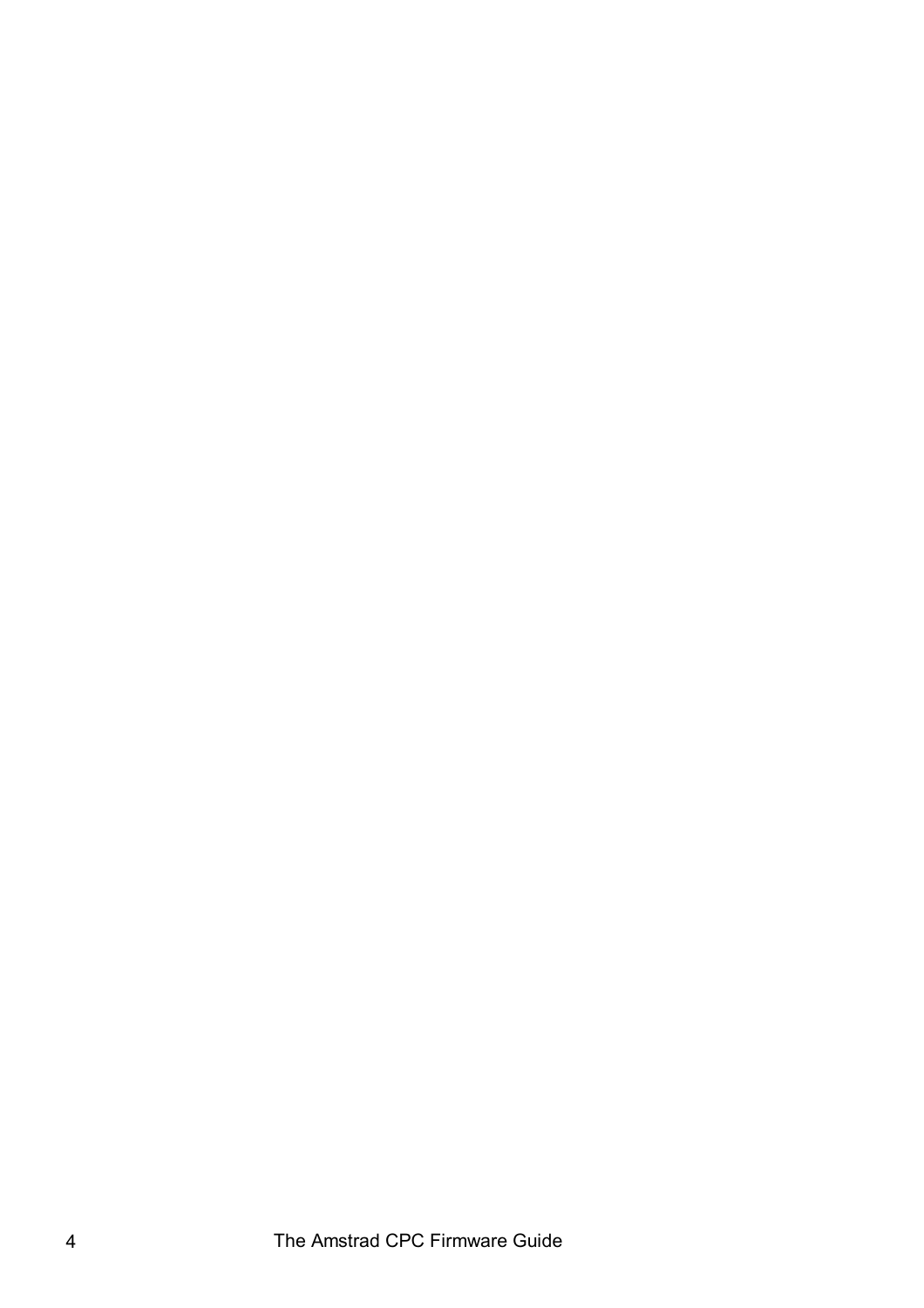# **Contents**

| Use of Memory by the Operating System       |    |  |
|---------------------------------------------|----|--|
| <b>Overview of the CPC</b>                  | 7  |  |
| <b>System Variables</b>                     | 8  |  |
| <b>Firmwire Guide</b>                       | 33 |  |
| <b>Kernel</b>                               | 35 |  |
| Low Jumpblock                               | 38 |  |
| High Jumpblock                              | 40 |  |
| <b>The Key Manager</b>                      | 43 |  |
| <b>The Text VDU</b>                         | 47 |  |
| <b>The Graphics VDU</b>                     | 53 |  |
| <b>The Screen Pack</b>                      | 57 |  |
| <b>Cassette / AMSDOS</b>                    | 63 |  |
| AMSDOS / BIOS                               | 66 |  |
| <b>The Sound Manager</b>                    | 69 |  |
| <b>The Machine Pack</b>                     | 71 |  |
| 664 / 6128 only                             | 73 |  |
| <b>The Firmware Indirections</b>            | 75 |  |
| <b>The Maths Firmware</b>                   | 77 |  |
| Maths Subroutines for the 464 only          | 80 |  |
| Maths Subroutines for the 664 and 6128 only | 81 |  |
| <b>The Z80 Instruction Set</b>              | 83 |  |
| The Opcodes and T States                    | 83 |  |
| The Flag Register                           | 83 |  |
|                                             |    |  |

## The CRTC Registers **105**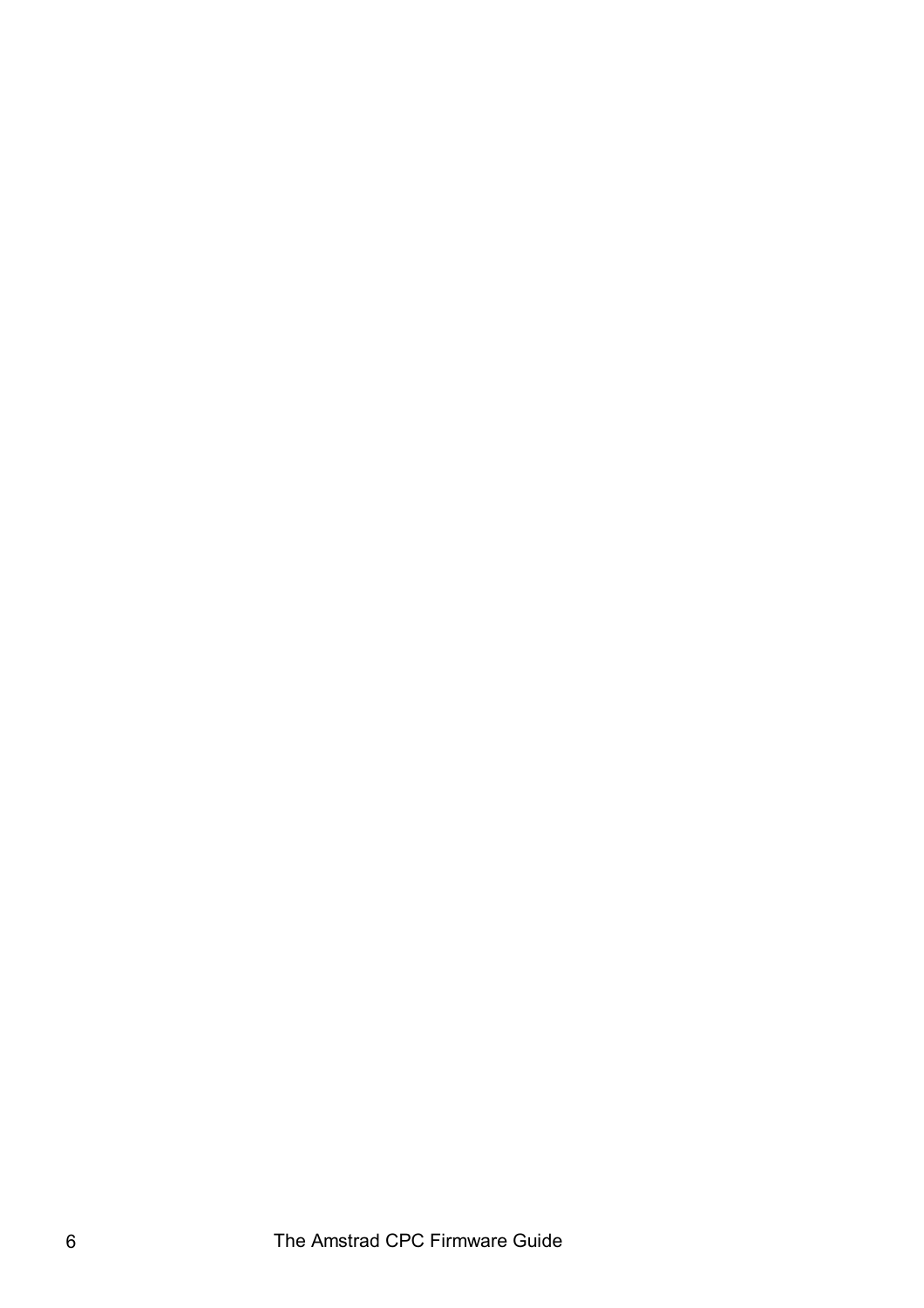# **Use of memory by the Operating System**

The following list of memory addresses and their uses has been compiled over a number of years, mainly from personal investigation. It does not claim to be definitive, since no accurate source seems to be available to the average computer user, and so may be inaccurate or deficient at certain points; also, some of the areas described have uses additional to those listed. We have tried to make it as accurate as possible, to enable others to use to the full those facilities which present themselves via this information.

- Addresses and values are present in memory with the low byte first. The Z80 processor represents all 16-bit values in the order lo-byte hi-byte.
- The term 'above' means higher in memory.
- Areas with numbers of bytes of either &00 or &FF given in brackets, may be safe to use for machine code routines etc, as may the tape area, and the Sound ENT and ENT areas if these are unused.
- The first column given is the address (for the 6128) of the memory being considered, while the second column gives the equivalent 464 address - unfortunately the 464 differs from the 6128 for most addresses, so if one address is omitted, the system variable is not available for that machine.
- The next column gives the size allocated in bytes. Addresses on the right hand side enclosed in brackets are of System Variables which hold the address of the bytes being explained. With addresses or values anywhere in the text, the value shown is for the 6128; a value in italics is for the 464 only.

## *Overview of the CPC's memory*

In the following tables, the following symbols are used:

- <> not the value or bit which follows
- this applies to all machine with a disk drive fitted
- b0 bit 0
- b1 bit 1
- ...
- b15 bit 15
- HB most significant byte, hi-byte
- LB least significant byte, lo-byte

When addresses are given in the comments, they apply to the 6128. When the 464's address is different, it is given in brackets, such as at the comment for &B763.

Please note that this section of the guide has been set out with all the addresses in the leftmost column in the correct order for the 6128.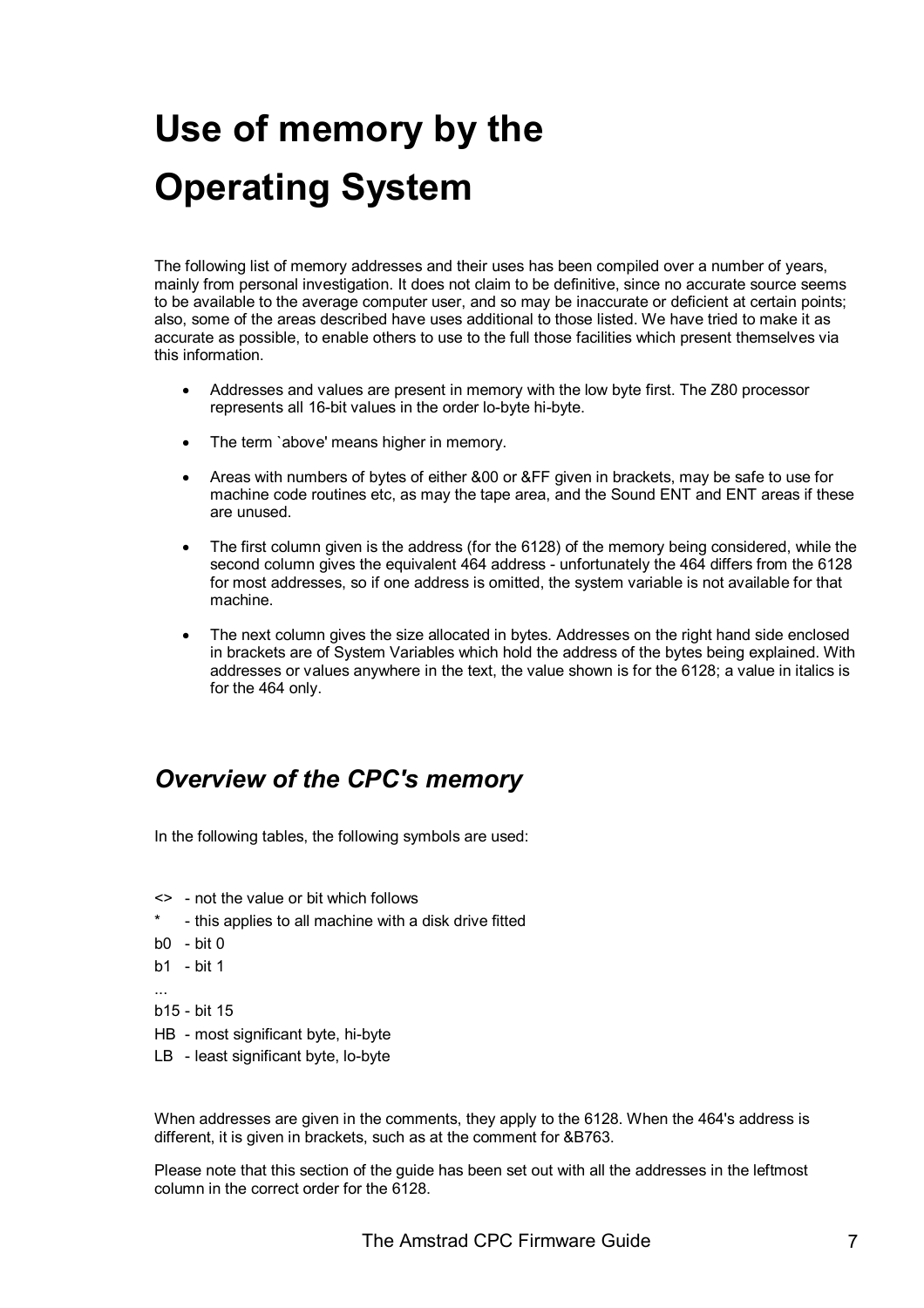# *The System Variables*

| 6128  | 464   | <b>Size</b> | <b>Comments on the memory locations</b>                                                                                                                                                                                                                                                                                                                          |
|-------|-------|-------------|------------------------------------------------------------------------------------------------------------------------------------------------------------------------------------------------------------------------------------------------------------------------------------------------------------------------------------------------------------------|
| &0000 | &0000 | &40         | Restart block:                                                                                                                                                                                                                                                                                                                                                   |
| &0000 | &0000 |             | RST 0: complete machine reset                                                                                                                                                                                                                                                                                                                                    |
| &0008 | &0008 |             | RST 1: LOWJUMP: in-line two byte address: b0 to<br>b13=address:<br>b14=Low ROM disabled;<br>b15=Upper ROM disabled                                                                                                                                                                                                                                               |
| &000B | &000B |             | LOW PCHL: HL has address as RST 1                                                                                                                                                                                                                                                                                                                                |
| &000E | &000E |             | 'JMP BC': BC has address to jump to                                                                                                                                                                                                                                                                                                                              |
| &0010 | &0010 |             | RST 2: SIDE CALL: inline two byte address: b0 to<br>b13=address-&C000<br>bl4 to b15=offset to required ROM (used between<br>sequenced Foreground ROMs)                                                                                                                                                                                                           |
| &0013 | &0013 |             | SIDE PCHL: HL has address as RST 2                                                                                                                                                                                                                                                                                                                               |
| &0016 | &0016 |             | 'JMP DE': DE has address to jump to                                                                                                                                                                                                                                                                                                                              |
| &0018 | &0018 |             | RST 3: FAR CALL: inline three byte address block: bytes 1<br>and 2 hold the address;<br>byte 3 holds the ROM select address                                                                                                                                                                                                                                      |
| &001B | &001B |             | FAR PCHL: as RST 3, but HL has address;<br>C has ROM select                                                                                                                                                                                                                                                                                                      |
| &001E | &001E |             | 'JMP HL': HL has address to jump to                                                                                                                                                                                                                                                                                                                              |
| &0020 | &0020 |             | RST 4: RAM LAM: LD A, (HL) from RAM with ROMs<br>disabled                                                                                                                                                                                                                                                                                                        |
| &0023 | &0023 |             | FAR CALL: as RST 3, but HL has address of three byte<br>address block                                                                                                                                                                                                                                                                                            |
| &0028 | &0028 |             | RST 5: FIRM JUMP: inline two byte address to jump to                                                                                                                                                                                                                                                                                                             |
| &0030 | &0030 |             | RST 6: User restart;<br>default to RST 0                                                                                                                                                                                                                                                                                                                         |
| &0038 | &0038 |             | RST 7: Interrupt entry (KB/Time etc)                                                                                                                                                                                                                                                                                                                             |
| &003B | &003B |             | External interrupt (default to RET)                                                                                                                                                                                                                                                                                                                              |
| &0040 | &0040 | &130        | ROM lower foreground area: BASIC input area (tokenised)                                                                                                                                                                                                                                                                                                          |
| &016F | &016F |             | end of BASIC input area.                                                                                                                                                                                                                                                                                                                                         |
| &0170 | &0170 |             | BASIC working area for program, variables, etc                                                                                                                                                                                                                                                                                                                   |
| &0170 | &0170 |             | Program area;<br>Variables and DEF FNs area;<br>Arrays area;<br>Free space;<br>end of free space;<br>Strings area;<br>end of Strings area (=HIMEM);<br>Space for user machine code routines;<br>end of user space, byte before user;<br>defined graphics area;<br>User defined graphics area;<br>end of UDG area;<br>ROM Upper reserved area, expandible during; |
|       |       | r*4         | KL ROM WALK, including:<br>ROM chaining blocks (arranged as follows):                                                                                                                                                                                                                                                                                            |
|       |       |             |                                                                                                                                                                                                                                                                                                                                                                  |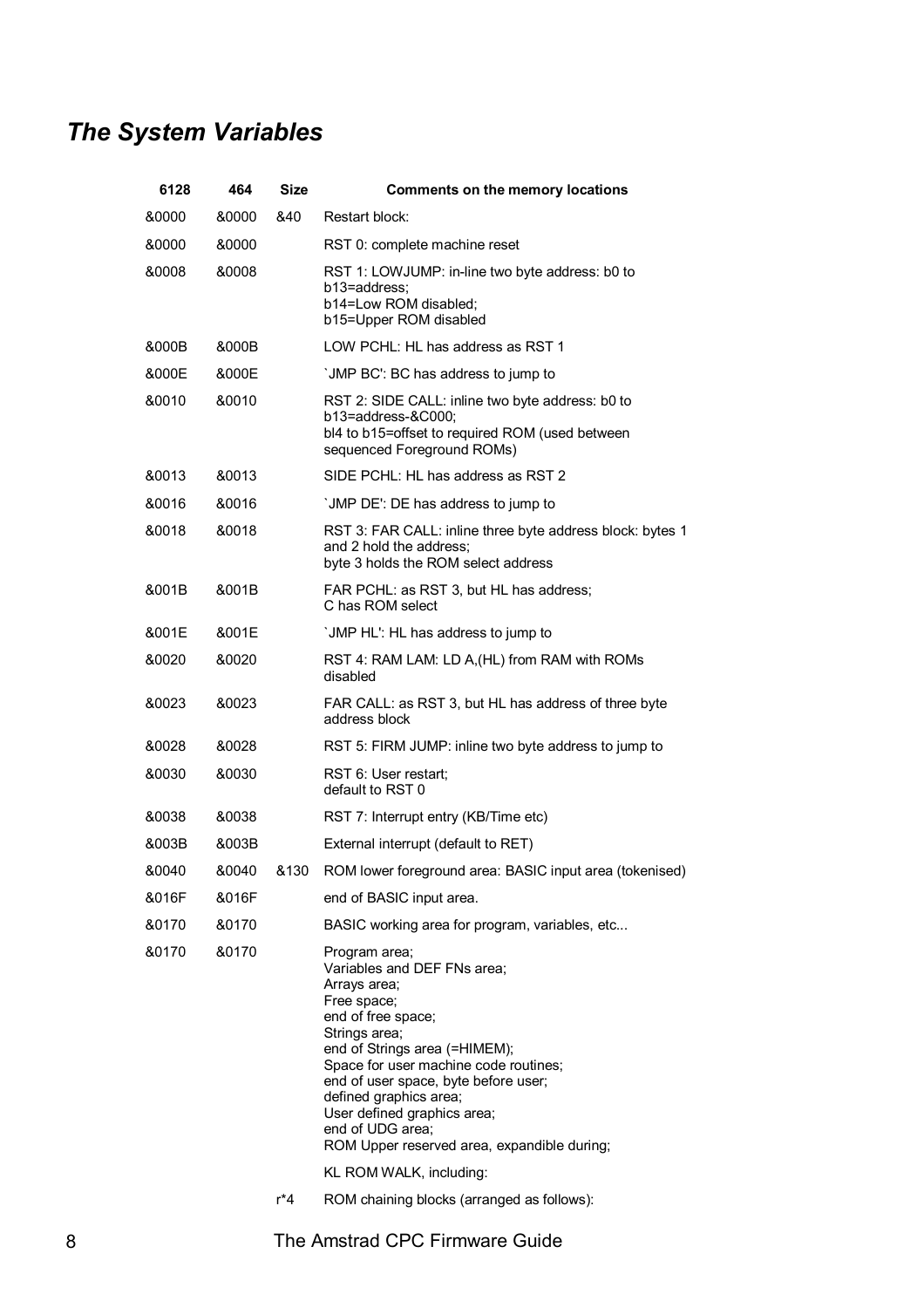| 6128             | 464              | Size | <b>Comments on the memory locations</b>                                                                                                                          |
|------------------|------------------|------|------------------------------------------------------------------------------------------------------------------------------------------------------------------|
| &A6FC            | &A6FC            | 4    | AMSDOS chain, ing block:                                                                                                                                         |
| &A6FC            | &A6FC            | 2    | address of next ROM block in chain (or &0000 if the last in<br>chain)                                                                                            |
| &A6FE            | &A6FE            | 1    | ROM Select address                                                                                                                                               |
| &A6FF            | &A6FF            | 1    | &00                                                                                                                                                              |
| &A700            | &A700            | &500 | AMSDOS reserved area. This area is moved down if any<br>ROMs have numbers greater than eight (6128 only)                                                         |
| &A700            | &A700            | 1    | Current drive number (0=A;<br>$1=$ B)                                                                                                                            |
| &A701            | &A701            | 1    | <b>Current USER number</b>                                                                                                                                       |
| &A702            | &A702            | 1    | flag?                                                                                                                                                            |
| &A703            | &A703            | 2    | address?                                                                                                                                                         |
| &A705            | &A705            | 1    | flag?                                                                                                                                                            |
| &A706            | &A706            | 2    | address?                                                                                                                                                         |
| &A708            | &A708            | 1    | OPENIN flag (&FF=closed; <>&FF=opened)                                                                                                                           |
| &A709            | &A709            | &20  | Copy of current or last Disc Directory entry for<br>OPENIN/LOAD:                                                                                                 |
| &A709            | &A709            | 1    | USER number                                                                                                                                                      |
| <b>&amp;A70A</b> | <b>&amp;A70A</b> | 8    | filename (padded with spaces)                                                                                                                                    |
| &A712            | &A712            | 3    | file extension (BAS, BIN, BAK, etc) including:                                                                                                                   |
| &A712            | &A712            | 1    | $b7$ set = Read Only                                                                                                                                             |
| &A713            | &A713            | 1    | b7 set = System (ie not listed by CAT or DIR)                                                                                                                    |
| &A715            | &A715            | 1    | 16K block sequence number for this directory entry (0 for<br>first block; if <> 0 part of a larger file)                                                         |
| &A716            | &A716            | 2    | unused                                                                                                                                                           |
| &A718            | &A718            | 1    | length of this block in 128 byte records                                                                                                                         |
| &A719            | &A719            | 16   | sequence of Disc Block numbers containing file - &00 as<br>end marker                                                                                            |
| &A729            | &A729            | 1    | number of 128 byte records loaded so far; before loading<br>proper: &00 for ASCII (ie nothing loaded yet); &01 for BIN<br>or BAS files (ie header record loaded) |
| &A72A            | &A72A            | 1    |                                                                                                                                                                  |
| &A72B            | &A72B            | 1    |                                                                                                                                                                  |
| &A72C            | &A72C            | 1    | OPENOUT flag (&FF=closed; <>&FF=opened)                                                                                                                          |
| &A72D            | &A72D            | &20  | Copy of current or last Disc Directory entry for<br>OPENOUT/SAVE:                                                                                                |
| &A72D            | &A72D            | 1    | <b>USER number</b>                                                                                                                                               |
| &A72E            | &A72E            | 8    | filename (padded with spaces)                                                                                                                                    |
| &A736            | &A736            | 3    | file extension (\$\$\$ while open; correct extension when<br>finished)                                                                                           |
| &A739            | &A739            | 1    | flag (&00=open; &FF=closed, ie finished)                                                                                                                         |
| &A73A            | &A73A            | 1    |                                                                                                                                                                  |
| &A73B            | &A73B            | 1    | flag (&00=open; &FF=closed)                                                                                                                                      |
| &A73C            | &A73C            | 1    | number of 128 byte records saved so far                                                                                                                          |
| &A73D            | &A73D            | 16   | sequence of Disc Block numbers containing file - &00 as<br>end marker                                                                                            |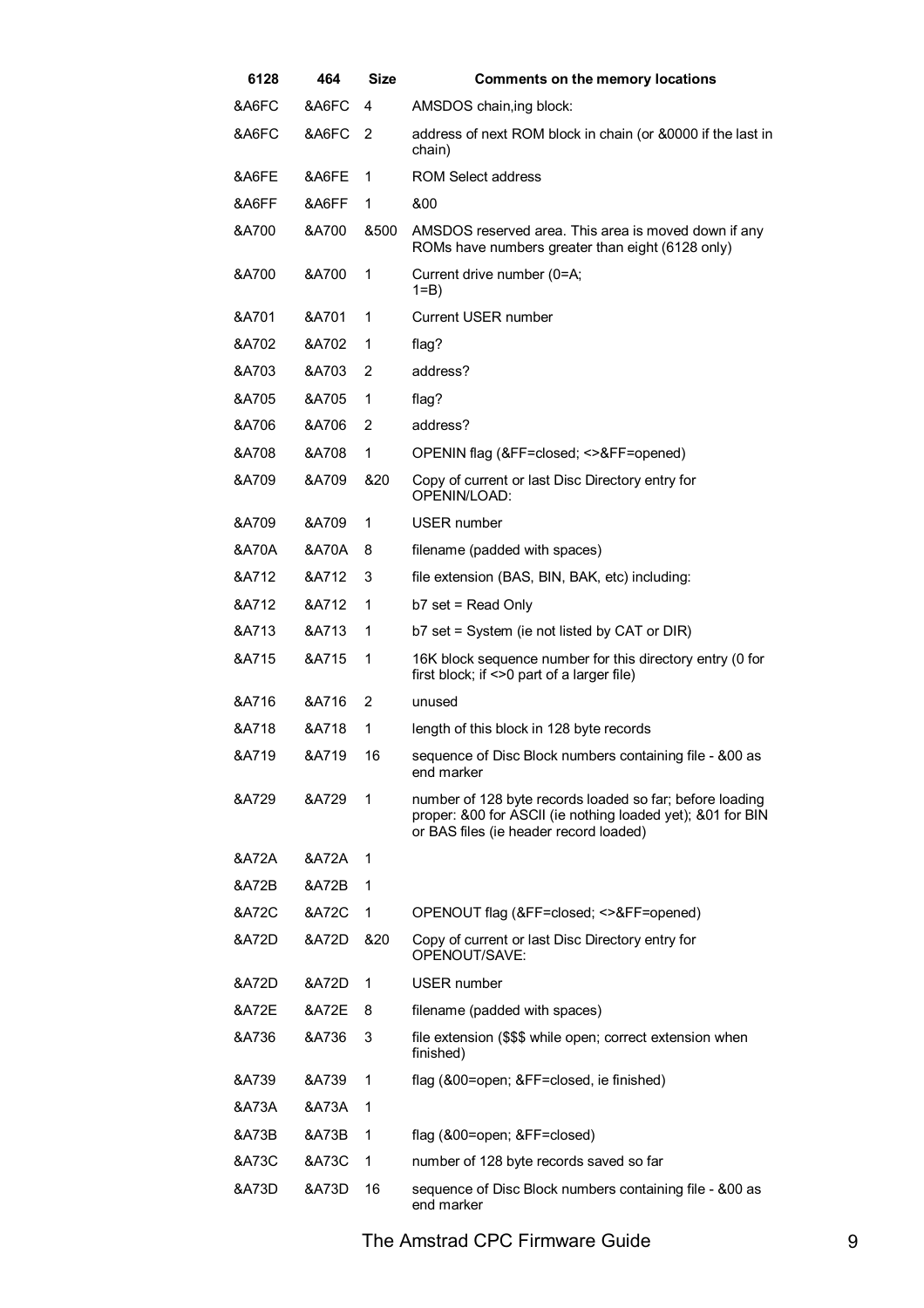| 6128             | 464              | <b>Size</b> | <b>Comments on the memory locations</b>                                                        |
|------------------|------------------|-------------|------------------------------------------------------------------------------------------------|
| &A74D            | &A74D            | 1           | number of 128 byte records saved so far                                                        |
| &A74E            | &A74E            | 1           |                                                                                                |
| &A74F            | &A74F            | 1           |                                                                                                |
| &A750            | &A750            | 1           | flag (&00=OPENIN; &01=In Char; &02=In Direct (whole<br>file))                                  |
| &A751            | &A751            | 2           | address of 2K buffer for ASCII, or of start of current/last<br>block if BIN or BAS file        |
| &A753            | &A753            | 2           | address of next byte to read for ASCII, or of 2K buffer for<br>BAS or BIN file                 |
| &A755            | &A755            | &45         | first &45 bytes of BAS/BIN file (extended header) or of<br>extended header made for ASCII file |
| &A755            | &A755            | 1           | USER number                                                                                    |
| &A756            | &A756            | 8           | filename (padded)                                                                              |
| &A75E            | &A75E            | 3           | extension                                                                                      |
| &A761            | &A761            | 6           | unused                                                                                         |
| &A767            | &A767            | 1           | file type (&00=BASIC; &01=protected BASIC; &02=Binary;<br>&16=ASCII)                           |
| &A768            | &A768            | 2           | unused                                                                                         |
| &A76A            | &A76A            | 2           | address to load file into (=actual destination), or buffer for<br>an ASCII file                |
| &A76C            | &A76C            | 1           | unused for disc                                                                                |
| &A76D            | &A76D            | 2           | length of file in bytes (&0000 for ASCII files)                                                |
| &A76F            | &A76F            | 2           | execution address fora BIN file                                                                |
| &A770            | &A770            | &25         | unused                                                                                         |
| &A795            | &A795            | 3           | length of actual file in bytes (as &A76D) -BAS and BIN only                                    |
| &A798            | &A798            | 2           | simple checksum of first 67 bytes of header (LB first) - BAS<br>and BIN only                   |
| &A79A            | &A79A            | 1           | flag (&00=OPENOUT; &01=Out Char; &02=Out<br>Direct(whole file))                                |
| &A79B            | &A79B            | 2           | address of 2K block if an ASCII file, or of current/last block<br>saved if a BAS or BIN file   |
| &A79D            | &A79D            | 2           | address of next byte to write for ASCII files, or of 2K buffer<br>for BAS and BIN files        |
| &A79F            | &A79F            | &45         | first &45 bytes of BAS/BIN file (ie extended header)                                           |
| &A79F            | &A79F            | 1           | <b>USER</b> number                                                                             |
| <b>&amp;A7A0</b> | <b>&amp;A7A0</b> | 8           | filename (padded)                                                                              |
| <b>&amp;A7A8</b> | &A7A8            | 3           | extension                                                                                      |
| &A7AB            | &A7AB            | 1           | flag $(800=Open)$                                                                              |
| &A7AC            | &A7AC            | 1           |                                                                                                |
| &A7AD            | &A7AD            | 1           | flag $(800=Open)$                                                                              |
| &A7AE            | &A7AE            | 3           | unused                                                                                         |
| &A7B1            | &A7BI            | 1           | file type (&00=BASIC; &01=protected BASIC; &02=Binary;<br>&16=ASCII)                           |
| &A7B2            | &A7B2            | 2           | unused                                                                                         |
| &A7B4            | &A7B4            | 2           | address to save file from (for BAS or BIN files), or of buffer<br>for ASCII files              |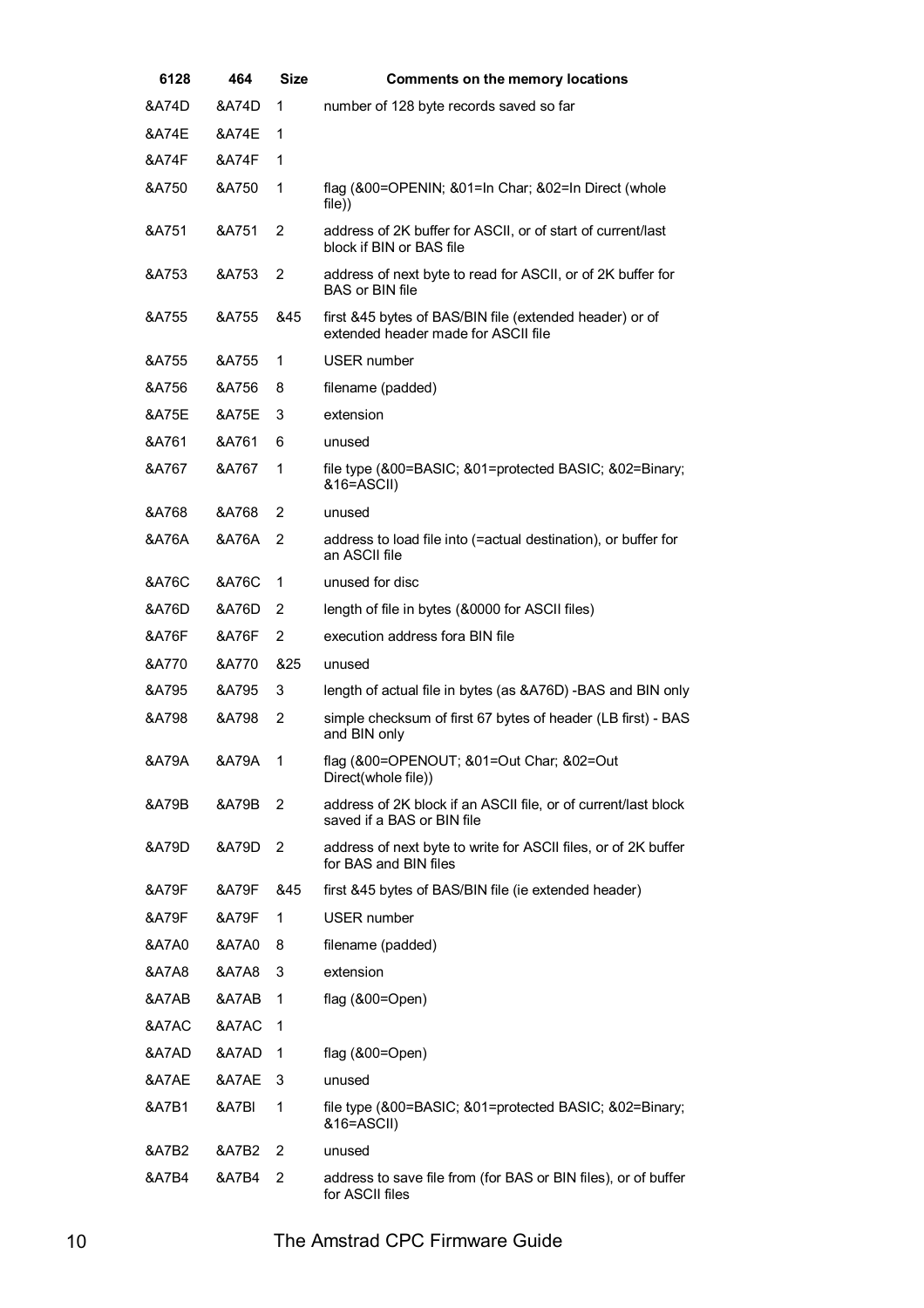| 6128             | 464              | <b>Size</b>    | <b>Comments on the memory locations</b>                                                           |
|------------------|------------------|----------------|---------------------------------------------------------------------------------------------------|
| &A7B6            | &A7B6            | 1              | unused for disc                                                                                   |
| &A7B7            | &A7B7            | 2              | length of file in bytes                                                                           |
| &A7B9            | &A7B9            | $\overline{2}$ | execution address for BIN files                                                                   |
| &A7BB            | &A7BB            | &25            | unused                                                                                            |
| &A7DF            | &A7DF            | 3              | length of actual file in bytes (as at &A7B7) - BAS and BIN<br>only                                |
| &A7E2            | &A7E2            | $\overline{2}$ | simple checksum of first 67 bytes of header (LB first) - BAS<br>and BIN only                      |
| &A7E4            | &A7E4            | &80            | buffer area for records sent to or loaded from Disc, or used<br>in forming filename and extension |
| &A864            | &A864            | $14*3$         | Tape Jumpblock is stored here by AMSDOS - is moved to<br>&BC77 etc after  TAPE                    |
| &A88B            | &A88B            | 3              | far address used by AMSDOS RST 3s at &BC77 etc<br>(&CD30,&07)                                     |
| &A890            | &A890            | &19            | Drive A Extended Disc Parameter Block (XDPB):                                                     |
| &A890            | &A890            | 2              | number of 128 byte records per track                                                              |
| &A892            | &A892            | 1              | log2(Block size)-7 (&03=1024 bytes; &04=2048 bytes)                                               |
| &A893            | &A893            | 1              | (Block size)/128-1 (&07=1024 bytes;                                                               |
| &A894            | &A894            | 1              | (Block size)/1024 (if total of blocks <256, else /2048)-1                                         |
| &A895            | &A895            | 2              | number of blocks per disc side (excluding reserved tracks)                                        |
| &A897            | &A897            | $\overline{2}$ | number of (directory entries)-1                                                                   |
| &A899            | &A899            | 2              | bit significant value of number of blocks for directory<br>$(80080=1; 800C0=2)$                   |
| &A89B            | &A89B            | 2              | number of bits in checksum = $((\&A894)+1)/4$                                                     |
| &A89D            | &A89D            | $\overline{2}$ | number of reserved tracks (&00=Data; &01=IBM;<br>&02=System)                                      |
| &A89F            | &A89F            | 1              | number of first sector (&01=IBM; &41=System; &C1=Data)                                            |
| <b>&amp;A8A0</b> | &A8A0            | 1              | number of sectors per track (Data=9; System=9; IBM=8)                                             |
| &A8A1            | &A8AI            | 1              | gap length (Read/Write)                                                                           |
| &A8A2            | &A8A2            | 1              | gap length (Format)                                                                               |
| &A8A3            | &A8A3            | 1              | format filler byte (&E5)                                                                          |
| &A8A4            | &A8A4            | 1              | log2(sector size)-7 (&02=512; &03=1024)                                                           |
| &A8A5            | &A8A5            | 1              | records per sector                                                                                |
| <b>&amp;A8A6</b> | 8A8A6            | 1              | current track (not for use)                                                                       |
| &A8A7            | &A8A7            | 1              | 0=not aligned (not for use)                                                                       |
| <b>&amp;A8A8</b> | <b>&amp;A8A8</b> | 1              | Auto select flag (&00=Auto select; &FF= don't alter)                                              |
| &A8A9            | &A8A9            |                |                                                                                                   |
| &A8B9            | &A8B9            |                |                                                                                                   |
| &A8D0            | &A8D0            | &19            | Drive B Extended Disc Parameter Block (arranged as at<br>&A890)                                   |
| &A8E9            | &A8E9            |                | (&17 bytes of &FF)                                                                                |
| &A8F9            | &A8F9            |                |                                                                                                   |
| &A900            | &A900            |                | (&12 bytes of &00)                                                                                |
| &A910            | &A910            |                |                                                                                                   |
| &A918            | &A918            | 2              | address of area for reading directory entries for Drive A                                         |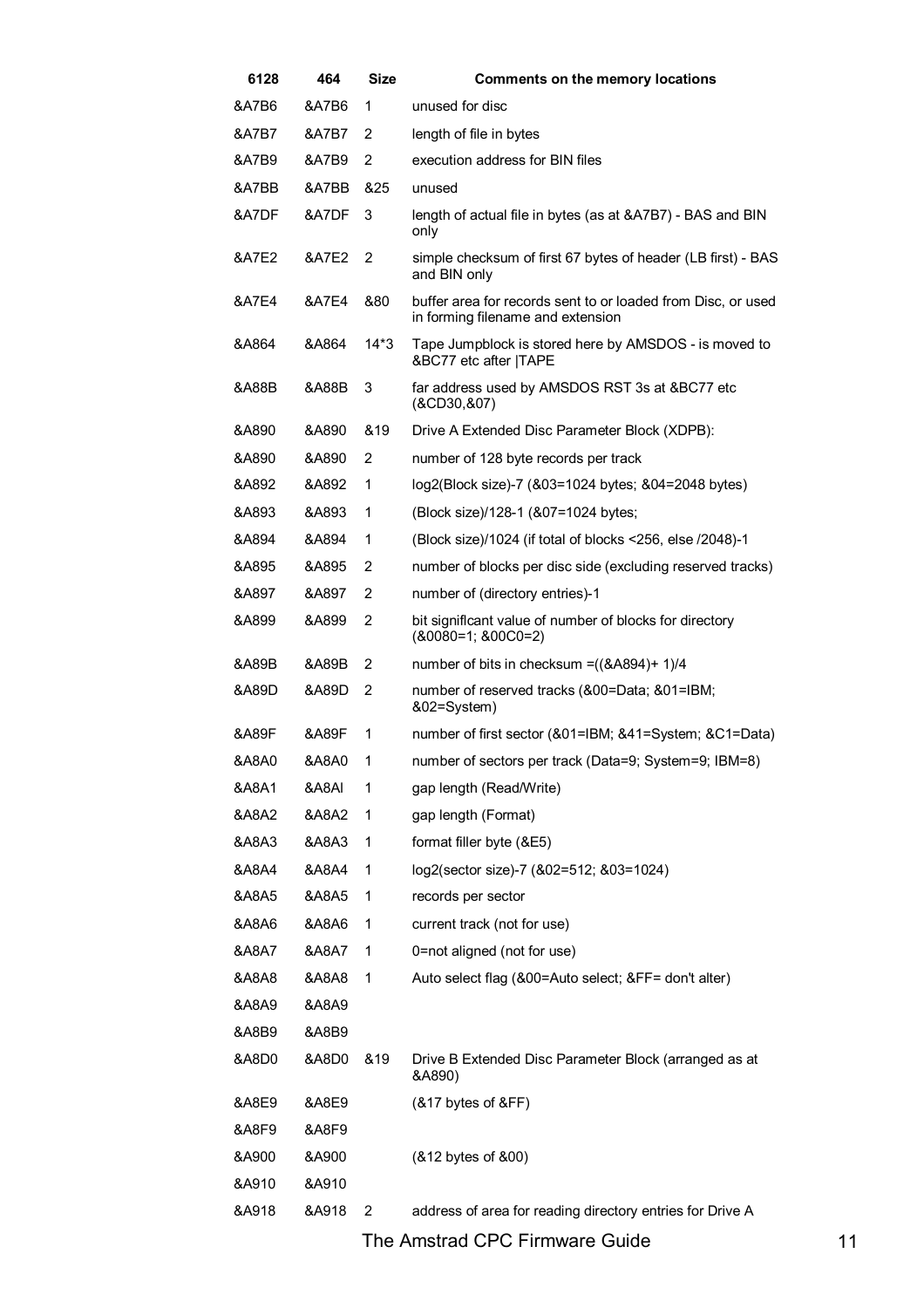| 6128             | 464   | <b>Size</b>    | <b>Comments on the memory locations</b>                                           |
|------------------|-------|----------------|-----------------------------------------------------------------------------------|
| &A91A            | &A91A | 2              | address of Drive A XDPB                                                           |
| &A91C            | &A91C | 2              | address of the byte after the end of Drive A XDPB                                 |
| &A91E            | &A91E | 2              |                                                                                   |
| &A920            | &A920 |                | (8bytes of &00)                                                                   |
| &A928            | &A928 | 2              | address of area for reading directory entries for Drive B                         |
| &A92A            | &A92A | 2              | address of Drive B XDPB                                                           |
| &A92C            | &A92C | 2              | address of the byte after the end of Drive B XDPB                                 |
| &A92E            | &A92E | 2              |                                                                                   |
| &A930            | &A930 | &80            | block of directory entries, including last file loaded                            |
| &A9B0            | &A9B0 | &200           | buffer for loading; usually contains last sector loaded                           |
| &ABB0            | &ABB0 |                | (&50 bytes of &00)                                                                |
| <b>&amp;AC00</b> | &AC00 |                | Start of BASIC Operating System reserved area:                                    |
| <b>&amp;AC00</b> | &AC00 | 1              | program line redundant spaces flag (0=keep extra spaces;<br><>0=remove)           |
|                  | &AC01 | $9*3$          | groups of 3 RET bytes (&C9) called by the Upper ROM                               |
| <b>&amp;AC01</b> | &AC1C | 1              | AUTO flag (0=off; <>0=on)                                                         |
| &AC02            | &AC1D | $\overline{2}$ | number of the next line (6128) or of the current line (464)<br>for AUTO           |
| &AC04            | &AC1F | 2              | step distance for AUTO                                                            |
| &AC06            | &AC21 | 1              |                                                                                   |
| <b>&amp;AC07</b> | &AC22 | 1              |                                                                                   |
| &AC08            |       | 1              |                                                                                   |
|                  | &AC23 | 1              |                                                                                   |
| &AC09            | &AC24 | 1              | WIDTH (&84=132)                                                                   |
| &AC0A            | &AC25 |                |                                                                                   |
| &AC0B            |       |                |                                                                                   |
| &AC0C            | &AC26 | 1              | FOR/NEXT flag (0=NEXT not yet used; <>0=used)                                     |
| &ACOD            | &AC27 | 5              | FOR start value (real). Only 2 bytes are used if % or<br><b>DEFINT</b> variable   |
| &AC12            | &AC2C | 2              | address of `: ' or of the end of program line byte after a<br>NEXT command        |
| <b>&amp;AC14</b> | &AC2E | 2              | address of LB of the line number containing WEND                                  |
| &AC16            | &AC30 | 1              | WHILE/WEND flag (&41=WEND not yet used; &04=used)                                 |
| &AC17            | &AC31 |                |                                                                                   |
| &AC18            | &AC32 | 2              |                                                                                   |
| &ACIA            | &AC34 | $\overline{2}$ |                                                                                   |
| &AC1C            | &AC36 | 2              | address of location holding ROM routine address for KB<br>event block             |
| &AC1E            | &AC38 | <b>&amp;OC</b> | Event Block for ON SQ(I):                                                         |
| &AC1E            | &AC38 | $\overline{2}$ | chain address to next event block; &0000 if last in chain,<br>but &FFFF if unused |
| &AC20            | &AC3A | 1              | count                                                                             |
| &AC21            | &AC3B | 1              | class: Far address, highest (ON SQ) priority, Normal &<br>Synchronous event       |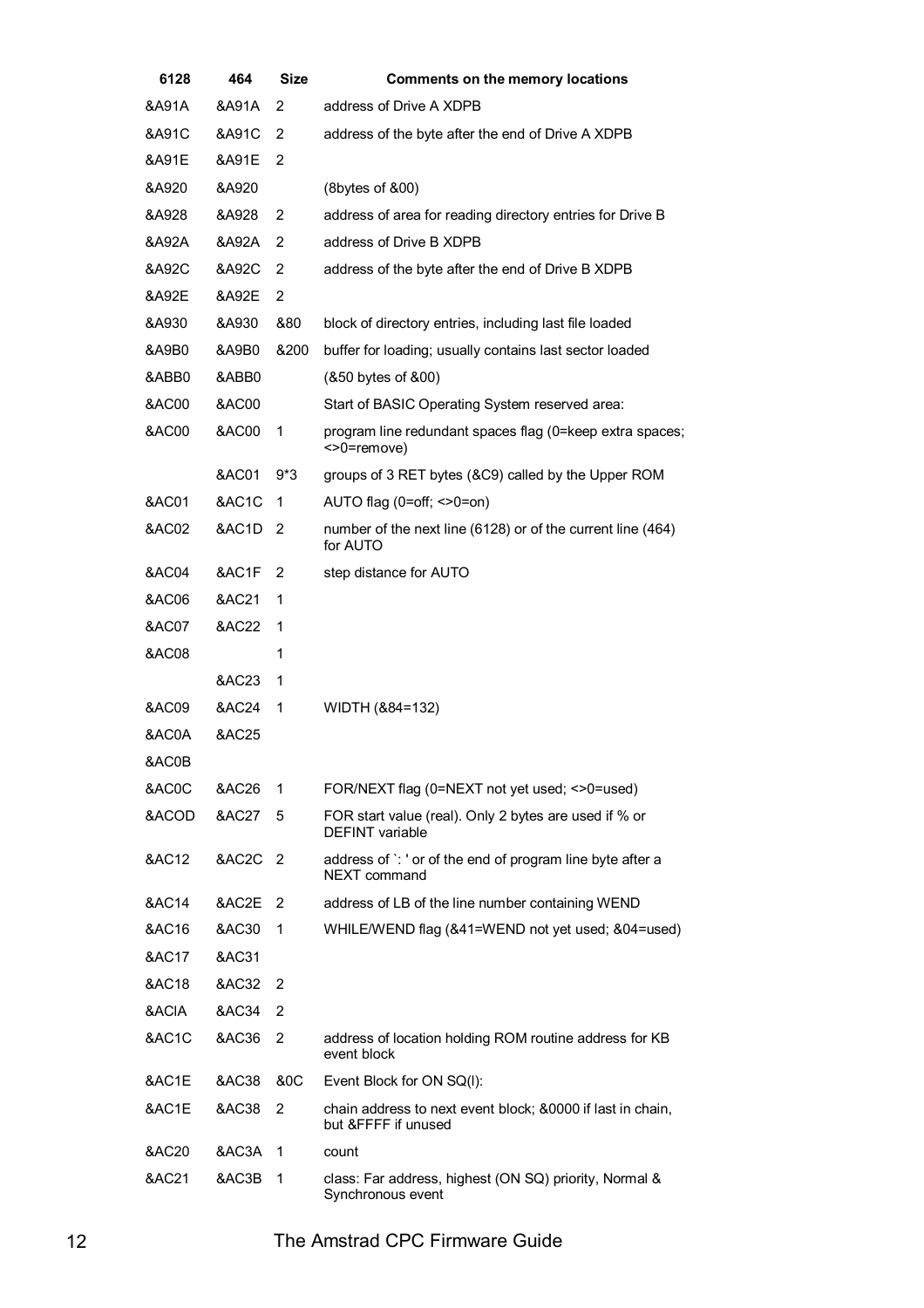| 6128             | 464                | Size           | Comments on the memory locations                                                                    |
|------------------|--------------------|----------------|-----------------------------------------------------------------------------------------------------|
| &AC22            | &AC3C              | 2              | routine address (in BASIC ROM)                                                                      |
| &AC24            | &AC3E              | 1              | ROM Select number (&FD ie ROM 0 enabled, Lower ROM<br>disabled)                                     |
| &AC25            | &AC3F              | 1              | (first byte of user field)                                                                          |
| &AC26            | &AC40              | 2              | address of the end of program line byte or `:' after `ON<br>SQ(x) GOSUB line number' statement      |
| &AC28            | &AC42              | 2              | address of the end of program line byte of the line before<br>the GOSUB routine                     |
| &AC2A            | &AC44              | <b>&amp;OC</b> | Event block for ON SQ(2), arranged as &AC1E onwards -<br>second ON SQ priority                      |
| &AC36            | &AC50              | <b>&amp;OC</b> | Event block for ON SQ(4), arranged as &AC1E onwards -<br>lowest ON SQ priority                      |
| &AC42            | &AC5C              | &12            | Ticker and Event Block for AFTER/EVERY Timer 0                                                      |
| <b>&amp;AC42</b> | &AC5C <sub>2</sub> |                | chain address to next event block (usually to another timer<br>or &00FF)                            |
| &AC44            | &AC5E              | 2              | `count down' count                                                                                  |
| &AC46            | <b>&amp;AC60</b>   | 2              | recharge count (for EVERY only - &0000 if AFTER)                                                    |
| &AC48            | &AC62              | 2              | chain address to next ticker block                                                                  |
| &AC4A            | &AC64              | 1              | count                                                                                               |
| &AC4B            | &AC65              | 1              | class: Far address, lowest (timer) priority, Normal and<br>Synchronous event                        |
| &AC4C            | &AC66              | 2              | Routine address (in BASIC ROM)                                                                      |
| &AC4E            | &AC68              | 1              | ROM Select No (&FD ie ROM 0 enabled, Lower ROM<br>disabled)                                         |
| &AC4F            | &AC69              | 1              | (first byte of user field)                                                                          |
| &AC50            | &AC6A 2            |                | address of the end of program line byte or `:' after<br>statement in use when the timer 'timed-out' |
| &AC52            | &AC6C              | - 2            | address of tbe end of program line byte of tbe line before<br>the GOSUB routine                     |
| &AC54            | &AC6E              | &12            | Ticker and Event Block for AFTER/EVERY Timer 1 (3rd<br>Timer priority) arranged as at &AC42         |
| &AC66            | &AC80              | &12            | Ticker and Event Block for AFTER/EVERY Timer 2 (2nd<br>Timer priority) arranged as at &AC42         |
| <b>&amp;AC78</b> | &AC92              | &12            | Ticker and Event Block for AFTER/EVERY Timer 3<br>(highest priority) arranged as at &AC42           |
| &AC8A            | &ACA4              | &100           | BASIC input area for lines (as typed in and not tokenised)<br>or for INPUT                          |
| &AD8C            | &ADA6              | 2              | address of line number LB in line containing error                                                  |
| &AD8E            | &ADA8 <sub>2</sub> |                | address of byte before statement containing error - ie of `:'<br>or of HB of Line No                |
| &AD90            | &ADAA 1            |                | ERR (Error No)                                                                                      |
| &AD91            |                    | 1              | DERR (Disc Error No)                                                                                |
| &AD92            | &ADAB -            | $\overline{2}$ | as &AD8E if error is in a program (ie not if in Direct<br>Command Mode)                             |
| &AD94            | &ADAD <sub>2</sub> |                | as &AD8C if error is in a program (ie not if in Direct<br>Command Mode)                             |
| &AD96            | &ADAF 2            |                | address of the length LB of line specified by the `ON<br><b>ERROR GOTO' command</b>                 |
| &AD98            | &ADB1              | 1              |                                                                                                     |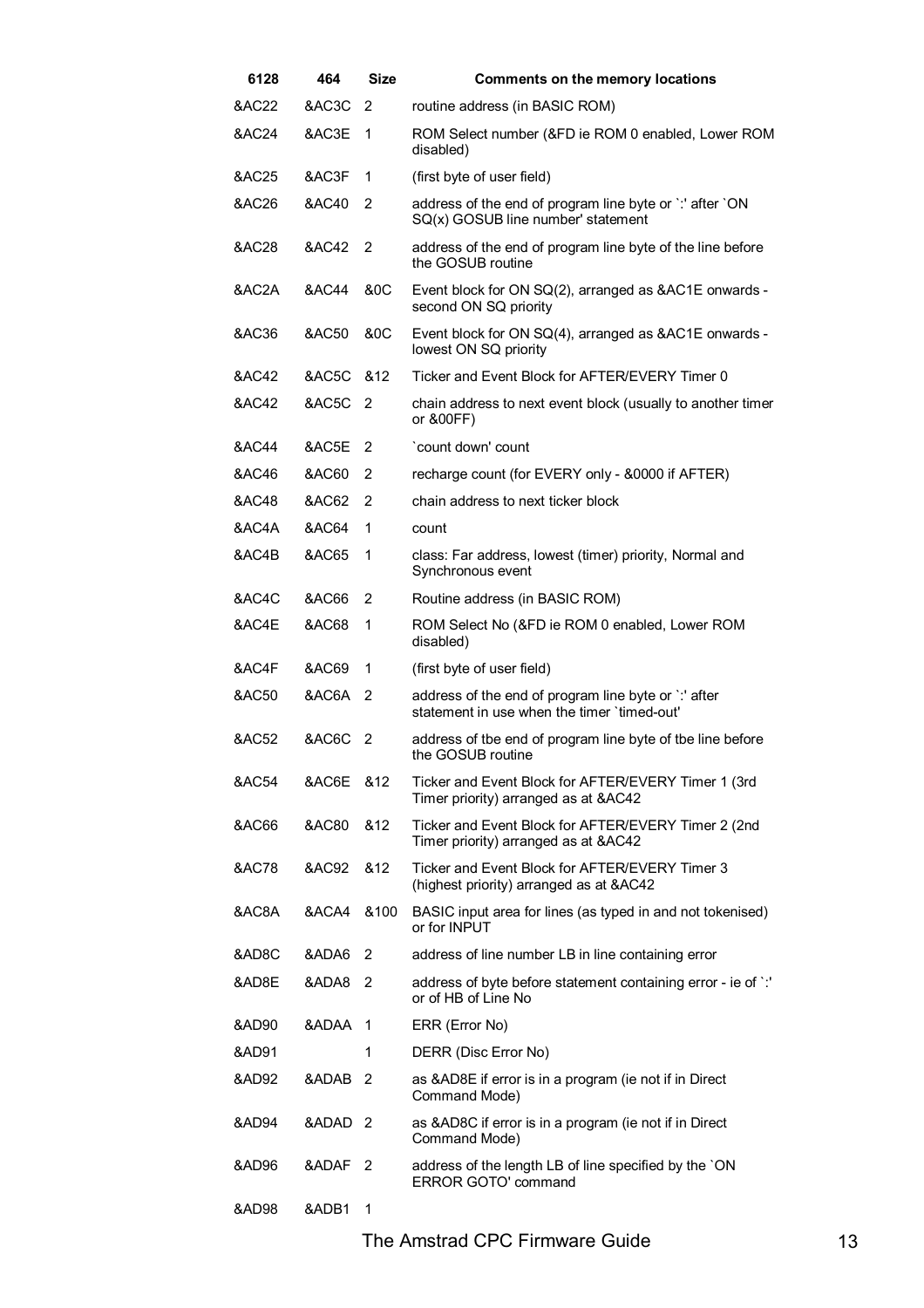| 6128              | 464               | Size        | <b>Comments on the memory locations</b>                                                          |
|-------------------|-------------------|-------------|--------------------------------------------------------------------------------------------------|
| &AD99             | &ADB2             | &09         | Current SOUND parameter block (see Firmware Jump<br>&BCAA)                                       |
| &AD99             | &ADB <sub>2</sub> | 1           | channel andrendezvous status                                                                     |
| &AD9A             | &ADB3             | 1           | amplitude envelope (ENV) number                                                                  |
| &AD9B             | &ADB4             | 1           | tone envelope (ENT) number                                                                       |
| &AD9C             | &ADB5             | 2           | tone period                                                                                      |
| &AD9E             | &ADB7             | 1           | noise period                                                                                     |
| &AD9F             | &ADB8             | 1           | initial amplitude                                                                                |
| &ADA0             | &ADB9             | 2           | duration, or envelope repeat count                                                               |
| &ADA2             | &ADBB             | &10         | Current Amplitude or Tone Envelope parameter bloc (see<br>&BCBC or &BCBF)                        |
| &ADA2             | &ADBB             | $\mathbf 1$ | number of sections (+&80 for a negative ENT number, ie<br>the envelope is run until end of sound |
| &ADA3             | &ADBC             | 3           | first section of the envelope:                                                                   |
| &ADA3             | &ADBC             | -1          | step count (if <&80) otherwise envelope shape (not tone<br>envelope)                             |
| &ADA4             | &ADBD             | $\mathbf 1$ | step size (if step count<&80) otherwise envelope period<br>(not tone envelope)                   |
| &ADA5             | &ADBE             | 1           | pause time (if step count<&80) otherwise envelope period<br>(not tone envelope)                  |
| &ADA6             | &ADBF             | 3           | second section of the envelope, as &ADA3                                                         |
| &ADA9             | &ADC2             | 3           | third section of the envelope, as &ADA3                                                          |
| &ADAC             | &ADC5             | 3           | fourth section of the envelope, as &ADA3                                                         |
| &ADAF             | &ADC8             | 3           | fifth section of the envelope, as &ADA3                                                          |
| &ADB <sub>2</sub> | &ADCB             | 5           |                                                                                                  |
| &ADB7             | &ADD0             | &36         |                                                                                                  |
| &ADEB             | &AE04             | 2           |                                                                                                  |
| &ADED             | &AE06             | 6           |                                                                                                  |
| &ADF3             | &AE0C             | $26*1$      | table of DEFINT (&02), DEFSTR (&03) or DEFREAL<br>default (&05), for variables 'a' to 'z'        |
| &AE0D             | &AE26             |             |                                                                                                  |
| &AE0E             | &AE27             | 2           |                                                                                                  |
| &AE10             | &AE29             | 2           |                                                                                                  |
| &AE12             | &AE2B             | 2           |                                                                                                  |
| &AE14             | &AE2D             | 1           |                                                                                                  |
| &AE15             | &AE2E             | 2           | address of line number LB of last BASIC line (or &FFFF)                                          |
| &AE17             | &AE30             | 2           | address of byte before next DATA item (eg comma or<br>space)                                     |
| &AE19             | &AE32             | 2           | address of next space on GOSUB etc stack, (see also<br>&B06F)                                    |
| &AE1B             | &AE34             | 2           | address of byte before current statement (&003F if in<br>Direct Command mode)                    |
| &AE1D             | &AE36             | 2           | address of line number LB of line of current statement<br>(&0000 if in Direct Command mode)      |
| &AE1F             | &AE38             | 1           | trace flag $(0=TROFF; 0=TRON)$                                                                   |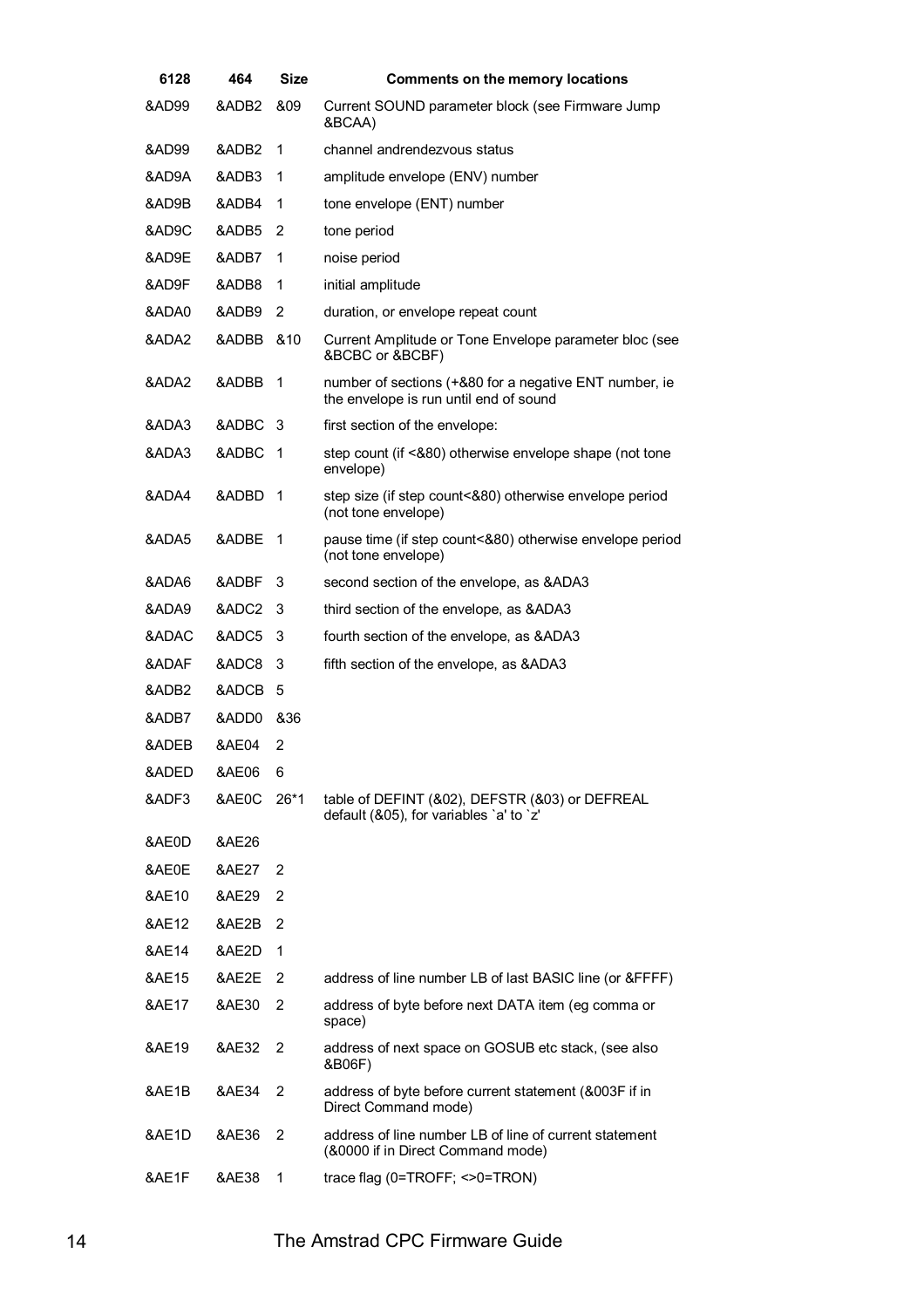| 6128             | 464              | Size                       | <b>Comments on the memory locations</b>                                                                                                                                                      |
|------------------|------------------|----------------------------|----------------------------------------------------------------------------------------------------------------------------------------------------------------------------------------------|
| &AE20            | &AE39            | 1                          | flag used with Trace (&00 if in Direct Command mode; &01<br>if in a program)                                                                                                                 |
| &AE21            | &AE3A            |                            |                                                                                                                                                                                              |
| &AE22            | &AE3B            | 2                          |                                                                                                                                                                                              |
| &AE24            | &AE3D            | 2                          |                                                                                                                                                                                              |
| &AE26            | &AE3F            | 2                          | address to load cassette file to                                                                                                                                                             |
| &AE28            | &AE41            |                            |                                                                                                                                                                                              |
| &AE29            | &AE42            | 1                          | file type from cassette header                                                                                                                                                               |
| &AE2A            | &AE43            | 2                          | file length from cassette header                                                                                                                                                             |
| &AE2C            | &AE45            | 1                          | program protection flag (<>0 hides program as if protected)                                                                                                                                  |
| &AE2D            | &AE46            | 17                         | buffer used to form binary or hexadecimal numbers before<br>printing etc                                                                                                                     |
| &AE3A            | &AE53            | 5                          | start of buffer used to form hexadecimal numbers before<br>printing etc                                                                                                                      |
| &AE3A            | &AE53            | $\mathbf{1}$               | Key Number used with INKEY (providing the Key Number<br>is written as a decimal)                                                                                                             |
| &AE3E            | <b>&amp;AE57</b> | 1                          | last byte (usually &00 or &20) of the formed binary or<br>hexadecimal number                                                                                                                 |
| &AE43            | &AE5D            | 13                         | buffer used to form decimal numbers before printing etc.                                                                                                                                     |
| &AE4E            | &AE68            | 1                          | last byte (usually &00 or &20) of the formed decimal<br>number                                                                                                                               |
|                  | &AE6B            | 3                          |                                                                                                                                                                                              |
| &AE51            |                  | 1                          |                                                                                                                                                                                              |
| <b>&amp;AE52</b> | &AE6E            | 2                          |                                                                                                                                                                                              |
| &AE54            |                  | 1                          |                                                                                                                                                                                              |
|                  | &AE70            | 2                          | temporary store for address after using (&AE68)                                                                                                                                              |
| &AE55            | &AE72            | 2                          | address of last used ROM or RSX JUMP instruction in its<br>Jump Block                                                                                                                        |
| &AE57            | &AE74            | 1                          | ROM Select number if address above is in ROM                                                                                                                                                 |
| &AE58            | &AE75            | 2                          | BASIC Parser position, moved on to `: `, or the end of<br>program line byte after a CALL or an RSX                                                                                           |
| &AE5A            | &AE77            | 2                          | the resetting address for machine Stack Pointer after a<br>CALL or an RSX                                                                                                                    |
| &AE5C            | &AE79            | 2                          | ZONE value                                                                                                                                                                                   |
| &AE5D            |                  | 1                          |                                                                                                                                                                                              |
|                  | &AE7A            | 1                          |                                                                                                                                                                                              |
| &AE5E            | &AE7B            | 2                          | HIMEM (set by MEMORY)                                                                                                                                                                        |
|                  | &AE7D 2          |                            | address of the byte before the UDG area (the end of the<br>user M/C routine area or the Strings area) if the UDG area<br>is still present, otherwise the highest byte of Program etc<br>area |
| &AE60            | 2                |                            | address of highest byte of free RAM (ie last byte of UDG<br>area)                                                                                                                            |
| &AE62            | &AE7F            | $\overline{\phantom{0}}^2$ | address of start of ROM lower reserved area (used for<br>tokenised lines)                                                                                                                    |
| &AE64            | &AE81            | 2                          | address of end of ROM lower reserved area (byte before<br>Program area)                                                                                                                      |
| &AE66            | &AE83            | 2                          | as &AE68                                                                                                                                                                                     |
|                  |                  |                            |                                                                                                                                                                                              |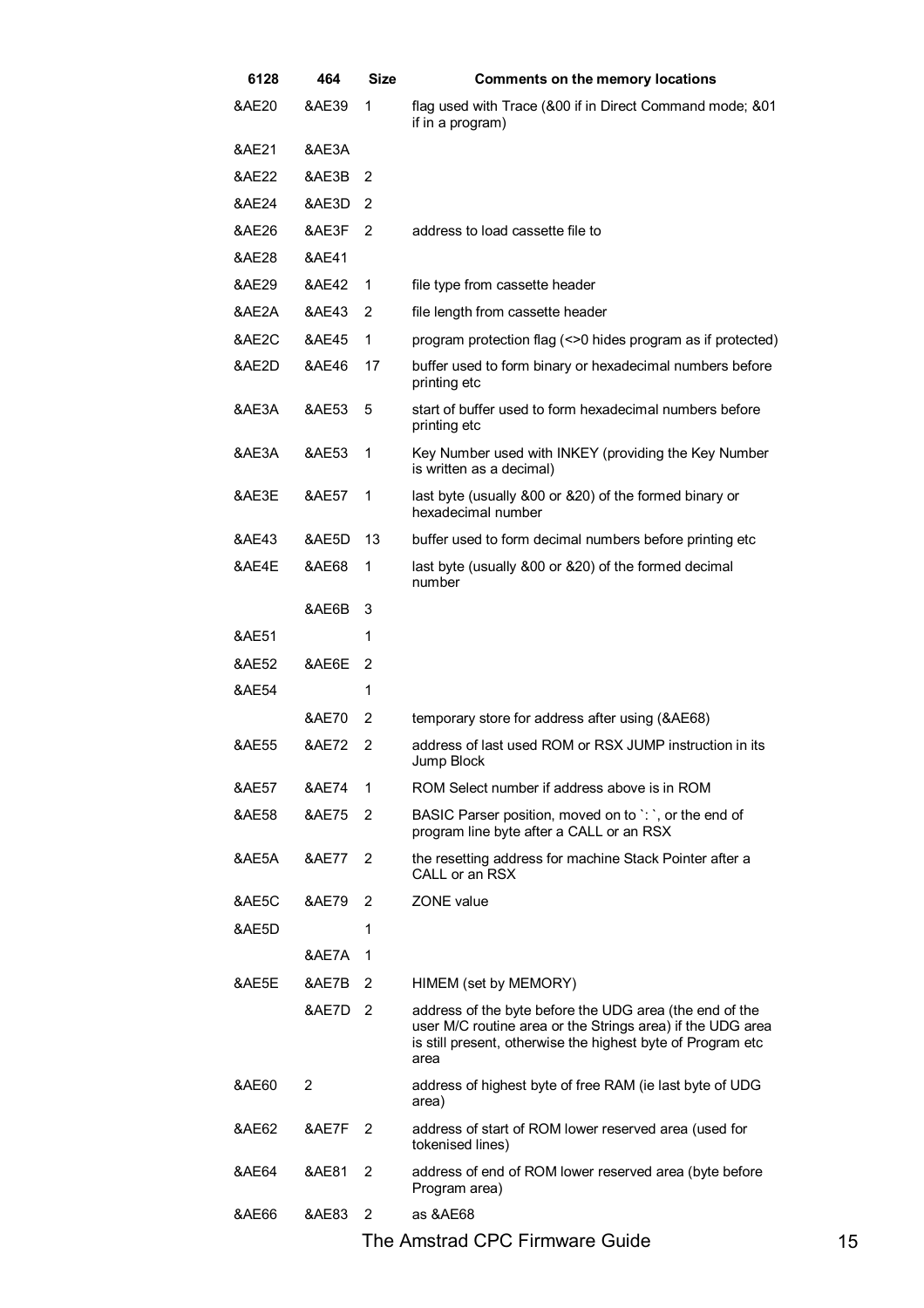| 6128                                  | 464   | <b>Size</b>    | Comments on the memory locations                                                                                                                                                                                                                               |
|---------------------------------------|-------|----------------|----------------------------------------------------------------------------------------------------------------------------------------------------------------------------------------------------------------------------------------------------------------|
| &AE68                                 | &AE85 | 2              | address of start of Variables and DEF FNs area                                                                                                                                                                                                                 |
| &AE6A                                 | &AE87 | 2              | address of start of Arrays area (where next Variable or<br>DEF FN entry is placed)                                                                                                                                                                             |
| &AE6C                                 | &AE89 | 2              | address of start of free space (where next Array entry is<br>placed)                                                                                                                                                                                           |
| &AE6E                                 |       | 1              |                                                                                                                                                                                                                                                                |
| &AE70                                 | &AE8C | &1FF           | GOSUB, FOR and WHILE stack. Entries are added above<br>any existing ones in use (mixed as encountered) at<br>address given by &B06F and must be used up in the<br>opposite order. Completed entries are not deleted, just<br>overwitten by the next new entry: |
|                                       |       | 1              | (byte of &00)                                                                                                                                                                                                                                                  |
|                                       |       | 2              | address of end of program line byte or `:' after GOSUB<br>statement (the point to RETURN to)                                                                                                                                                                   |
|                                       |       | 2              | address of line number HB of line containing GOSUB                                                                                                                                                                                                             |
|                                       |       | 1              | byte of &06, ie the length of the GOSUB entry                                                                                                                                                                                                                  |
|                                       |       | $\overline{2}$ | address of current value of control variable (in Variables<br>area)                                                                                                                                                                                            |
|                                       |       | 5              | value of limit (ie the TO value) - there are two bytes only for<br>Integer FORs                                                                                                                                                                                |
|                                       |       | 5              | value of STEP - two bytes for Integer FORs                                                                                                                                                                                                                     |
|                                       |       | 1              | sign byte (&00 for positive; &01 for negative)                                                                                                                                                                                                                 |
|                                       |       | $\overline{2}$ | address of the end of program line byte, or `: after the FOR<br>statement (ie the address for the NEXT loop to restart at)                                                                                                                                     |
|                                       |       | $\overline{2}$ | address of line number LB of line containing FOR                                                                                                                                                                                                               |
|                                       |       | $\overline{2}$ | address of byte after NEXT statement (ie the address to<br>continue at when the limit is exceeded)                                                                                                                                                             |
|                                       |       | $\overline{2}$ | address of byte after NEXT statement again                                                                                                                                                                                                                     |
|                                       |       | 1              | length byte (&16 for Real FORs; &10 for Integer FORs)                                                                                                                                                                                                          |
| <b>WHILE</b><br>(66 max<br>capacity): |       |                |                                                                                                                                                                                                                                                                |
|                                       |       | 2              | address of line number LB of line containing WHILE                                                                                                                                                                                                             |
|                                       |       | 2              | address of the end of program line byte or `:' after WEND<br>statement (ie the address to continue at when the condition<br>is false)                                                                                                                          |
|                                       |       | $\overline{2}$ | address of condition after the WHILE command                                                                                                                                                                                                                   |
|                                       |       | 1              | length byte of &07 - end of WHILE entry proper but:                                                                                                                                                                                                            |
|                                       |       | +5             | value of condition (0 or -1 as a floating point value) only<br>while the WHILE entry is the last on the stack                                                                                                                                                  |
| &B06F                                 | &B08B | 2              | address of the next space on the GOSUB etc stack (see<br>also &AE19)<br>NB: The free space on the stack is also used as a<br>workspace by various routines for values and addresses<br>and for Variable names                                                  |
| &B071                                 | &B08D | 2              | address of end of free space (the byte before the Strings<br>area)                                                                                                                                                                                             |
| &B073                                 | &B08F | 2              | address of end of Strings area (=HIMEM)                                                                                                                                                                                                                        |
| &B075                                 |       | 1              |                                                                                                                                                                                                                                                                |
|                                       | &B091 | 1              |                                                                                                                                                                                                                                                                |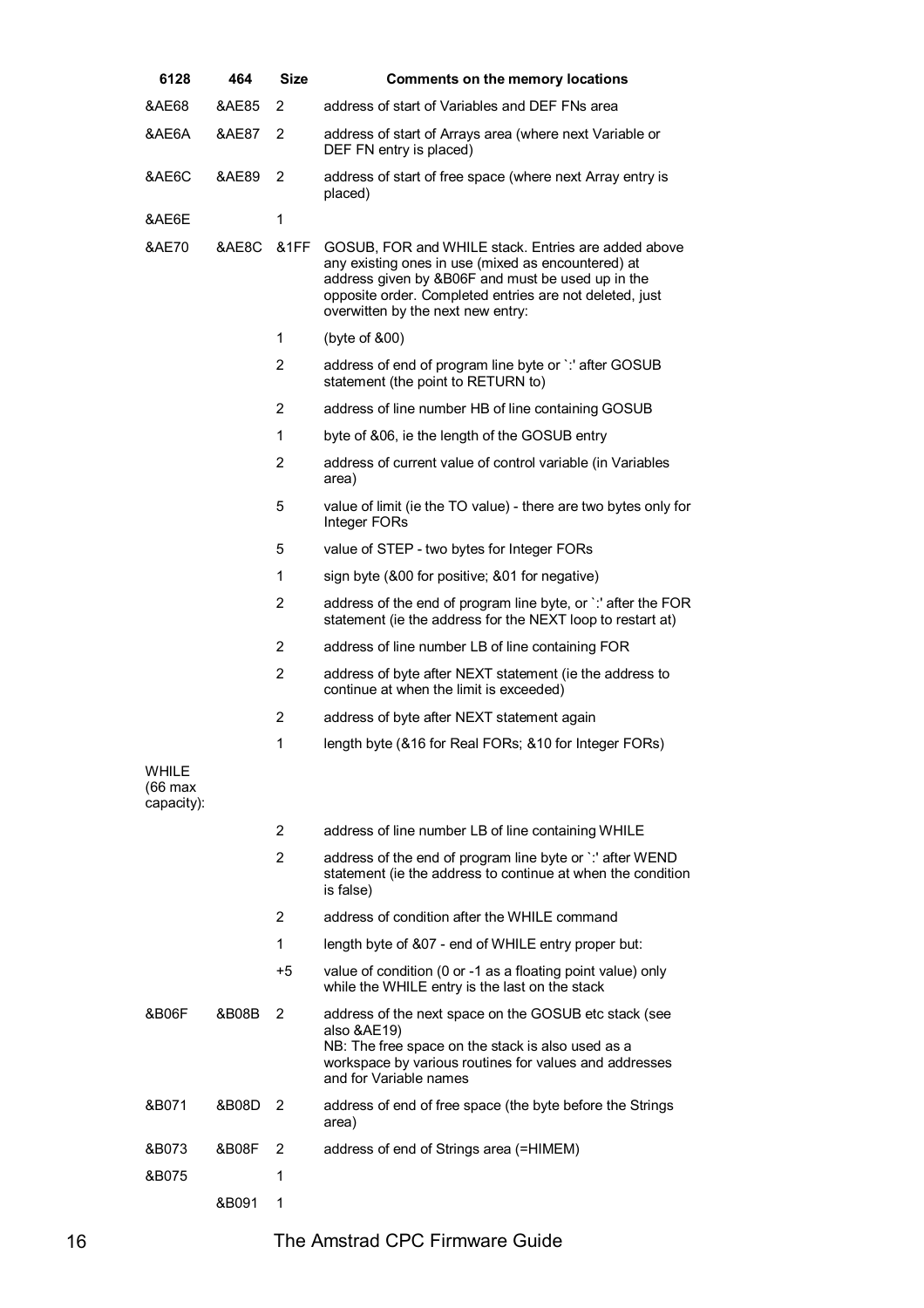| 6128  | 464     | <b>Size</b>    | <b>Comments on the memory locations</b>                                                                                                                 |
|-------|---------|----------------|---------------------------------------------------------------------------------------------------------------------------------------------------------|
|       | &B092   | 2              |                                                                                                                                                         |
| &B076 | &B094   | 2              |                                                                                                                                                         |
| &B078 | &B096   | $\overline{2}$ | address of the highest byte of free RAM disregarding<br>UDGs (usually &A6FB)                                                                            |
| &B07A | &B098   | 2              |                                                                                                                                                         |
| &B07C | &B09A   | 2              | address for the next entry in the String Concatenation area                                                                                             |
| &B07E | &B09C   | $10*3$         | concatenation area holding descriptors of strings being<br>used                                                                                         |
| &B09C | &B0BA   | 1              | length of last String used                                                                                                                              |
| &B09D | &B0BB   | 2              | address of last String used                                                                                                                             |
|       | &B0BD - | 2              |                                                                                                                                                         |
|       | &BOBF   | 2              |                                                                                                                                                         |
| &B09F | &BOC1   | $\mathbf 1$    | type byte used with the Virtual Accumulator (&02=Integer;<br>&03=String; &05=Real)                                                                      |
| &B0A0 | &B0C2   | 5              | Virtual Accumulator used by the maths routines (two bytes<br>for an Integer value; three bytes for a String Descriptor; five<br>bytes for a Real value) |
| &B0A0 | &B0C2   | 2              |                                                                                                                                                         |
| &B0A2 | &B0C4   | 1              |                                                                                                                                                         |
| &B0A3 | &B0C5   | 2              |                                                                                                                                                         |
| &B0A5 | &B0C7   | &5B            | (&39 bytes on 464) bytes of &FF                                                                                                                         |
| &B100 | &B8E4   | 2              | &07, &C6                                                                                                                                                |
| &B102 | &B8E6   | 2              | 865, 889                                                                                                                                                |
| &B104 | &B8E8   | 5              |                                                                                                                                                         |
| &B109 | &B8ED   | 5              |                                                                                                                                                         |
| &B10E | &B8F2   | 5              |                                                                                                                                                         |
| &B113 | &B8F7   | 1              | DEG/RAD flag (&00=RAD; &FF=DEG)                                                                                                                         |
| &B114 | &B8DC   | -1             |                                                                                                                                                         |
| &B115 | &B8DD   | 1              |                                                                                                                                                         |
| &B116 | &B8DE   | 1              |                                                                                                                                                         |
| &B117 | &B8DF   | 1              |                                                                                                                                                         |
| &B118 | &B800   | &D2            | Area used for Cassette handling:                                                                                                                        |
| &B118 | &B800   | 1              | cassette handling messages flag (0=enabled;<br><>O=disabled)                                                                                            |
| &B119 | &B801   | 1              |                                                                                                                                                         |
| &B11A | &B802   | 1              | file IN flag (&00=closed; &02=IN file; &03=opened; &05=IN<br>char)                                                                                      |
| &B11B | &B803   | 2              | address of 2K buffer for directories                                                                                                                    |
| &B11D | &B805   | 2              | address of 2K buffer for loading blocks of files - often as<br>&B11B                                                                                    |
| &B11F | &B807   | &40            | IN Channel header                                                                                                                                       |
| &B11F | &B807   | &10            | filename (padded with NULs)                                                                                                                             |
| &B12F | &B817   | 1              | number of block being loaded, or next to be loaded                                                                                                      |
| &B130 | &B818   | 1              | last block flag (&FF=last block; &00=not)                                                                                                               |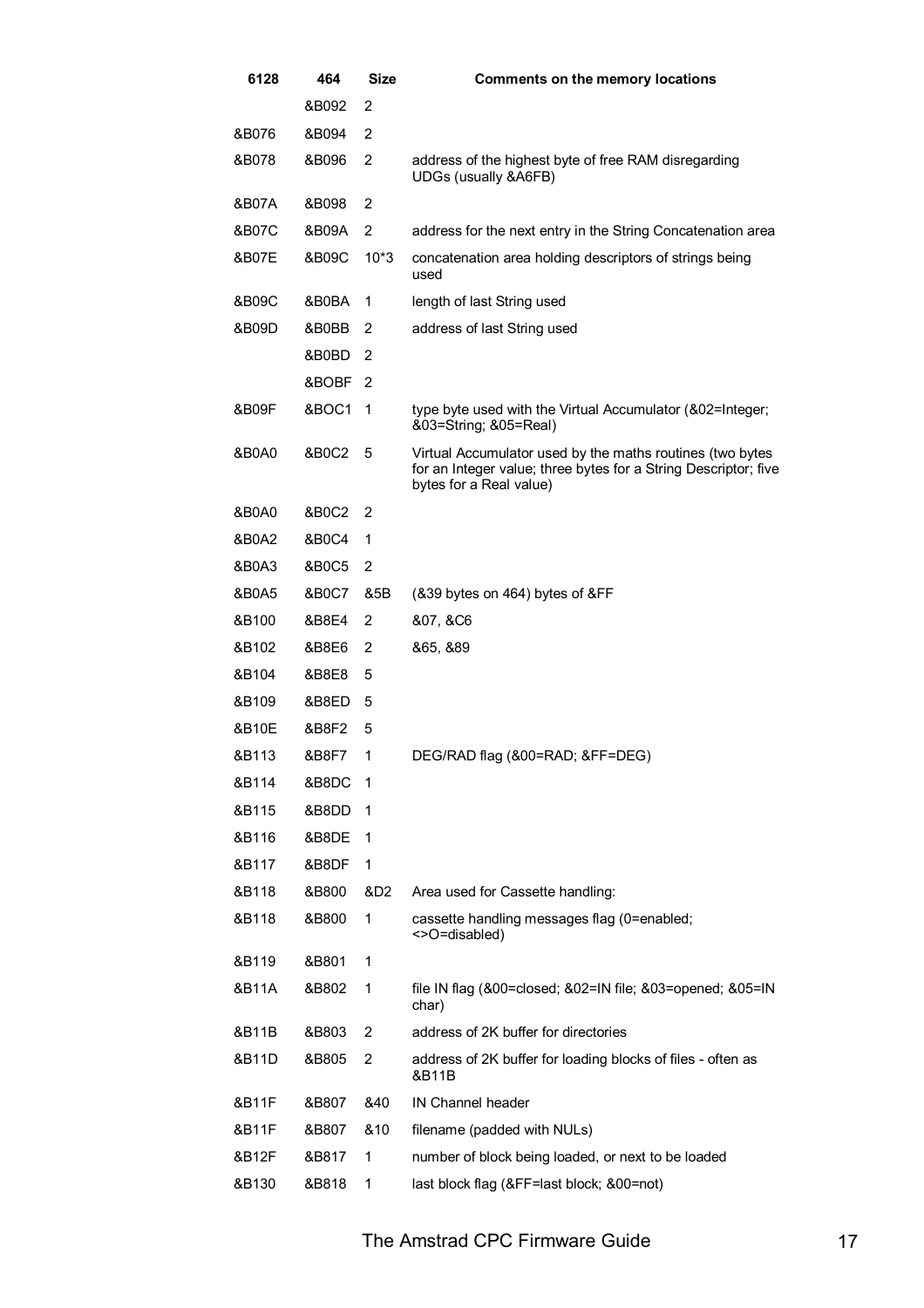| 6128  | 464   | Size | <b>Comments on the memory locations</b>                                                        |
|-------|-------|------|------------------------------------------------------------------------------------------------|
| &B131 | &B819 | 1    | file type (&00=BASIC; &01=Protected BASIC; &02=Binary;<br>&08=Screen; &16=ASCII)               |
| &B132 | &B81A | 2    | length of this block                                                                           |
| &B134 | &B81C | 2    | address to load this or the next block at, or the address of<br>the byte after last one loaded |
| &B136 | &B81E | 1    | first block flag (&FF=first block; &00=not)                                                    |
| &B137 | &B81F | 2    | total length of file (all blocks)                                                              |
| &B139 | &B821 | 2    | execution address for BIN files (&0000 if not saved as<br>such)                                |
| &B13B | &B823 | &24  | not allocated                                                                                  |
| &B15F | &B847 | 1    | file OUT flag (&00=closed; &02=IN file; &03=opened;<br>&05=IN char)                            |
| &B160 | &B848 | 2    | address to start the next block save from, or the address of<br>the buffer if it is OPENOUT    |
| &B162 | &B84A | 2    | address of start of the last block saved, or the address of<br>the buffer if it is OPENOUT     |
| &B164 | &B84C | &40  | OUT Channel Header (details as IN Channel Header):                                             |
| &B164 | &B84C | &10  | filename                                                                                       |
| &B174 | &B85C | 1    | number of the block being saved, or next to be saved                                           |
| &B175 | &B85D | 1    | last block flag (&FF=last block; &00=not)                                                      |
| &B176 | &B85E | 1    | file type (as at &B131                                                                         |
| &B177 | &B85F | 2    | length saved so far                                                                            |
| &B179 | &B861 | 2    | address of start of area to save, or address of buffer if it is<br>an OPENOUT instruction      |
| &B17B | &B863 | 1    | first block flag (&FF=first block; &00=not)                                                    |
| &B17C | &B864 | 2    | total length of file to be saved                                                               |
| &B17E | &B866 | 2    | execution address for BIN files (&0000 if parameter not<br>supplied)                           |
| &B180 | &B868 | &24  | not allocated                                                                                  |
| &B1A4 | &B88C | &40  | used to construct IN Channel header:                                                           |
| &B1B5 | &B89D | 1    |                                                                                                |
| &B1B7 | &B89F | 2    |                                                                                                |
| &B1B8 | &B8A3 | 1    |                                                                                                |
| &B1BE | &B8A6 | 1    |                                                                                                |
| &B1B9 | &B51D |      | base address for calculating relevant Sound Channel block                                      |
| &B1BC | &B520 |      | base address for calculating relevant Sound Channel?                                           |
| &B1BE | &B522 |      | base address for calculating relevant Sound Channel?                                           |
| &B1D5 | &B539 |      | base address for calculating relevant Sound Channel?                                           |
| &B1E4 | &B8CC | 1    |                                                                                                |
| &B1E5 | &B8CD | 1    | synchronisation byte                                                                           |
| &B1E6 | &B8CE | 2    | 855, 862                                                                                       |
| &B1E8 | &B8D0 | 1    |                                                                                                |
| &B1E9 | &B8D1 | 1    | cassette precompensation (default &06; SPEED WRITE 1<br>&OC @4microseconds)                    |
| &B1EA | &B8D2 | 1    | cassette `Half a Zero' duration (default &53; SPEED<br>WRITE 1 &29 @ 4microseconds)            |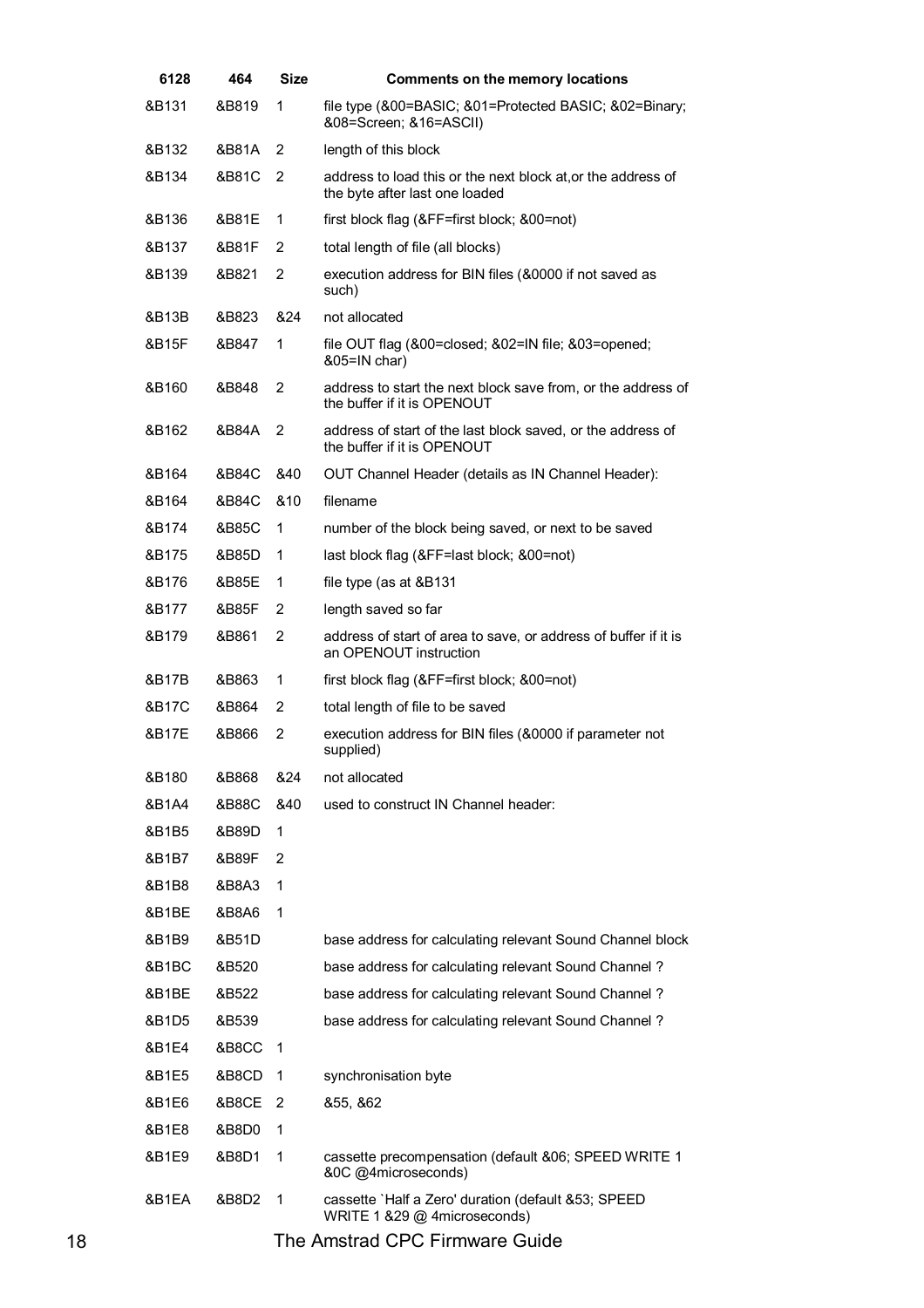| 6128  | 464   | <b>Size</b> | <b>Comments on the memory locations</b>                                                      |
|-------|-------|-------------|----------------------------------------------------------------------------------------------|
| &B1EB | &B8D3 | 2           |                                                                                              |
|       | &B550 | 1           | used by sound routines                                                                       |
|       | &B551 | 1           | used by sound routines                                                                       |
| &B1ED |       | 1           | used by sound routines                                                                       |
| &B1EE | &B552 | 1           | used by sound routines                                                                       |
| &B1F0 | &BB54 | 1           | used by sound routines                                                                       |
|       | &BB55 | 7           | used by sound and cassette routines                                                          |
| &B1F8 | &B55C | &3F         | Sound Channel A (1) data:                                                                    |
| &B212 | &B576 | 1           | number of sounds still queuing                                                               |
| &B213 | &B577 | 1           | number of sounds originally queuing                                                          |
| &B217 | &B57B | 8           | first or fifth sound in Channel 1 (A) queue:                                                 |
| &B217 | &B57B | 1           | status: b0 to b2 = rendezvous with channel 1, 2 or 4; b3 =<br>Hold; $b4 =$ Flush             |
| &B218 | &B57C | 1           | b0 to $b3$ = tone envelope number; b4 to $b7$ = volume<br>envelope number (ie ENV number*16) |
| &B219 | &B57D | 2           | pitch                                                                                        |
| &B21B | &B57F | 1           | noise                                                                                        |
| &B21C | &B580 | 1           | volume                                                                                       |
| &B21D | &B581 | 2           | duration (in 0.01 seconds)                                                                   |
| &B21F | &B583 | 8           | second sound in Channel 1 queue (as &B217)                                                   |
| &B227 | &B58B | 8           | third sound in Channel 1 queue (as &B217)                                                    |
| &B22F | &B593 | 8           | fourth sound in Channel 1 queue (as &B217)                                                   |
| &B237 | &B59B | &3F         | Sound Channel B (2) data - as described at &B1F8                                             |
| &B256 | &B5BA | 8           | first or fifth sound in Channel 2 queue (as &B217)                                           |
| &B25E | &B5C2 | 8           | second sound in Channel 2 queue (as &B217)                                                   |
| &B266 | &B5CA | 8           | third sound in Channel 2 queue (as &B217)                                                    |
| &B26E | &B5D2 | 8           | fourth sound in Channel 2 queue (as &B217)                                                   |
| &B276 | &B5DA | &3F         | Sound Channel C (4) data - as described at &B1F8                                             |
| &B295 | &B5F9 | 8           | first or fifth sound in Channel 4 queue (as &B217)                                           |
| &B29D | &B601 | 8           | 2nd sound in Channel 4 queue (as &B217)                                                      |
| &B2A5 | &B609 | 8           | 3rd sound in Channel 4 queue (as &B217)                                                      |
| &B2AD | &B611 | 8           | 4th sound in Channel 4 queue (as &B217)                                                      |
| &B2A6 | &B60A |             | base address for calculating relevant ENV parameter block                                    |
| &B2B6 | &B61A |             | 15*16 ENV parameter block area (each arranged as &ADA2):                                     |
| &B2B6 | &B61A | &10         | ENV <sub>1</sub>                                                                             |
| &B2C6 | &B62A | &10         | ENV <sub>2</sub>                                                                             |
| &B2D6 | &B63A | &10         | ENV <sub>3</sub>                                                                             |
| &B2E6 | &B64A | &10         | ENV <sub>4</sub>                                                                             |
| &B2F6 | &B65A | &10         | ENV <sub>5</sub>                                                                             |
| &B306 | &B66A | &10         | ENV <sub>6</sub>                                                                             |
| &B316 | &B67A | &10         | ENV 7                                                                                        |
| &B326 | &B68A | &10         | ENV <sub>8</sub>                                                                             |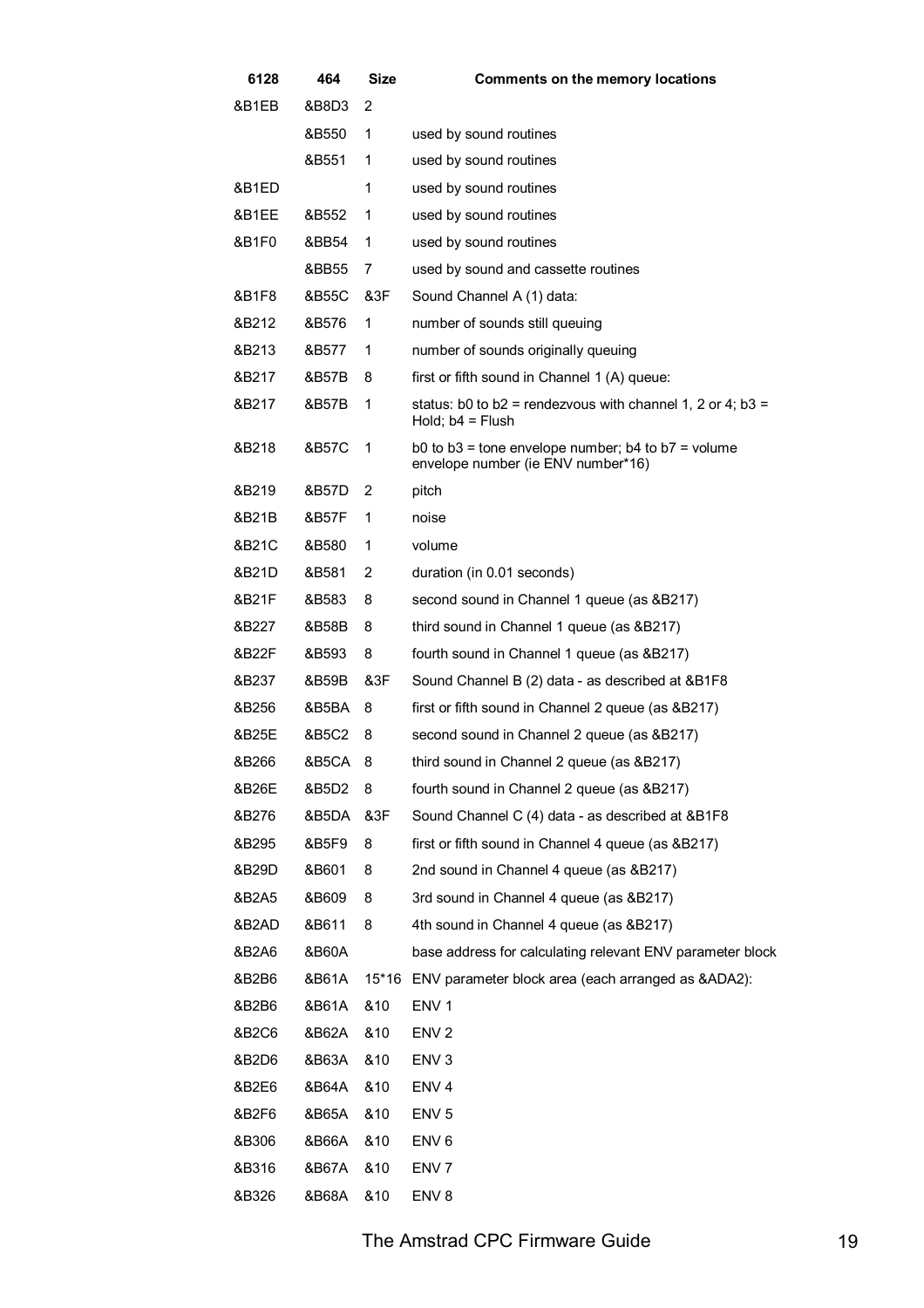| 6128  | 464   | <b>Size</b> | <b>Comments on the memory locations</b>                                   |
|-------|-------|-------------|---------------------------------------------------------------------------|
| &B336 | &B69A | &10         | ENV <sub>9</sub>                                                          |
| &B346 | &B6AA | &10         | <b>ENV 10</b>                                                             |
| &B356 | &B6BA | &10         | <b>ENV 11</b>                                                             |
| &B366 | &B6CA | &10         | <b>ENV 12</b>                                                             |
| &B376 | &B6DA | &10         | <b>ENV 13</b>                                                             |
| &B386 | &B6EA | &10         | <b>ENV 14</b>                                                             |
| &B396 | &B6FA | &10         | <b>ENV 15</b>                                                             |
| &B396 | &B6FA |             | base address for calculating relevant ENT parameter block                 |
| &B3A6 | &B70A | $15*16$     | ENT parameter block area (each arranged as &ADA2):                        |
| &B3A6 | &B70A | &10         | ENT <sub>1</sub>                                                          |
| &B3B6 | &B71A | &10         | ENT <sub>2</sub>                                                          |
| &B3C6 | &B72A | &10         | ENT <sub>3</sub>                                                          |
| &B3D6 | &B73A | &10         | ENT <sub>4</sub>                                                          |
| &B3E6 | &B74A | &10         | ENT <sub>5</sub>                                                          |
| &B3F6 | &B75A | &10         | ENT <sub>6</sub>                                                          |
| &B406 | &B76A | &10         | ENT <sub>7</sub>                                                          |
| &B416 | &B77A | &10         | ENT <sub>8</sub>                                                          |
| &B426 | &B78A | &10         | ENT <sub>9</sub>                                                          |
| &B436 | &B79A | &10         | <b>ENT 10</b>                                                             |
| &B446 | &B7AA | &10         | <b>ENT 11</b>                                                             |
| &B456 | &B7BA | &10         | <b>ENT 12</b>                                                             |
| &B466 | &B7CA | &10         | <b>ENT 13</b>                                                             |
| &B476 | &B7DA | &10         | <b>ENT 14</b>                                                             |
| &B486 | &B7EA | &10         | <b>ENT 15</b>                                                             |
| &B496 | &B34C | &50         | Normal Key Table:                                                         |
|       |       |             | Cur U $\ $ Cur R $\ $ Cur D $\ $ f9<br>f3<br>f6<br>Enter <sup> </sup>  f. |

|                          | Cur U Cur R Cur D  f9 |      |                   | f6             | lf3 | Enter f.       |       |
|--------------------------|-----------------------|------|-------------------|----------------|-----|----------------|-------|
| $ Cur L $ Copy           |                       | lf7  | f <sub>8</sub>    | f <sub>5</sub> | lf1 | f <sub>2</sub> | f0    |
| C r                      |                       | Ret  |                   | f4             |     |                |       |
| Λ                        |                       | @    | p                 | ٠              |     |                |       |
| 0                        | g,                    | o    |                   |                | Ιk  | lm             |       |
| 8                        | 7                     | lu   | ly                | h              |     | In             | Space |
| 6                        | 5                     | r    |                   | g              | lf. | b              | lv    |
| $\overline{\mathcal{A}}$ | 3                     | e    | lw                | ls             | d   | Ic             | Ιx    |
| 1                        | 2                     | Esc  | Ιq                | Tab            | la  | Caps           | Iz.   |
| [VT]                     | [LF]                  | [BS] | TAB] Fire2  Fire1 |                |     |                | Del   |

### &B4E6 &B39C &50 Shifted Key Table:

|                 |     | Cur U Cur R Cur D f9 f6 f3 Enter f. |                 |                           |   |       |
|-----------------|-----|-------------------------------------|-----------------|---------------------------|---|-------|
| Cur L Copy ∥f7  |     |                                     | f8 f5 f1 f2     |                           |   | f0    |
| C r             |     | Ret                                 | $\ \}$   f4     |                           |   |       |
| E               | $=$ |                                     |                 | $ \mathsf{P}  _\pm  ^*$ . | 2 | ↘     |
|                 |     | O                                   |                 | $  L  K  \overline{M}$    |   | k     |
|                 |     | ΙJ                                  | Y  H  J  N      |                           |   | Space |
| &               | %   | R                                   | $T$ $G$ $F$ $B$ |                           |   | V     |
| $\overline{\$}$ | #   | ιË.                                 | $W$ SDC         |                           |   | X     |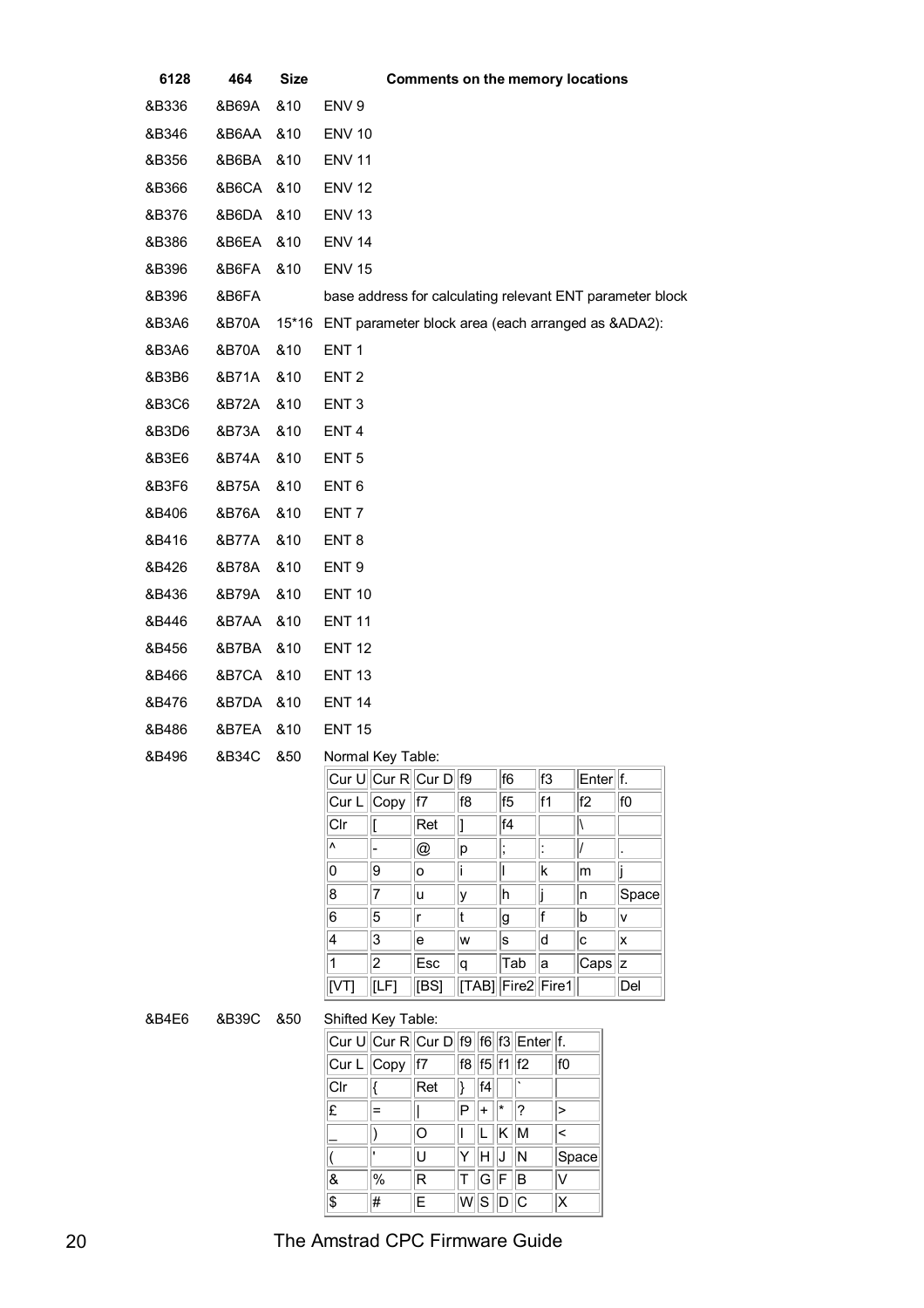**6128 464 Size Comments on the memory locations** 

| - 11 | <b>Escl</b> | 'IQ |                                                  | ⊝aps∵ |  |
|------|-------------|-----|--------------------------------------------------|-------|--|
|      |             |     | $  [VT]  [LF]  [BS]  [TAB]  Fire2  Fire1  Del  $ |       |  |

| &B536          | &B3EC          | &50            |          | Control Key Table:                                                  |                                   |           |                                                                                                                                                                                                                              |                     |               |                       |
|----------------|----------------|----------------|----------|---------------------------------------------------------------------|-----------------------------------|-----------|------------------------------------------------------------------------------------------------------------------------------------------------------------------------------------------------------------------------------|---------------------|---------------|-----------------------|
|                |                |                | Cur<br>U |                                                                     | CurR  CurD                        | f9        | f6                                                                                                                                                                                                                           | lf3                 | Enter $  f  $ |                       |
|                |                |                | Cur      | Copy                                                                | lf7                               | f8        | lf5                                                                                                                                                                                                                          | lf1                 | lf2           | f0                    |
|                |                |                | Clr      | $(ESC)$ Ret                                                         |                                   | (GS)      | lf4                                                                                                                                                                                                                          |                     | (FS)          |                       |
|                |                |                | (RS)     |                                                                     | (NUL)                             | $ $ (DLE) |                                                                                                                                                                                                                              |                     |               |                       |
|                |                |                | (US)     |                                                                     | (SI)                              | (HT)      | (FF)                                                                                                                                                                                                                         | (VT)                | (CR)          |                       |
|                |                |                |          |                                                                     | (NAK)  (EM)                       |           | (BS)                                                                                                                                                                                                                         | $ $ (LF)            | (SO)          |                       |
|                |                |                |          |                                                                     | (DC2)  (DC4)  (BEL)               |           |                                                                                                                                                                                                                              | (ACK)               |               | $\ $ (STX) $\ $ (SYN) |
|                |                |                |          |                                                                     | ENO  ETB  (DC3)                   |           |                                                                                                                                                                                                                              | (EOT)  (ETX)  (CAN) |               |                       |
|                |                |                |          |                                                                     | Esc                               |           | (DC1)  Ins/Ovrt  (SOH)  S-Ick                                                                                                                                                                                                |                     |               | (SUB)                 |
|                |                |                |          |                                                                     |                                   |           |                                                                                                                                                                                                                              |                     | Del           |                       |
| &B586<br>&B590 | &B43C<br>&B446 | 10<br>&98      |          |                                                                     |                                   |           | KB repeats table (each byte/bit applies to all three key<br>tables): 1 byte is used per line of the tables; b0 to b7 give<br>the columns (left to right), repeat if set<br>DEF KEY's definition area (for Keys &80 to &9F in |                     |               |                       |
|                |                |                |          |                                                                     |                                   |           | sequence): each definition has either a single byte of &00 if<br>it is unused/unaltered, or: byte 1: length of definition bytes<br>2 to x: definition, either a single key or a string of keys                               |                     |               |                       |
| &B628          | &B4DE          | 1              |          |                                                                     | Byte after end of DEF KEY area    |           |                                                                                                                                                                                                                              |                     |               |                       |
| &B629          | &B4DF          | 1              |          |                                                                     |                                   |           |                                                                                                                                                                                                                              |                     |               |                       |
| &B62A          | &B4E0          | 1              |          |                                                                     |                                   |           |                                                                                                                                                                                                                              |                     |               |                       |
| &B62B          | &B4E1          | 2              |          |                                                                     | address of DEF KEY area           |           |                                                                                                                                                                                                                              |                     |               |                       |
| &B62D          | &B4E3          | 2              |          |                                                                     |                                   |           | address of byte after end of DEF KEY area                                                                                                                                                                                    |                     |               |                       |
| &B62F          | &B4E5          | 1              |          |                                                                     |                                   |           |                                                                                                                                                                                                                              |                     |               |                       |
| &B630          | &B4E6          | 1              |          |                                                                     |                                   |           |                                                                                                                                                                                                                              |                     |               |                       |
| &B631          | &B4E7          | 1              |          |                                                                     | Shift lock flag (&00=off; &FF=on) |           |                                                                                                                                                                                                                              |                     |               |                       |
| &B632          | &B4E8          | 1              |          |                                                                     | Caps lock flag (&00=off; &FF=on)  |           |                                                                                                                                                                                                                              |                     |               |                       |
| &B633          | &B4E9          | 1              | seconds) |                                                                     |                                   |           | KB repeat period (SPEED KEY - default &02 @ 0.02                                                                                                                                                                             |                     |               |                       |
| &B634          | &B4EA          | $\overline{1}$ | seconds) |                                                                     |                                   |           | KB delay period (SPEED KEY - default &1E @ 0.02                                                                                                                                                                              |                     |               |                       |
| &B635          | &B4EB          | $2*10$         |          |                                                                     | columns (from left to right):     |           | Tables used for key scanning; bits 0 to 7 give the table                                                                                                                                                                     |                     |               |                       |
| &B635          | &B4EB          | 1              |          |                                                                     |                                   |           | Cur U Cur R Cur D f9 f6 f3 Enter f.                                                                                                                                                                                          |                     |               |                       |
| &B636          | &B4EC          | 1              |          |                                                                     | Cur L Copy 17 18 15 11 12 10      |           |                                                                                                                                                                                                                              |                     |               |                       |
| &B637          | &B4ED          | 1              |          |                                                                     | Cir [Ret ] f4 Shift \ Ctrl        |           |                                                                                                                                                                                                                              |                     |               |                       |
| &B638          | &B4EE          | 1              |          | $\lceil$ $\lceil \mathcal{Q} \rceil$ $\lceil$ $\lceil \cdot \rceil$ |                                   |           |                                                                                                                                                                                                                              |                     |               |                       |
| &B639          | &B4EF          | 1              |          | $ 0 0 0 $ i    k $ m j$                                             |                                   |           |                                                                                                                                                                                                                              |                     |               |                       |
| &B63A          | &B4F0          | 1              |          |                                                                     | 8 7 u y h j n Space               |           |                                                                                                                                                                                                                              |                     |               |                       |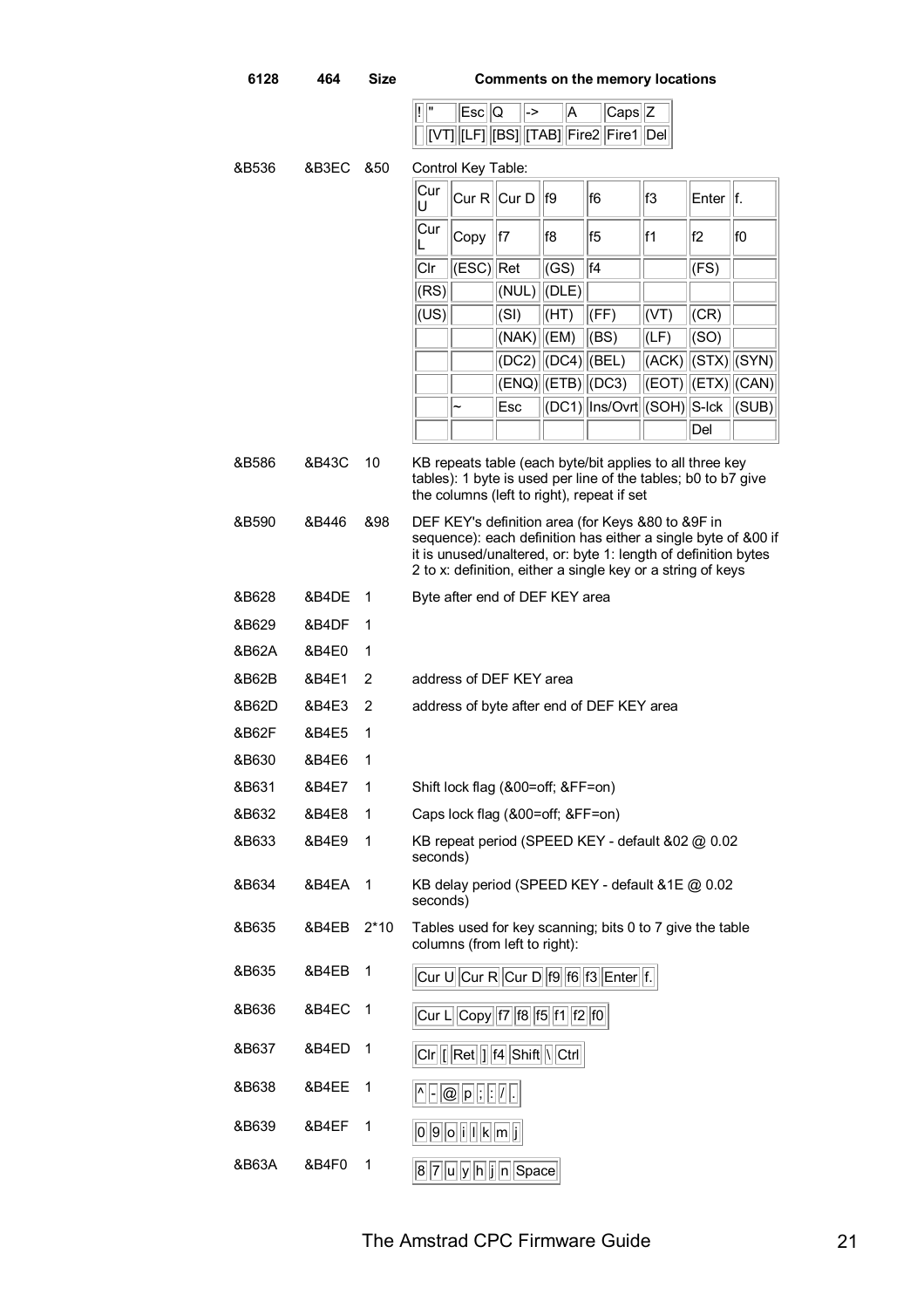| 6128  | 464   | <b>Size</b> | <b>Comments on the memory locations</b>                                                                                                                                                                                                  |
|-------|-------|-------------|------------------------------------------------------------------------------------------------------------------------------------------------------------------------------------------------------------------------------------------|
| &B63B | &B4F1 | 1           | Down Up Left Right Fire2 Fire1 (Joystick 1)<br>6<br>5<br> f<br> t<br>b<br>Ir<br> g<br>۱v                                                                                                                                                 |
| &B63C | &B4F2 | 1           | $43$ e w s d c x                                                                                                                                                                                                                         |
| &B63D | &B4F3 | 1           | $ 1  2  \mathsf{Esc}  \mathsf{q}  \mathsf{Tab}  \mathsf{a}  \mathsf{Caps}  \mathsf{z} $                                                                                                                                                  |
| &B63E | &B4F4 | 1           | Down  Up  Left  Right  Fire2  Fire1  (Joystick 2)<br>Del                                                                                                                                                                                 |
| &B63F | &B4F5 | 1           | complement of &B635                                                                                                                                                                                                                      |
| &B640 | &B4F6 | 1           | complement of &B636                                                                                                                                                                                                                      |
| &B641 | &B4F7 | 1           | complement of &B637                                                                                                                                                                                                                      |
| &B642 | &B4F8 | 1           | complement of &B638                                                                                                                                                                                                                      |
| &B643 | &B4F9 | 1           | complement of &B639                                                                                                                                                                                                                      |
| &B644 | &B4FA | 1           | complement of &B63A                                                                                                                                                                                                                      |
| &B645 | &B4FB | 1           | complement of &B63B                                                                                                                                                                                                                      |
| &B646 | &B4FC | 1           | complement of &B63C                                                                                                                                                                                                                      |
| &B647 | &B4FD | 1           | complement of &B63D                                                                                                                                                                                                                      |
| &B648 | &B4FE | 1           | complement of &B63E                                                                                                                                                                                                                      |
| &B64B | &B501 |             |                                                                                                                                                                                                                                          |
| &B653 | &B509 | 1           |                                                                                                                                                                                                                                          |
| &B654 | &B5OA | $\mathbf 1$ |                                                                                                                                                                                                                                          |
| &B655 | &B50B | 1           |                                                                                                                                                                                                                                          |
| &B656 | &B50C | 1           |                                                                                                                                                                                                                                          |
| &B657 | &B50D | 7           | event block for Keyboard handling, comprises:                                                                                                                                                                                            |
| &B657 | &B50D | 2           | chain address                                                                                                                                                                                                                            |
| &B659 | &B50F | 1           | count                                                                                                                                                                                                                                    |
| &B65A | &B510 | 1           | class: express event                                                                                                                                                                                                                     |
| &B65B | &B511 | 2           | ROM routine address: &C492                                                                                                                                                                                                               |
| &B65D | &B513 | 1           | ROM select number: &FD                                                                                                                                                                                                                   |
| &B65E | &B514 | $20*2$      | store for last keys pressed and each entry is as follows:<br>byte 1: +0 to +10=key tables' line number; if bit 5 is set<br>then Shift is pressed; bit 7=Control is pressed byte 2: b0 to<br>b7=key tables' column number - see &B496 etc |
| &B67F | &B67F | 2           | vestige from the 464?                                                                                                                                                                                                                    |
| &B686 | &B53C | 1           |                                                                                                                                                                                                                                          |
| &B687 | &B53D | 1           | accumulated count of the number of keys pressed (MOD<br>20)                                                                                                                                                                              |
| &B688 | &B53E | 1           | number of keys left in key buffer                                                                                                                                                                                                        |
| &B689 | &B53F | 1           | accumulated count of the number of keys removed from<br>the buffer (MOD 20)                                                                                                                                                              |
| &B68A | &B540 | 1           |                                                                                                                                                                                                                                          |
| &B68B | &B541 | 2           | address of the normal key table                                                                                                                                                                                                          |
| &B68D | &B543 | 2           | address of the shifted key table                                                                                                                                                                                                         |
| &B68F | &B545 | 2           | address of the control key table                                                                                                                                                                                                         |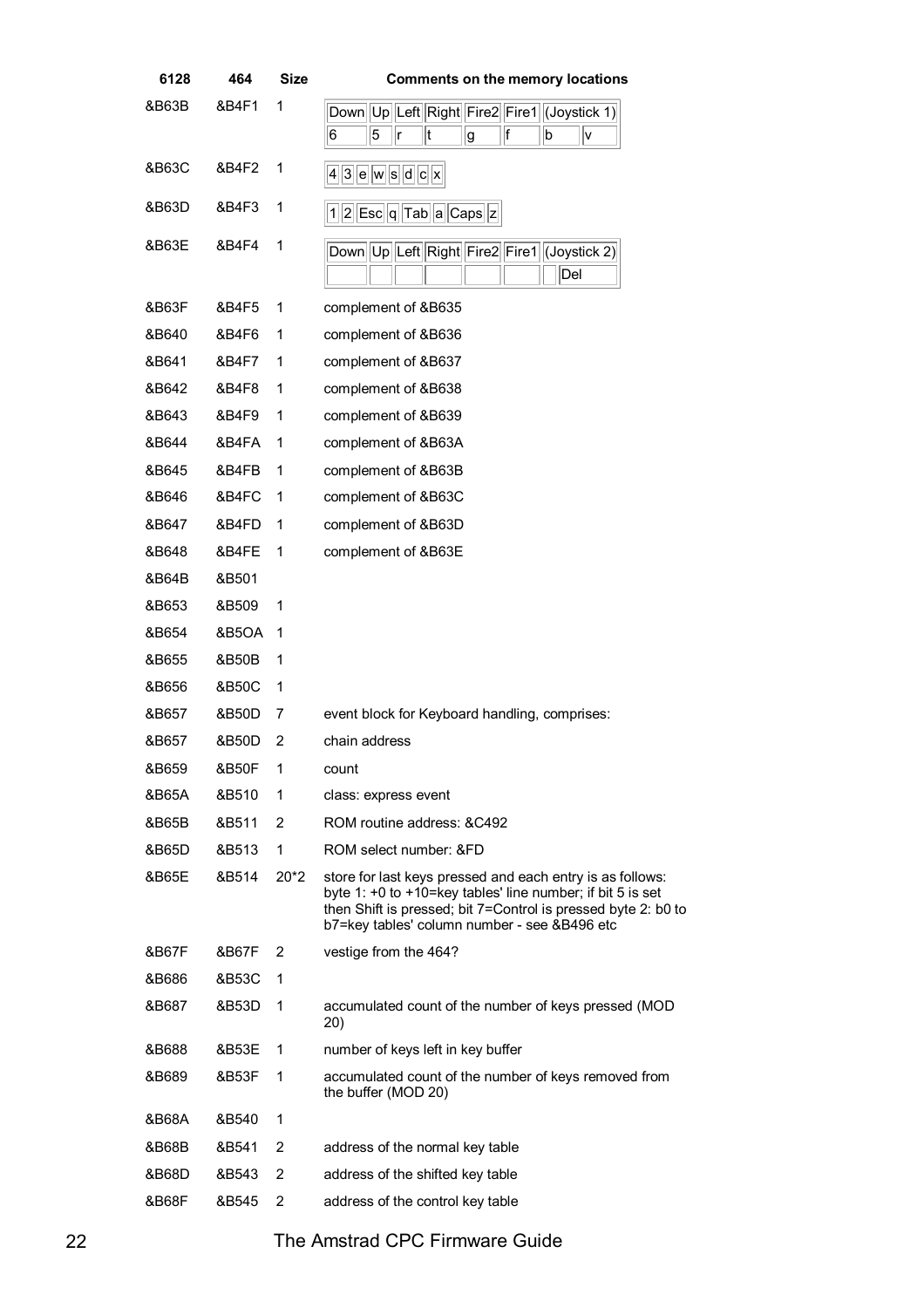| 6128  | 464   | Size  | <b>Comments on the memory locations</b>                                                                       |
|-------|-------|-------|---------------------------------------------------------------------------------------------------------------|
| &B691 | &B547 | 2     | address of the KB repeats table                                                                               |
| &B692 |       | 1     |                                                                                                               |
| &B693 | &B328 | 2     | ORIGIN x                                                                                                      |
| &B695 | &B32A | 2     | ORIGIN <sub>y</sub>                                                                                           |
| &B697 | &B32C | 2     | graphics text x position (pixel)                                                                              |
| &B699 | &B32E | 2     | graphics text y position(pixel)                                                                               |
| &B69B | &B330 | 2     | graphics window x of one edge (pixel)                                                                         |
| &B69D | &B332 | 2     | graphics window x of other edge (pixel)                                                                       |
| &B69F | &B334 | 2     | graphics window y of one side (pixel)                                                                         |
| &B6A1 | &B336 | 2     | graphics window y of other side (pixel)                                                                       |
| &B6A3 | &B338 | 1     | <b>GRAPHICS PEN</b>                                                                                           |
| &B6A4 | &B339 | 1     | <b>GRAPHICS PAPER</b>                                                                                         |
| &B6A5 | &B33A | 8/14  | (This area is 14 bytes on the 464) Used by line drawing<br>(and other) routines, as follows:                  |
| &B6A7 | &B33A | 2     | $x+1()$                                                                                                       |
| &B6A9 | &B33C | 2     | $y/2+1()$                                                                                                     |
| &B6AB | &B33E | 2     | $y/2-x()$                                                                                                     |
| &B6AD | &B340 | 2     |                                                                                                               |
|       | &B342 | 2     |                                                                                                               |
| &B6AF | &B344 | 1     |                                                                                                               |
| &B6B0 | &B345 | 1     |                                                                                                               |
| &B6B1 | &B346 | 1     |                                                                                                               |
| &B6B2 |       | 1     | first point on drawn line flag (<>0=to be plotted; 0=don't<br>plot)                                           |
| &B6B3 |       | 1     | line MASK                                                                                                     |
| &B6B4 |       |       |                                                                                                               |
|       | &B207 | 2     |                                                                                                               |
| &B6B5 | &B20C | 1     | current stream number                                                                                         |
| &B6B6 | &B20D | 14/15 | (These areas are 15 bytes on the 464) Stream (window) 0<br>parameter block. These areas are arranged as &B726 |
| &B6C4 | &B21C | 14/15 | stream (window) 1 parameter block                                                                             |
| &B6D2 | &B22B | 14/15 | stream (window) 2 parameter block                                                                             |
| &B6E0 | &B23A | 14/15 | stream (window) 3 parameter block                                                                             |
| &B6EE | &B249 | 14/15 | stream (window) 4 parameter block                                                                             |
| &B6FC | &B258 | 14/15 | stream (window) 5 parameter block                                                                             |
| &B70A | &B267 | 14/15 | stream (window) 6 parameter block                                                                             |
| &B718 | &B276 | 14/15 | stream (window) 7 parameter block                                                                             |
| &B726 | &B285 | 14/15 | Current Stream (Window) parameter block:                                                                      |
| &B726 | &B285 | 1     | cursor y position (line) with respect to the whole screen<br>(starting from 0)                                |
| &B727 | &B286 | 1     | cursor x position (column) with respect to the whole screen<br>(starting from 0)                              |
| &B728 | &B287 |       |                                                                                                               |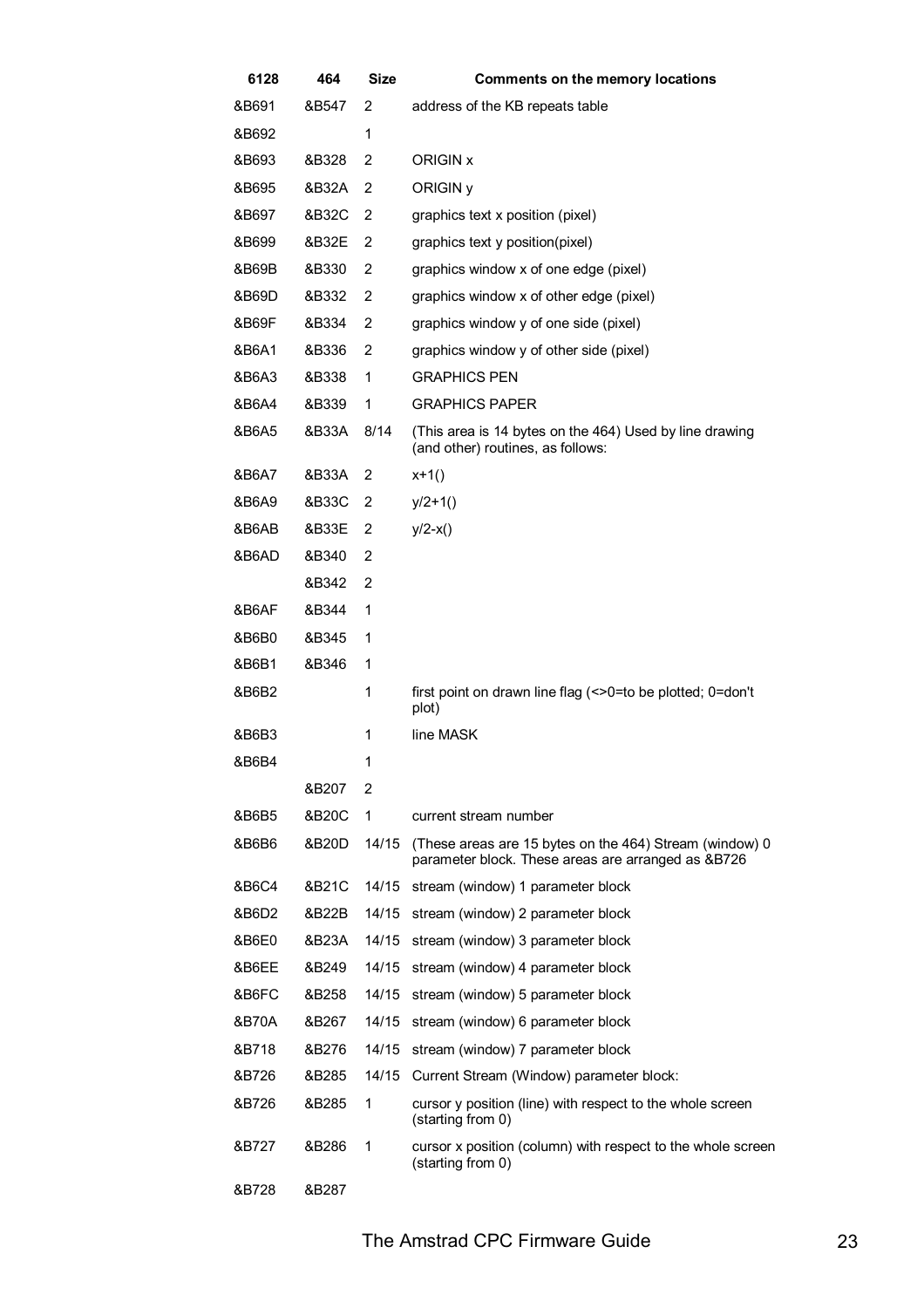| 6128  | 464   | <b>Size</b>               | <b>Comments on the memory locations</b>                                                                                                                                                                                |
|-------|-------|---------------------------|------------------------------------------------------------------------------------------------------------------------------------------------------------------------------------------------------------------------|
| &B729 | &B288 | 1                         | window top line (y) with respect to the whole screen<br>(starting from 0)                                                                                                                                              |
| &B72A | &B289 | 1                         | window left column (x) with respect to the whole screen<br>(starting from 0)                                                                                                                                           |
| &B72B | &B28A | 1                         | window bottom line (y) with respect to the whole screen<br>(starting from 0)                                                                                                                                           |
| &B72C | &B28B | 1                         | window right colwnn (x) with respect to the whole screen<br>(starting from 0)                                                                                                                                          |
| &B72D | &B28C | 1                         | scroll count                                                                                                                                                                                                           |
| &B72E | &B28D | 1                         | cursor flag (&01=disable; &02=off; &FD=on; &FE=enable)                                                                                                                                                                 |
|       | &B28E | 1                         |                                                                                                                                                                                                                        |
| &B72F | &B28F | 1                         | current PEN number (encoded, not its INK number)                                                                                                                                                                       |
| &B730 | &B290 | 1                         | current PAPER number (encoded, not its INK number)                                                                                                                                                                     |
| &B731 | &B291 | 2                         | address of text background routine: opaque=&1392;<br>transparent=&13A0                                                                                                                                                 |
| &B733 | &B293 | 1                         | graphics character writing flag (0=off; $\leq$ -0=on)                                                                                                                                                                  |
| &B734 | &B294 | 1                         | ASCII number of the first character in User Defined<br>Graphic (UDG) matrix table                                                                                                                                      |
| &B735 | &B295 | 1                         | UDG matrix table flag (&00=non-existent; &FF=present)                                                                                                                                                                  |
| &B736 | &B296 | 2                         | address of UDG matrix table                                                                                                                                                                                            |
| &B738 | &B298 | 2                         |                                                                                                                                                                                                                        |
| &B758 | &B2B8 | 1                         |                                                                                                                                                                                                                        |
| &B759 | &B2B9 | 1                         |                                                                                                                                                                                                                        |
| &B763 | &B2C3 | $32*3$                    | Control Code handling routine table - each code's entry<br>comprises: byte 1: +0 to +9=number of parameters;<br>+&80=re-run routine at a System Reset bytes 2 and 3:<br>address of the control code's handling routine |
| &B763 | &B2C3 | 3                         | ASC 0: 880, 81513: NUL                                                                                                                                                                                                 |
| &B766 | &B2C6 | $\ensuremath{\mathsf{3}}$ | ASC 1: &81,&1335: Print control code chararacter [,char]                                                                                                                                                               |
| &B769 | &B2C9 | 3                         | ASC 2: &80, &1297: Disable cursor                                                                                                                                                                                      |
| &B76C | &B2CC | 3                         | ASC 3: &80, &1286: Enable cursor                                                                                                                                                                                       |
| &B76F | &B2CF | 3                         | ASC 4: &81, & 0AE9: Set mode [, mode]                                                                                                                                                                                  |
| &B772 | &B2D2 | 3                         | ASC 5: &81,&1940: Print character using graphics mode<br>$[$ , char $]$                                                                                                                                                |
| &B775 | &B2D5 | 3                         | ASC 6: 800, 81459: Enable VDU                                                                                                                                                                                          |
| &B778 | &B2D8 | 3                         | ASC 7: 880, 814 E1: Beep                                                                                                                                                                                               |
| &B77B | &B2DB | 3                         | ASC 8: &80,&1519: Back-space                                                                                                                                                                                           |
| &B77E | &B2DE | 3                         | ASC 9: &80,&151E: Step-right                                                                                                                                                                                           |
| &B781 | &B2E1 | 3                         | ASC 10: &80, & 1523: Linefeed                                                                                                                                                                                          |
| &B784 | &B2E4 | 3                         | ASC 11: &80,&1528: Previous line                                                                                                                                                                                       |
| &B787 | &B2E7 | 3                         | ASC 12: &80,&154F: Clear window and locate the cursor<br>at position 1,1                                                                                                                                               |
| &B78A | &B2EA | 3                         | ASC 13: &80,&153F: RETURN                                                                                                                                                                                              |
| &B78D | &B2ED | 3                         | ASC 14: &81,&12AB: Set paper [, pen]                                                                                                                                                                                   |
| &B790 | &B2F0 | 3                         | ASC 15: &81,&12A6: Set pen [, pen]                                                                                                                                                                                     |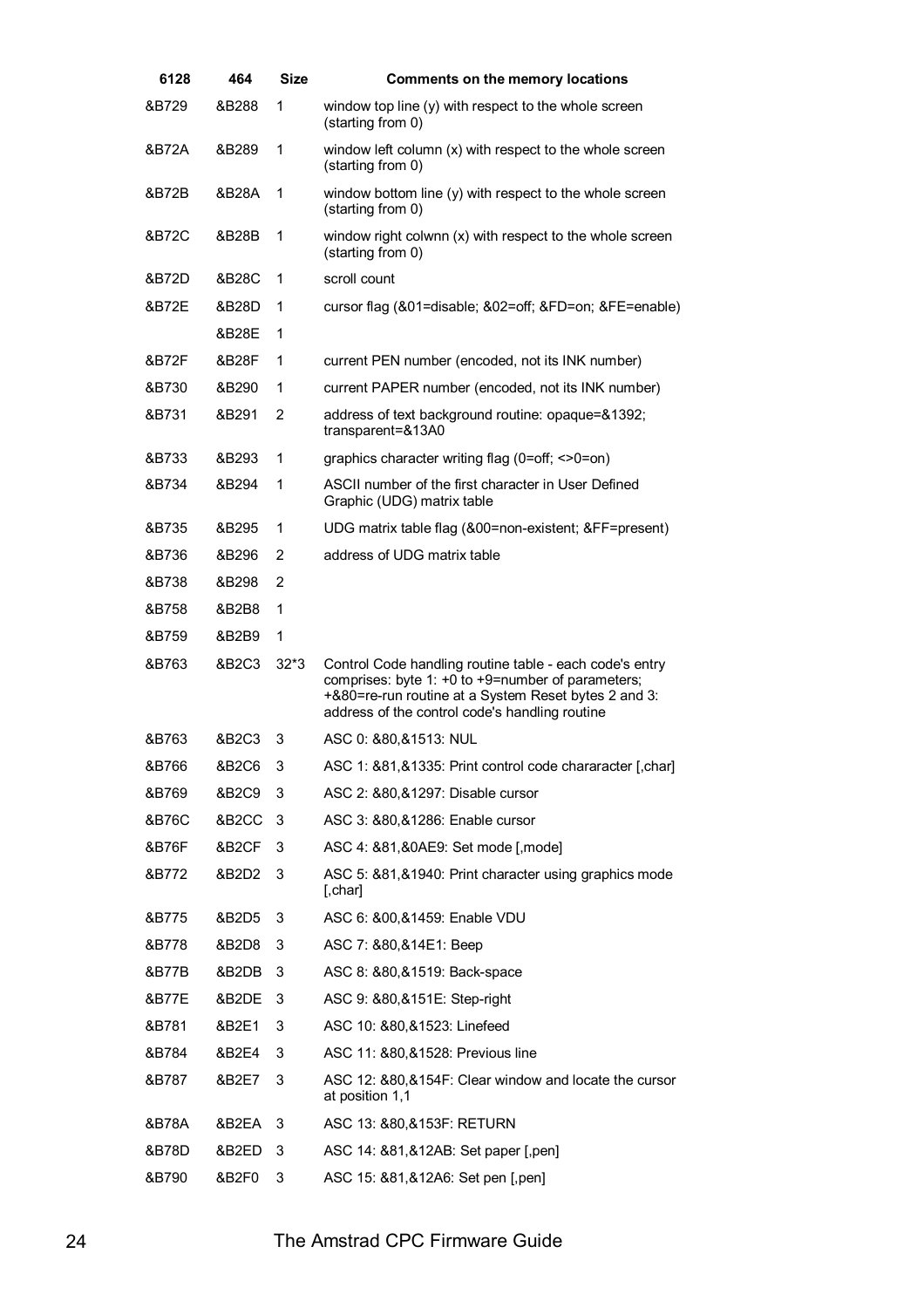| 6128  | 464     | Size     | <b>Comments on the memory locations</b>                                      |
|-------|---------|----------|------------------------------------------------------------------------------|
| &B793 | &B2F3   | 3        | ASC 16: &80,&155E: Delete the character at the cursor<br>position            |
| &B796 | &B2F6   | 3        | ASC 17: &80,&1599: Clear the line up to the current cursor<br>position       |
| &B799 | &B2F9   | 3        | ASC 18: &80,&158F: Clear from the cursor position to the<br>end of the line  |
| &B79C | &B2FC   | 3        | ASC 19: &80,&1578: Clear from start of the window to the<br>cursor position  |
| &B79F | &B2FF   | 3        | ASC 20: &80, &1565: Clear from the cursor position to the<br>end of a window |
| &B7A2 | &B302   | 3        | ASC 21: &80,&1452: Disable VDU                                               |
| &B7A5 | &B305   | 3        | ASC 22: &81,&14EC: Set text write mode [,mode]                               |
| &B7A8 | &B308   | 3        | ASC 23: &81, &0C55: Set graphics draw mode [, mode]                          |
| &B7AB | &B30B   | 3        | ASC 24: &80, &12C6: Exchange pen and paper                                   |
| &B7AE | &B30E   | 3        | ASC 25: &89,&150D: Define user defined character<br>[, char, 8 rows of char] |
| &B7B1 | &B311   | 3        | ASC 26: &84,&1501: Define window [, left, right, top, bottom]                |
| &B7B4 | &B314   | 3        | ASC 27: &00,&14EB: ESC (=user)                                               |
| &B7B7 | &B317   | 3        | ASC 28: &83,&14F1: Set the pen inks [, pen, ink 1, ink 2]                    |
| &B7BA | &B31A   | 3        | ASC 29: &82,&14FA: Set border colours [,ink,ink2]                            |
| &B7BD | &B31D   | 3        | ASC 30: &80,&1539: Locate the text cursor at position 1,1                    |
| &B7C0 | &B320   | 3        | ASC 31: &82,&1547: Locate the text cursor at<br>[,column,line]               |
| &B7C3 | &B1C8   | 1        | MODE number                                                                  |
| &B7C4 | &B1C9.  | 2        | screen offset                                                                |
| &B7C6 | &B1CB   | 1        | screen base HB (LB taken as &00)                                             |
| &B7C7 | &B1CC   | 3        | graphics VDU write mode indirection - JP &0C74                               |
|       | &B1CF 8 |          | list of bytes having only one bit set, from b7 down to b0                    |
| &B7D2 | &B1D7   | 1        | first flash period (SPEED INK - default & 0A @ 0.02<br>seconds)              |
| &B7D3 | &B1D8   | 1        | second flash period (SPEED INK - default &0A @ 0.02<br>seconds)              |
| &B7D4 | &B1D9   | $1 + 16$ | Border and Pens' First Inks (as hardware numbers):                           |
| &B7D4 | &B1D9   | 1        | hw $&04 = sw 1$ (blue) border                                                |
| &B7D5 | &B1DA   | 1        | hw $&04 = sw 1$ (blue) pen 0                                                 |
| &B7D6 | &B1DB   | 1        | hw $80A = sw 24$ (bright yellow) pen 1                                       |
| &B7D7 | &B1DC   | 1        | hw $&13$ = sw 20 (bright cyan) pen 2                                         |
| &B7D8 | &B1DD   | 1        | hw $80C = sw 6$ (bright red) pen 3                                           |
| &B7D9 | &B1DE   | 1        | hw $80B = sw 26$ (bright white) pen 4                                        |
| &B7DA | &B1DF   | 1        | hw $&14 = sw 0$ (black) pen 5                                                |
| &B7DB | &B1E0   | 1        | hw $815 = sw 2$ (bright blue) pen 6                                          |
| &B7DC | &B1E1   | 1        | hw $80D = sw 8$ (bright magenta) pen 7                                       |
| &B7DD | &B1E2   | 1        | hw $806 = sw 10$ (cyan) pen 8                                                |
| &B7DE | &B1E3   | 1        | hw $&1E = sw 12$ (yellow) pen 9                                              |
| &B7DF | &B1E4   | 1        | hw $&1F = sw 14$ (pale blue) pen 10                                          |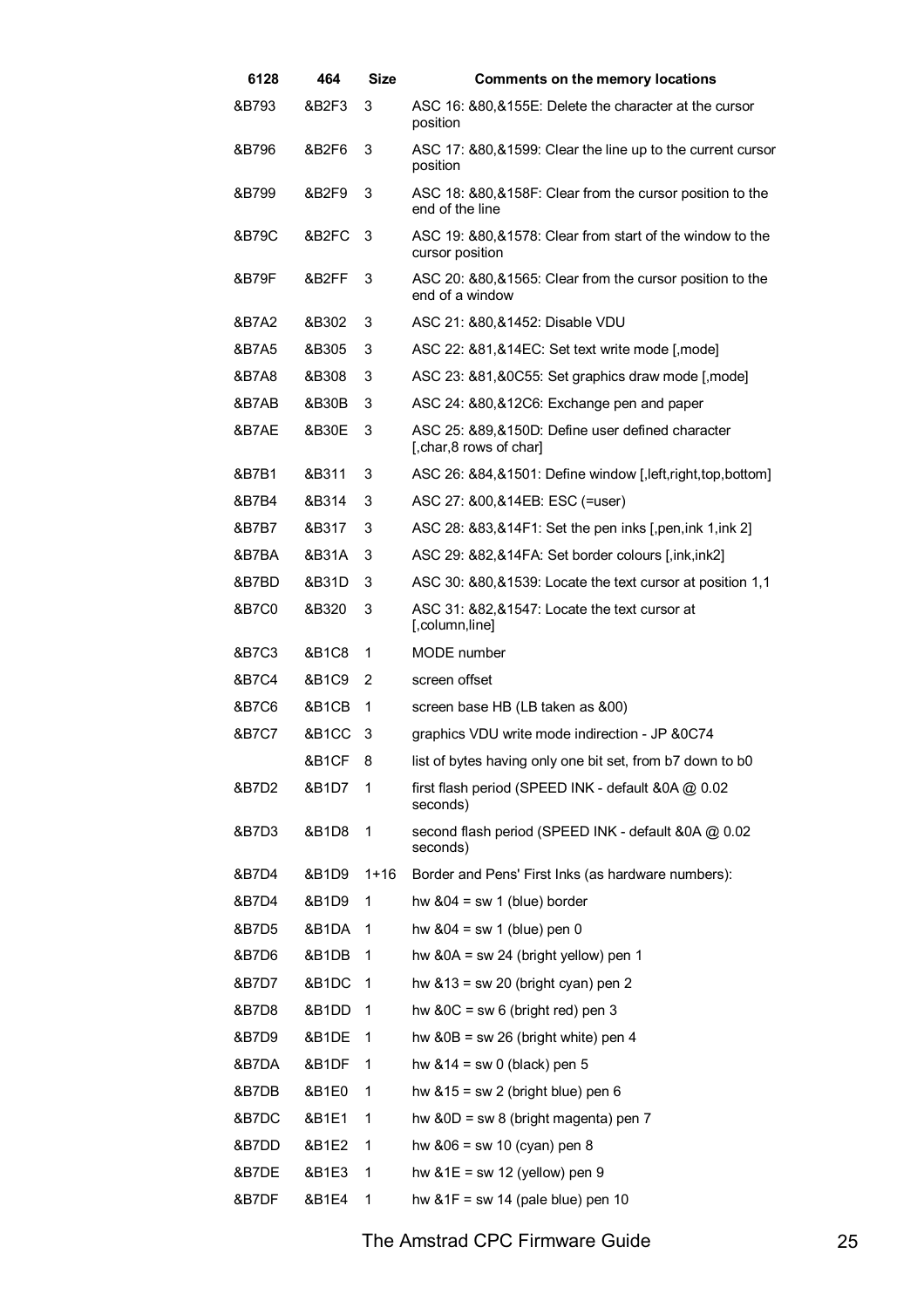| 6128  | 464     | <b>Size</b>    | <b>Comments on the memory locations</b>                                                     |
|-------|---------|----------------|---------------------------------------------------------------------------------------------|
| &B7E0 | &B1E5   | 1              | hw $807 = sw 16$ (pink) pen 11                                                              |
| &B7E1 | &B1E6   | 1              | hw $&12$ = sw 18 (bright green) pen 12                                                      |
| &B7E2 | &B1E7   | $\mathbf{1}$   | hw $&19$ = sw 22 (pale green) pen 13                                                        |
| &B7E3 | &B1E8   | 1              | hw $804 = sw 1$ (blue) pen 14                                                               |
| &B7E4 | &B1E9   | 1              | hw $817 = sw 11$ (sky blue) pen 15                                                          |
| &B7E5 | &B1EA   | $1+16$         | Border and Pens' Second Inks (as hardware numbers):                                         |
| &B7E5 | &B1EA   | 1              | hw $&04 = sw 1$ (blue) border                                                               |
| &B7E6 | &B1EB   | 1              | hw $804 = sw 1$ (blue) pen 0                                                                |
| &B7E7 | &B1EC 1 |                | hw $&0A = sw 24$ (bright yellow) pen 1                                                      |
| &B7E8 | &B1ED   | 1              | hw $813$ = sw 20 (bright cyan) pen 2                                                        |
| &B7E9 | &B1EE   | 1              | hw $80C = sw 6$ (bright red) pen 3                                                          |
| &B7EA | &B1FF   | 1              | hw $80B = sw 26$ (bright white) pen 4                                                       |
| &B7EB | &B1F0   | 1              | hw $&14 = sw 0$ (black) pen 5                                                               |
| &B7EC | &B1F1   | 1              | hw $815 = sw 2$ (bright blue) pen 6                                                         |
| &B7ED | &B1F2   | 1              | hw $80D = sw 8$ (bright magenta) pen 7                                                      |
| &B7EE | &B1F3   | 1              | hw $806 = sw 10$ (cyan) pen 8                                                               |
| &B7EF | &B1F4   | 1              | hw $&1E = sw 12$ (yellow) pen 9                                                             |
| &B7F0 | &B1F5   | 1              | hw $&1F = sw 14$ (pale blue) pen 10                                                         |
| &B7F1 | &B1F6   | 1              | hw $807 = sw 16$ (pink) pen 11                                                              |
| &B7F2 | &B1F7   | 1              | hw $&12$ = sw 18 (bright green) pen 12                                                      |
| &B7F3 | &B1F8   | 1              | hw $&19$ = sw 22 (pale green) pen 13                                                        |
| &B7F4 | &B1F9   | 1              | hw $804 = sw 1$ (bright yellow) pen 14                                                      |
| &B7F5 | &B1FA   | 1              | hw $&17 = sw 11$ (pink) pen 15                                                              |
| &B7F6 | &B1FB   | 1              |                                                                                             |
| &B7F7 | &B1FC   | 1              |                                                                                             |
| &B7F8 | &B1FD   | 1              |                                                                                             |
| &B7F9 | &BIFE   | 2              |                                                                                             |
| &B7FB | &B200   | 2              |                                                                                             |
| &B7FD |         |                |                                                                                             |
| &B802 |         | $1+1$          |                                                                                             |
| &B804 |         | 1              | number of entries in the Printer Translation Table (normally<br>10)                         |
| &B805 |         | $20*2$         | Printer Translation Table; each entry comprises: byte 1:<br>screen code byte 2: pnnter code |
| &B805 |         | 2              | screen &A0 printer &5E (acute accent)                                                       |
| &B807 |         | 2              | screen &A1 printer &5C (\)                                                                  |
| &B809 |         | 2              | screen &A2 printer &7B $(\})$                                                               |
| &B80B |         | 2              | screen &A3 printer &23 (#)                                                                  |
| &B80D |         | 2              | screen &A6 printer &40 (@)                                                                  |
| &B80F |         | $\overline{2}$ | screen &AB printer &7C ( )                                                                  |
| &B811 |         | 2              | screen &AC printer &7D (})                                                                  |
| &B813 |         | 2              | screen &AD printer $&7E$ (~)                                                                |
|       |         |                |                                                                                             |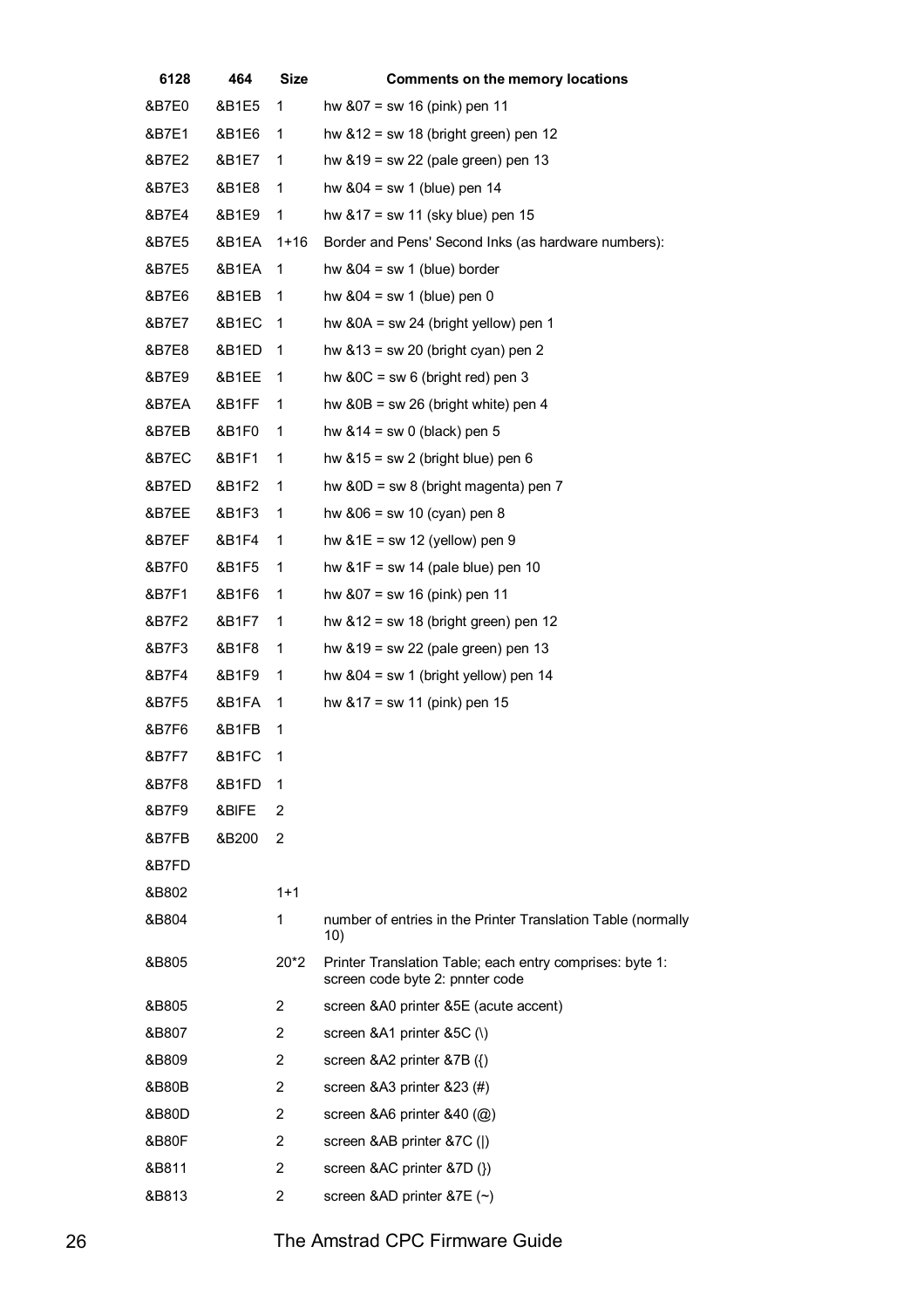| 6128  | 464   | <b>Size</b>    | <b>Comments on the memory locations</b>                                                    |
|-------|-------|----------------|--------------------------------------------------------------------------------------------|
| &B815 |       | 2              | screen & AE printer & 5D (1)                                                               |
| &B817 |       | 2              | screen &AF printer &SE ([)                                                                 |
| &B819 |       | 20             | room for ten more translations                                                             |
| &B82D | &B100 | 1              |                                                                                            |
| &B82E | &B101 | 1              |                                                                                            |
| &B82F | &B102 | 2              |                                                                                            |
| &B831 | &B104 | 1              |                                                                                            |
| &B832 | &B105 | 2              | temporary store for stack pointer (SP) during interrupt<br>handling                        |
| &B834 | &B107 | &70            | temporary machine stack (from &B8B3 downwards) during<br>interrupt handling                |
| &B8B4 | &B187 | 4              | TIME (stored with the LB first - four bytes give >166 days;<br>three bytes give >15 hours) |
| &B8B8 | &B18B | 1              |                                                                                            |
| &B8B9 | &B18C | 2              |                                                                                            |
| &B8BB | &B18E | 2              |                                                                                            |
| &B8BD | &B190 | $\overline{2}$ | address of the first ticker block in chain (if any)                                        |
| &B8BF | &B192 | 1              | Keyboard scan flag (&00=scan not needed; &01=scan<br>needed)                               |
| &B8C0 | &B193 | 2              | address of the first event block in chain (if any)                                         |
| &B8C2 | &B195 | 1              |                                                                                            |
| &B8C3 | &B196 | &10            | buffer for last RSX or RSX command name (last character<br>has bit 7 set)                  |
| &B8D3 | &B1A6 | 2              | address of first ROM or RSX chaining block in chain                                        |
| &B8D5 |       | 1              | RAM bank number                                                                            |
| &B8D6 | &B1A8 | 1              | Upper ROM status (eg select number)                                                        |
| &B8D7 | &B1A9 | 2              | entry point of foreground ROM in use (eg &C006 for BASIC<br>ROM)                           |
| &B8D9 | &B1AB | 1              | foreground ROM select address (0 for the BASIC ROM)                                        |
| &B8DA |       | $16*2$         | ROM entry IY value (ie the address table) - the 6128 has<br>ROMs numbered from 0 to 15:    |
|       | &B1AC | $7^*2$         | ROM entry IY value (ie the address table)                                                  |
| &B8DA |       | 2              | ROM 0 IY (not for the 464)                                                                 |
| &B8DC | &B1AC | 2              | ROM 1 IY                                                                                   |
| &B8DE | &B1AE | 2              | ROM 2 IY                                                                                   |
| &B8E0 | &B1B0 | 2              | ROM 3 IY                                                                                   |
| &B8E2 | &B1B2 | 2              | ROM 4 IY                                                                                   |
| &B8E4 | &B1B4 | 2              | ROM 5 IY                                                                                   |
| &B8E6 | &B1B6 | 2              | ROM 6 IY                                                                                   |
| &B8E8 | &B1B8 | 2              | ROM 7 IY (usually &A700 for AMSDOS/CPM ROM)                                                |
| &B8EA |       | 2              | ROM 8 IY (not 464)                                                                         |
| &B8EC |       | 2              | ROM 9 IY (not 464)                                                                         |
| &B8EE |       | $\overline{2}$ | ROM 10 IY (not 464)                                                                        |
| &B8F0 |       | 2              | ROM 11 IY (not 464)                                                                        |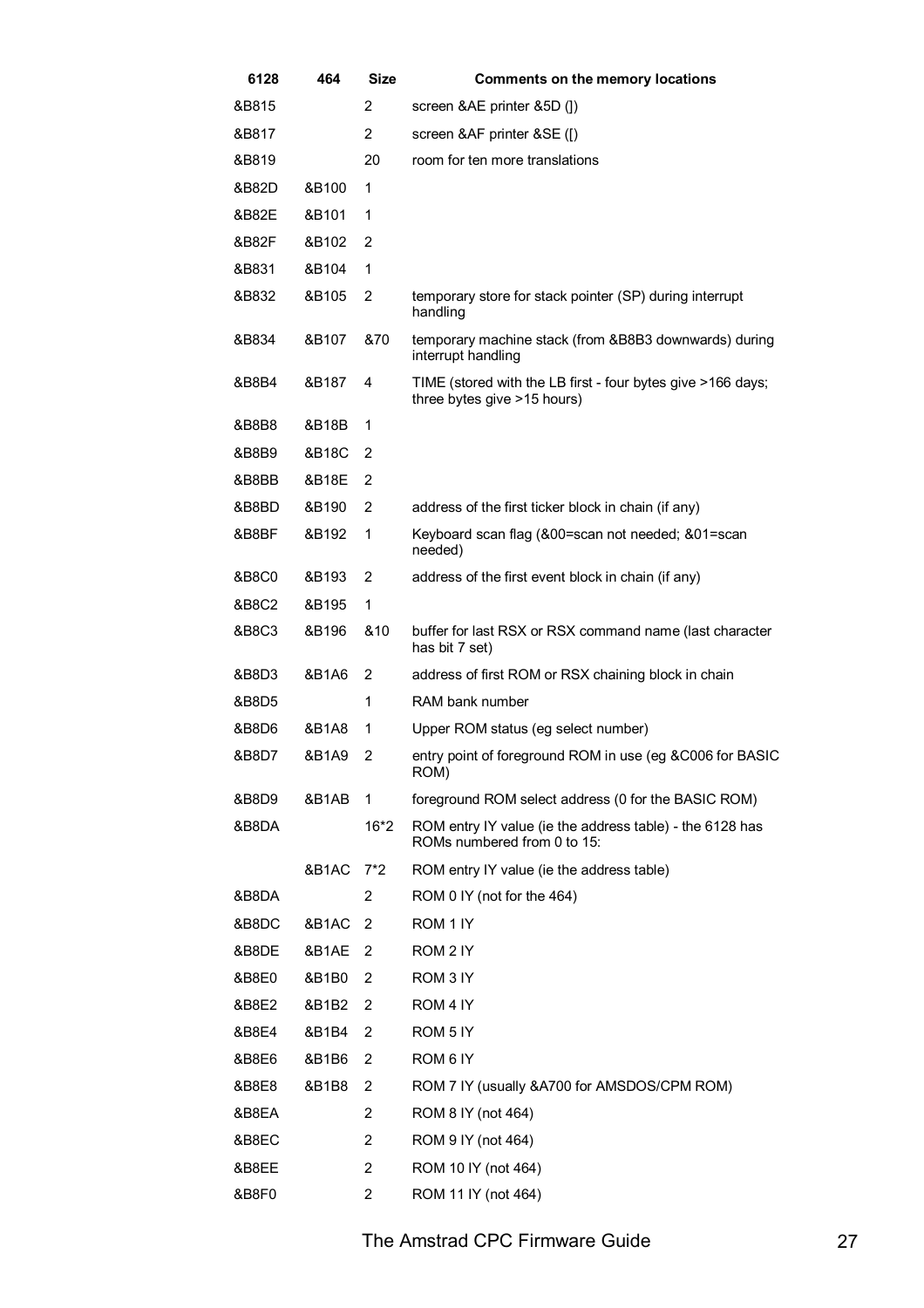| 6128  | 464        | <b>Size</b>     | <b>Comments on the memory locations</b>                                                                     |
|-------|------------|-----------------|-------------------------------------------------------------------------------------------------------------|
| &B8F2 |            | $\overline{2}$  | ROM 12 IY (not 464)                                                                                         |
| &B8F4 |            | $\overline{2}$  | ROM 13 IY (not 464)                                                                                         |
| &B8F6 |            | 2               | ROM 14 IY (not 464)                                                                                         |
| &B8F8 |            | 2               | ROM 15 IY (not 464)                                                                                         |
| &B8FA |            | 6               | 6 bytes of &FF                                                                                              |
|       | &B1BA      | 14              | 14 bytes of &00                                                                                             |
| &B900 | &B900      | 12*3            | High Kernel Jumpblock (on the 464 this block is 11*3 bytes<br>in size)                                      |
| &B924 | &B921      | <b>&amp;1C0</b> | routines used by the High Kernel Jumpblock (on the 464<br>this is &1C8 bytes in size)                       |
| &BAE4 | &BAE9      |                 | bytes of &FF (&1C bytes on 6128, &17 bytes on 464)                                                          |
| &BB00 | &BB00      | $26*3$          | Key Manager Jumpblock                                                                                       |
| &BB4E | &BB4E      | 36*3            | Text VDU Jumpblock                                                                                          |
| &BBBA | &BBBA      | $23*3$          | Graphics VDU Jumpblock                                                                                      |
| &BBFF | &BBFF      | $34*3$          | Screen Pack Jumpblock                                                                                       |
| &BC65 | &BC65      | $22*3$          | Cassette (and Disc if fitted) Manager Jumpblock                                                             |
| &BCA7 | &BCA7      | $11*3$          | Sound Manager Jumpblock                                                                                     |
| &BCC8 | &BCC8      | $25*3$          | Kernel Jumpblock                                                                                            |
| &BD13 | &BD13      | $26*3$          | Machine Pack Jumpblock (on the 464 this block is 14*3<br>bytes in size)                                     |
| &BD61 | &BD3D      | $32*3$          | Maths Jumpblock (on the 464 this block is 48*3 bytes in<br>size)                                            |
| &BDCD | &BDCD 14*3 |                 | Firmware Indirections (on the 464 this block is 13*3 bytes<br>in size                                       |
| &BDF7 | &BDF4      |                 | bytes of &00 (&09 bytes on 6128, &0C bytes on the 464)<br>the lower limit of Machine Stack if no Disc Drive |
| &BE00 | &BE00      | &40             | &40 bytes of &FF                                                                                            |
| &BE40 | &BE40      | &4x             | used by the AMSDOS ROM if a disc drive is fitted<br>(otherwise &4x bytes of &FF)                            |
| &BE40 | &BE40      | 2               | (address &A910)                                                                                             |
| &BE42 | &BE42      | 2               | address of drive A XDPB                                                                                     |
| &BE44 | &BE44      | 9               | Disc Set Up timing block:                                                                                   |
| &BE44 | &BE44      | 2               | motor on period (default &0032; fastest &0023 @ 20mS)                                                       |
| &BE46 | &BE46      | 2               | motor off period (default &00FA; fastest &00C8 @ 20mS)                                                      |
| &BE48 | &BE48      | 1               | write current off period (default &AF @ 10æS)                                                               |
| &BE49 | &BE49      | 1               | head settle time (default & OF @ 1mS)                                                                       |
| &BE4A | &BE4A      | 1               | step rate period (default & OC; fastest & OA @ 1mS)                                                         |
| &BE4B | &BE4B      | 1               | head unload delay (default &01)                                                                             |
| &BE4C | &BE4C      | 1               | b0=non DMA mode; b1 to b7=head load delay (default<br>&03)                                                  |
| &BE4D | &BE4D      | 2               |                                                                                                             |
| &BE4F | &BE4F      | 1               | Drive Header Information Block:                                                                             |
| &BE4F | &BE4F      | 1               | last track used                                                                                             |
| &BE50 | &BE50      | 1               | head number (&00)                                                                                           |
| &BE51 | &BE51      | 1               | last sector used                                                                                            |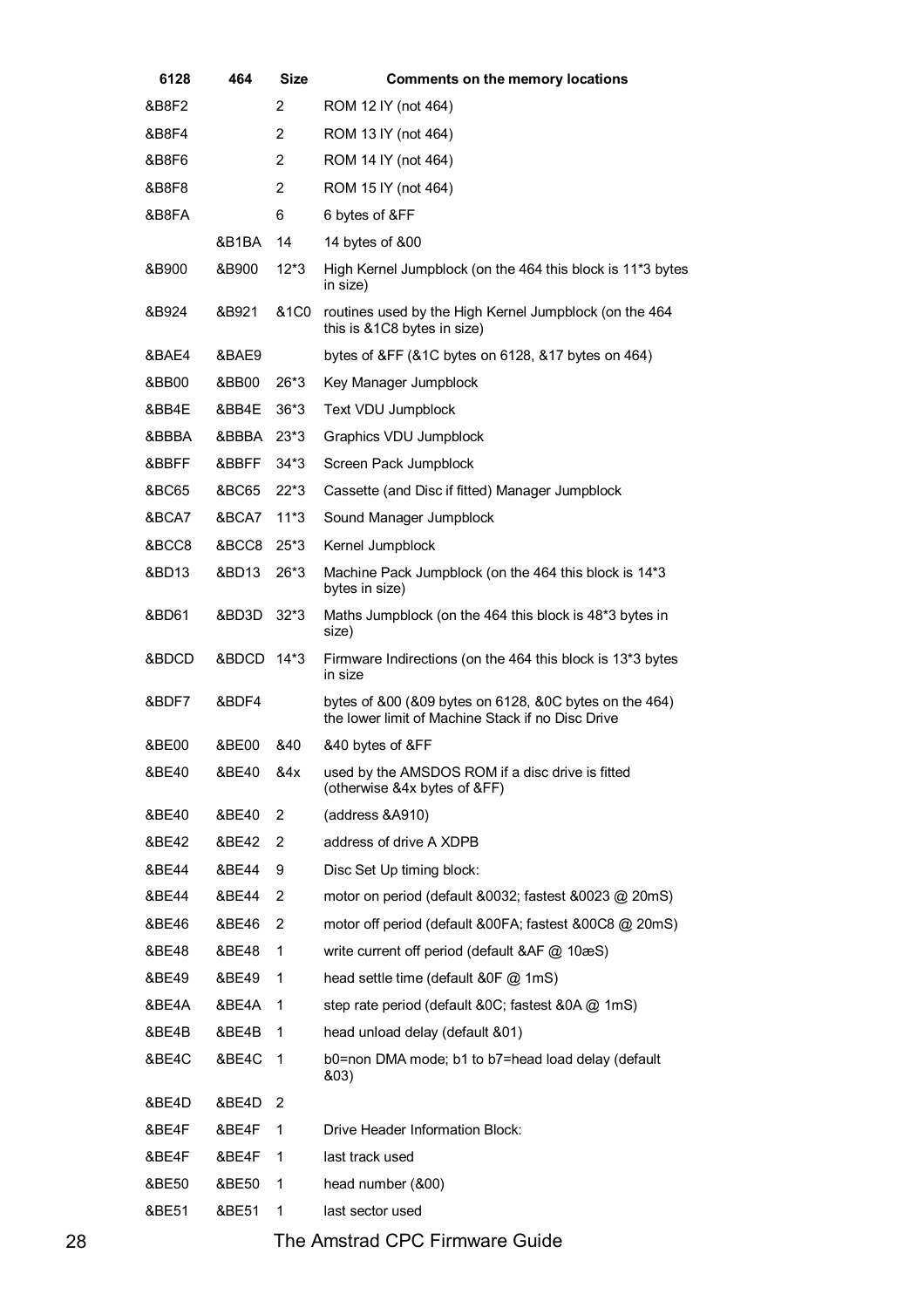| 6128  | 464   | <b>Size</b>    | <b>Comments on the memory locations</b>                                 |
|-------|-------|----------------|-------------------------------------------------------------------------|
| &BE52 | &BE52 | 1              | log2(sector size)-7                                                     |
| &BE53 | &BE53 | 1              |                                                                         |
| &BE54 | &BE54 | 1              |                                                                         |
| &BE55 | &BE55 | 1              |                                                                         |
| &BE56 | &BE56 | 1              |                                                                         |
| &BE58 | &BE58 | 1              |                                                                         |
| &BE59 | &BE59 | 1              |                                                                         |
| &BE5D | &BE5D | 1              |                                                                         |
| &BE5E | &BE5E | 1              |                                                                         |
| &BE5F | &BE5F | 1              | disc motor flag (&00=off;&01=on - strangely reversed)                   |
| &BE60 | &BE60 | 2              | address of buffer for directory entries block (&A930)                   |
| &BE62 | &BE62 | 2              | as &BE76 (ie&A9B0)                                                      |
| &BE64 | &BE64 | 2              |                                                                         |
| &BE66 | &BE66 | 1              | disc retries (default & 10)                                             |
| &BE67 | &BE67 | &11            | <b>AMSDOS Ticker and Event Block:</b>                                   |
| &BE67 | &BE67 | 2              | ticker chaining address                                                 |
| &BE69 | &BE69 | 2              | tick count                                                              |
| &BE6B | &BE6B | 2              | recharge count                                                          |
| &BE6D | &BE6D | 2              | event chaining address                                                  |
| &BE6F | &BE6F | 1              | count                                                                   |
| &BE70 | &BE70 | 1              | class (asynchronous event)                                              |
| &BE71 | &BE71 | 2              | ROM routine address (&C9D6)                                             |
| &BE73 | &BE73 | 1              | ROM select number (&07 ie the AMSDOS/CPM ROM)                           |
| &BE74 | &BE74 | 1              | last sector number used                                                 |
| &BE75 | &BE75 | 1              |                                                                         |
| &BE76 | &BE76 | $\overline{2}$ | address of «K buffer, or of header info block (for WRITE<br>SECTOR etc) |
| &BE78 | &BE78 | 1              | disc error message flag (&00=on; &FF=off - reversed<br>again)           |
| &BE7D | &BE7D | 2              | address of AMSDOS reserved area (&A700)                                 |
| &BE7F | &BE7F | X              | area used by AMSDOS to copy routines into RAM for<br>running            |
| &BE80 | &BE80 | &80            | &80 bytes of &FF (limit of machine stack if disc drive fitted)          |
| &BF00 | &BF00 | xy             | &xy bytes of &00)                                                       |
| &BFxy |       |                | machine stack (in theory this stack could extend down<br>much further)  |
| &BFFF | &BFFF |                | upper limit of machine stack                                            |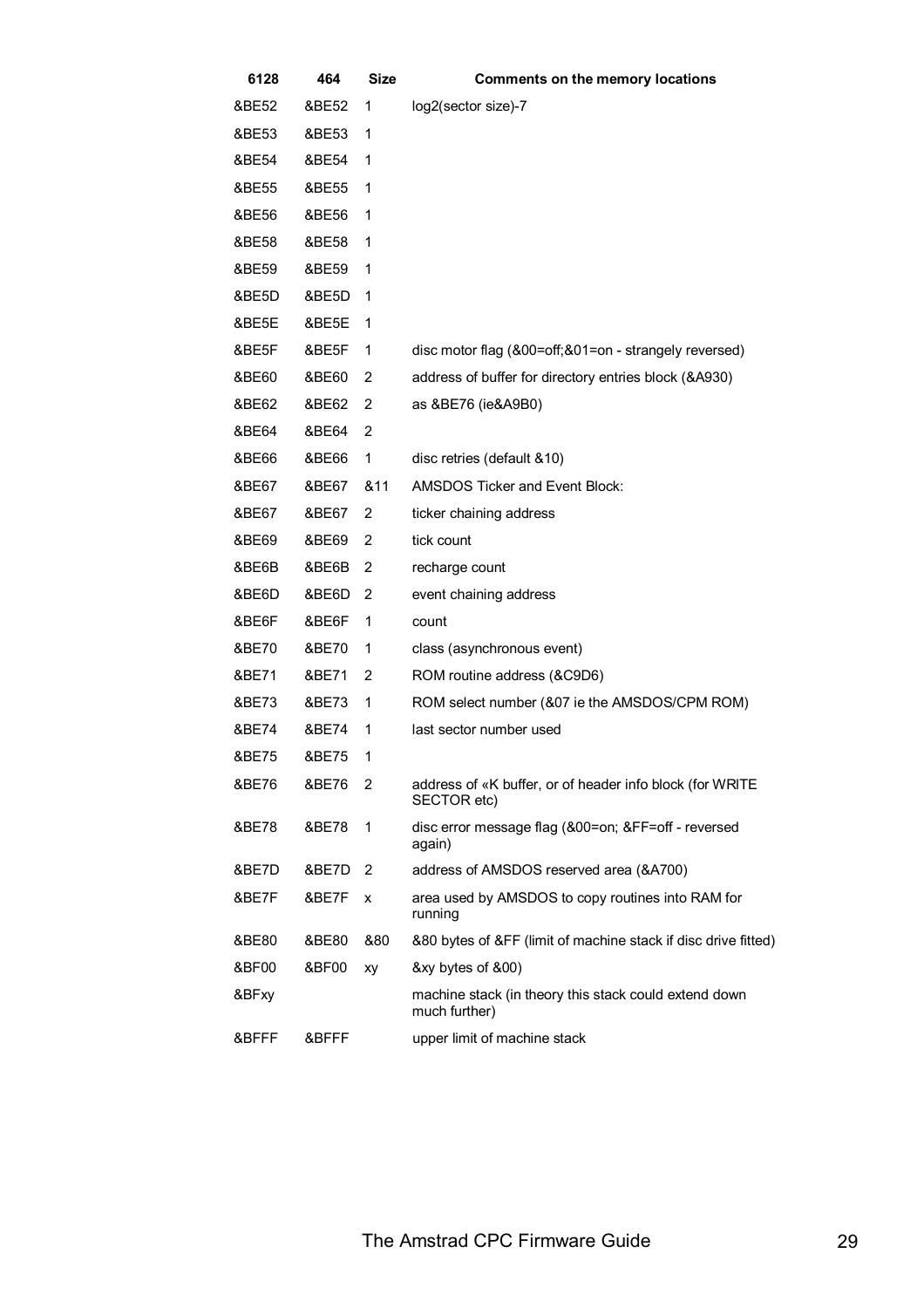The area from &C000 to &FFFF is taken up by the screen memory - the layout of which is illustrated below. Printed below are diagrams which show how the CPC uses the bytes of screen memory in the different MODEs. For each byte:

• in MODE 2 (where there are two colours only, each pixel needs only one bit - either on or off)

**bit7 bit6 bit5 bit4 bit3 bit2 bit1 bit0**  p0 p1 p2 p3 p4 p5 p6 p7

- (the pixels are arranged with p0 being the leftmost one, etc)
- in MODE 1 (where four colours are available and so two bits are needed for each pixel 1 byte represents 4 pixels)

**bit7 bit6 bit5 bit4 bit3 bit2 bit1 bit0**  p0(1) p1(1) p2(1) p3(1) p0(0) p1(0) p2(0) p3(0)

- (each pixel is twice as wide as in MODE 2)
- in MODE 0 (where sixteen colours are possible and four bits are needed for each pixel 1 byte represents 2 pixels)

**bit7 bit6 bit5 bit4 bit3 bit2 bit1 bit0**  p0(0) p1(0) p0(2) p1(2) p0(1) p1(1) p0(3) p1(3)

• (each pixel is four times as wide as in MODE 2)

**NB:** The numbers in brackets show which bit of the pixel's pen number the screen byte bit refers to. For example in MODE 1, the 4 most significant bits of the byte hold bit 1 of the pixel's pen value and the least signifcant bits hold bit 0 of the pen value.

| <b>LINE</b>  | R <sub>0</sub> W <sub>0</sub> | R <sub>0</sub> W <sub>1</sub> | R <sub>0</sub> W <sub>2</sub> | R <sub>0</sub> W <sub>3</sub> | R <sub>0</sub> W <sub>4</sub> | R <sub>0</sub> W <sub>5</sub> | R <sub>0</sub> W <sub>6</sub> | <b>R0W7</b>      |
|--------------|-------------------------------|-------------------------------|-------------------------------|-------------------------------|-------------------------------|-------------------------------|-------------------------------|------------------|
| 1            | C000                          | C800                          | D000                          | D800                          | E000                          | E800                          | F000                          | F800             |
| $\mathbf{2}$ | C050                          | C850                          | D050                          | D850                          | E050                          | E850                          | F050                          | F850             |
| 3            | C <sub>0</sub> A <sub>0</sub> | C8A0                          | D0A0                          | D8A0                          | E0A0                          | E8A0                          | F0A0                          | F8A0             |
| 4            | C <sub>0F0</sub>              | C8F0                          | D <sub>0</sub> F <sub>0</sub> | D8F0                          | E0F0                          | E8F0                          | F0F0                          | F8F0             |
| 5            | C <sub>140</sub>              | C940                          | D140                          | D940                          | E140                          | E940                          | F140                          | F940             |
| 6            | C <sub>190</sub>              | C990                          | D <sub>190</sub>              | D990                          | E190                          | E990                          | F <sub>190</sub>              | F990             |
| 7            | C <sub>1</sub> E <sub>0</sub> | C9E0                          | D <sub>1E0</sub>              | D9E0                          | E <sub>1</sub> E <sub>0</sub> | E9E0                          | F <sub>1</sub> E <sub>0</sub> | F9E0             |
| 8            | C <sub>230</sub>              | CA30                          | D <sub>230</sub>              | DA30                          | E230                          | EA30                          | F230                          | FA30             |
| 9            | C <sub>280</sub>              | CA80                          | D <sub>280</sub>              | DA80                          | E280                          | EA80                          | F280                          | FA80             |
| 10           | C <sub>2</sub> D <sub>0</sub> | CAD <sub>0</sub>              | D <sub>2</sub> D <sub>0</sub> | DAD <sub>0</sub>              | E <sub>2</sub> D <sub>0</sub> | EAD0                          | F <sub>2</sub> D <sub>0</sub> | FAD <sub>0</sub> |
| 11           | C320                          | <b>CB20</b>                   | D320                          | <b>DB20</b>                   | E320                          | EB <sub>20</sub>              | F320                          | FB20             |
| 12           | C <sub>370</sub>              | CB70                          | D370                          | DB70                          | E370                          | EB70                          | F370                          | FB70             |
| 13           | C <sub>3</sub> C <sub>0</sub> | CBC <sub>0</sub>              | D <sub>3</sub> C <sub>0</sub> | DBC0                          | E3C0                          | EBC0                          | F3C0                          | FBC0             |
| 14           | C410                          | CC <sub>10</sub>              | D410                          | <b>DC10</b>                   | E410                          | EC10                          | F410                          | FC10             |
| 15           | C460                          | CC60                          | D460                          | <b>DC60</b>                   | E460                          | EC60                          | F460                          | FC60             |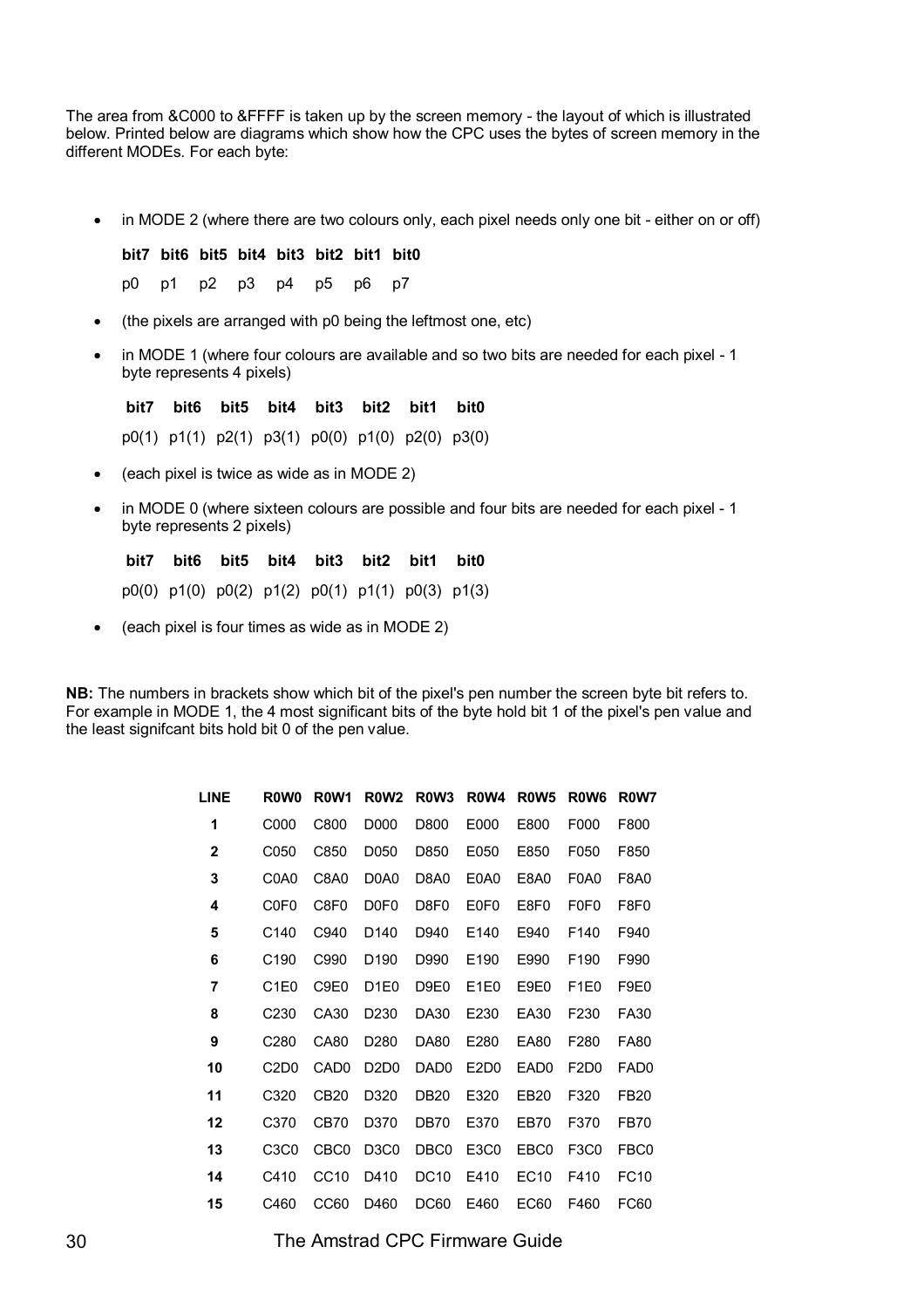| 16                    | C4B0             | CCB <sub>0</sub> | D <sub>4</sub> B <sub>0</sub> | DCB <sub>0</sub> | E4B0             | ECB0             | F4B0             | FCB <sub>0</sub> |
|-----------------------|------------------|------------------|-------------------------------|------------------|------------------|------------------|------------------|------------------|
| 17                    | C500             | CD <sub>00</sub> | D500                          | DD <sub>00</sub> | E500             | FD <sub>00</sub> | F500             | FD <sub>00</sub> |
| 18                    | C550             | CD <sub>50</sub> | D550                          | DD50             | E550             | ED50             | F550             | FD50             |
| 19                    | C5A0             | CDA0             | D <sub>5</sub> A <sub>0</sub> | DDA <sub>0</sub> | E5A0             | EDA0             | F5A0             | FDA0             |
| 20                    | C5F <sub>0</sub> | CDE <sub>0</sub> | D5F0                          | DDF <sub>0</sub> | E5F0             | ED50             | F550             | FD50             |
| 21                    | C640             | CF40             | D640                          | <b>DE40</b>      | E640             | FF40             | F640             | FF40             |
| 22                    | C690             | CF90             | D690                          | <b>DE90</b>      | E690             | FF90             | F690             | FF90             |
| 23                    | C6E0.            | CFF <sub>0</sub> | D6E0                          | DEE0             | E6E0             | FFF0             | F6E0             | FEE0             |
| 24                    | C730             | CF <sub>30</sub> | D730                          | DF <sub>30</sub> | E730             | EF30             | F730             | FF30             |
| 25                    | C780             | CF80             | D780                          | DF80             | E780             | EF80             | F780             | FF80             |
| spare start C7D0 CFD0 |                  |                  | D7D0                          | DFD0             | E7D <sub>0</sub> | FFD <sub>0</sub> | F7D <sub>0</sub> | FFD <sub>0</sub> |
| spare end             | C7FF             | <b>CFFF</b>      | D7FF                          | DFFF             | F7FF             | FFFF             | F7FF             | FFFF             |

Once the whole screen has been scrolled in any direction, the table will become incorrect. On scrolling, all the above addresses will have an offset (MOD &800) added, derived as follows:

- +&02 per scroll to the left (2, 1 or ½ character in MODE 2, MODE 1 or MODE 0 respectively)
- -&02 per scroll to the right  $(2, 1 \text{ or } \frac{1}{2})$  character in MODE 2, MODE 1 or MODE 0 respectively)
- +&50 per scroll up one line
- -&50 per scroll down one line

If scrolled far enough, a screen row may sit across the boundaries of the screen memory area, whose bottom end will then wrap around to join up with the top (ie byte &FFFF will be followed by byte &C000 assuming the normal screen area). If before scrolling however, a window had been set up smaller than the whole screen then the table will remain accurate despite any scrolling. The `spare' areas of screen memory are filled with bytes of the relevant PAPER value each time there is a full screen CLS, and are not really available for other uses. After scrolling the spare areas may be used as screen with other bytes becoming spare.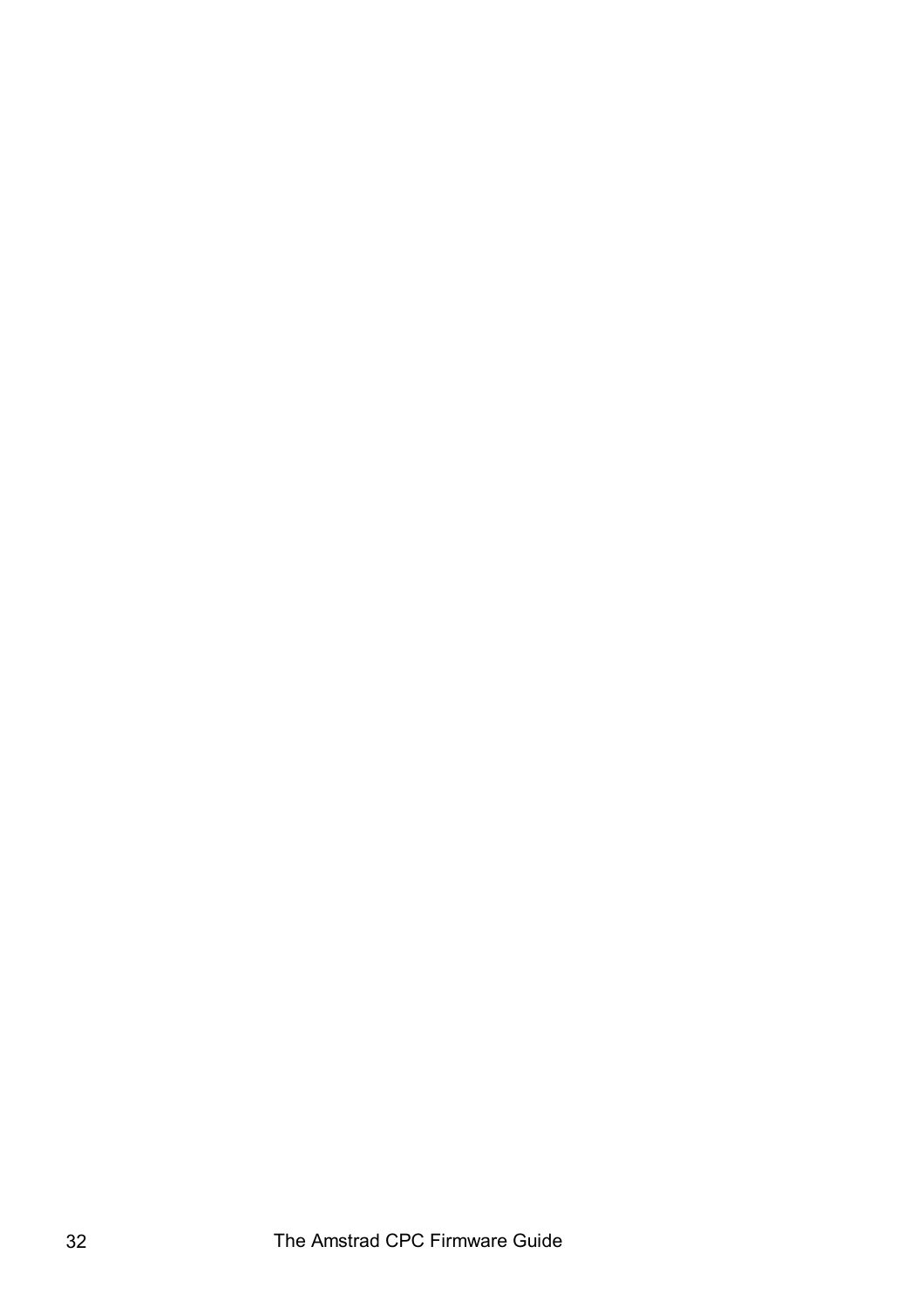# **The Firmware Guide – Summary**

The Firmware Jumpblock is the recommended method of communicating with the routines in the lower ROM - it is used by BASIC, and it should also be used by other programs. The reason for using the jumpblock is that the routines in the lower ROM are located at different positions on the different machines. The entries in the jumpblock, however, are all in the same place - the instructions in the jumpblock redirect the computer to the correct place in the lower ROM. Thus, providing a program uses the jumpblock, it should work on any CPC computer. By altering the firmware jumpblock it is possible to make the computer run a different routine from normal. This could either be a different routine in the lower or upper ROM, or a routine written by the user - this is known as 'patching the jumpblock'. It is worth noting that because BASIC uses the firmware jumpblock quite heavily, it is possible to alter the effect of BASIC commands. The following example will change the effect of calling SCR SET MODE (&BC0E) - instead of changing the mode, any calls to this location will print the letter 'A'. The first thing to do is to assemble the piece of code that will be used to print the letter - this is printed below and starts at &4000.

**ORG &4000 LD A,65 ; 65 is ASCII FOR 'A' CALL &BB5A ; TXT OUTPUT RET ; return from subroutine** 

The jumpblock entry for SCR SET MODE is now patched so that it reroutes all calls to &BC0E away from the lower ROM and to our custom routine at &4000. This is done by changing the bytes at &BC0E, &BC0F and &BC10 to &C3, &00, &40 respectively (ie JP &4000). Any calls to &BC0E or MODE commands will now print the letter A instead of changing mode. The indirections jumpblock contains a small number of routines which are called by the rest of the firmware. By altering this jumpblock, it is possible to alter the way in which the firmware operates on a large scale - thus it is not always necessary to patch large numbers of entries in the firmware jumpblock. There are two jumpblocks which are to do with the Kemel (ie the high and low Kernel jumpblocks). The high jumpblock allows ROM states and interrupts to be altered, and also controls the introduction of RSXs. The low jumpblock contains general routines and restart instructions which are used by the computer for its own purposes.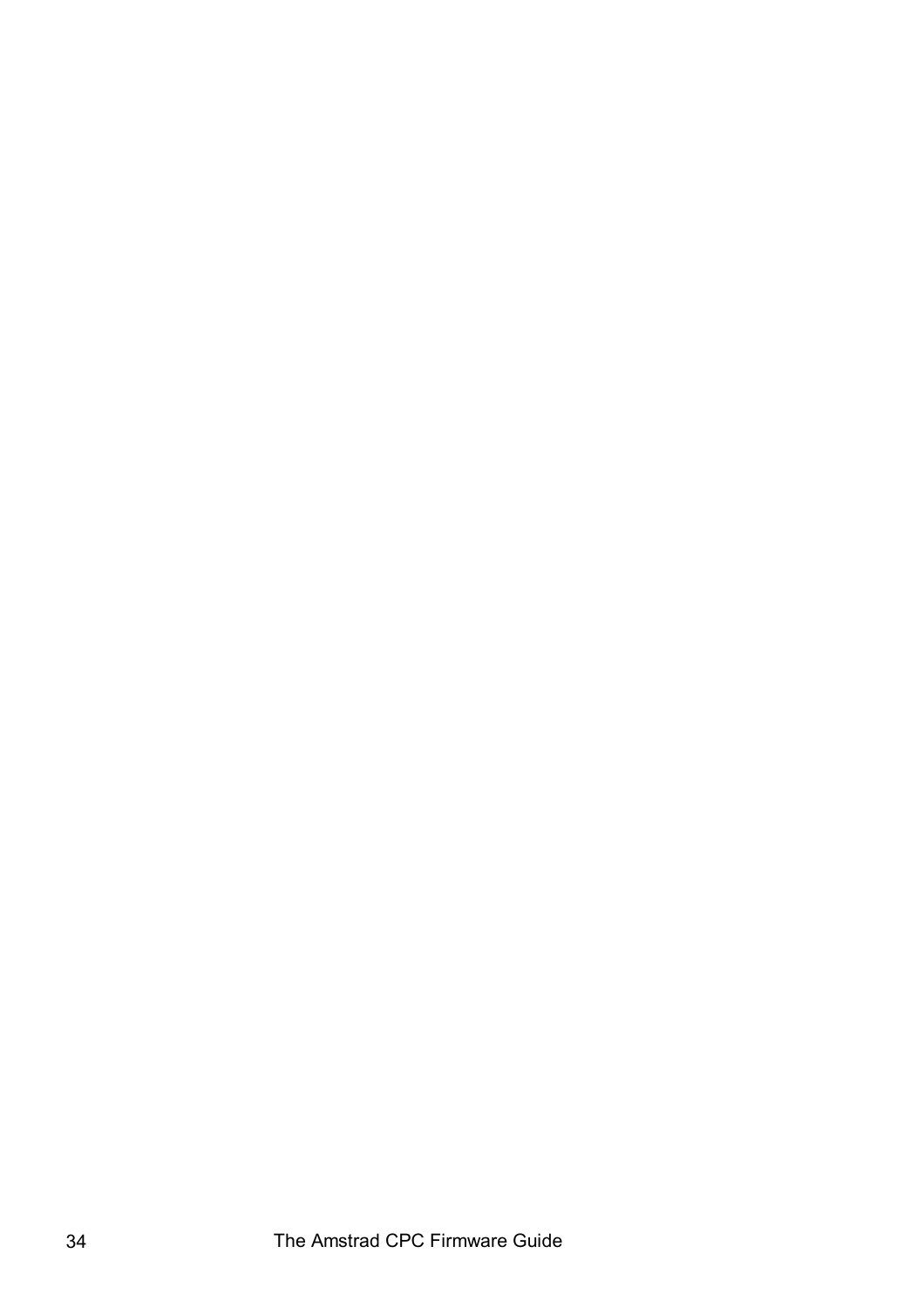# **The Kernel**

#### **&BCC8 KL CHOKE OFF**

Action Clears all event queues and timer lists, with the exception of keyboard scanning and sound routines

- Entry No entry conditions
- Exit B contains the foreground ROM select address (if any), DE contains the ROM entry address, C holds the ROM select address for a RAM foreground program, AF and HL are corrupt, and all others are preserved

#### **&BCCB KL ROM WALK**

- Action Finds and initialises all background ROMs
- Entry DE holds the address of the first usable byte of memory, HL holds the address of the last usable byte
- Exit DE holds the address of the new first usable byte of memory, HL holds the address of the new last usable byte, AF and BC are corrupt, and all other registers are preserved

This routine looks at the ROM select addresses from 0 to l5 (1 to 7 for the 464) and calls the

**Notes** initialisation routine of any ROMs present; these routines may reserve memory by adjusting DE and HL before returning control to KL ROM WALK, and the ROM is then added to the list of command handling routines

#### **&BCCE KL INIT BACK**

- Action Finds and initialises a specific background ROM
- Entry C contains the ROM select address of the ROM, DE holds the address of the first usable byte of memorv, HL holds the address of the last usable byte of memory
- Exit DE holds the address of the new first usaUe byte of memory, HL holds the address of the new last usable byte. AF and B are corrupt, and all other registers are preserved

Notes The ROM select address must be in the range of 0 to 15 (or 1 to 7 for the 464) although address 7 is tor the AMSDOS/CPM ROM if present. The ROM's initialisation routine is then called and some memory may be reserved for the ROM by adjusting the values of DE and HL before returning control to KL INlT BACK

#### **&BCD1 KL LOG EXT**

- Action Logs on a new RSX to the firmware
- Entry BC contains the address of the RSX's command table, HL contains the address of four bytes exclusively for use by the firmware
- Exit DE is corrupt, and all other registers are preserved

#### **&BCD4 KL FIND COMMAND**

- Action Searches an RSX, background ROM or foreground ROM, to find a command in its table
- Entry HL contains the address of the command name (in RAM only) which is being searched for
- Exit If the narne was found in a RSX or background ROM then Carry is true, C contains the ROM select address, and HL contains the address of the routine; if the command was not found, then Carry is false, C and HL are corrupt; in either case, A, B and DE are corrupt, and all others are preserved
- Notes The command names should be in upper case and the last character should have &80 added to it; the Notes sequence of searching is RSXs, then ROMs with lower numbers before ROMs with higher numbers

#### **&BCD7 KL NEW FRAME FLY**

- Action Sets up a frame flyback event block which will be acted on whenever a frame flyback occurs
- Entry HL contains the address of the event block in the central 32K of RAM, B contains the event class. C contains the ROM select address (if any), and DE contains the address if the event routine
- Exit AF, DE and HL are corrupt, and all other registers are preserved

#### **&BCDA KL ADD FRAME FLY**

- Action Adds an existing but deleted frame flyback event block to the list of routines run when a frame flyback occurs
- Entry HL contains the address of the event block (in the central 32K of RAM)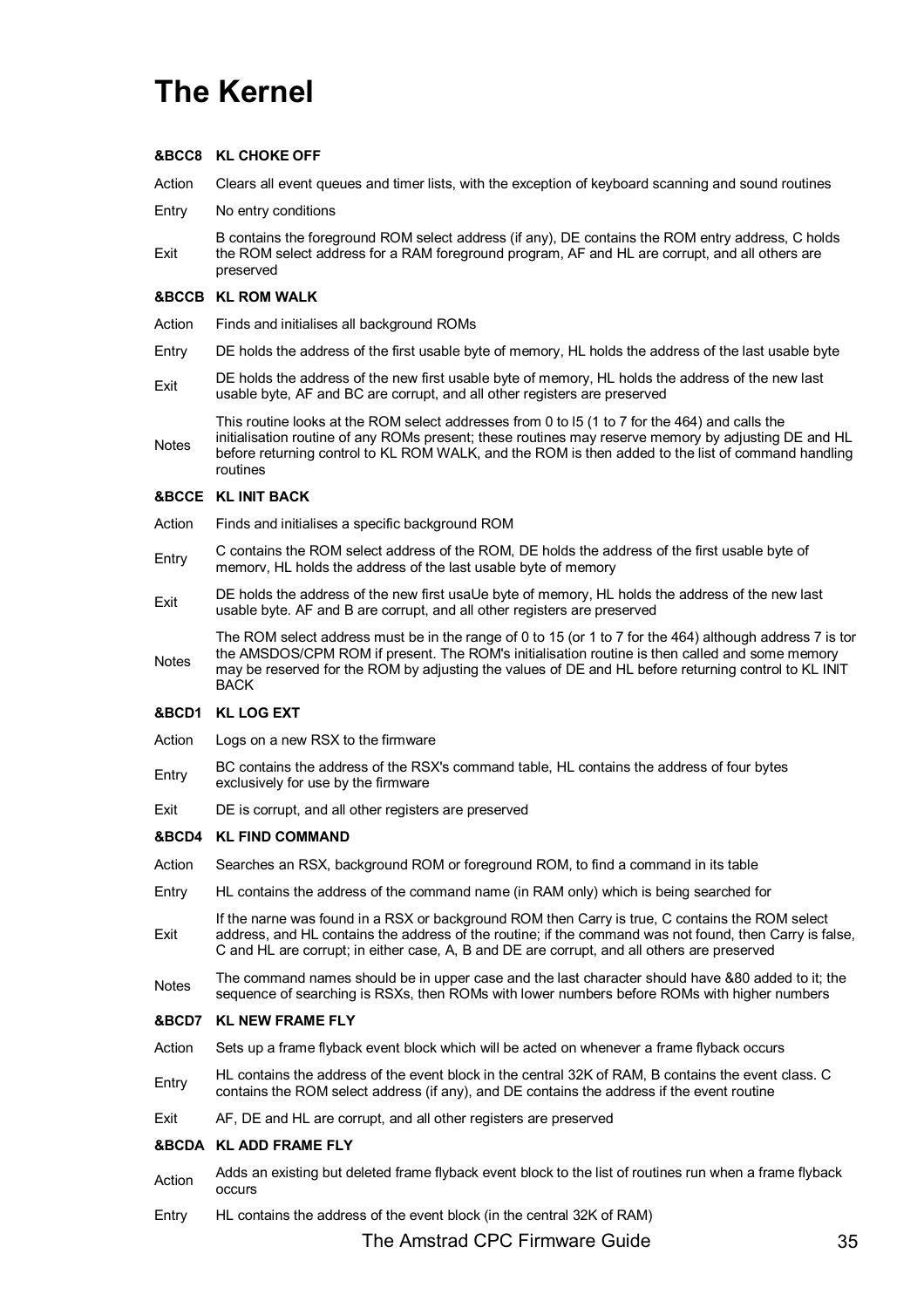Exit AF, DE and HL are corrupt, and all others are preserved

#### **&BCDD KL DEL FRAME FLY**

- Action Removes a frame flyback event block from the list of routines which are mn when a frame flyback occurs
- Entry HL contains the address of the event block
- Exit AF, DE and HL are corrupt, and all others are preserved

#### **&BCE0 KL NEW FAST TICKER**

- Action Sets up a fast ticker event block which will be run whenever the l/300th second ticker interrupt occurs
- Entry HL contains the address of the event block (in the central 32K of RAM), B contains the event class, C contains the ROM select address (if any), and DE contains the address of the event routine
- Exit AF, DE and HL are corrupt, and all other registers are preserved

#### **&BCE3 KL ADD FAST TICKER**

- Action Adds an existing but deleted fast ticker event block to the list of routines which are run when the I/300th sec ticker interrupt occurs
- Entry HL contains the address of the event block
- Exit AF, DE and HL are corrupt, and all the other registers are preserved

#### **&BCE6 KL DEL FAST TICKER**

- Action Removes a fast ticker event block from the list of routines run when the l/300th sec ticker interrupt occurs
- Entry HL contains the address of the event block
- Exit AF, DE and HL are corrupt, and all others are preserved

#### **&BCE9 KL ADD TICKER**

- Action Sets up a ticker event block which will be run whenever a 1/50th second ticker interrupt occurs
- Entry HL contains the address of the event block (in the central 32K of RAM), DE contains the initial value for the counter, and BC holds the value that the counter will be given whenever it reaches zero
- Exit AF, BC, DE and HL are corrupt, and all the other registers are preserved
- Notes Every 1/50th of a second all the tick blocks are looked at and their counter is decreased by 1; when the counter reaches zero, the event is `kicked' and the counter is loaded with the value in BC; any tick block with a counter of 0 is ignored, and therefore if the value in BC is 0, the event will be kicked only once and ignored after that

#### **&BCEC KL DEL TICKER**

- Action Removes a ticker event block from the list of routines that are run when a l/50th sec ticker interrupt occurs
- Entry HL contains the address of the event block
- Exit If the event block was found, then Carry is true, and DE holds the value remaining of the counter; if the event block was not found, then Carry is false, and DE is corrupt; in both cases, A, HL and the other flags are corrupt, and all other registers are preserved

#### **&BCEF KL INIT EVENT**

- Action Initialises an event block
- Entry HL contains the address of the event block (in the central 32K of RAM), B contains the class of event,<br>
Entry and C centring the DOM select address and DE helds the address of the such reuting and C contains the ROM select address, and DE holds the address of the event routine
- Exit HL holds the address of the event block+7, and all other registers are preserved

The event class is derived as follows bit 0 -indicates a near address bits 1 to 4 - hold the synchronous event priority bit 5 - always zero

Notes bit 6 - if bit 6 is set, then it is an express event bit 7 - if bit 7 is set, then it is an asynchronous event. Asynchronous events do not have priorities; if it is an express asynchronous event, then its event routine is called from the interrupt path; if it is a normal asynchronous event, then its event routine is called just before returning from the interrupt; if it is an express synchronous event, then it has a higher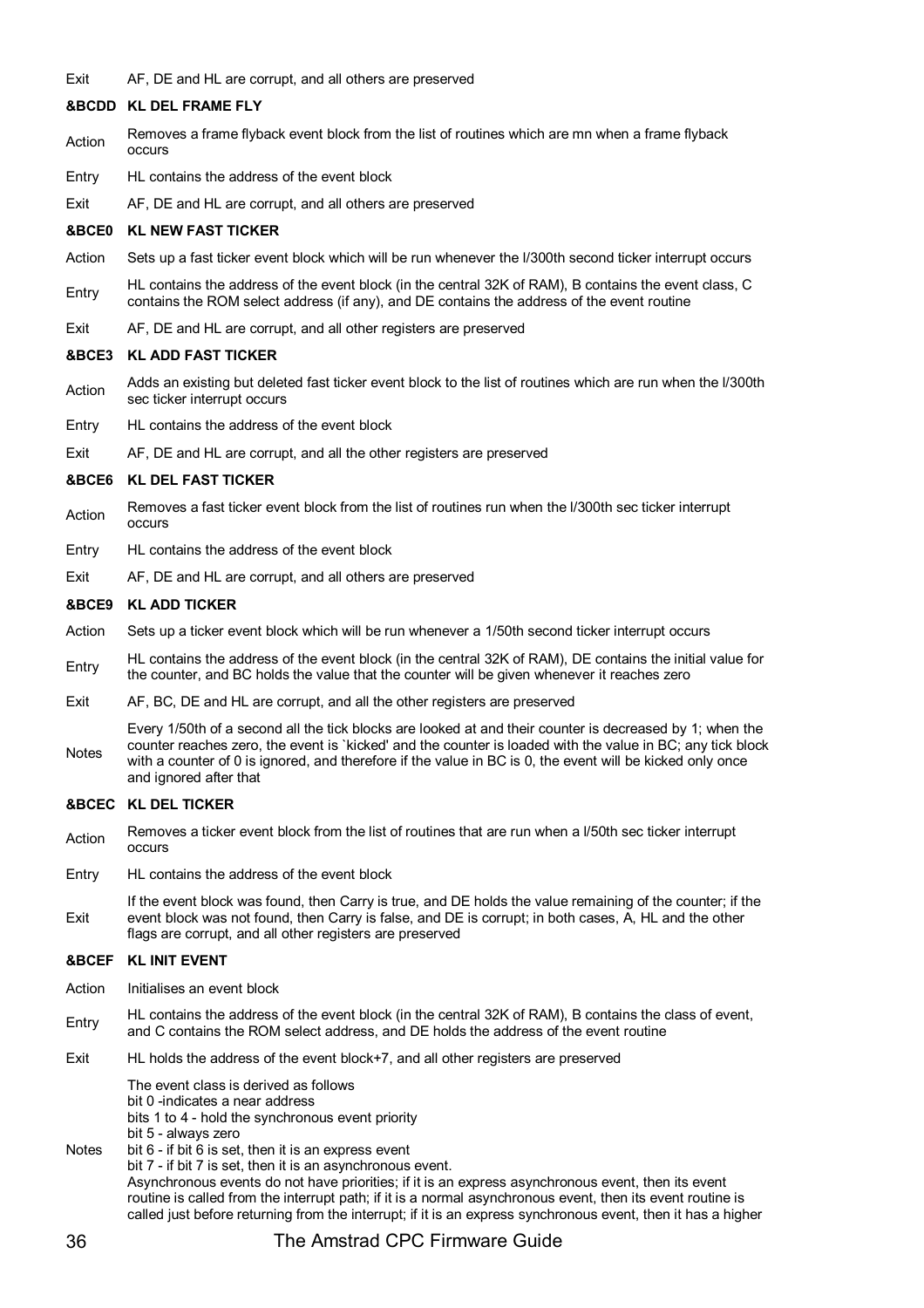priority than normal synchronous events, and it may not be disabled through use of KL EVENT DISABLE; if the near address bit is set, then the routine is located in the central 32K of RAM and is called directly, so saving time; no event may have a priority of zero

# **&BCF2 KL EVENT**

- Action Kicks an event block
- Ently HL contains the address of the event block
- Exit AF, BC, DE and HL are corrupt, and all other registers are preserved

# **&BCF5 KL SYNC RESET**

- Action Clears the synchronous event queue
- Entry No entry conditions
- Exit AF and HL are corrupt, and all other registers are preserved
- Notes When using this routine, all events that are waiting to be dealt with are simply discarded

# **&BCF8 KL DEL SYNCHRONOUS**

- Action Removes a synchronous event from the event queue
- Entry HL contains the address of the event block
- Exit AF, BC, DE and HL are corrupt, and all other registers are preserved

### **&BCFB KL NEXT SYNC**

- Action Finds out if there is a synchronous event with a higher priority
- Entry No entry conditions

Exit If there is an event to be processed, then Carry is true, HL contains the address of the event block, and A contains the priority of the previous event; if there is no event to be processed, then Carry is false, and A and HL are corrupt; in either case, DE is corrupt, and all other registers are preserved

### **&BCFE KL DO SYNC**

- Action Runs a synchronous event routine
- Entry HL contains the address of the event block
- Exit AF, BC, DE and HL are corrupt, and all other registers are preserved
- Notes See KL DONE SYNC below

### **&BD01 KL DONE SYNC**

- Action Finishes running a synchronous event routine
- Entry A contains the priority of the previous event, and HL contains the address of the event block
- Exit AF, BC, DE and HL are corrupt, and all other registers are preserved

Notes When an event that is waiting to be processed has been found by KL NEXT SYNC, the event routine should be run by KL DO SYNC; after this KL DONE SYNC should be called so that the event counter can be decreased - if the counter is greater than zero then the event is placed back on the synchronous event queue

### **&BD04 KL EVENT DISABLE**

- Action Disables norrnal synchronous events
- Entry No entry conditions
- Exit HL is corrupt, and all other registers are preserved

### **&BD07 KL EVENT ENABLE**

- Action Enables normal synchronous events
- Entry No entry conditions
- Exit HL is corrupt, and all other registers are preserved

# **&BD0A KL DISARM EVENT**

Action Disarrns a specific event and stops it from occurring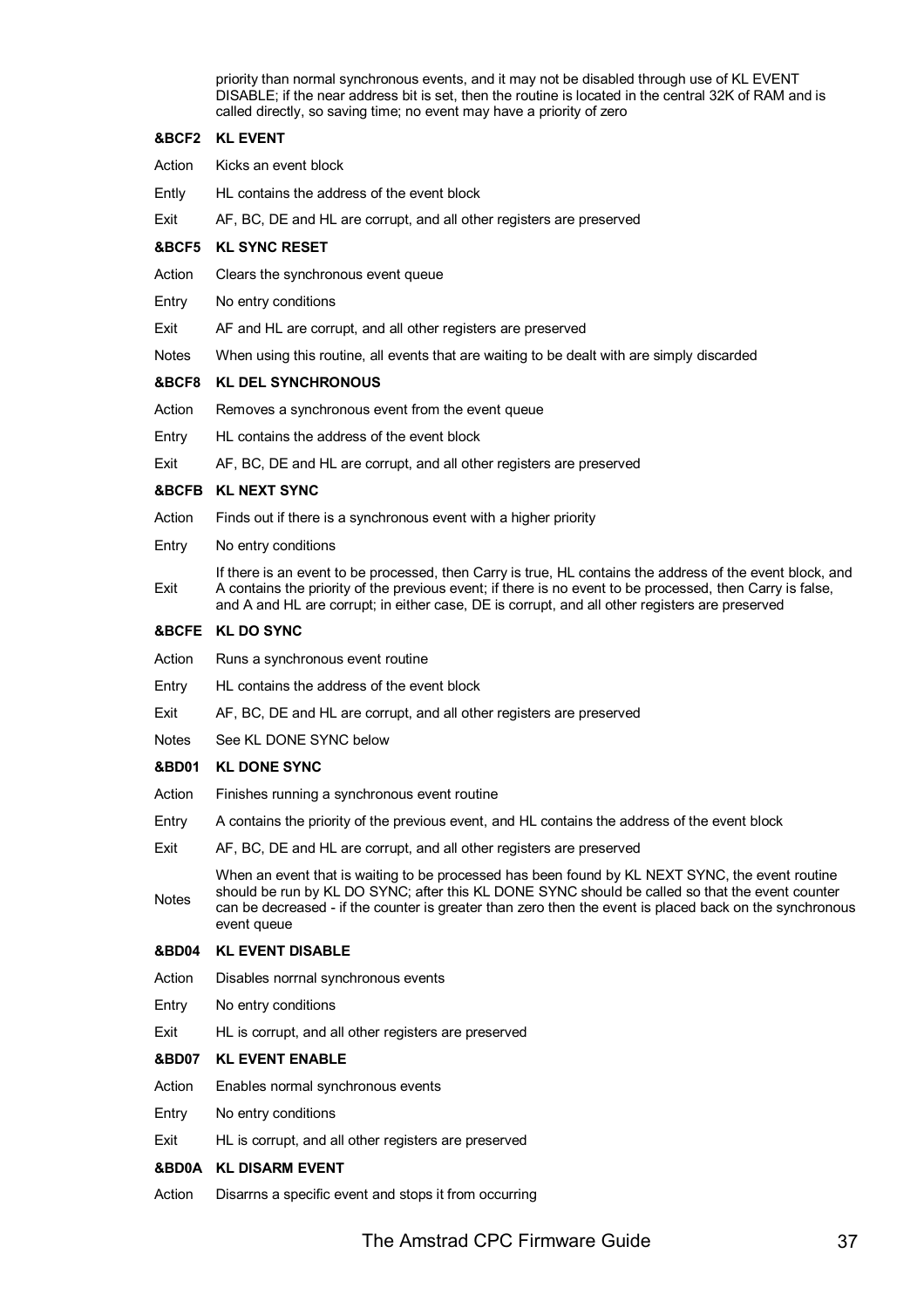- Entry HL contains the address of the event block
- Exit AF is corrupt, and all other registers are preserved
- Notes This routine should be used to disarm only asynchronous events; see also KL DEL SYNCHRONOUS
- **&BD0D KL TIME PLEASE**
- Action Returns the time that has elapsed since the computer was switched on or reset (in 1/300ths of a second)
- Entry No entry conditions
- Exit DEHL contains the four byte count of the time elapsed, and all other registers are preserved
- Notes D holds the most signifilcant byte of the time elapsed, and L holds the least significant; the four byte count overflows after approximately l66 days have elapsed.

**&BD10 KL TIME SET**

- Action Sets the elapsed time (in l¡300ths of a second)
- Entry DEHL contains the four byte count of the time to set
- Exit AF is corrupt, and all other registers are preserved

# **Low Kernel Jumpblock**

# **&0000 RESET ENTRY (RST 0)**

- Action Resets the computer as if it has just been switched on
- Entry No entry conditions
- Exit This routine is never returned from
- Notes After initialisation of the hardware and firmware, control is handed over to ROM 0 (usually BASIC)

# **&0008 LOW JUMP (RST 1)**

- Action Jumps to a routine in either the lower ROM or low RAM
- Entry No entry conditions all the registers are passed to the destination routine unchanged
- Exit The registers are as set by the routine in the lower ROM or RAM or are returned unaltered

The RST 1 instruction is followed by a two byte low address, which is defmed as follows if bit 15 is set, then the upper ROM is disabled

- Notes if bit 14 is set, then the lower ROM is disabled
- bits 13 to 0 contain the address of the routine to jump to. This command is used by the majority of entries in the main firmware jumpblock

# **&000B KL LOW PCHL**

- Action Jumps to a routine in either the lower ROM or low RAM
- Entry HL contains the low address all the registers are passed to the destination routine unchanged
- Exit The registers are as set by the routine in the lower ROM or RAM or are returned unaltered

The two byte low address in the HL register pair is defined as follows

- if bit 15 is set, then the upper ROM is disabled
- Notes if bit 14 is set, then the lower ROM is disabled bits 13 to 0 contain the address of the routine to jump to

# **&000E PCBC INSTRUCTION**

- Action Jumps to the specified address
- Entry BC contains the address to jump to all the registers are passed to the destination routine unaltered
- Exit The registers are as set by the destination routine or are returned unchanged

# **&0010 SIDE CALL (RST 2)**

- Action Calls a routine in ROM, in a group of up to four foreground ROMs
- Entry No entry conditions all the registers apart from IY are passed to the destination routine unaltered

# 38 The Amstrad CPC Firmware Guide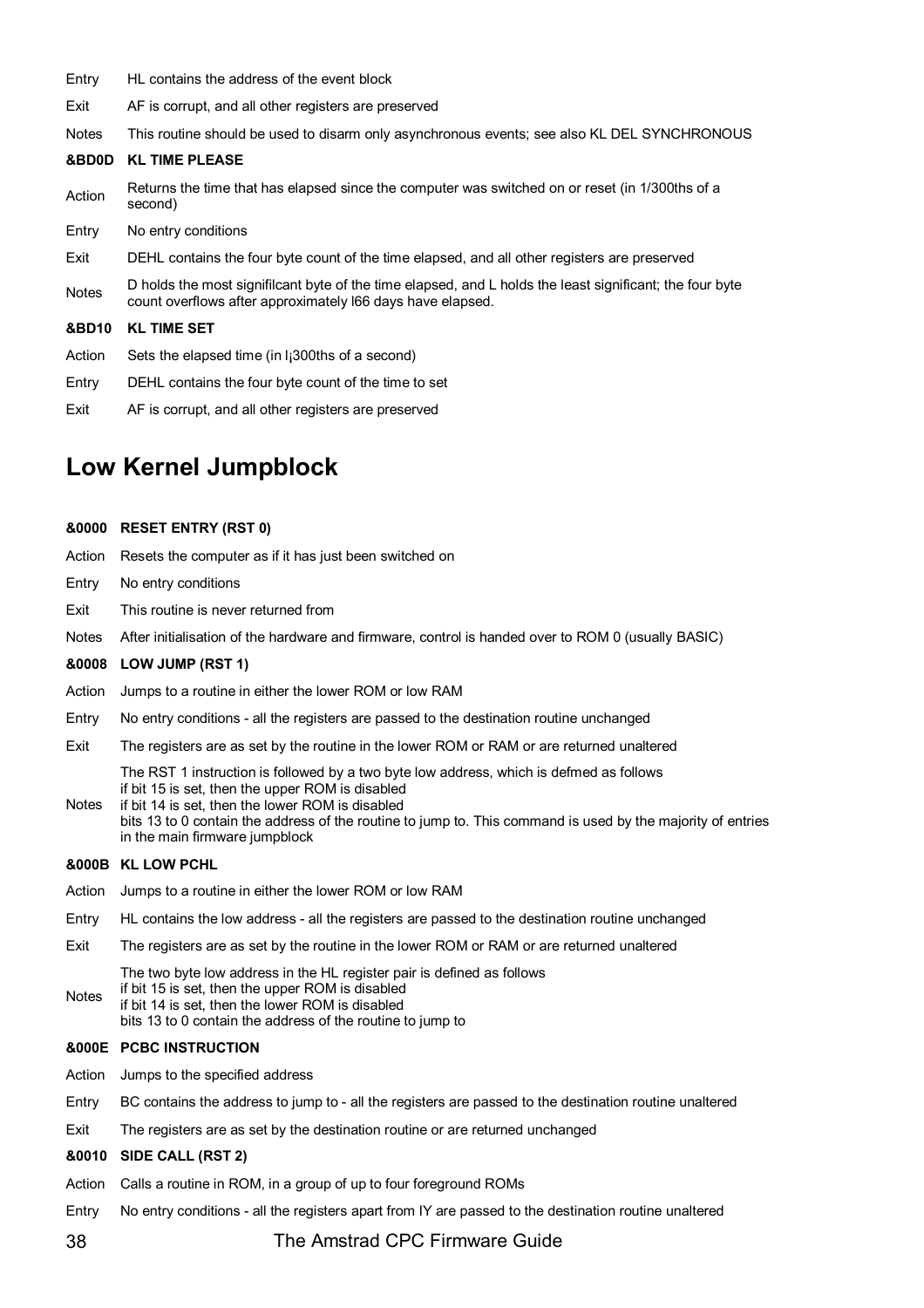Exit IY is corrupt, and the other registers are as set by the destination routine or are returned unchanged

The RST 2 instruction is followed by a two byte side address, which is defined as follows

**Notes** bits 14 and 15 give a number between 0 and 3, which is added to the main foreground ROM select address - this is then used as the ROM select address bits 0 to 13 contain the address to which is added &C000 - this gives the address of the routine to be called

# **&0013 KL SIDE PCHL**

- Action Calls a routine in another ROM
- Entry HL contains the side address all the registers apart from IY are passed to the destination routine unaltered
- Exit IY is corrupt, and the other registers are as set by the destination routine or are returned unchanged The two byte side address is defined as follows
- **Notes** bits 14 and 15 give a number between 0 and 3, which is added to the main foreground ROM select address - this is then used as the ROM select address bits 0 to 13 contain the address to which is added &C000 - this gives the address of the routine to be called

# **&0016 PCDE INSTRUCTION**

- Action Jumps to the specified address
- Entry DE contains the address to jump to all the registers are passed to the destination routine unaltered
- Exit The registers are as set by the destination routine or are returned unchanged

### **&0018 FAR CALL (RST 3)**

- Action Calls a routine anywhere in ROM or ROM
- Entry No entry conditions all the registers apart from IY are passed to the destination routine unaltered
- Exit IY is preserved, and the other registers are as set by the destination routine or are returned unchanged

The RST 3 instruction is followed by a two byte in-line address. At this address, there is a three byte far address, which is defined as follows bytes 0 and 1 give the address of the routine to be called

byte 2 is the ROM select byte which has values as follows

&00 to &FB-- select the given upper ROM, enable the upper ROM and disable the lower ROM

Notes &FC - no change to the ROM selection, enable the upper and lower ROMs &FD - no change to the ROM selection, enable the upper ROM and disable the lower ROM &FE - no change to the ROM selection, disable the upper ROM and enable the lower ROM &FF - no change to the ROM selection, disable the upper and lower ROMs When it is retumed from, the ROM selection and state are restored to their settings before the RST 3 command

### **&001B KL FAR PCHL**

- Action Calls a routine, given by the far address in HL & C, anywhere in RAM or ROM
- Entry HL holds the address of the routine to be called, and C holds the ROM select byte all the registers apart from IY are passed to the destination routine unaltered
- Exit IY is preserved, and the other registers are as set by the destination routine or are returned unchanged
- Notes See FAR CALL (RST 3) above for more details on the ROM select byte

### **&001E PCHL INSTRUCTION**

- Action Jumps to the specified address
- Entry HL contains the address to jump to all the registers are passed to the destination routine unaltered
- Exit The registers are as set by the destination routine or are returned unchanged

# **&0020 RAM LAM**

- Action Puts the contents of a RAM memory location into the A register
- Entry HL contains the address of the memory location
- Exit A holds the contents of the memory location, and all other registers are preserved
- Notes This routine always reads from RAM, even if the upper or lower ROM is enabled
- **&0023 KL FAR CALL**
- Action Calls a routine anywhere in RAM or ROM

# The Amstrad CPC Firmware Guide 39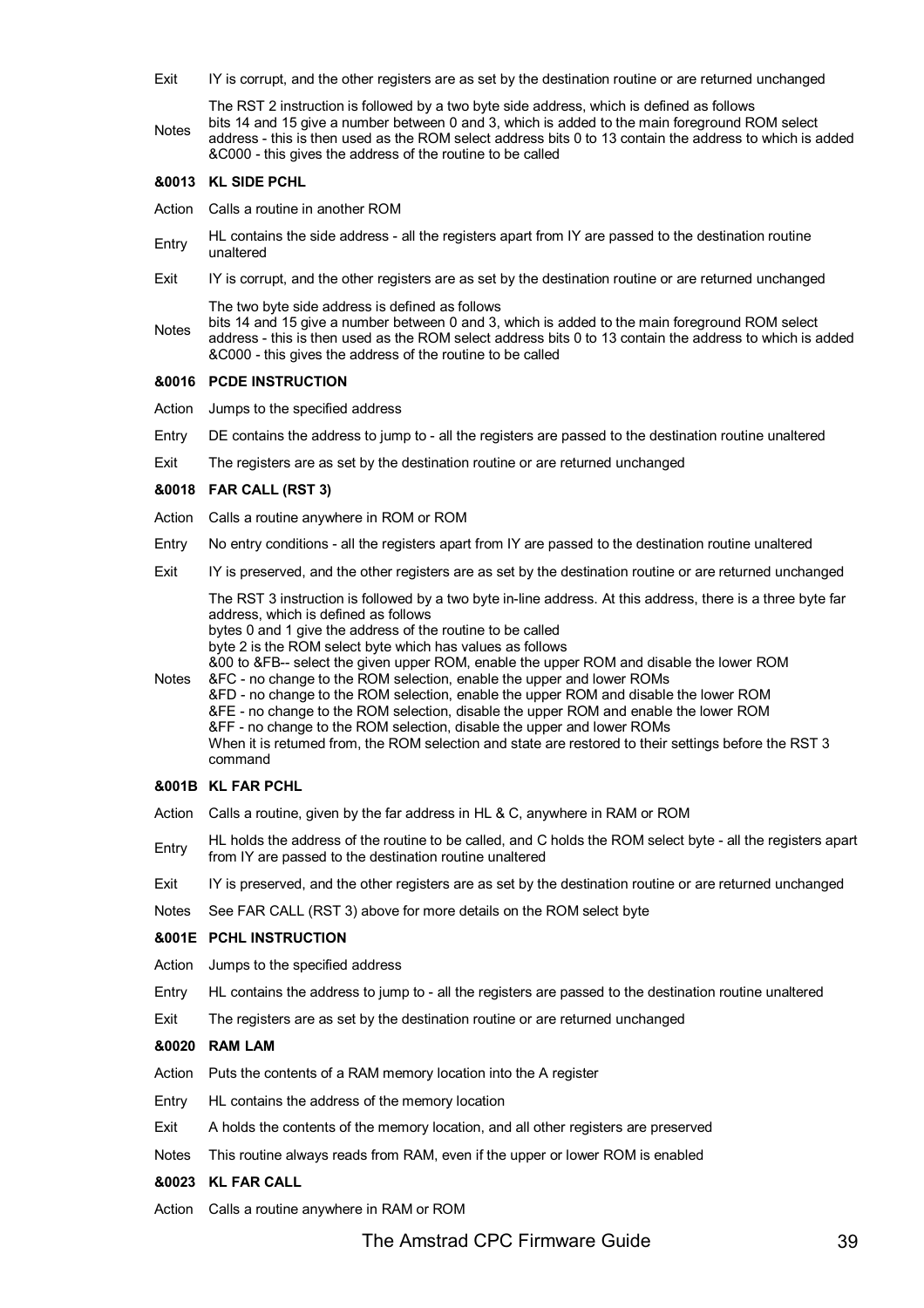- Entry HL holds the address of the three byte far address that is to be used all the registers apart from IY are passed to the destination routine unaltered
- Exit IY is preserved, and the other registers are as set by the destination routine or are returned unchanged
- Notes See FAR CALL above for more details on the three byte far address

# **&0028 FIRM JUMP (RST 5)**

- Action Jumps to a routine in either the lower ROM or the central 32K of RAM
- Entry No entry conditions all the registers are passed to the destination routine unchanged
- Exit The registers are as set by the routine in the lower ROM or RAM or are returned unaltered
- Notes The RST 5 instruction is followed by a two byte address, which is the address to jump to; before the jump is made, the lower ROM is enabled, and is disabled when the destination routine is returned from

### **&0030 USER RESTART (RST 6)**

- Action This is an RST instruction that may be set aside by the user for any purpose
- Entry Defined by the user
- Exit Defined by the user
- Notes The bytes from &0030 to &0037 are available for the user to put their own code in if they wish

### **&0038 INTERRUPT ENTRY (RST 7)**

Action Deals with normal interrupts

- Entry No entry conditions
- Exit All registers are preserved

**Notes** The RST 7 instruction must not be used by the user; any external interrupts that are generated by hardware on the expansion port will be dealt with by the EXT INTERRUPT routine (see Low Kernel Jumpblock)

### **&003B EXT INTERRUPT**

- Action This area is set aside for dealing with external interrupts that are generated by any extra hardware
- Entry No entry conditions
- Exit AF, BC, DE and HL are corrupt, and all other registers are preserved
- Notes If any external hardware is going to generate interrupts, then the user must patch the area from &003B to &003F so that the computer can deal with the external interrupt; when an external interrupt occurs, the lower ROM is disabled and the code at &003B is called; the default external interrupt routine at &003B simply returns, and this will cause the computer to hang because the interrupt will continue to exist

# **High Kernel Jumpblock**

### **&B900 KL U ROM ENABLE**

- Action Enables the current upper ROM
- Entry No entry conditions
- Exit A contains the previous state of the ROM, the flags are corrupt, and all other registers are preserved

Notes After this routine has been called, all reading from addresses between &C000 and &FFFF refers to the upper ROM, and not the top 16K of RAM which is usually the screen memory; any writing to these addresses still affects the RAM as, by its nature, ROM cannot be written to

### **&B903 KL U ROM DISABLE**

- Action Disables the upper ROM
- Entry No entry conditions
- Exit A contains the previous state of the ROM, the flags are corrupt, and all other registers are preserved
- Notes After this routine has been called, all reading from addresses between &C000 and &FFFF refers to the top 16K of RAM which is usually the screen memory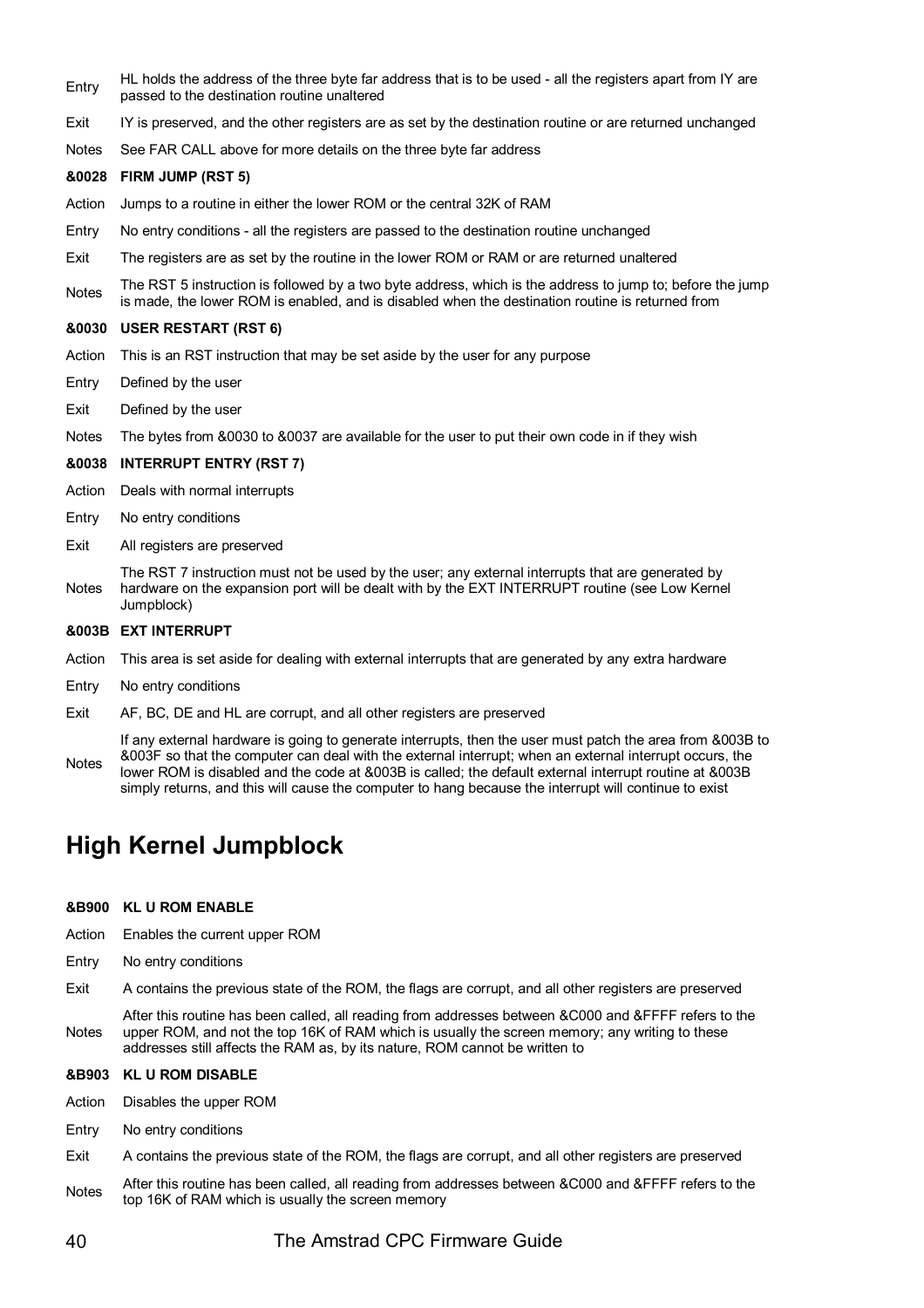### **&B906 KL L ROM ENABLE**

- Action Enables the lower ROM
- Entry No entry conditions
- Exit A contains the previous state of the ROM, the flags are corrupt, and all other registers are preserved

Notes After this routine has been called, all reading from addresses between &0000 and &4000 refers to the lower ROM, and not the bottom 16K of RAM; any writing to these addresses still affects the RAM as a ROM cannot be written to; the lower ROM is automatically enabled when a firmware routine is called, and is then disabled when the routine returns

### **&B909 KL L ROM DISABLE**

- Action Disables the lower ROM
- Entry No entry conditions
- Exit A contains the previous state of the ROM, the flags are corrupt, and all other registers are preserved

Notes After this routine has been called, all reading from addresses between &0000 and &4000 refers to the bottom 16K of RAM; the lower ROM is automatically enabled when a firmware routine is called, and is then disabled when the routine returns

### **&B90C KL ROM RESTORE**

- Action Restores the ROM to its previous state
- Entry A contains the previous state of the ROM
- Exit AF is corrupt, and all other registers are preserved
- Notes The previous four routines all return values in the A register which are suitable for use by KL ROM RESTORE

### **&B90F KL ROM SELECT**

- Action Selects an upper ROM and also enables it
- Entry C contains the ROM select address of the required ROM
- Exit C contains the ROM select address of the previous ROM, and B contains the state of the previous ROM

# **&B912 KL CURR SELECTION**

- Action Gets the ROM select address of the current ROM
- Entry No entry conditions
- Exit A contains the ROM select address of the current ROM, and all other registers are preserved

# **&B915 KL PROBE ROM**

- Action Gets the class and version of a specified ROM
- Entry C contains the ROM select address of the required ROM
- Exit A contains the class of the ROM, H holds the version number, L holds me mark number, B and the flags are corrupt, and all other registers are preserved

The ROM class may be one of the following:

- &00 a foregroumd ROM
- Notes &01 - a background ROM
	- &02 an extension foreground ROM
		- &80 the built in ROM (ie the BASIC ROM)

# **&B918 KL ROM DESELECT**

- Action Selects the previous upper ROM and sets its state
- Entry C contains me ROM select address of the ROM to be reselected, and B contains the state of the required ROM
- Exit C contains the ROM select address of me current ROM, B is corrupt, and all others are preserved
- Notes This routine reverses the acoon of KL ROM SELECT, and uses the values that it returns in B and C

# **&B91B KL LDIR**

Action Switches off the upper and lower ROMs, and moves a block of memory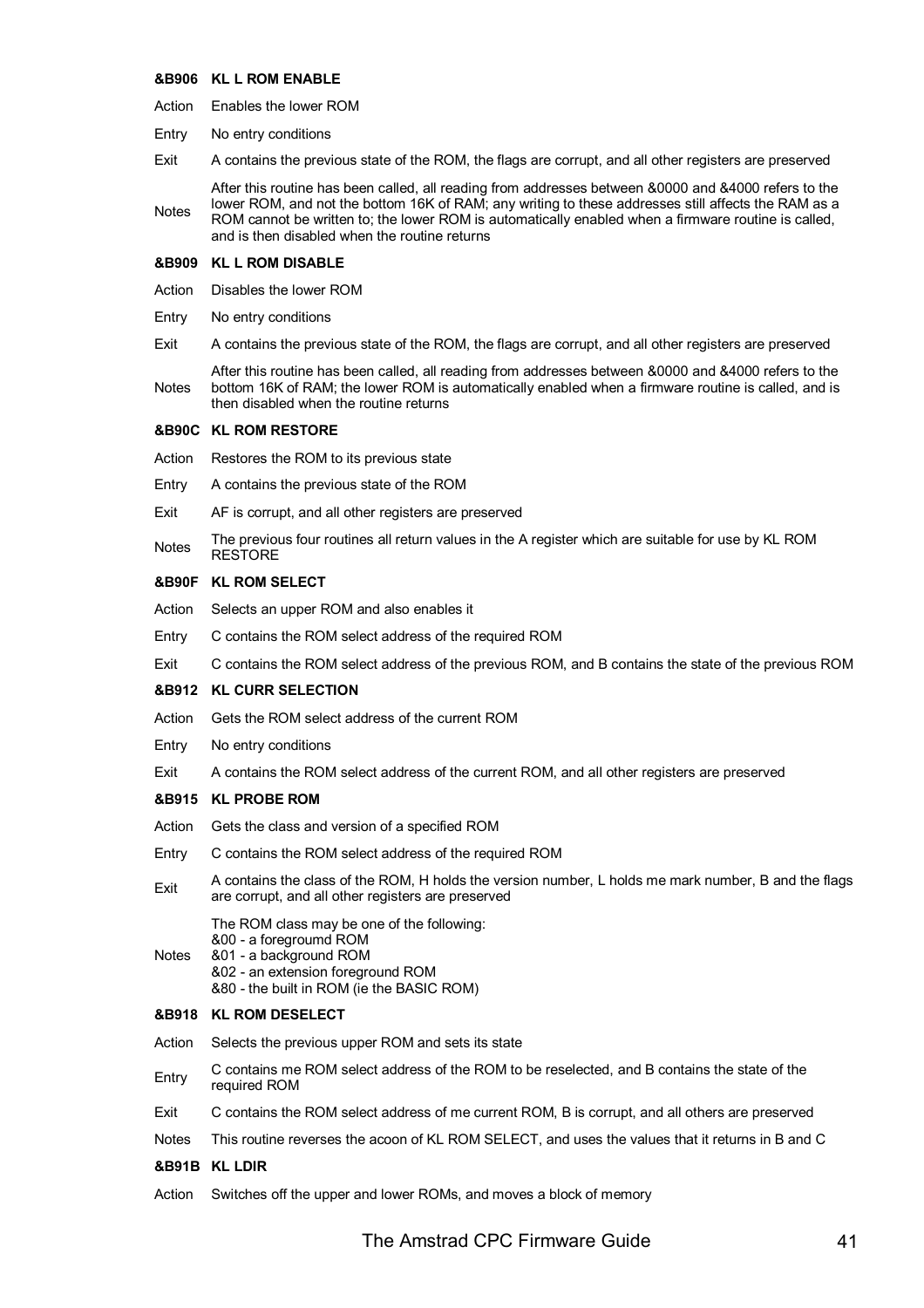- Entry As for a standard LDIR instruction (ie DE holds the destination location, HL points to the first byte to be moved, and BC holds the length of the block to be moved)
- Exit F, BC, DE amd HL are set as for a normal LDIR instruction, and all other registers are preserved

# **&B91E KL LDDR**

- Action Switches off the upper and lower ROMs, amd moves a block of memory
- Entry As for a standard LDDR instruction (ie DE holds the first desination location, HL points to the highest byte lit in memory to be moved, amd BC holds the number of bytes to be moved)
- Exit F, BC, DE amd HL, are set as for a nommal LDDR instruction, and all other registers are preserved

# **&B921 KL POLL SYNCHRONOUS**

- Action Tests whether an event with a higher priority than the current event is waiting to be dealt with
- Entry No entry conditions
- $E$ xit If there is a higher priority event, then Carry is false; if there is no higher priority event, then Carry is true; in either case, A and the other flags are corrupt, and all other registers are preserved

# **&B92A KL SCAN NEEDED**

- Action Ensures that the keyboard is scanned when the next ticker interrupt occurs
- Entry No entry conditions
- Exit AF amd HL are corrupt, amd all other registers are preserved
- Notes This routine is useful for scanning the keyboard when interrupts are disabled and normal key scanning is not occuring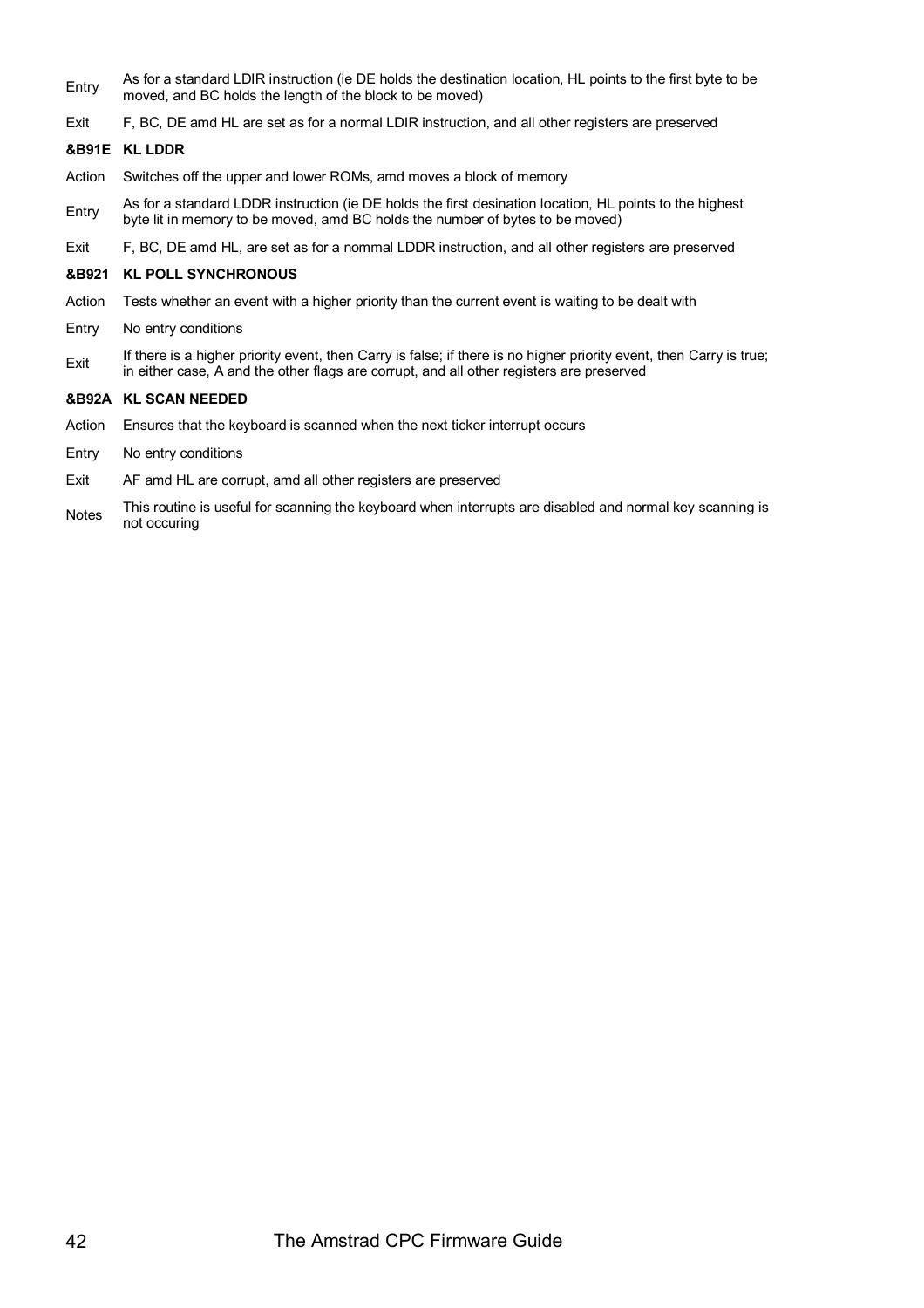# **The Key Manager**

# **&BB00 KM INITIALISE**

Action Initialises the Key Manager and sets up everything as it is when the computer is first switched on; the key buffer is emptied, Shift and Caps lock are tumed off amd all the expansion and translation tables are reset to normal; also see the routine KM RESET below

- Entry No entry conditions
- Exit AF, BC, DE and HL corrupt, and all other registers are preserved

# **&BB03 KM RESET**

- Action Resets the Key Manager; the key buffer is emptied and all current keys/characters are ignored
- Entry No entry conditions
- Exit AF, BC, DE and HL are corrupt and all other registers are preserved
- Notes See also KM INITIALISE above. On the 664 or 6128, the key buffer can also be cleared separately by calling the KM FLUSH routine

### **&BB06 KM WAIT CHAR**

- Action Waits for the next character from the keyboard buffer
- Entry No entry conditions
- Exit Carry is true, A holds the character value, the other flags are corrupt, and all other registers are preserved

# **&BB09 KM READ CHAR**

- Action Tests to see if a character is available from the keyboard buffer, but doesn't wait for one to become available
- Entry No entry conditions
- Exit If a character was available, then Carry is true, and A contains the character; otherwise Carry is false, and A is corrupt; in both cases, the other registers are preserved

### **&BB0C KM CHAR RETURN**

- Action Saves a character for the next use of KM WAIT CHAR or KM READ CHAR
- Entry A contains the ASCII code of the character to be put back
- Exit All registers are preserved

### **&BB0F KM SET EXPAND**

- Action Assigns a string to a key code
- Entry B holds the key code; C holds the length of the string; HL contains the address of the string (must be in RAM)
- If it is OK, then Carry is true; otherwise Carry is false; in either case, A, BC, DE and HL are corrupt, and<br>
In the are spitter also are corrupt all other registers rlre preserved

### **&BB12 KM GET EXPAND**

- Action Reads a character from an expanded string of characters
- Entry A holds an expansion token (ie a key code) and L holds the character position number (starts from 0)
- Fxit If it is OK, then Carry is true, and A holds the character; otherwise Carry is false, and A is corrupt; in either case, DE and flags are corrupt, and the other registers are preserved

# **&BB15 KM EXP BUFFER**

- Action Sets aside a buffer area for character expansion strings
- Entry DE holds the address of the buffer and HL holds the length of the buffer
- Exit If it is OK, then Carry is true; otherwise Carry is false; in either case, A, BC, DE and HL are corrupt
- Notes The buffer must be in the central 32K of RAM and must be at least 49 bytes long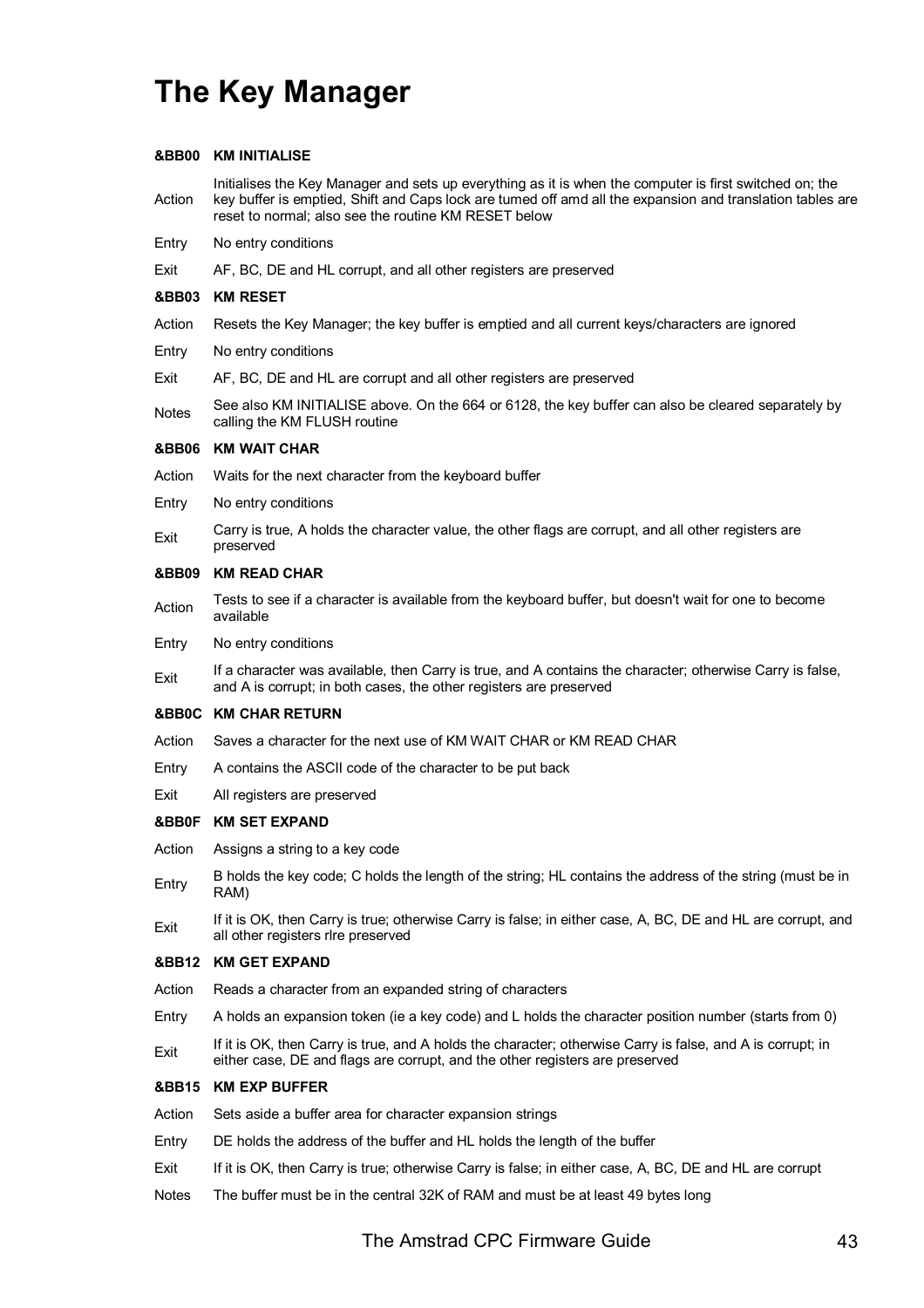### **&BB18 KM WAIT KEY**

- Action Waits for a key to be pressed this routine does not expand any expansion tokens
- Entry No entry conditions
- Exit Carry is true, A holds the character or expansion token, and all other registers are preserved

# **&BB1B KM READ KEY**

- Action Tests whether a key is available from the keyboard
- Entry No entry conditions
- $E_{\text{Xit}}$  If a key is available, then Carry is true, and A contains the character; otherwise Carry is false, and A is corrupt; in either case, the other registers are preserved
- Notes Any expansion tokens are not expanded

### **&BB1E KM TEST KEY**

- Action Tests if a particular key (or joystick direction or button) is pressed
- Entry A contains the key/joystick nurnber
- Exit If the requested key is pressed, then Zero is false; otherwise Zero is true for both, Carry is false A and HL are corrupt. C holds the Sbift and Control status and others are preserved
- Notes After calling this, C will hold the state of shift and control if bit 7 is set then Control was pressed, and if bit 5 is set then Shift was pressed

### **&BB21 KM GET STATE**

- Action Gets the state of the Shift and Caps locks
- Entry No entry conditions
- Exit If L holds &FF then the shift lock is on, but if L holds &00 then the Shift lock is off; if H holds &FF then the caps lock is on, and if H holds &00 then the Caps lock is off; whatever the outcome, all the other registers are preserved

### **&BB24 KM GET JOYSTICK**

- Action Reads the present state of any joysticks attached
- Entry No entry conditions
- Exit H and A contains the state of joystick 0, L holds that state of joystick 1, and all others are preserved

The joystick states are bit significant and are as follows

- Bit 0 Up Bit
- 1 Down Bit
- 2 Left Bit
- Notes 3 - Right Bit
	- 4 Fire2 Bit 5 - Fire1 Bit
	- 6 Spare Bit
		- 7 Always zero

The bits are set when the corresponding buttons or directions are operated

### **&BB27 KM SET TRANSLATE**

- Action Sets the token or character that is assigned to a key when neither Shift nor Control are pressed
- Entry A contains the key number and B contains the new token or character
- Exit AF and HL are corrupt, and all other registers are preserved

Special values for B are as follows

&80 to &9F - these values correspond to the expansion tokens

- Notes &FD - this causes the caps lock to toggle on and off &FE - this causes the shift lock to toggle on and off
	- &FF causes this key to be ignored

# **&BB2A KM GET TRANSLATE**

Action Finds out what token or character will be assigned to a key when neither Shift nor Control are pressed

- Entry A contains the key number
- Exit A contains the token/character that is assigned, HL and flags are corrupt, and all others are preserved

# 44 The Amstrad CPC Firmware Guide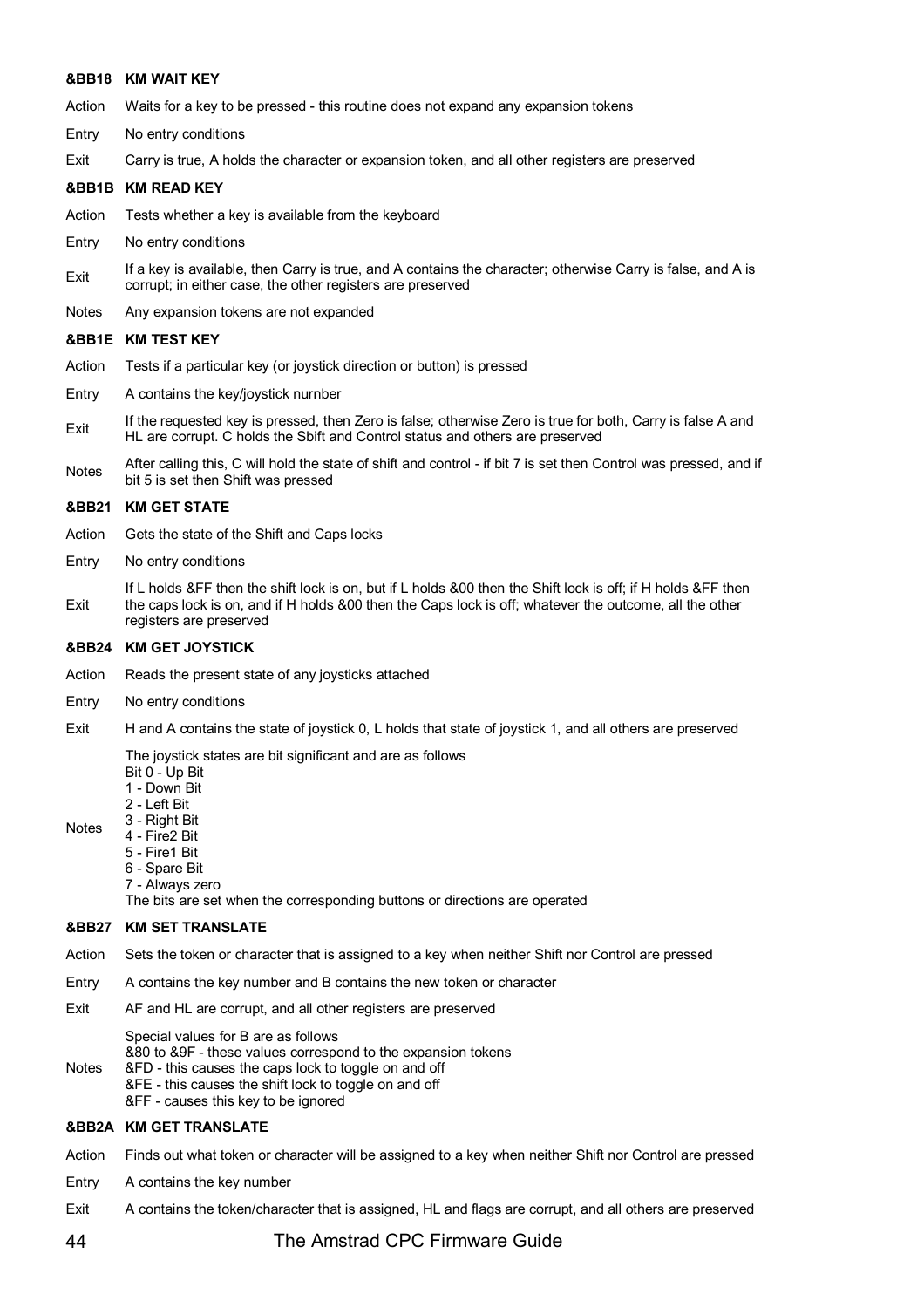Notes See KM SET TRANSLATE for special values that can be returned

### **&BB2D KM SET SHIFT**

- Action Sets the token or character that will be assigned to a key when Shift is pressed as well
- Entry A contains the key number and B contains the new token or character
- Exit AF and HL are corrupt, and all others are preserved
- Notes See KM SET TRANSLATE for special values that can be set

# **&BB30 KM GET SHIFT**

- Action Finds out what token/character will be assigned to a key when Shift is pressed as well
- Entry A contains the key number
- Exit A contains the token/character that is assigned, HL and flags are corrupt, and all others are preserved
- Notes See KM SET TRANSLATE for special values that can be returned

### **&BB33 KM SET CONTROL**

- Action Sets the token or character that will be assigned to a key when Control is pressed as well
- Entry A contains the key number and B contains the new token/character
- Exit AF and HL are corrupt, and all others are preserved
- Notes See KM SET TRANSLATE for special values that can be set

### **&BB36 KM GET CONTROL**

- Action Finds out what token or character will be assigned to a key when Control is pressed as well
- Entry A contains the key number
- Exit A contains the token/character that is assigned, HL and flags are corrupt and all others are preserved
- Notes See KM SET TRANSLATE for special values that can be set

# **&BB39 KM SET REPEAT**

- Action Sets whether a key may repeat or not
- Entry A contains the key number B contains &00 if there is no repeat and &FF is it is to repeat
- Exit AF, BC and HL are corrupt, and all others are preserved

### **&BB3C KM GET REPEAT**

- Action Finds out whether a key is set to repeat or not
- Entry A contains a key number
- Exit If the key repeats, then Zero is false; if the key does not repeat, then Zero is true; in either case, A, HL and flags are corrupt, Carry is false, and all other registers are preserved

# **&BB3F KM SET DELAY**

- Action Sets the time that elapses before the first repeat, and also set the repeat speed
- Entry H contains the time before the first repeat, and L holds the time between repeats (repeat speed)
- Exit AF is corrupt, and all others are preserved
- Notes The values for the times are given in 1/5Oth seconds, and a value of 0 counts as 256

# **&BB42 KM GET DELAY**

- Action Finds out the time that elapses before the first repeat and also the repeat speed
- Entry No entry conditions
- Exit H contains the time before the first repeat, and L holds the time between repeats, and all others are preserved

# **&BB45 KM ARM BREAK**

Action Arms the Break mechanism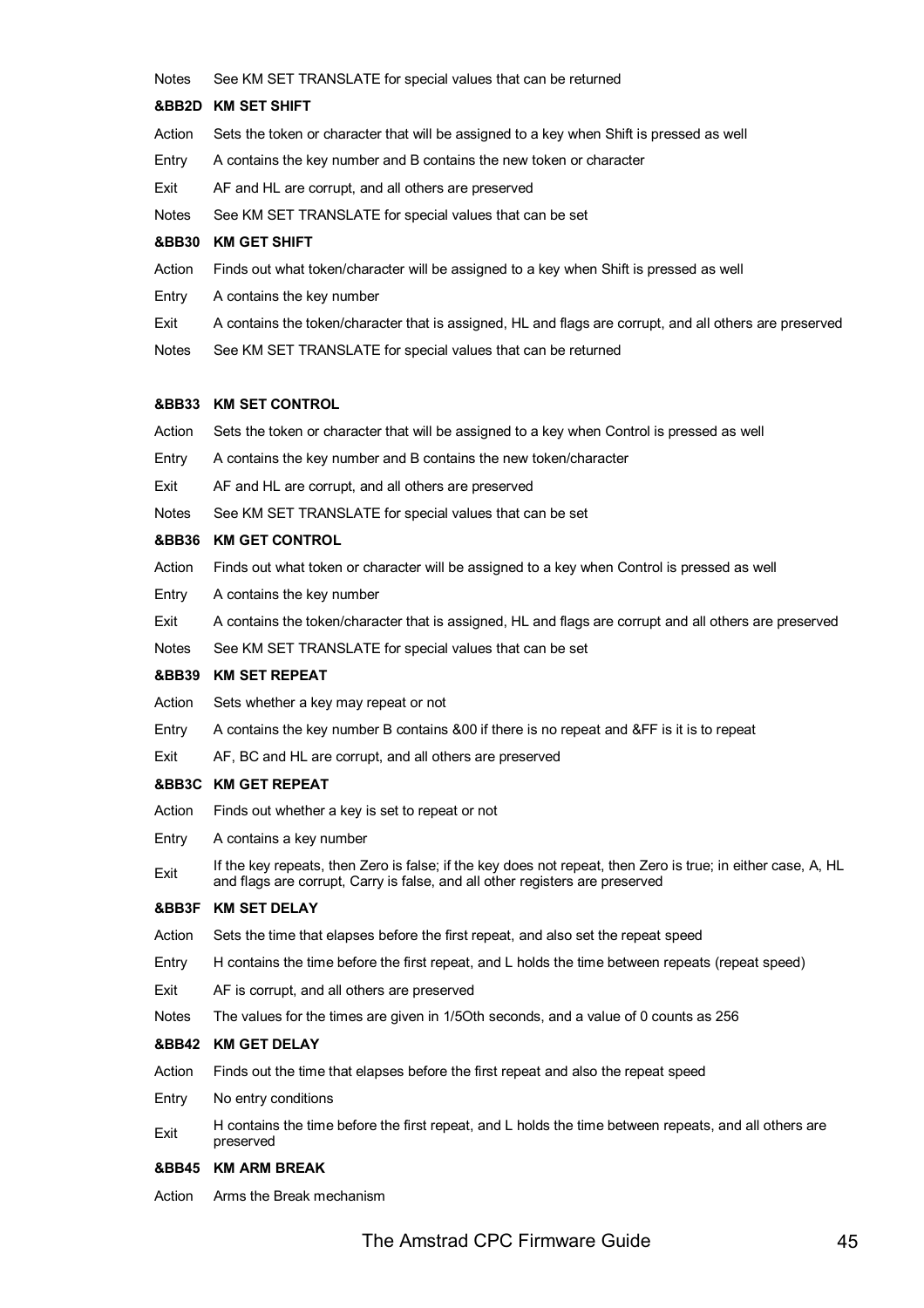- Entry DE holds the address of the Break handling routine, C holds the ROM select address for this routine
- Exit AF, BC, DE and HL are corrupt, and all the other registers are preserved

# **&BB48 KM DISARM BREAK**

- Action Disables the Break mechanism
- Entry No entry conditions
- Exit AF and HL are corrupt, and all the other registers are preserved

# **&BB4B KM BREAK EVENT**

- Action Generates a Break interrupt if a Break routine has been specified by KM ARM BREAK
- Entry No entry conditions
- Exit AF and HL are corrupt, and all other registers are preserved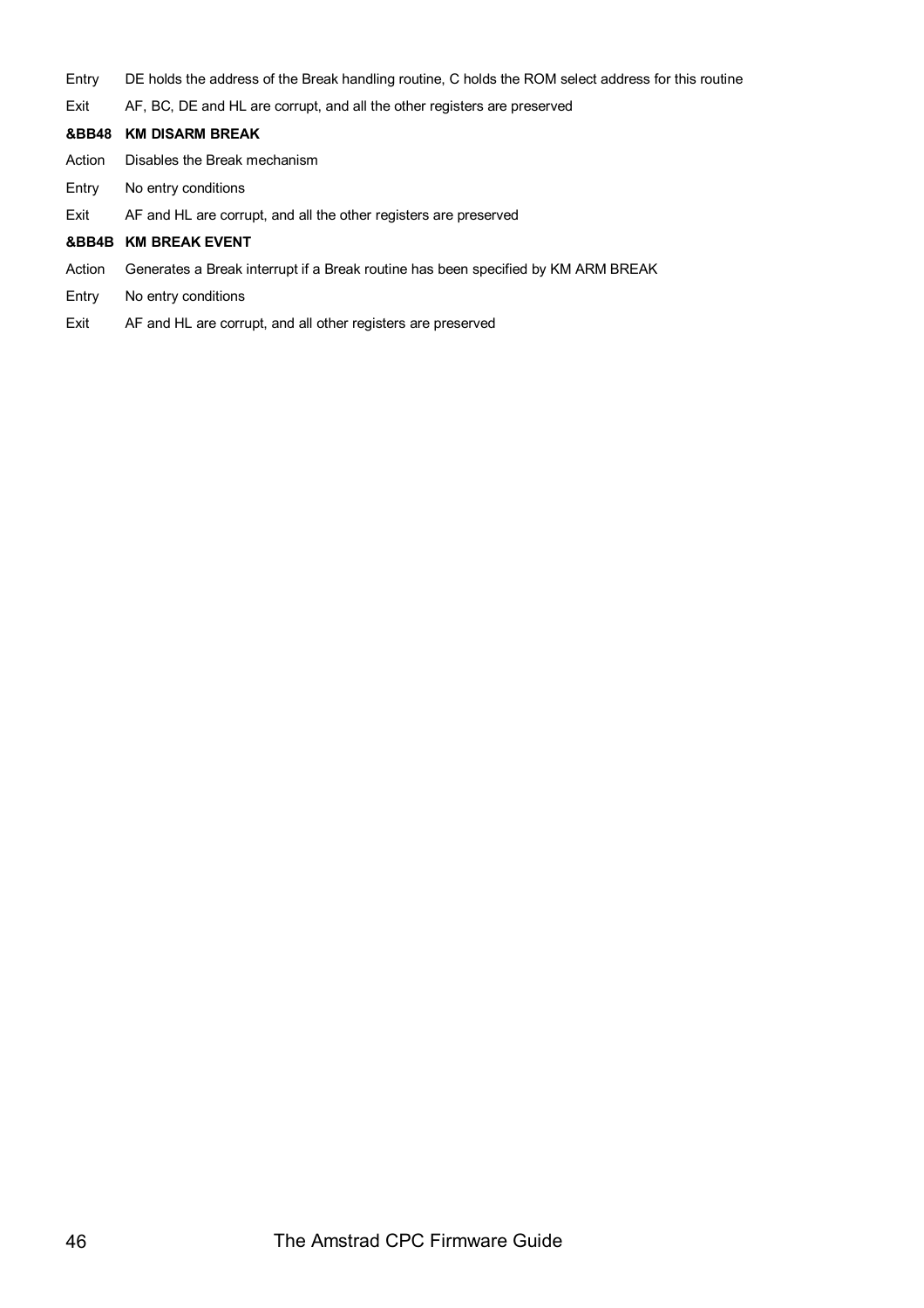# **The Text VDU**

# **&BB4E TXT INITIALISE**

Action Initialise the text VDU to its settings when the computer is switched on, includes resetting all the text VDU indirections, selecting Stream 0, resetting the text paper to pen 0 and the text pen to pen 1, moving the cursor to the top left corner of the screen and setting the writing mode to be opaque

- Entry No entry conditions
- Exit AF, BC, DE and HL are corrupt, and all others are preserved

# **&BB51 TXT RESET**

- Action Resets the text VDU indirections and the control code table
- Entry No entry conditions
- Exit AF, BC, DE and HL are corrupt, and all the other registers are preserved

# **&BB54 TXT VDU ENABLE**

- Action Allows characters to be printed on the screen in the current stream
- Entry No entry conditions
- Exit AF is corrupt, and all other registers are preserved

# **&BB57 TXT VDU DISABLE**

- Action Prevents characters from being printed to the current stream
- Entry No entry conditions
- Exit AF is corrupt, and al1 the other registers are preserved

# **&BB5A TXT OUTPUT**

- Action Output a character or control code (&00 to &1F) to the screen
- Entry A contains the character to output
- Exit All registers are preserved
- Notes Any control codes are obeyed and nothing is printed if the VDU is disabled; characters are printed using the TXT OUT ACTION routine; if using graphics printing mode, then control codes are printed and not obeyed

# **&BB5D TXT WR CHAR**

- Action Print a character at the current cursor position control codes are printed and not obeyed
- Entry A contains the character to be printed
- Exit AF, BC, DE and HL are corrupt, and all others are preserved
- Notes This routine uses the TXT WRITE CHAR indirection to put the character on the screen

# **&BB60 TXT RD CHAR**

- Action Read a character from the screen at the current cursor position
- Entry No entry conditions
- Exit If it was successful then A contains the character that was read from the screen and Carry is true; otherwise Carry is false, and A holds 0; in either case, the other flags are corrupt, and all registers are preserved
- Notes This routine uses the TXT UNWRITE indirection

# **&BB63 TXT SET GRAPHIC**

- Action Enables or disables graphics print character mode
- Entry To switch graphics printing mode on, A must be non- zero; to turn it off, A must contain zero
- Exit AF corrupt, and all other registers are preserved
- Notes When turned on, control codes are printed and not obeyed; characters are printed by GRA WR CHAR

The Amstrad CPC Firmware Guide 47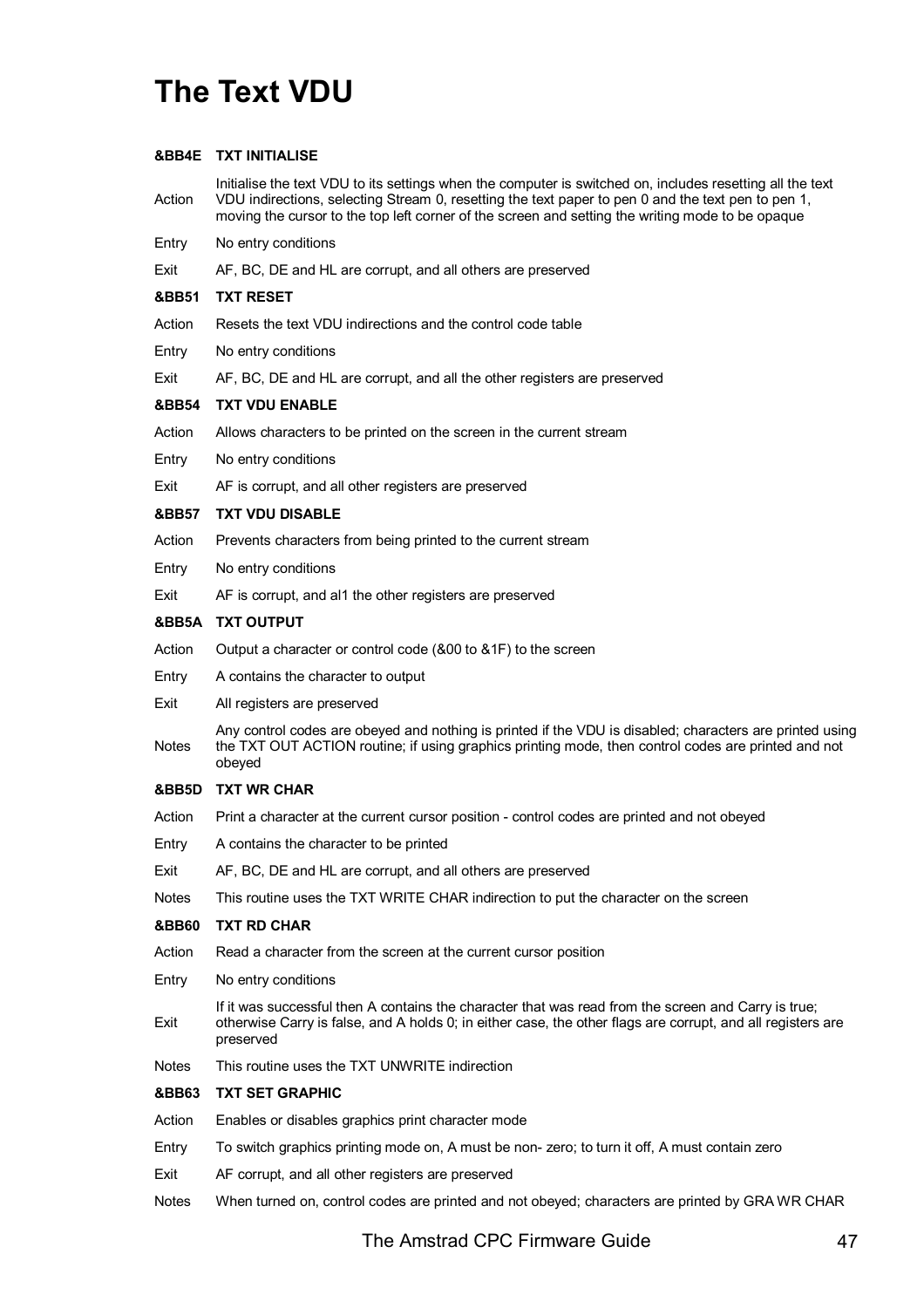### **&BB66 TXT WIN ENABLE**

- Action Sets the boundaries of the current text window uses physical coordinates
- Entry H holds the column number of one edge, D holds the column number of the other edge, L holds the line number of one edge, and E holds the line number of the other edge
- Exit AF, BC, DE and HL are corrupt
- Notes The window is not cleared but the cursor is moved to the top left corner of the window

### **&BB69 TXT GET WINDOW**

- Action Returns the size of the current window returns physical coordinates
- Entry No entry conditions
- Exit H holds the column number of the left edge, D holds the column number of the right edge, L holds the line number of the top edge, E holds the line number of the bottom edge, A is corrupt, Carry is false if the window covers the entire screen, and the other registers are always preserved

### **&BB6C TXT CLEAR WINDOW**

- Action Clears the window (of the current stream) and moves the cursor to the top left corner of the window
- Entry No entry conditions
- Exit AF, BC, DE and HL are corrupt, and alI others are preserved

### **&BB6F TXT SET COLUMN**

- Action Sets the cursor's horizontal position
- Entry A contains the logical column number to move the cursor to
- Exit AF and HL are corrupt, and all the other registers are preserved
- Notes See also TXT SET CURSOR

### **&BB72 TXT SET ROW**

- Action Sets the cursor's vertical position
- Entry A contains the logical line number to move the cursor to
- Exit AF and HL are corrupt, and all others are preserved
- Notes See also TXT SET CURSOR

# **&BB75 TXT SET CURSOR**

- Action Sets the cursor's vertical and horizontal position
- Entry H contains the logical column number and L contains the logical line number
- Exit AF and HL are corrupt, and all the others are preserved
- Notes See also TXT SET COLUMN and TXT SET ROW

# **&BB78 TXT GET CURSOR**

- Action Gets the cursor's current position
- Entry No entry conditions
- Exit H holds the logical column number, L holds the logical line number, and A contains the roll count, the flags are corrupt, and all the other registers are preserved
- Notes The roll count is increased when the screen is scrolled down, and is decreased when it is scrolled up

# **&BB7B TXT CUR ENABLE**

Action Allows the text cursor to be displayed (if it is allowed by TXT CUR ON) - intended for use by the user

- Entry No entry conditions
- Exit AF is corrupt, and all other registers are preserved

### **&BB7E TXT CUR DISABLE**

Action Prevents the text cursor from being displayed -intended for use by the user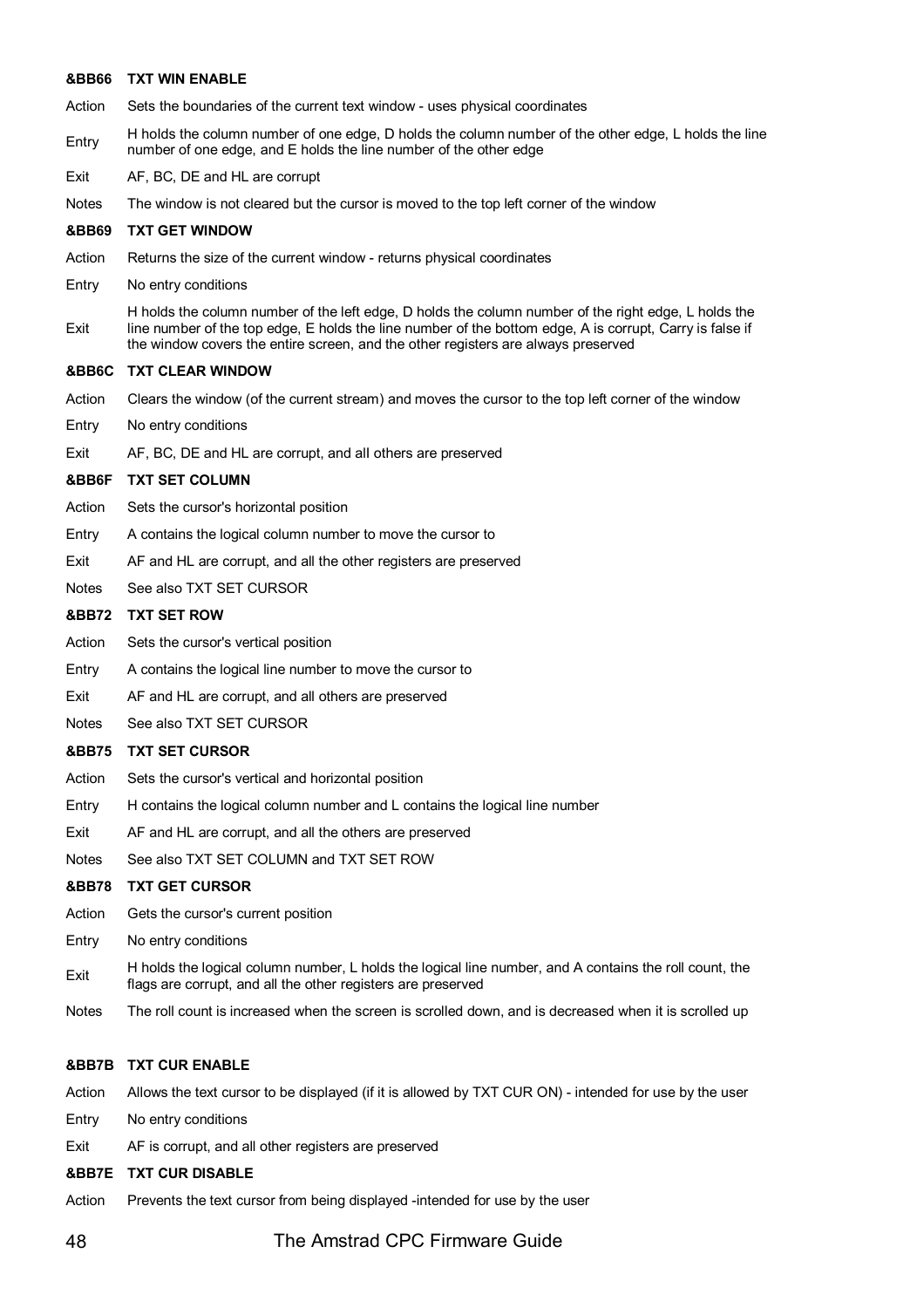- Entry No entry conditions
- Exit AF is corrupt, and all others are preserved
- **&BB81 TXT CUR ON**
- Action Allows the text cursor to be displayed intended for use by the operating system
- Entry No entry conditions
- Exit All registers and flags are preserved
- **&BB84 TXT CUR OFF**
- Action Prevents the text cursor from being displayed -intended for use by the operating system
- Entry No entry conditions
- Exit All registers and flags are preserved

# **&BB87 TXT VALIDATE**

- Action Checks whether a cursor position is within the current window
- Entry H contains the logical column number to check, and L holds the logical line number
- Exit H holds the logical column number where the next character will be printed, L holds the logical line number; if printing at this position would make the window scroll up, then Carry is false and B holds &FF; if printing at this position would make the window scroll down, then Carry is false and B contains &00; if printing at the specified cursor position would not scroll the window, then Carry is true and B is corrupt; always, A and the other flags are corrupt, and all others are preserved

# **&BB8A TXT PLACE CURSOR**

- Action Puts a `cursor blob' on the screen at the current cursor position
- Entry No entry conditions
- Exit AF is corrupt, and all other registers are preserved
- Notes It is possible to have more than one cursor in a window (see also TXT DRAW CURSOR); do not use this routine twice without using TXT REMOVE CURSOR between

# **&BB8D TXT REMOVE CURSOR**

- Action Removes a `cursor blob' from the current cursor position
- Entry No entry conditions
- Exit AF is corrupt, and all the others are preserved
- Notes This should be used only to remove cursors created by TXT PLACE CURSOR, but see also TXT UNDRAW CURSOR

# **&BB90 TXT SET PEN**

- Action Sets the foreground PEN for the current stream
- Entry A contams the PEN number to use
- Exit AF and HL are corrupt, and all other registers are preserved

# **&BB93 TXT GET PEN**

- Action Gets the foreground PEN for the current stream
- Entry No entry conditions
- Exit A contains the PEN number, the flags are corrupt, and all other registers are preserved

# **&BB96 TXT SET PAPER**

- Action Sets the background PAPER for the current stream
- Entry A contains the PEN number to use
- Exit AF and HL are corrupt, and all other registers are preserved

# **&BB99 TXT GET PAPER**

- Action Gets the background PAPER for the current stream
- Entry No entry conditions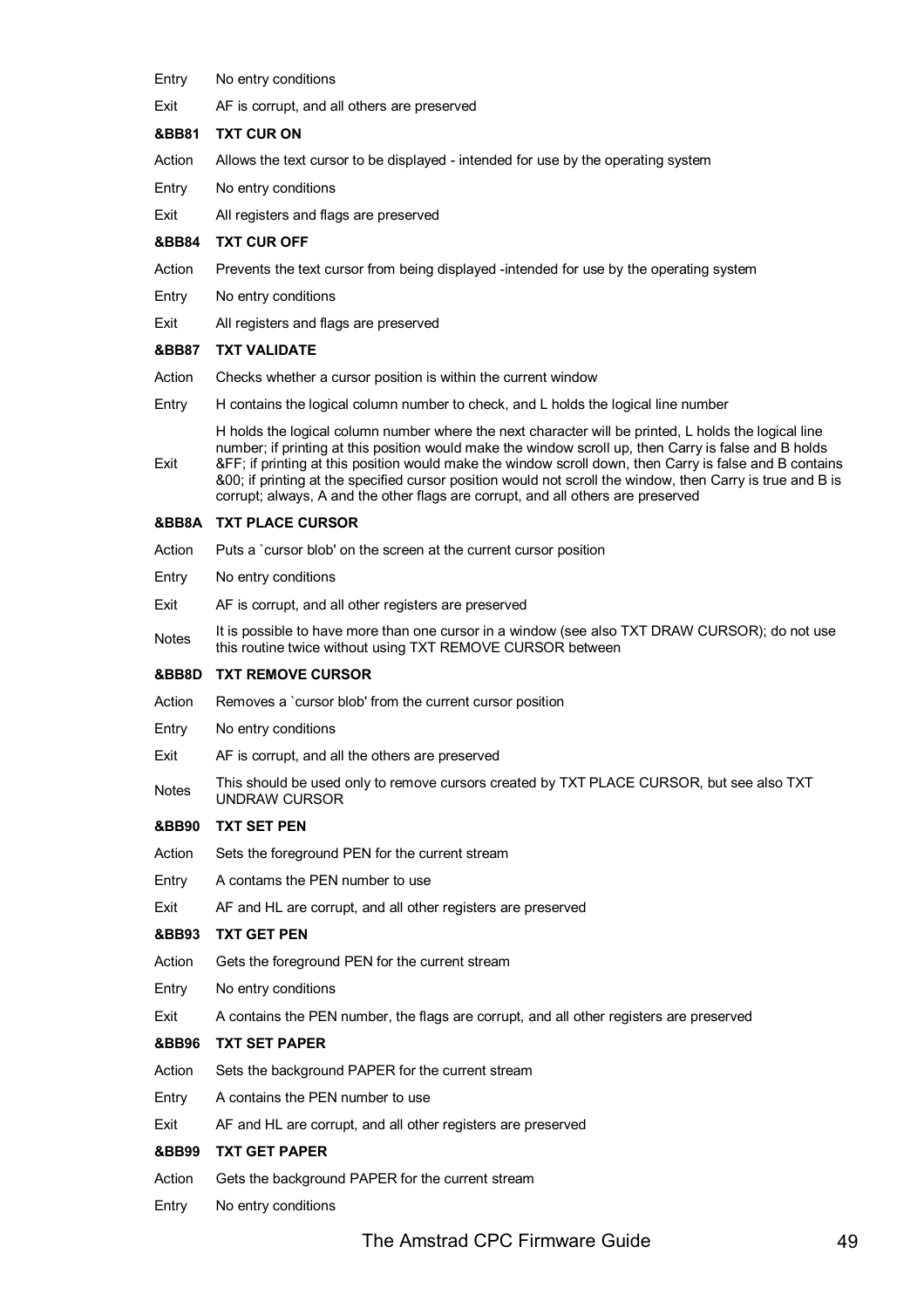Exit A contains the PEN number, the flags are corrupt, and all other registers are preserved

### **&BB9C TXT INVERSE**

- Action Swaps the current PEN and PAPER colours over for the current stream
- Entry No entry conditions
- Exit AF and HL are corrupt, and all others are preserved

# **&BB9F TXT SET BACK**

- Action Sets the character write mode to either opaque or transparent
- Entry For transparent mode, A must be non-zero; for opaque mode, A has to hold zero
- Exit AF and HL are corrupt, and all other registers are preserved
- Notes Setting the character write mode has no effects on the graphics VDU

### **&BBA2 TXT GET BACK**

- Action Gets the character write mode for the current stream
- Entry No entry conditions
- Exit If in transparent mode, A is non-zero; in opaque mode, A is zero; in either case DE, HL and flags are corrupt, and the other registers are preserved

### **&BBA5 TXT GET MATRIX**

- Action Gets the address of a character matrix
- Entry A contains the character whose matrix is to be found
- Exit If it is a user-defined matrix, then Carry is true; if it is in the lower ROM then Carry is false; in either event, HL contains the address of the matrix, A and other flags are corrupt, and others are preserved
- Notes The character matrix is stored in 8 bytes; the first byte is for the top row of the character, and the last byte refers to the bottom row of the character; bit 7 of a byte refers to the leftmost pixel of a line, and bit 0 refers to the rightmost pixel in Mode 2.

### **&BBA8 TXT SET MATRIX**

- Action Installs a matrix for a user-defined character
- Entry A contains the character which is being defined and HL contains the address of the matrix to be used
- Exit If the character is user-definable then Carry is true; otherwise Carry is false, and no action is taken; in both cases AF, BC, DE and HL are corrupt, and all other registers are preserved

### **&BBAB TXT SET M TABLE**

- Action Sets the address of a user-defined matrix table
- Entry DE is the first character in the table and HL is the table's address (in the central 32K of RAM)
- Exit If there are no existing tables then Carry is false, and A and HL are both corrupt; otherwise Carry is true, A is the first character and HL is the table's address; in both cases BC, DE and the other flags are corrupt

# **&BBAE TXT GET M TABLE**

- Action Gets the address of a user-defined matrix table
- Entry No entry conditions
- Exit See TXT SET M TABLE above for details of the values that can be returned

### **&BBB1 TXT GET CONTROLS**

- Action Gets the address of the control code table
- Entry No entry conditions
- Exit HL contains the address of the table, and all others are preserved
- Notes The table has 32 entries, and each entry has three bytes byte 1 is the number of parameters needed by the control code bytes 2 and 3 are the address of the routine, in the Lower ROM, to execute the control code

# **&BBB4 TXT STR SELECT**

# 50 The Amstrad CPC Firmware Guide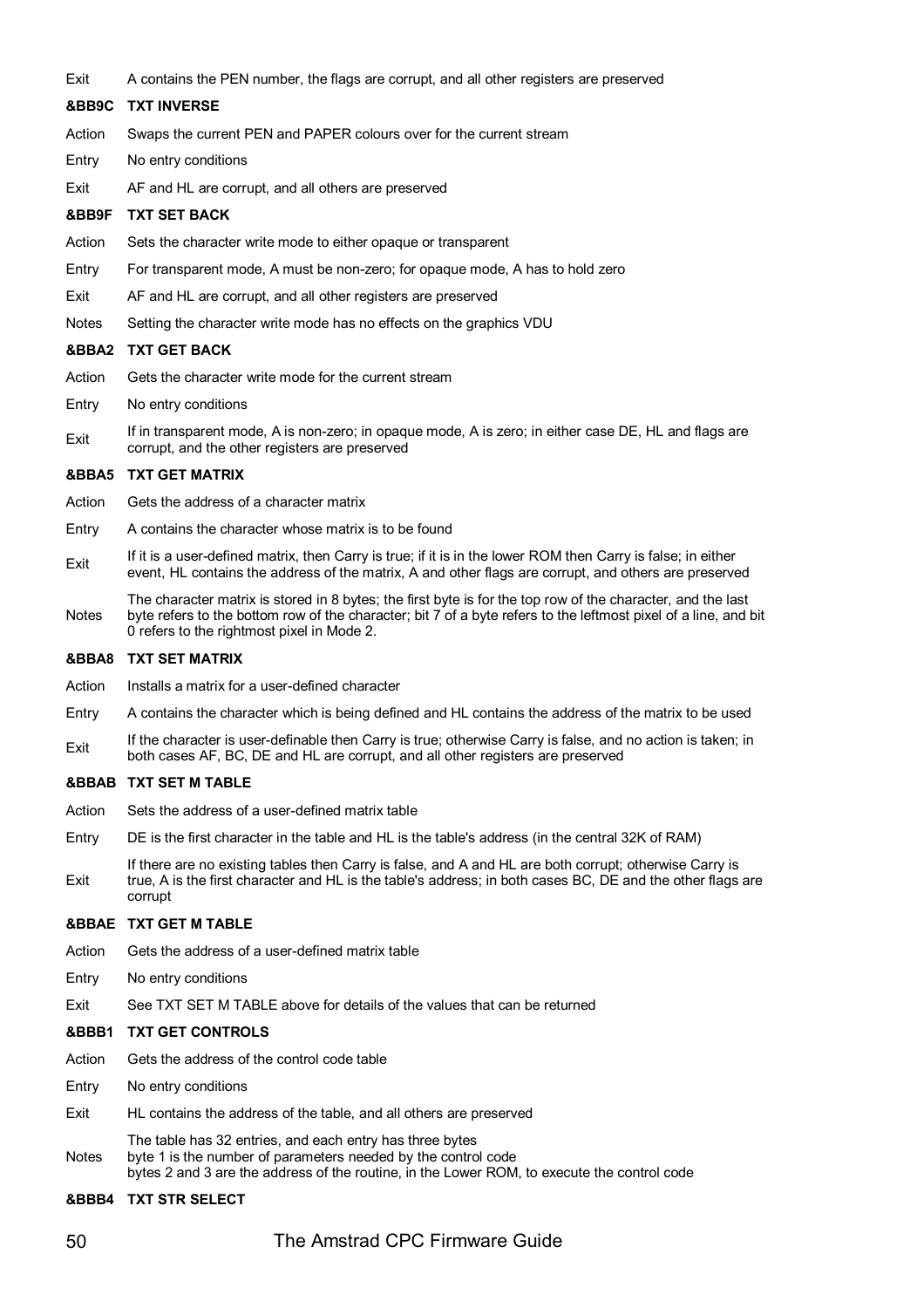- Action Selects a new VDU text stream
- Entry A contains the value of the stream to change to
- Exit A contains the previously selected stream, HL and the flags are corrupt, and all others are preserved

# **&BBB7 TXT SWAP STREAMS**

- Action Swaps the states of two stream attribute tables
- Entry B contains a stream number, and C contains the other stream number
- Exit AF, BC, DE and HL are corrupt, and all other registers are preserved
- Notes The foreground pen and paper, the window size, the cursor position, the character write mode and<br>Notes graphic character mode are all exchanged between the two streams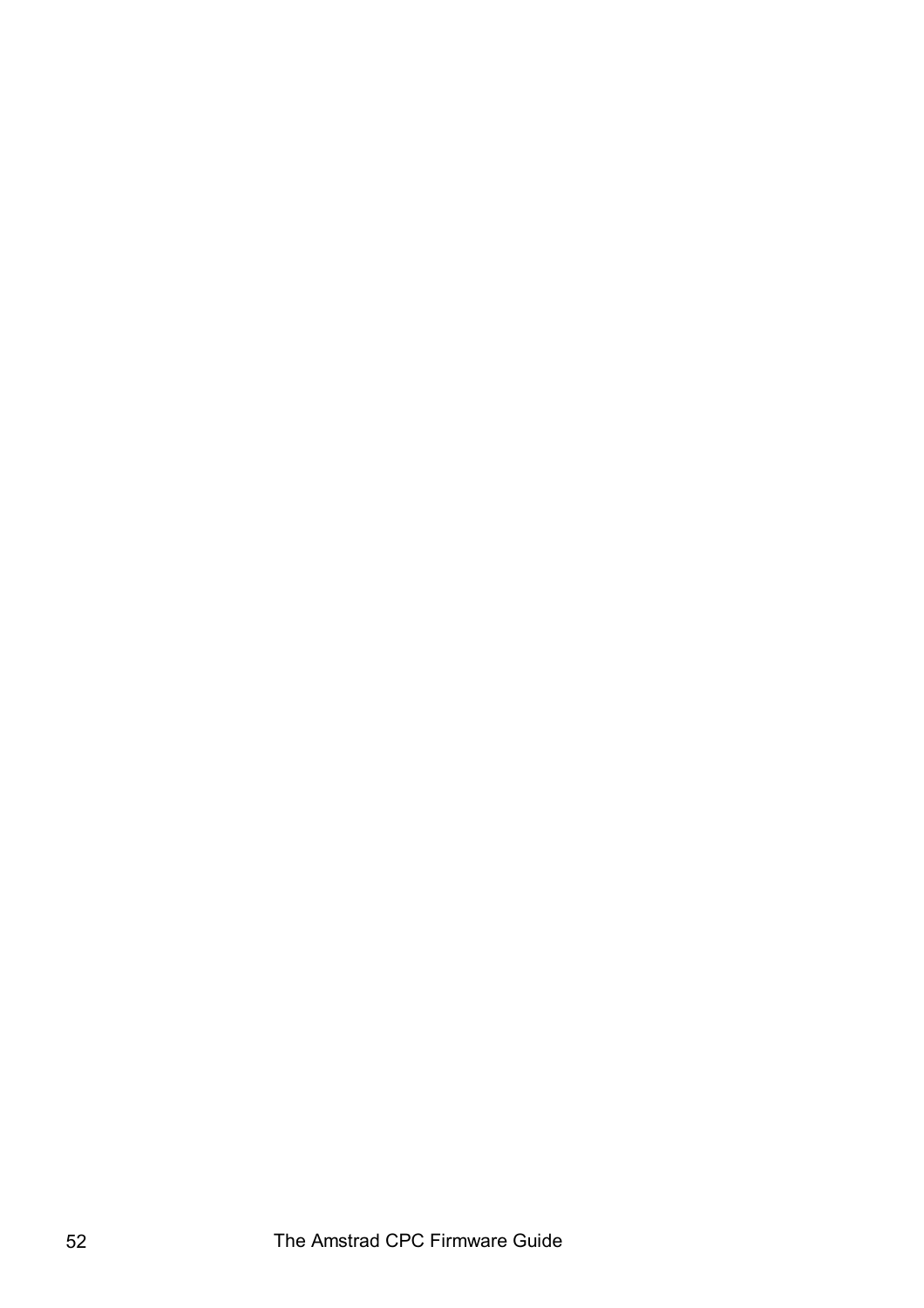# **The Graphics VDU**

# **&BBBA GRA INITIALISE**

Action Initialises the graphics VDU to its default set-up (ie its set-up when the computer is switched on)

- Entry No entry conditions
- Exit AF, BC, DE and HL are corrupt, and all other registers are preserved
- **Notes** Sets the graphics indirections to their defaults, sets the graphic paper to text pen 0 and the graphic pen to text pen 1, reset the graphics origin and move the graphics cursor to the bottom left of the screen, reset the graphics window and write mode to their defaults

# **&BBBD GRA RESET**

- Action Resets the graphics VDU
- Entry No entry conditions
- Exit AF, BC, DE and HL are corrupt, and all others are preserved
- Notes Resets the graphics indirections and the graphics write mode to their defaults

# **&BBC0 GRA MOVE ABSOLUTE**

- Action Moves the graphics cursor to an absolute screen position
- Entry DE contains the user X-coordinate and HL holds the user Y-coordinate
- Exit AF, BC, DE and HL are corrupt, and all other registers are preserved

# **&BBC3 GRA MOVE RELATIVE**

- Action Moves the graphics cursor to a point relative to its present screen position
- Entry DE contains the X-distance to move and HL holds the Y-distance
- Exit AF, BC, DE and HL are corrupt, and all others are preserved

# **&BBC6 GRA ASK CURSOR**

- Action Gets the graphics cursor's current position
- Entry No entry conditions
- Exit DE holds the user X-coordirlate, HL holds the user Y-coordinate, AF is corrupt, and all others nre preserved

# **&BBC9 GRA SET ORIGIN**

- Action Sets the graphics user origin's screen position
- Entry DE contains the standard X-coordinate and HL holds the standard Y-coordinate
- Exit AF, BC, DE and HL are corrupt, and all other registers are preserved

# **&BBCC GRA GET ORIGIN**

- Action Gets the graphics user origin's screen position
- Entry No entry conditions
- Exit DE contains the standard X-coordinate and HL holds the standard Y-coordinate, and all others are preserved

# **&BBCF GRA WIN WIDTH**

- Action Sets the left and right edges of the graphics window
- Entry DE contains the standard X-coordinate of one edge and HL holds the standard X-coordinate of the other side
- Exit AF, BC, DE and HL are corrupt, and all the other registers are preserved
- The default window covers the entire screen and is restored to its default when the mode is changed;<br>Notes used in conjunction with GRA WIN HEIGHT

# **&BBD2 GRA WIN HEIGHT**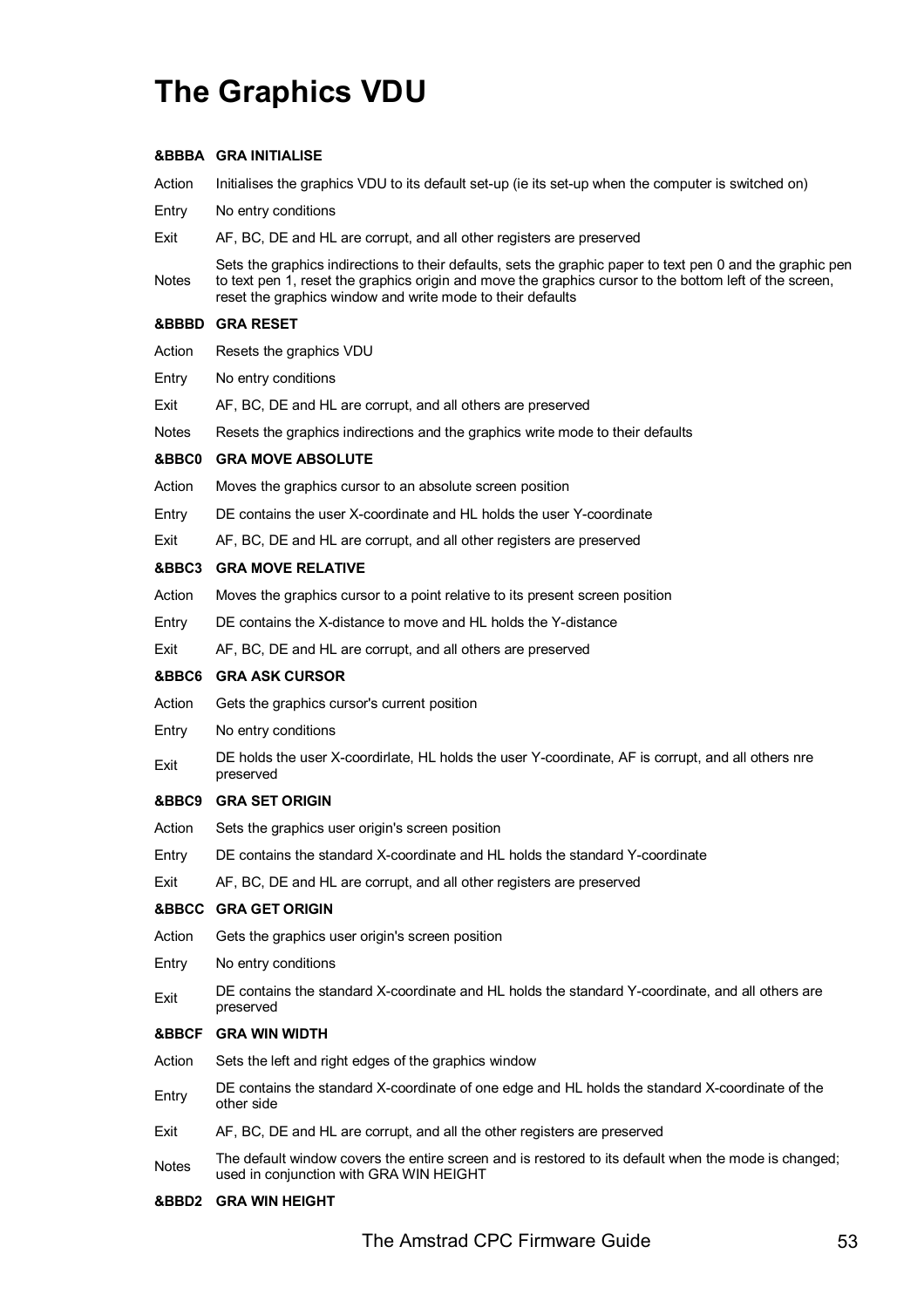| Action | Sets the top and bottom edges of the graphics window                                                                                                                        |
|--------|-----------------------------------------------------------------------------------------------------------------------------------------------------------------------------|
| Entry  | DE contains the standard Y-coordinate of one side and HL holds the standard Y-coordinate of the other<br>side                                                               |
| Exit   | AF, BC, DE and HL are corrupt, and all others are preserved                                                                                                                 |
| Notes  | See GRA WIN WIDTH for further details                                                                                                                                       |
| &BBD5  | <b>GRA GET W WIDTH</b>                                                                                                                                                      |
| Action | Gets the left and right edges of the graphics window                                                                                                                        |
| Entry  | No entry conditions                                                                                                                                                         |
| Exit   | DE contains the standard X-coordinate of the left edge and HL contains the standard Y-coordinate of<br>the right edge, AF is corrupt, and all other registers are preserved |
| &BBD8  | <b>GRA GET W HEIGHT</b>                                                                                                                                                     |
| Action | Gets the top and bottom edges of the graphics window                                                                                                                        |
| Entry  | No entry conditions                                                                                                                                                         |
| Exit   | DE contains the standard Y-coordinate of the top edge and HL contains the standard Y-coordinate of<br>the bottom edge, AF is corrupt, and all other registers are preserved |
| &BBDB  | <b>GRA CLEAR WINDOW</b>                                                                                                                                                     |
| Action | Clears the graphics window to the graphics paper colour and moves the cursor back to the user origin                                                                        |
| Entry  | No entry conditions                                                                                                                                                         |
| Exit   | AF, BC, DE and HL are corrupt, and all other registers are preserved                                                                                                        |
|        | &BBDE GRA SET PEN                                                                                                                                                           |
| Action | Sets the graphics PEN                                                                                                                                                       |
| Entry  | A contains the required text PEN number                                                                                                                                     |
| Exit   | AF is corrupt, and all other registers are preserved                                                                                                                        |
| &BBE1  | <b>GRA GET PEN</b>                                                                                                                                                          |
| Action | Gets the graphics PEN                                                                                                                                                       |
| Entry  | No entry conditions                                                                                                                                                         |
| Exit   | A contains the text PEN number, the flags are corrupt, and all other registers are preserved                                                                                |
| &BBE4  | <b>GRA SET PAPER</b>                                                                                                                                                        |
| Action | Sets the graphics PAPER                                                                                                                                                     |
| Entry  | A contains the required text PEN number                                                                                                                                     |
| Exit   | AF corrupt, and all others are preserved                                                                                                                                    |
| &BBE7  | <b>GRA GET PAPER</b>                                                                                                                                                        |
| Action | Gets the graphics PAPER                                                                                                                                                     |
| Entry  | No entry conditions                                                                                                                                                         |
| Exit   | A contains the text PEN number, the flags are corrupt, and all others are preserved                                                                                         |
|        | <b>&amp;BBEA GRA PLOT ABSOLUTE</b>                                                                                                                                          |
| Action | Plots a point at an absolute user coordinate, using the GRA PLOT indirection                                                                                                |
| Entry  | DE contains the user X-coordinate and HL holds the user Y-coordinate                                                                                                        |
| Exit   | AF, BC, DE and HL are corrupt, and all others are preserved                                                                                                                 |
| &BBED. | <b>GRA PLOT RELATIVE</b>                                                                                                                                                    |
| Action | Plots a point at a position relative to the current graphics cursor, using the GRA PLOT indirection                                                                         |
| Entry  | DE contains the relative X-coordinate and HL contains the relative Y-coordinate                                                                                             |
| Exit   | AF, BC, DE and HL are corrupt, and all other registers are preserved                                                                                                        |
| &BBF0  | <b>GRA TEST ABSOLUTE</b>                                                                                                                                                    |
|        |                                                                                                                                                                             |

54 The Amstrad CPC Firmware Guide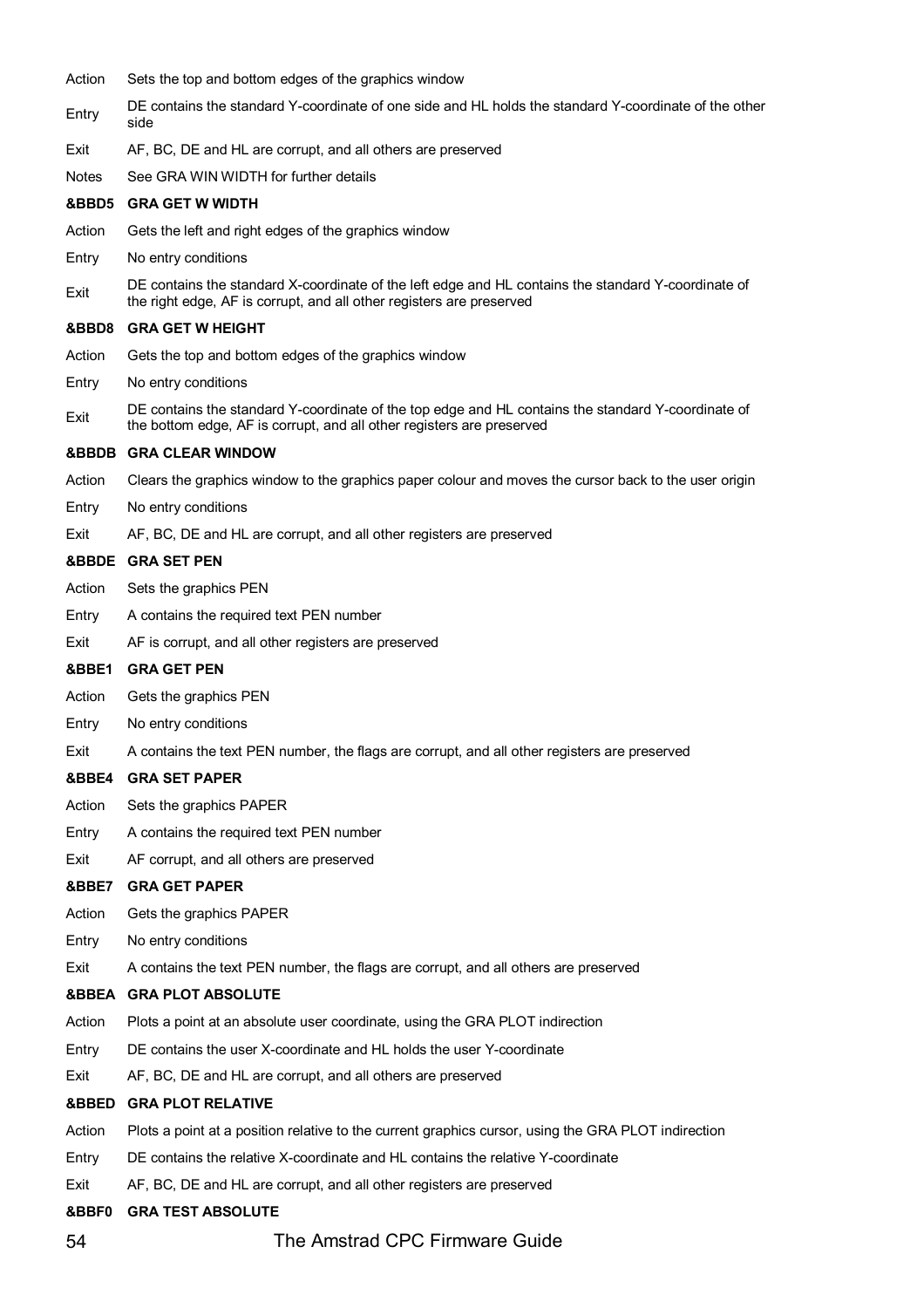| Action       | Moves to an absolute position, and tests the point there using the GRA TEST indirection                           |
|--------------|-------------------------------------------------------------------------------------------------------------------|
| Entry        | DE contains the user X-coordinate and HL holds the user Y-coordinate for the point you wish to test               |
| Exit         | A contains the pen at the point, and BC, DE, HL and flags are corrupt, and all others are preserved               |
| &BBF3        | <b>GRA TEST RELATIVE</b>                                                                                          |
| Action       | Moves to a position relative to the current position, and tests the point there using the GRA TEST<br>indirection |
| Entry        | DE contains the relative X-coordinate and HL contains the relative Y-coordinate                                   |
| Exit         | A contains the pen at the point, and BC, DE, HL and flags are corrupt, and all others are preserved               |
| &BBF6        | <b>GRA LINE ABSOLUTE</b>                                                                                          |
| Action       | Draws a line from the current graphics position to an absolute position, using GRA LINE                           |
| Entry        | DE contains the user X-coordinate and HL holds the user Y-coordinate of the end point                             |
| Exit         | AF, BC, DE and HL are corrupt, and all others are preserved                                                       |
| Notes        | The line will be plotted in the current graphics pen colour (may be masked to produce a dotted line on a<br>6128) |
| &BBF9        | <b>GRA LINE RELATIVE</b>                                                                                          |
| Action       | Draws a line from the current graphics position to a relative screen position, using GRA LINE                     |
| Entry        | DE contains the relative X-coordinate and HL contains the relative Y-coordinate                                   |
| Exit         | AF, BC, DE and HL are corrupt, and all other registers are preserved                                              |
| <b>Notes</b> | See GRA LINE ABSOLUTE above for details of how the line is plotted                                                |
| &BBFC        | <b>GRA WR CHAR</b>                                                                                                |
| Action       | Writes a character onto the screen at the current graphics position                                               |
| Entry        | A contains the character to be put onto the screen                                                                |
| Exit         | AF, BC, DE and HL are corrupt, and all the other registers are preserved                                          |
|              | As in BASIC, all characters including control codes are printed; the character is printed with its top left       |

Notes corner at the current graphics position; the graphics position is moved one character width to the right so that it is ready for another character to be printed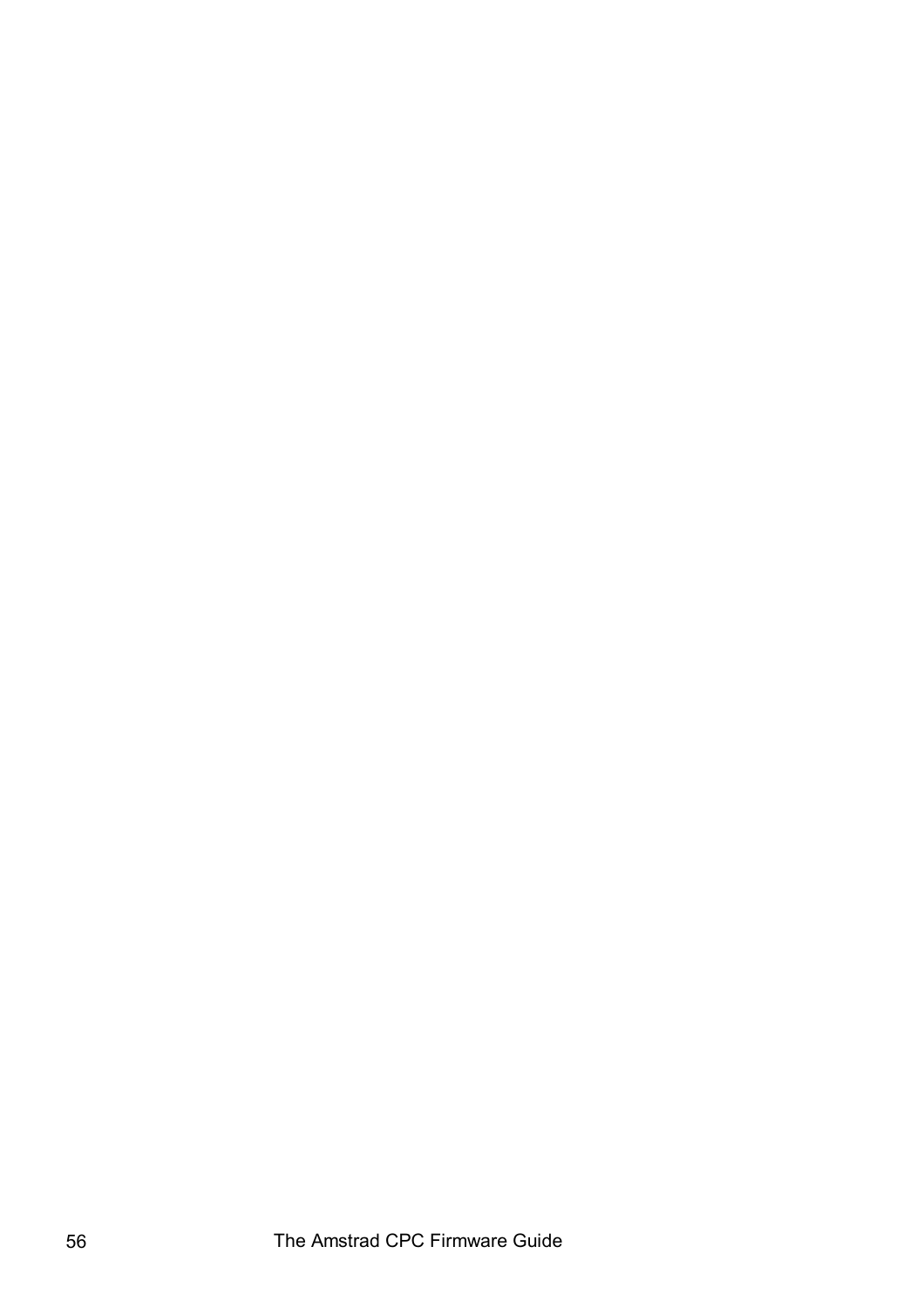# **The Screen Pack**

# **&BBFF SCR INITIALISE**

Action Initialises the Screen Pack to the default values used when the computer is first switched on

- Entry No entry conditions
- Exit AF, BC, DE and HL are corrupt, and all others are preserved

**Notes** All screen indirections are restored to their default settings, as are inks and flashing speeds; the mode is switched to MODE 1 and the screen is cleared with PEN 0; the screen address is moved to &C000 and the screen offset is set to zero

# **&BC02 SCR RESET**

- Action Resets the Screen Pack's indirections, flashing speeds and inks to their default values
- Entry No entry conditions
- Exit AF, BC, DE r1nd HL are corrupt, and all other registers are preserved

### **&BC05 SCR SET OFFSET**

- Action Sets the screen offset to the specified values this can cause the screen to scroll
- Entry HL contains the required offset, which should be even
- Exit AF and HL are corrupt, and alI others are preserved
- Notes The screen offset is reset to 0 whenever its mode is set, or it is cleared by SCR CLEAR (but not BASIC's CLS)

### **&BC08 SCR SET BASE**

- Action Sets the location in memory of the screen effectively can only be &C000 or &4000
- Entry A contains the most significant byte of the screen address required
- Exit AF and HL are corrupt, and all other registers are preserved
- Notes The screen memory can only be set at 16K intervals (ie &0000, &4000, &8000, &C000) and when the computer is first switched on the 16K of screen memory is located at &C000)

### **&BC0B SCR GET LOCATION**

- Action Gets the location of the screen memory and also the screen offset
- Entry No entry conditions
- Exit A holds the most significant byte of the screen address, HL holds the current offset, and all others are preserved

# **&BC0E SCR SET MODE**

- Action Sets the screen mode
- Entry A contains the mode number it has the same value and characteristics as in BASIC
- Exit AF, BC, DE and HL are corrupt, and all others are preserved
- Notes The windows are set to cover the whole screen and the graphics origin is set to the bottom left corner of the screen; in addition, the current stream is set to zero, and the screen offset is zeroed

# **&BC11 SCR GET MODE**

- Action Gets the current screen mode
- Ently No entry conditions
- Exit If the mode is 0, then Carry is true, Zero is false, and A contains 0; if the mode is 1, then Carry is false, Zero is true, and A contains 1; if the mode is 2, then Carry is false, Zero is false, and A contains 2; in all cases the other flags are corrupt and all the other registers are preserved

# **&BC14 SCR CLEAR**

Action Clears the whole of the screen

Entry No entry conditions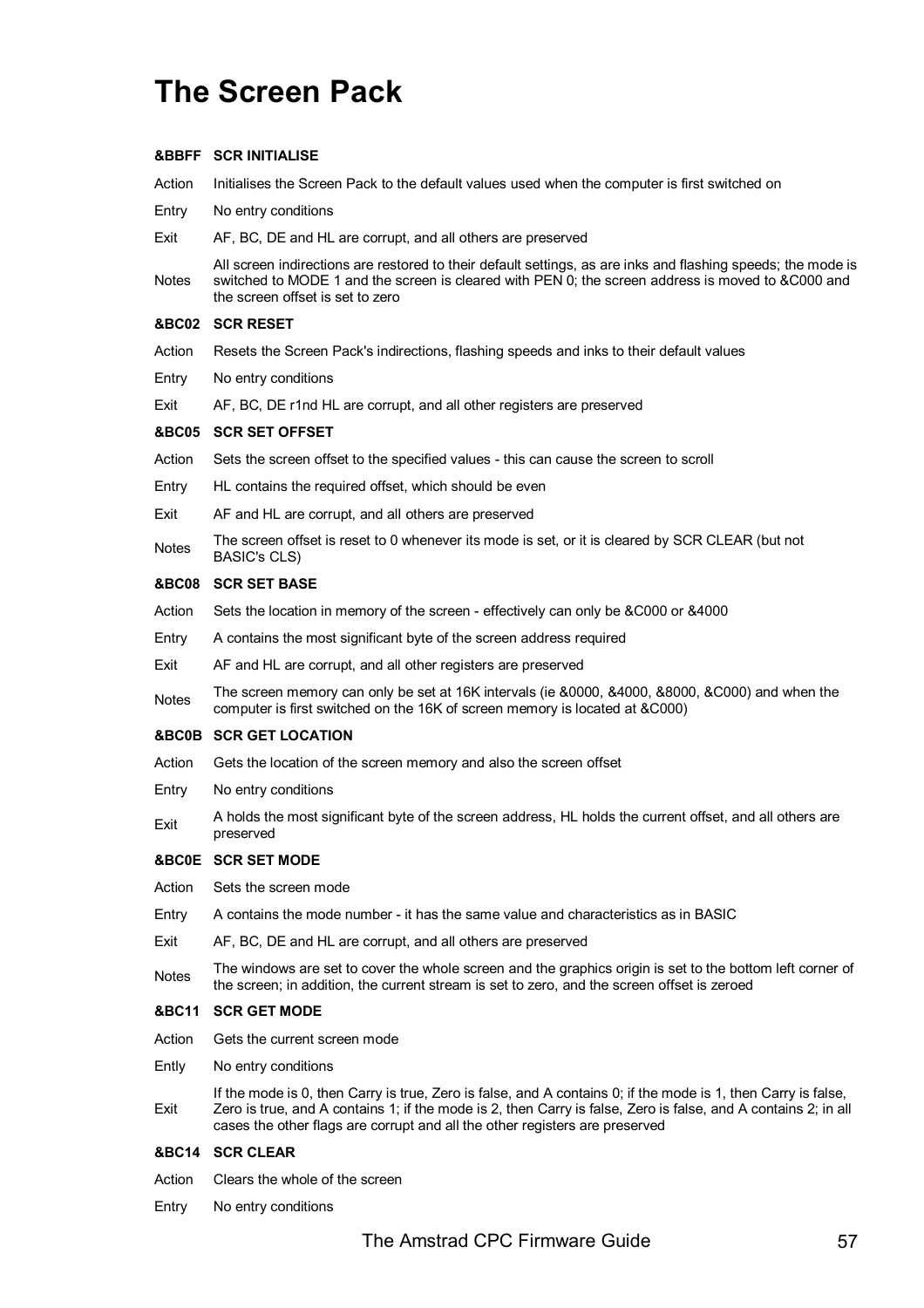Exit AF, BC, DE and HL are corrupt, and all others are preserved

# **&BC17 SCR CHAR LIMITS**

- Action Gets the size of the whole screen in terms of the numbers of characters that can be displayed
- Entry No entry conditions
- Exit B contains the number of characters across the screen, C contains the number of characters down the screen, AF is corrupt, and all other registers are preserved

### **&BC1A SCR CHAR POSITION**

- Action Gets the memory address of the top left corner of a specified character position
- Entry H contains the character physical column and L contains the character physical row
- $E_{\text{crit}}$  HL contains the memory address of the top left comer of the character, B holds the width in bytes of a character in the present mode, AF is corrupt, and all other registers are preserved

### **&BC1D SCR DOT POSITION**

- Action Gets the memory address of a pixel at a specified screen position
- Entry DE contains the base X-coordinate of the pixel, and HL contains the base Y-coordinate
- Exit HL contains the memory address of the pixel, C contains the bit mask for this pixel, B contains the number of pixels stored in a byte minus 1, AF and DE are corrupt, and all others are preserved

### **&BC20 SCR NEXT BYTE**

- Action Calculates the screen address of the byte to the right of the specified screen address (may be on the next line)
- Entry HL contains the screen address
- $E_{\text{Xit}}$  HL holds the screen address of the byte to the right of the original screen address, AF is corrupt, all others are preserved

### **&BC23 SCR PREV BYTE**

- Action Calculates the screen address of the byte to the left of the specified screen address (this address may actually be on the previous line)
- Entry HL contains the screen address
- $E_{\text{Xit}}$  HL holds the screen address of the byte to the left of the original address, AF is corrupt, all others are preserved

### **&BC26 SCR NEXT LINE**

- Action Calculates the screen address of the byte below the specified screen address
- Entry HL contains the screen address
- $E_{\text{Xit}}$  HL contains the screen address of the byte below the original screen address, AF is corrupt, and all the other registers are preserved

### **&BC29 SCR PREV LINE**

- Action Calculates the screen address of the byte above the specified screen address
- Entry HL contains the screen address
- $E_{\text{Xit}}$  HL holds the screen address of the byte above the original address, AF is corrupt, and all others are preserved

# **&BC2C SCR INK ENCODE**

- Action Converts a PEN to provide a mask which, if applied to a screen byte, will convert all of the pixels in the byte to the appropriate PEN
- Entry A contains a PEN number
- Exit A contains the encoded value of the PEN, the flags are corrupt, and all other registers are preserved
- Notes The mask returned is different in each of the screen modes

# **&BC2F SCR INK DECODE**

- Action Converts a PEN mask into the PEN number (see SCR INK ENCODE for the re~ erse process)
- Entry A contains the encoded value of the PEN
- 58 The Amstrad CPC Firmware Guide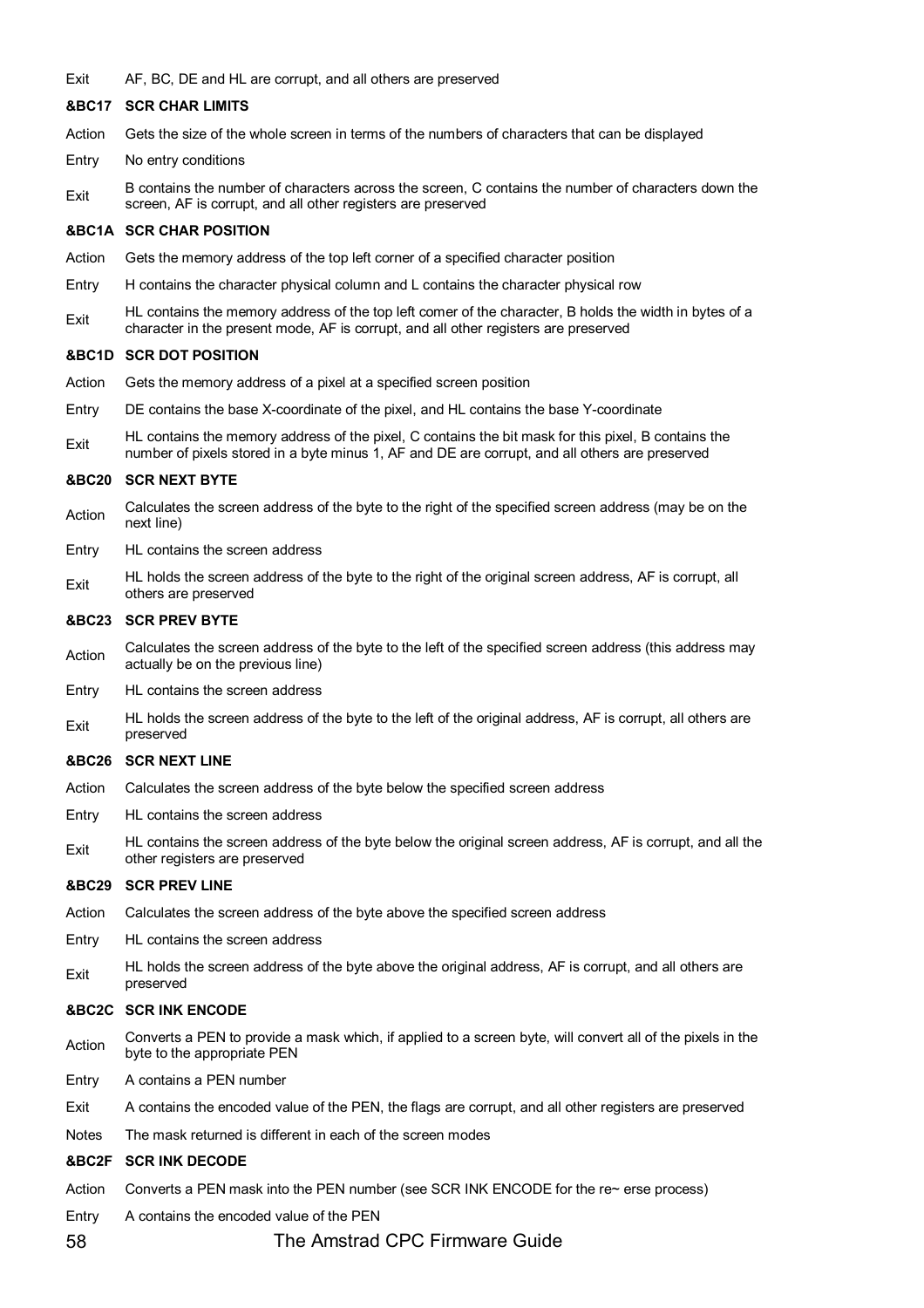Exit A contains the PEN number, the flags are corrupt, and all others are preserved

### **&BC32 SCR SET INK**

- Action Sets the colours of a PEN if the two values supplied are different then the colours will alternate (flash)
- Entry contains the PEN number, B contains the first colour, and C holds the second colour
- Exit AF, BC, DE and HL are corrupt, and all others are preserved

# **&BC35 SCR GET INK**

- Action Gets the colours of a PEN
- Entry A contains the PEN nurnber
- Exit B contains the first colour, C holds the second colour, and AF, DE and HL are corrupt, and all others are preserved

### **&BC38 SCR SET BORDER**

- Action Sets the colours of the border again if two different values are supplied, the border will flash
- Entry B contains the first colour, and C contains the second colour
- Exit AF, BC, DE and HL are corrupt, and all others are preserved

### **&BC3B SCR GET BORDER**

- Action Gets the colours of the border
- Entry No entry conditions
- Exit B contains the first colour, C holds the second colour, and AF, DE and HL are corrupt, and all others are preserved

# **&BC3E SCR SET FLASHING**

- Action Sets the speed with which the border's and PENs' colours flash
- Entry H holds the time that the first colour is displayed, L holds the time the second colour is displayed for
- Exit AF and HL are corrupt, and all other registers are preserved
- Notes The length of time that each colour is shown is measured in 1/5Oths of a second, and a value of 0 is taken to mean 256 \* 1/50 seconds - the default value is 10 \* 1/50 seconds

### **&BC41 SCR GET FLASHING**

- Action Gets the periods with which the colours of the border and PENs flash
- Entry No entry conditions
- Exit H holds the duration of the first colour, L holds the duration of the second colour, AF is corrupt, and all other registers are preserved - see SCR SET FLASHING for the units of time used

# **&BC44 SCR FILL BOX**

- Action Fills an area of the screen with an ink this only works for `character-sized' blocks of screen
- Entry A contains the mask for the ink that is to be used, H contains the left hand colurnn of the area to fill, D contains the right hand column, L holds the top line, and E holds the bottom line of the area (using physical coordinates)
- Exit AF, BC, DE and HL are corrupt, and all others are preserved

### **&BC17 SCR FLOOD BOX**

- Action Fills an area of the screen with an ink this only works for `byte-sized' blocks of screen
- Entry C contains the encoded PEN that is to be used, HL contains the screen address of the top left hand corner of the area to fill, D contains the width of the area to be filled in bytes, and E contains the height of the area to be filled in screen lines
- Exit AF, BC, DE and HL are corrupt, and all other registers are preserved
- Notes The whole of the area to be filled must lie on the screen otherwise unpredictable results may occur

# **&BC4A SCR CHAR INVERT**

Action Inverts a character's colours; all pixels in one PEN's colour are printed in another PEN's colour, and vice versa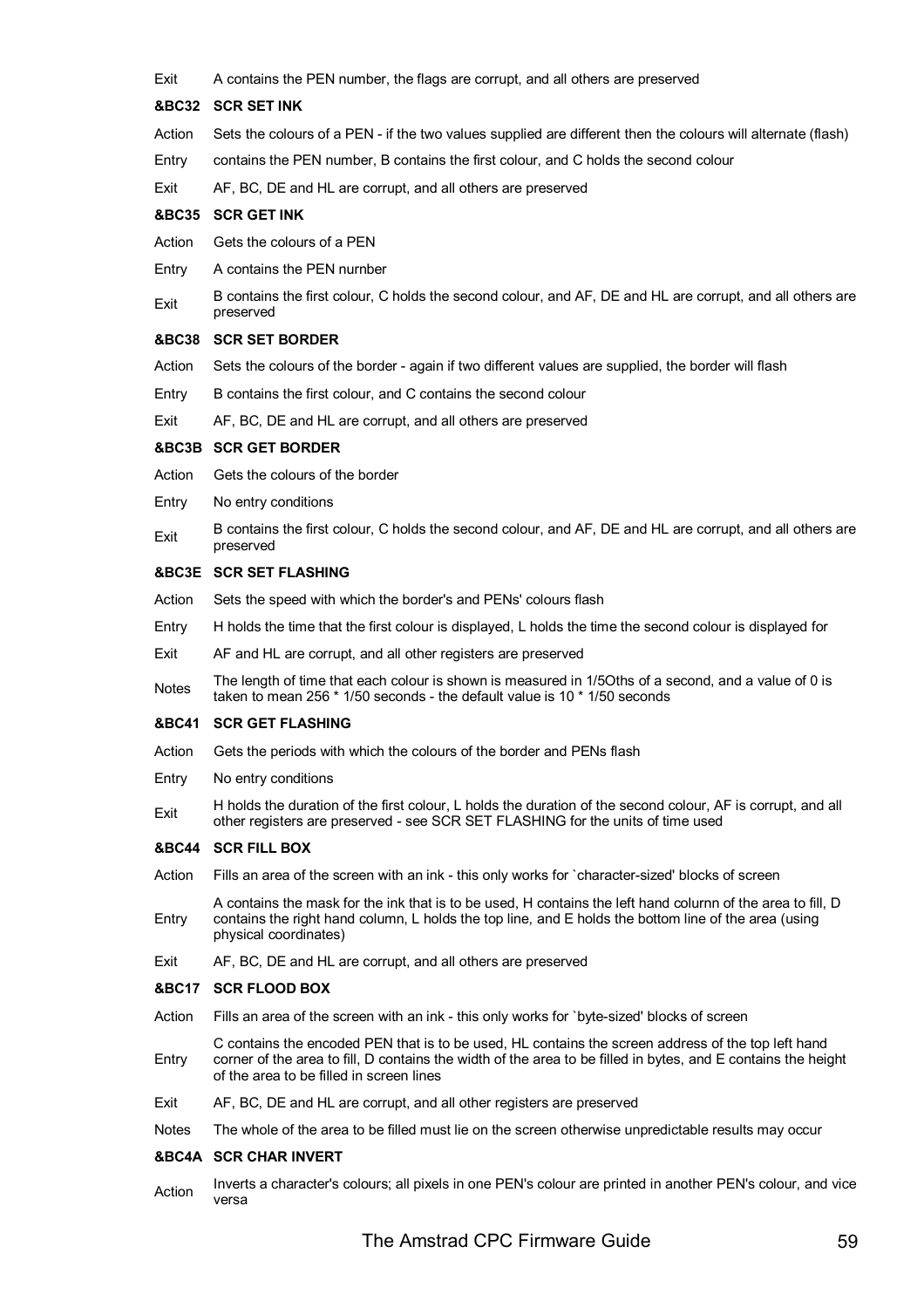- Entry B contains one encoded PEN, C contains the other encoded PEN, H contains the physical column number, and L contains the physical line number of the character that is to be inverted
- Exit AF, BC, DE and HL are corrupt, and alI the other registers are preserved

# **&BC4D SCR HW ROLL**

- Action Scrolls the entire screen up or down by eight pixel rows (ie one character line)
- Entry B holds the direction that the screen will roll, A holds the encoded PAPER which the new line will appear in
- Exit AF, BC, DE and HL are corrupt, and all others are preserved
- Notes This alters the screen offset; to roll down, B must hold zero, and to roll upwards B must be non-zero

### **&BCS0 SCR SW ROLL**

- Action Scrolls part of the screen up or down by eight pixel lines only for `character-sized' blocks of the screen
- Entry B holds the direction to roll the screen, A holds the encoded PAPER which the new line will appear in, H holds the left column of the area to scroll, D holds the right colurnn, L holds the top line, E holds the bottom line
- Exit AF, BC, DE and HL are corrupt, and all other registers are preserved
- Notes The area of the screen is moved by copying it; to roll down, B must hold zero, and to roll upwards B must be non-zero; this routine uses physical roordinates

### **&BC53 SCR UNPACK**

- Action Changes a character matrix from its eight byte standard form into a set of pixel masks which are suitable for the current mode - four \*8 bytes are needed in mode 0, two \*8 bytes in mode l, and 8 bytes in mode 2
- Entry HL contains the address of the matrix, and DE contains the address where the masks are to be stored
- Exit AF. BC, DE and HL are corrupt, and all other registers are preserved

### **&BC56 SCR REPACK**

- Action Changes a set of pixel masks (for the current mode) into a standard eight byte character matrix
- Entry A contains the encoded foreground PEN to be matched against (ie the PEN that is to be regarded as being set in the character), H holds the physical column of the character to be `repacked', L holds the physical line of the character, and DE contains the address of the area where the character matrix will be built
- Exit AF, BC, DE amd HL are corrupt, and all the others are preserved

### **&BC59 SCR ACCESS**

- Action Sets the screen write mode for graphics
- Entry A contains the write mode (0=Fill, 1=XOR, 2=AND, 3=OR)
- Exit AF. BC, DE and HL are corrupt, amd all other registers are preserved

Notes The fill mode means that the ink that plotting was requested in is the ink that appears on the screen; in XOR mode, the specified ink is XORed with ink that is at that point on the screen already before plotting; a similar situation occurs with the AND and OR modes

### **&BC5C SCR PIXELS**

- Action Puts a pixel or pixels on the screen regardless of the write mode specified by SCR ACCESS above
- Entry B contains the mask of the PEN to be drawn with, C contains the pixel mask, and HL holds the screen address of the pixel
- Exit AF is corrupt, amd all others are preserved

### **&BC5F SCR HORIZONTAL**

- Action Draws a honzontal line on the screen using the current graphics write mode
- Entry A contains the encoded PEN to be drawn with, DE contains the base X-coordinate of the start of the start of the line, BC contains the end base X-coordinate, and HL contains the base Y-coordinate
- Exit AF, BC, DE and HL are conupt, and all other registers are preserved
- Notes The start X-coordinate must be less than the end X- coordmate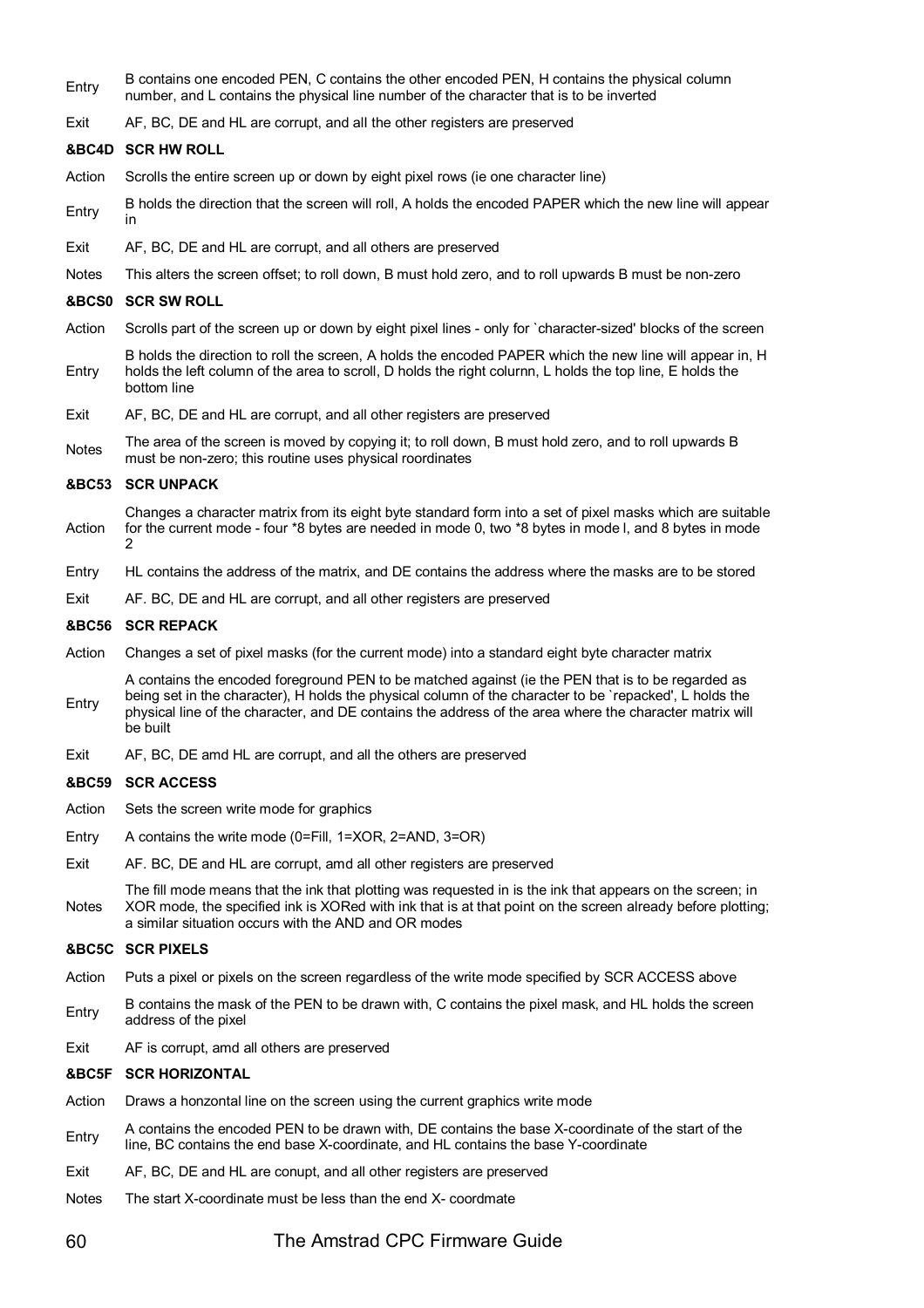# **&BC62 SCR VERTICAL**

- Action Draws a vertical line on the screen using the current graphics write mode
- Entry A contains the encoded PEN to be drawn with, DE contains the base X-coordinate of the line, HL holds the start base Y-coordinate, and BC contains the end base Y-coordinate - the start coordinate must be less than the end coordinate
- Exit AF, BC, DE and HL are corrupt, and all the other registers are preserved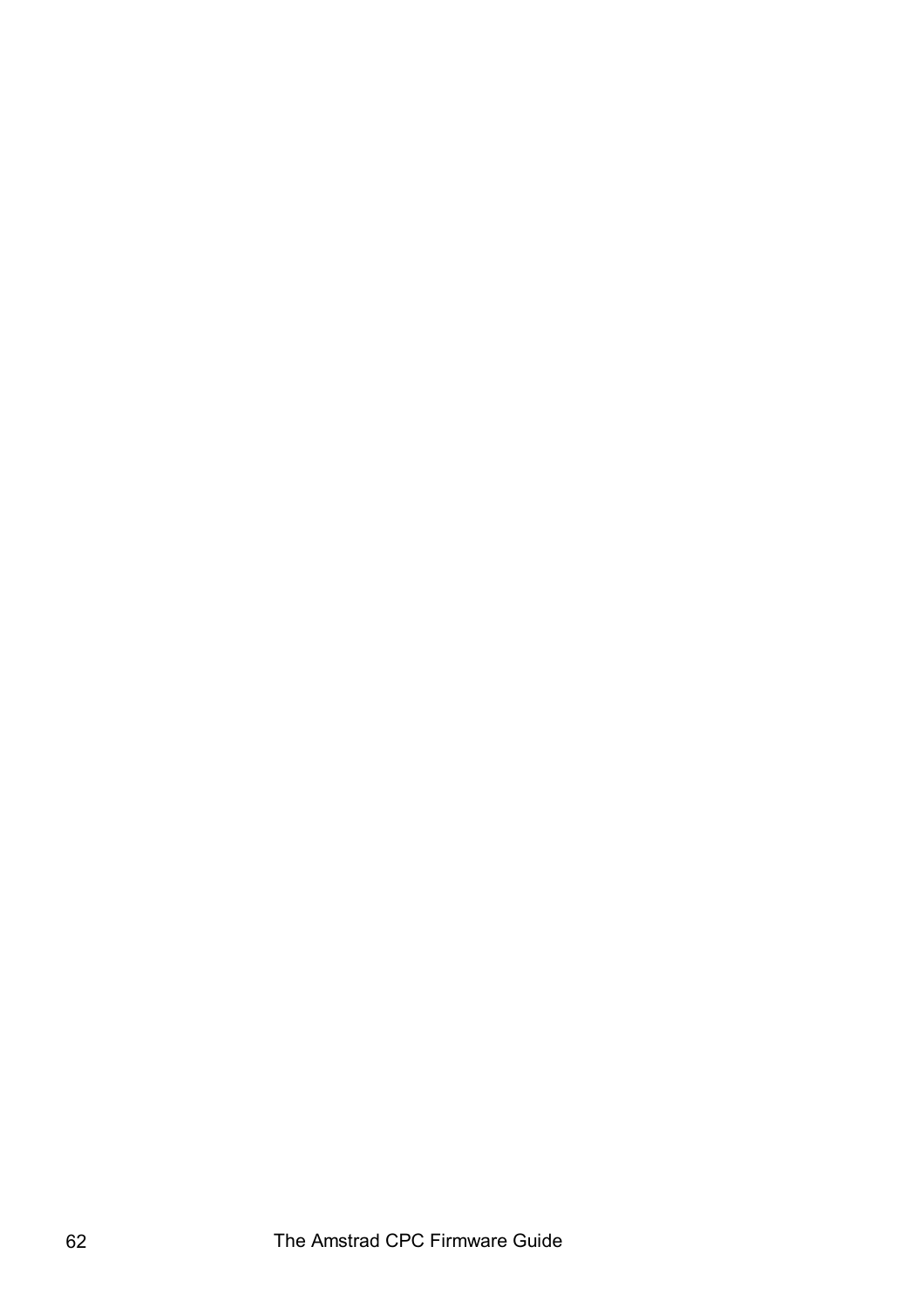# **The Cassette/AMSDOS manager**

**NOTE:** Some of these routines are only applicable to the cassette manager; where a disc version exists it is indicated by an asterisk (\*) next to the command name. These disc version jumpblocks are automatically installed by the Operating System on switch on.

# **&BC65 CAS INITIALISE**

- Action Initialises the cassette manager
- Entry No entry conditions
- Exit AF, BC, DE and HL are corrupt, and all the other registers are preserved

Notes Both read and write streams are closed; tape messages are switched on; the default speed is reselected

### **&BC68 CAS SET SPEED**

- Action Sets the speed at which the cassette manager saves programs
- Entry HL holds the length of `half a zero' bit, and A contains the amount of precompensation
- Exit AF and HL are corrupt

Notes The value in HL is the length of time that half a zero bit is written as; a one bit is twice the length of a zero bit; the default values (ie SPEED WRITE 0) are 333 microseconds (HL) and 25 microseconds (A) for SPEED WRITE 1, the values are given as 107 microseconds and 50 microseconds respectively

### **&BC6B CAS NOISY**

- Action Enables or disables the display of cassette handling messages
- Entry To enable the messages then A must be 0, otherwise the messages are disabled
- Exit AF is corrupt, and all other registers are preserved

### **&BC6E CAS START MOTOR**

- Action Switches on the tape motor
- Entry No entry conditions
- Exit If the motor operates properly then Carry is true; if ESC was pressed then Carry is false; in either case, A contains the motor's previous state, tbe flags are corrupt, and all others are preserved

### **&BC71 CAS STOP MOTOR**

- Action Switches off the tape motor
- Entry No entry conditions
- Exit If the motor turns off then Carry is true; if ESC was pressed then Carry is false; in both cases, A holds tbe motor's previous state, the other flags are corrupt, all others are preserved

# **&BC74 CAS RESTORE MOTOR**

- Action Resets the tape motor to its previous state
- Entry A contains the previous state of the motor (eg from CAS START MOTOR or CAS STOP MOTOR)
- Exit If the motor operates properly then Carry is true; if ESC was pressed then Carry is false; in all cases, A and the other flags are corrupt and all others are preserved

### **&BC77 \*CAS IN OPEN**

- Action Opens an input buffer and reads the first block of the file
- Entry B contains the length of the filename, HL contains the filename's address, and DE contains the address of the 2K buffer to use for reading the file

Exit If the file was opened successfully, then Carry is true, Zero is false, HL holds the address of a buffer contauling the file header data, DE holds the address of the destination for the file, BC holds the file length, and A holds the file type; if the read stream is already open then Carry and Zero are false, A contains an error nurnber (664/6128 only) and BC, DE and HL are corrupt; if ESC was pressed by the user, then Carry is false, Zero is true, A holds an error number (664/6128 only) and BC, DE and HL are corrupt; in all cases, IX and the other flags are corrupt, and the others are preserved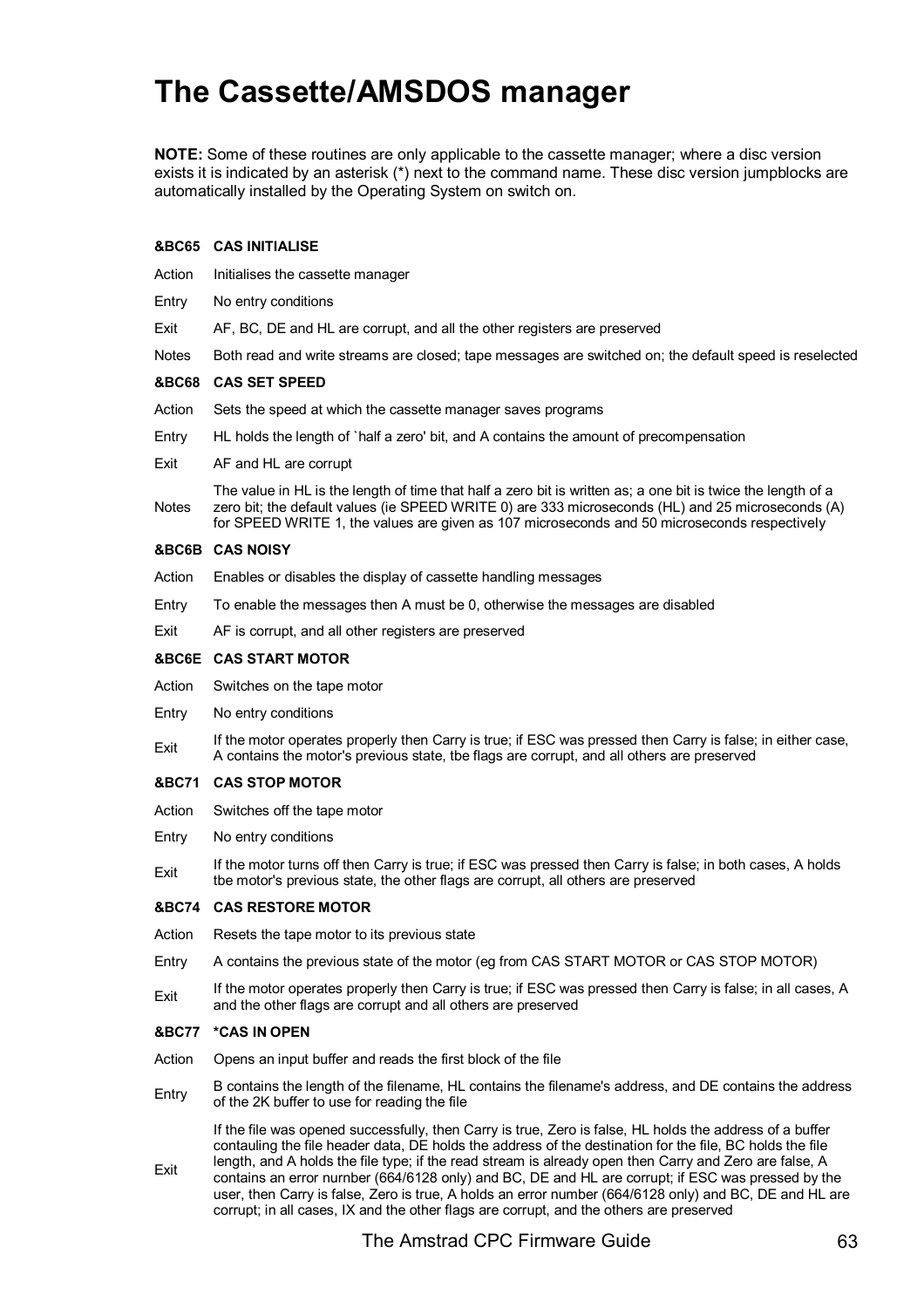- Notes A filename of zero length means `read the neXt file on the tape'; the stream remains open until it is closed by either CAS IN CLOSE or CAS IN ABANDON
- Disc Similar to tape except that if there is no header on the file, then a fake header is put into memory by this routine

# **&BC7A \*CAS IN CLOSE**

- Action Closes an input file
- Entry No entry conditions
- Exit If the file was closed successfully, then Carry is true and A is corrupt; if the read stream was not open, then Carry is false, and A holds an error code (664/6128 only); in both cases, BC, DE, HL and the other flags are all corrupt
- Disc All the above applies, but also if the file failed to close for any other reason, then Carry is false, Zero is true and A contains an error number; in all cases the drive motor is turned off immediately

# **&BC7D \*CAS IN ABANDON**

- Action Abandons an input file
- Entry No entry conditions
- Exit AF, BC, DE and HL are corrupt, and all others are preserved
- Disc All the above applies for the disc routine

# **&BC80 \*CAS IN CHAR**

- Action Reads in a single byte from a file
- Entry No entry conditions

Exit If a byte was read, then Carry is true, Zero is false, and A contains the byte read from the file; if the end of file was reached, then Carry and Zero are false, A contains an error number (664/6128 only) or is corrupt (for the 464); if ESC was pressed, then Carry is false, Zero is true, and A holds an error number (664/6128 only) or is corrupt (for the 464); in all cases, IX and the other flags are corrupt, and all others are preserved

Disc All the above applies for the disc routine

### **&BC83 \*CAS IN DIRECT**

- Action Reads an entire file directly into memory
- Entry HL contains the address where the file is to be placed in RAM

Exit If the operation was successful, then Carry is true, Zero is false, HL contains the entry address and A is corrupt; if it was not open, then Carry and Zero are both false, HL is corrupt, and A holds an error code (664/6128) or is corrupt (464); if ESC was pressed, Carry is false, Zero is true, HL is corrupt, and A holds an error code (664/6128 only); in all cases, BC, DE and IX and the other flags are corrupt, and the others are preserved

- Notes This routine cannot be used once CAS IN CHAR has been used
- Disc All the above applies to the disc routine

# **&BC86 \*CAS RETURN**

- Action Puts the last byte read back into the input buffer so that it can be read again at a later time
- Entry No entry conditions
- Exit All registers are preserved
- Notes The routine can only return the last byte read and at least one byte must have been read
- Disc All the above applies to the disc routine

# **&BC89 \*CAS TEST EOF**

- Action Tests whether the end of file has been encountered
- Entry No entry conditions

Exit If the end of file has been reached, then Carry and Zero are false, and A is corrupt; if the end of file has not been encountered, then Carry is true, Zero is false, and A is corrupt; if ESC was pressed then Carry is false, Zero is true and A contains an error number (664/6128 only); in all cases, IX and the other flags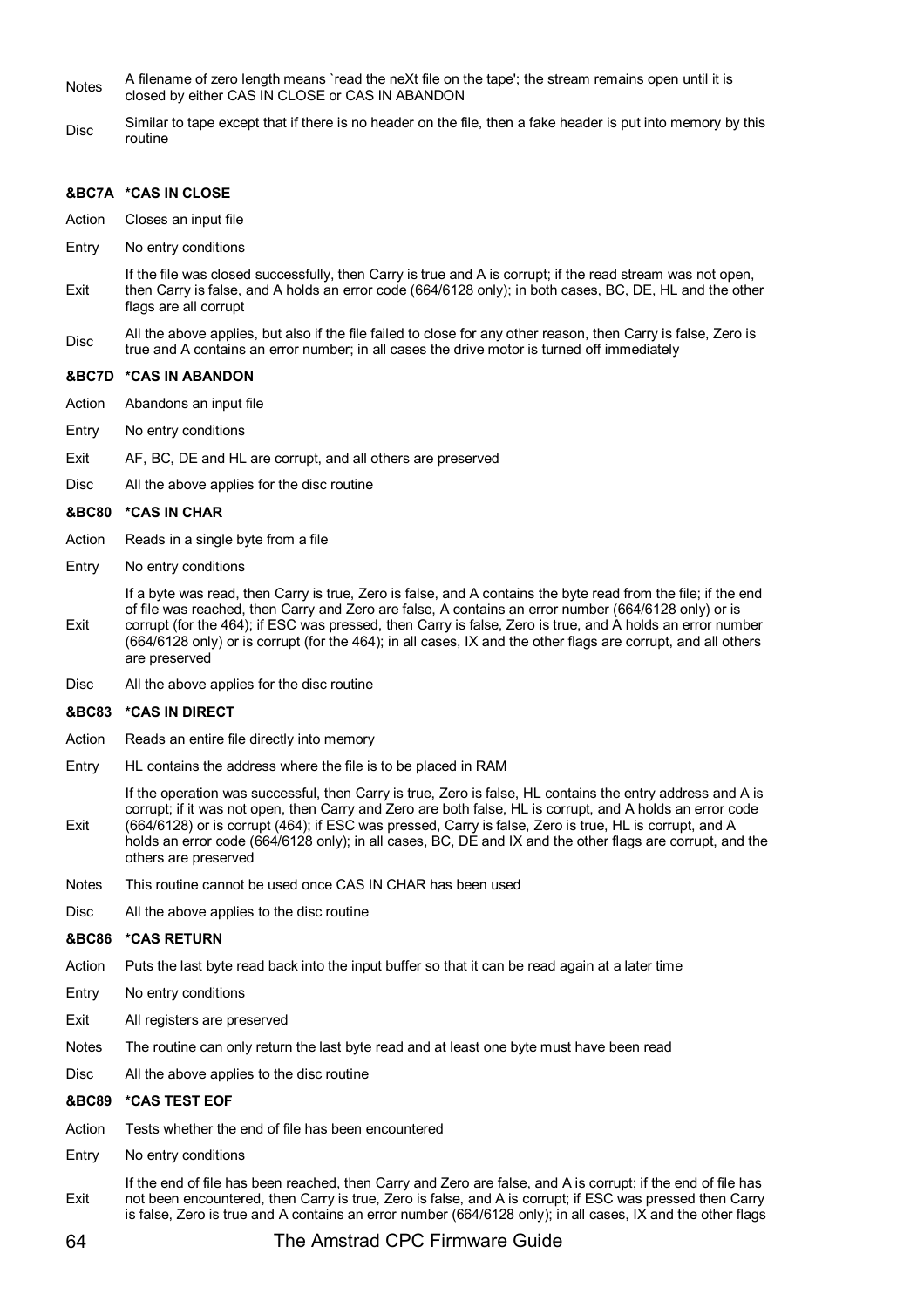are corrupt, and all others are preserved

Disc All the above applies to the disc routine

# **&BC8C \*CAS OUT OPEN**

- Action Opens an output file
- Entry B contains the length of the filename, HL contains the address of the filename, and DE holds the address of the 2K buffer to be used

If the file was opened correctly, then Carry is true, Zero is false, HL holds the address of the buffer containing the file header data that will be written to each block, and A is corrupt; if the write stream is

- Exit already open, then Carry and Zero are false, A holds an error nurnber (66~/6128) and HL is corrupt; if ESC was pressed then Carry is false, Zero is true, A holds an error number (664/6128) and HL is corrupt; in all cases, BC, DE, IX and the other flags are corrupt, and the others are preserved
- Notes The buffer is used to store the contents of a file block before it is actually written to tape
- Disc The same as for tape except that the filename must be present in its usual AMSDOS format

### **&BC8F \*CAS OUT CLOSE**

- Action Closes an output file
- Entry No entry conditions

Exit If the file was closed successfully, then Carry is true, Zero is false, and A is corrupt; if the write stream was not open, then Carry and Zero are false and A holds an error code (664/6128 only); if ESC was pressed then Carry is false, Zero is true, and A contains an error code (664/6128 only); in all cases, BC, DE, HL, IX and the other flags are all corrupt

- The last block of a file is written only when this routine is called; if writing the file is to be abandoned, then CAS OUT ABANDON should be used instead
- Disc All the above applies to the disc routine

# **&BC92 \*CAS OUT ABANDON**

- Action Abandons an output file
- Entry No entry conditions
- Exit AF, BC, DE and HL are corrupt, and all others are preserved
- Notes When using this routine, the current last block of the file is not written to the tape

Disc Similar to the tape routine; if more than 16K of a file has been written to the disc, then the first 16K of the file will exist on the disc with a file extension of .\$\$\$ because each 16K section of the file requires a separate directory entry

# **&BC95 \*CAS OUT CHAR**

Exit

- Action Writes a single byte to a file
- Entry A contains the byte to be written to the file output buffer

If a byte was written to the buffer, then Carry is true, Zero is false, and A is corrupt; if the file was not open, then Carry and Zero are false, and A contains an error number (664/6128 only) or is corrupt (on the 464); if ESC was pressed, then Carry is false, Zero is true, and A contains an error number

(664/6128 only) or it is corrupt (on the 464); in all cases, IX and the other flags are corrupt, and all others are preserved

Notes If the 2K buffer is full of data then it is written to the tape before the new character is placed in the buffer; it is important to call CAS OUT CLOSE when all the data has been sent to the file so that the last block is written to the tape

Disc All the above applies to the disc routine

# **&BC98 \*CAS OUT DIRECT**

- Action Writes an entire file directly to tape
- Entry HL contains the address of the data which is to be written to tape, DE contains the length of this data, BC contains the e~ecution address, and A contains the file type

Exit If the operation was successful, then Carry is true, Zero is false, and A is corrupt; if the file was not open, Carry and Zero are false, A holds an error number (664/6128) or is corrupt (464); if ESC was pressed, then Carry is false, Zero is true, and A holds an error code (664/6128 only); in all cases BC, DE, HL, IX and the other flags are corrupt, and the others are preserved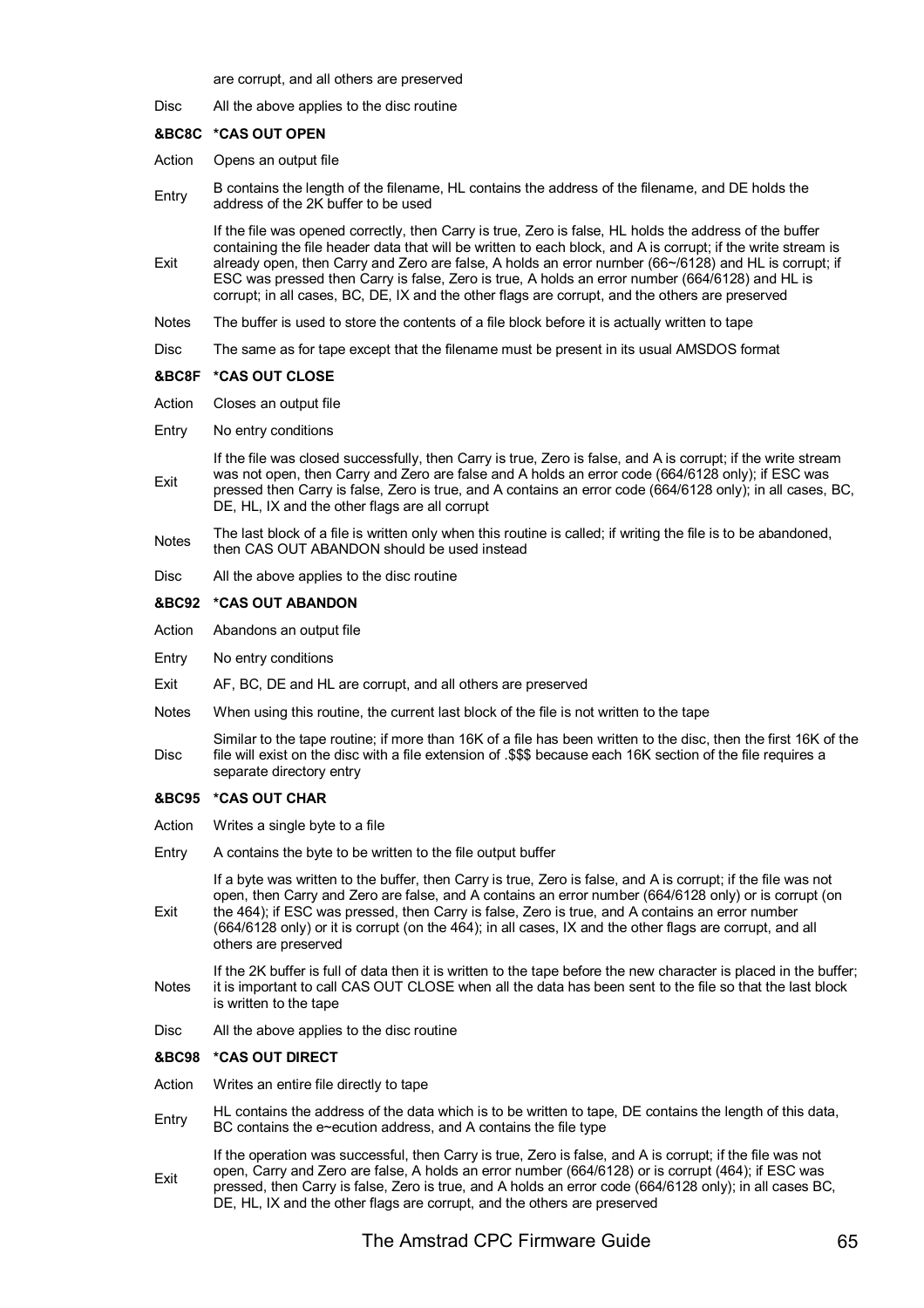Notes This routine cannot be used once CAS OUT CHAR has been used

Disc All the above applies to the disc routine

#### **&BC9B \*CAS CATALOG**

Action Creates a catalogue of all the files on the tape

- Entry DE contains the address of the 2K buffer to be used to store the information
- Exit If the operation was successful, then Carry is true, Zero is false, and A is corrupt; if the read stream is already being used, then Carry and Zero are false, and A holds an error code (664/6128 or is corrupt (for the 464); in all cases, BC, DE, HL, IX and the other flags are corrupt and all others are preserved
- Notes This routine is only left when the ESC key is pressed (cassette only) and is identical to BASIC's CAT command
- Disc All tbe above applies, except that a sorted list of files is displayed; system files are not listed by this routine

### **&BC9E CAS WRITE**

- Action Writes data to the tape in one long file (ie not in 2K blocks)
- Entry HL contains the address of the data to be written to tape, DE contains the length of the data to be written, and A contains the sync character
- Exit If the operation was successful, then Carry is true and A is corrupt; if an error occurred then Carry is false and A contains an error code; in both cases, BC, DE, HL and lX are corrupt, and all other registers are preserved
- Notes For header records the sync character is &2C, and for data it is &16; this routine starts and stops the cassette motor and also tums off interrupts whilst writing data

### **&BCA1 CAS READ**

- Action Reads data from the tape in one long file (ie as originally written by CAS WRITE only)
- Entry HL holds the address to place the file, DE holds the length of the data, and A holds the expected sync character
- Exit If the operation was successful, then Carry is true and A is corrupt; if an error occurred then Carry is false and A contains an error code; in both cases, BC, DE, HL and IX are corrupt, and all other registers are preserved
- Notes For header records the sync character is &2C, and for data it is &16; this routine starts and stops the cassette motor and turns off interrupts whilst reading data

#### **&BCA4 CAS CHECK**

- Action Compares the contents of memory with a file record (ie header or data) on tape
- Entry HL contains the address of the data to check, DE contains the length of the data and A holds the sync<br>holds the sync character that was used when the file was originally written to the tape
- Exit If the two are identical, then Carry is true and A is corrupt; if an error occurred then Carry is false and A holds an error code; in all cases, BC, DE, HL, IX and other flags are corrupt, and all other registers are preserved

Notes For header records the sync character is &2C, and for data it is &16; this routine starts and stops the cassette motor and turns off interrupts whilst reading data; does not have to read the whole of a record, but must start at the beginning

# **AMSDOS and BIOS Firmware**

# **&C033 BIOS SET MESSAGE**

- Action Enables or disables disc error messages
- Entry To enable messages, A holds &00; to disable messages, A holds &FF
- Exit A holds the previous state, HL and the flags are corrupt, and all others are preserved
- Notes Enabling and disabling the messages can also be achieved by poking &BE78 with &00 or &FF

### **&C036 BIOS SETUP DISC**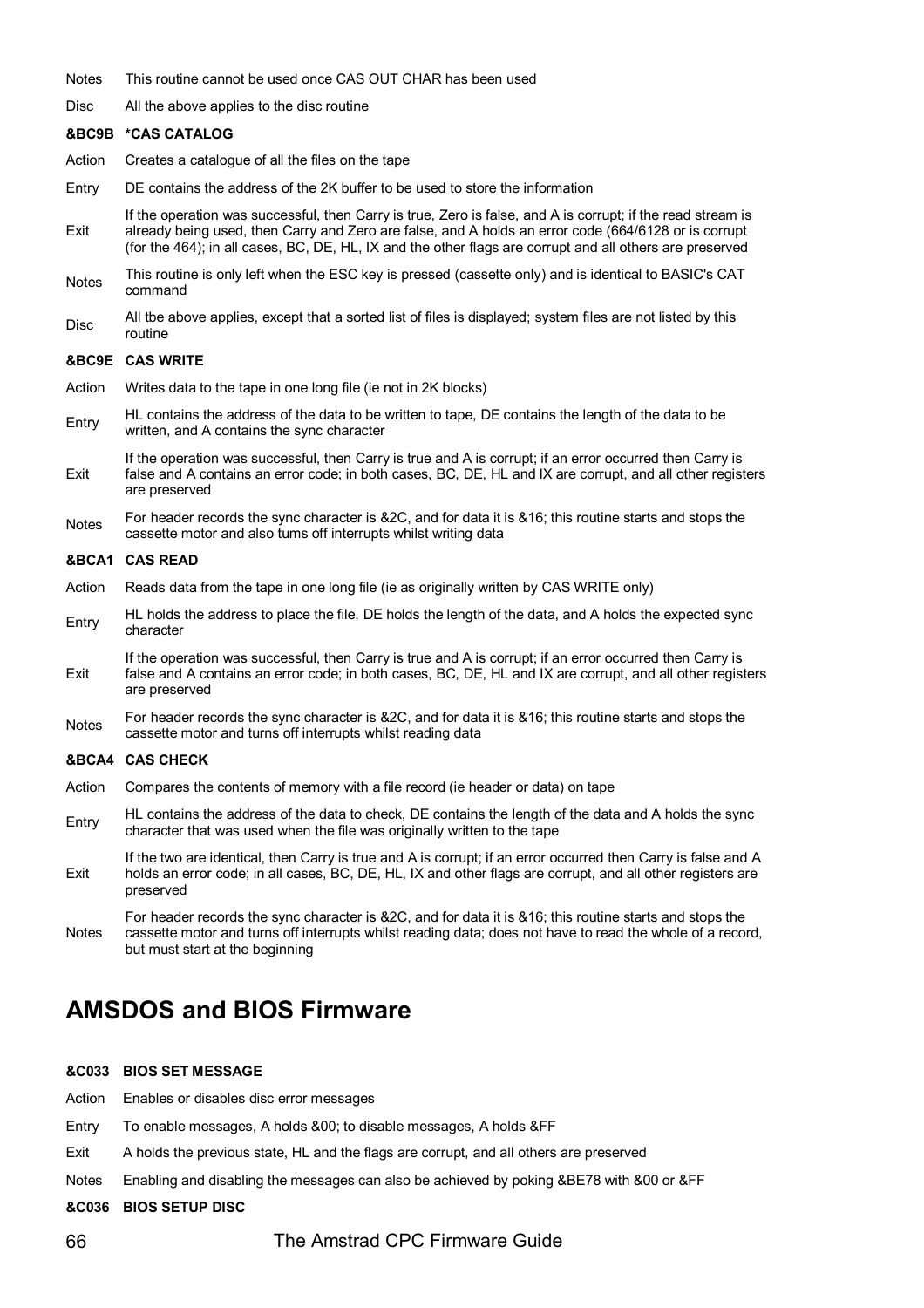- Action Sets the parameters which effect the disc speed
- Entry HL holds the address of the nine bytes which make up the parameter block
- Exit AF, BC, DE and HL are corrupt, and all other registers are preserved
- Notes The parameter block is arranged as follows bytes 0&1 - the motor on time in 20ms units; the default is &0032; the fastest is &0023 bytes 2&3 - the motor off time in 20ms units; the default is &00FA; the fastest is &00C8 byte 4 - the write off time in l0æs units; the default is ⁡ should not be changed byte 5 - the head settle time in 1ms units; the default is &0F; should not be changed byte 6 - the step rate time in 1ms units; the default is &0C; the fastest is &0A byte 7 - the head unload delay; the default is &01; should not be changed byte 8 - a byte of &03 and this should be left unaltered

# **&C039 BIOS SELECT FORMAT**

- Action Sets a format for a disc
- Entry A holds the type of format that is to be selected
- Exit AF, BC, DE and HL are corrupt, and all the other registers are preserved

To select one of the normal disc formats, the following values should be put into the A register Data format - &C1

Notes System format - &41 - Used by CP/M IBM format - &01 - compatible with CP/M-86 This routine sets the extended disc parameter block (XDPB) at &A890 to &A8A8 - to set other formats, the XDPB must be altered directly

### **&C03C BIOS READ SECTOR**

- Action Reads a sector from a disc into memory
- Entry HL holds the address in memory where the sector will be read to, E holds the drive number (&00 for drive A, and &01 for drive B), D holds the track number, and C holds the sector number

Exit If the sector was read properly, then Carry is true, A holds 0, and HL is preserved; if the read failed, then Carry is false, A holds an error number, and HL is corrupt; in either case, the other flags are corrupt, and all other registers are preserved

### **&C03F BIOS WRITE SECTOR**

- Action Writes a sector from memory onto disc
- Entry HL holds the address of memory which will be written to the disc, E holds the drive number (&00 for  $E_1$ ) and  $E_2$  and  $E_3$  for  $E_4$ ) and  $E_5$  for  $E_6$  and  $E_7$  for  $E_7$  and  $E_8$  for  $E_7$  and  $E_8$  for  $E_$ drive A, and &01 for drive B), D holds the track number, and C holds the sector number
- Exit If the sector was written properly, then Carry is true, A holds 0, and HL is preserved; if the write failed, then Carry is false, A holds an error number, and HL is corrupt; in either case, the other flags are corrupt, and all other registers are preserved

# **&C042 BIOS FORMAT TRACK**

- Action Formats a complete track, inserts sectors, and fills the track with bytes of &E5
- Entry HL contains the address of the header information buffer which holds the header information blocks, E<br>contains the drive number (800 for drive 0, and 801 for drive B) and B holds the track number contains the drive number (&00 for drive A, and &01 for drive B), and D holds the track number

Exit if the formatting process was successful, then Carry is true, A holds 0, and HL is preserved; if the formatting process failed, then Carry is false, A holds an error number, and HL is corrupt; in either case, the other flags are corrupt, and all the other registers are preserved

The header information block is laid out as follows byte 0 - holds the track number byte 1 - holds the head number (set to zero)

Notes byte 2 - holds the sector number

byte 3 - holds log2(sector size) -7 (usually either &02=512 bytes, or &03=1024 bytes). Header information blocks must be set up contiguously for every sector on the track, and in the same sequence that they are to be laid down (eg &C1, &C6, &C2, &C7, &C3, &C8, &C4, &C9, &C5)

# **&C045 BIOS MOVE TRACK**

Action Moves the disc drive head to the specified track

- Entry E holds the drive number (&00 for drive A, and &01 for drive B), and D holds the track number
- Exit If the head was moved successfully, then Carry is true, A holds 0, and HL is preserved; if the move failed, then Carry is false, A holds an error number, and HL is corrupt; in both cases, the other flags are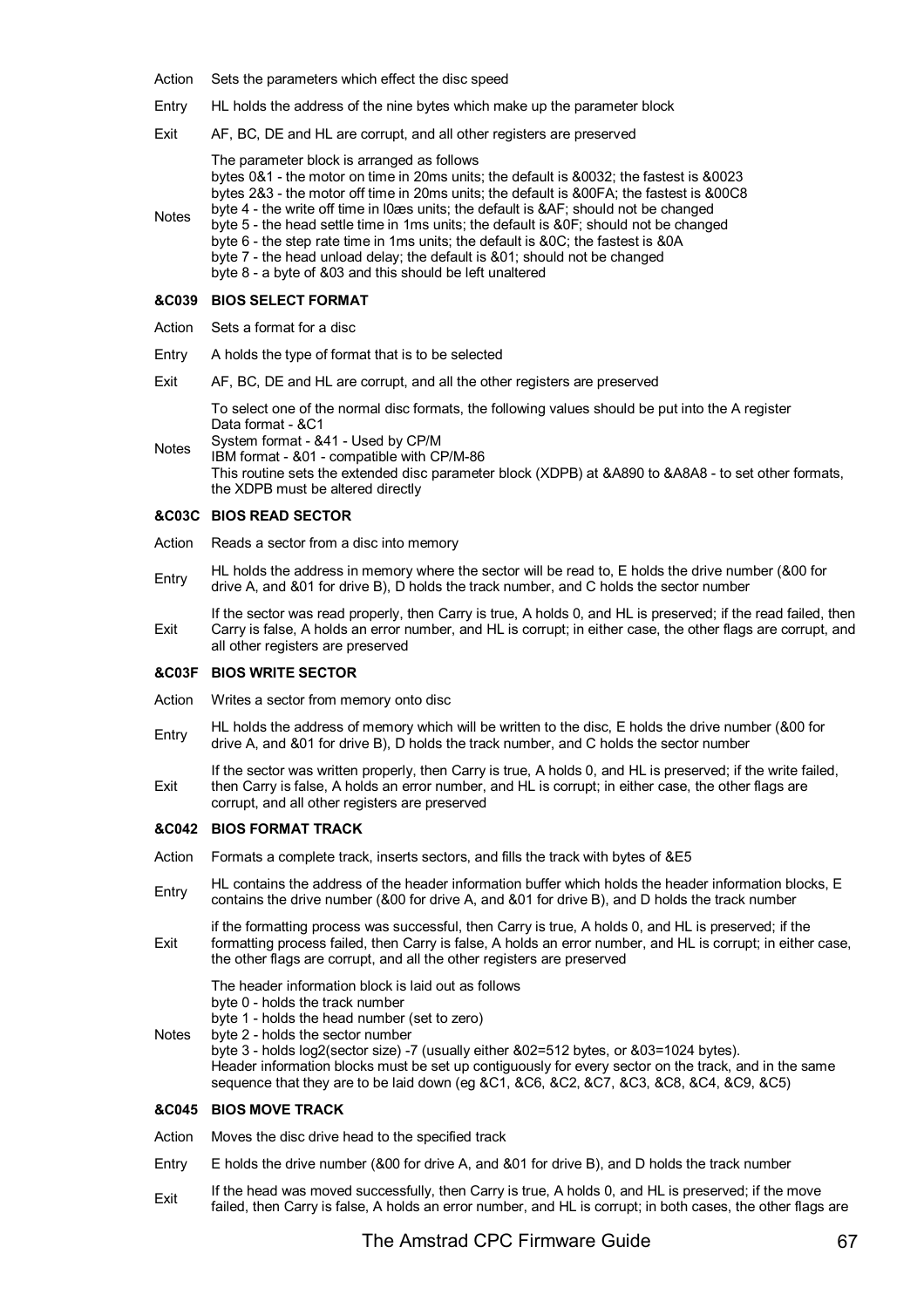corrupt, and all other registers are preserved

Notes There is normally no need to call this routine as READ SECTOR, WRITE SECTOR and FORMAT TRACK automatically move the head to the correct position

# **&C048 BIOS GET STATUS**

Action Returns the status of the specified drive

Entry A holds the drive number (&00 for drive A, and &01 for drive B)

Exit If Carry is true, then A holds the status byte, and HL is preserved; if Carry is false, then A is corrupt, and HL holds the address of the byte before the status byte; in either case, the other flags are preserved, and all other registers are preserved

The status byte indicates the drive's status as follows

Notes if bit 6 is set, then either the write protect is set or the disc is missing if bit 5 is set, then the drive is ready and the disc is fitted (whether the disc is formatted or not) if bit 4 is set, then the head is at track 0

# **&C04B BIOS SET RETRY COUNT**

- Action Sets the number of times the operation is retried in the event of disc error
- Entry A holds the number of retries required
- Exit A holds the previous number of retries, HL and the flags are corrupt, and all others are preserved
- Notes The default setting is &10, and the minimum setting is &01; the number of retries can also be altered by poking &BE66 with the required value

# **&C56C GET SECTOR DATA**

- Action Gets the data of a sector on the current track
- Entry E holds the drive number

Exit If a formatted disc is present, then Carry is true, and HL is preserved; if an unforrnatted disc is present or the disc is missing, then Carry is false, and HL holds the address of the byte before the status byte; in either case, A and the other flags are corrupt, and all other registers are preserved

Notes The track number is held at &BE4F, the head number is held at &BE50, the sector number is held at &BE51, and the log2(sector size)-7 is held at &BE52; disc parameters do not need to be set to the format of the disc; this routine is best used with the disc error messages turned off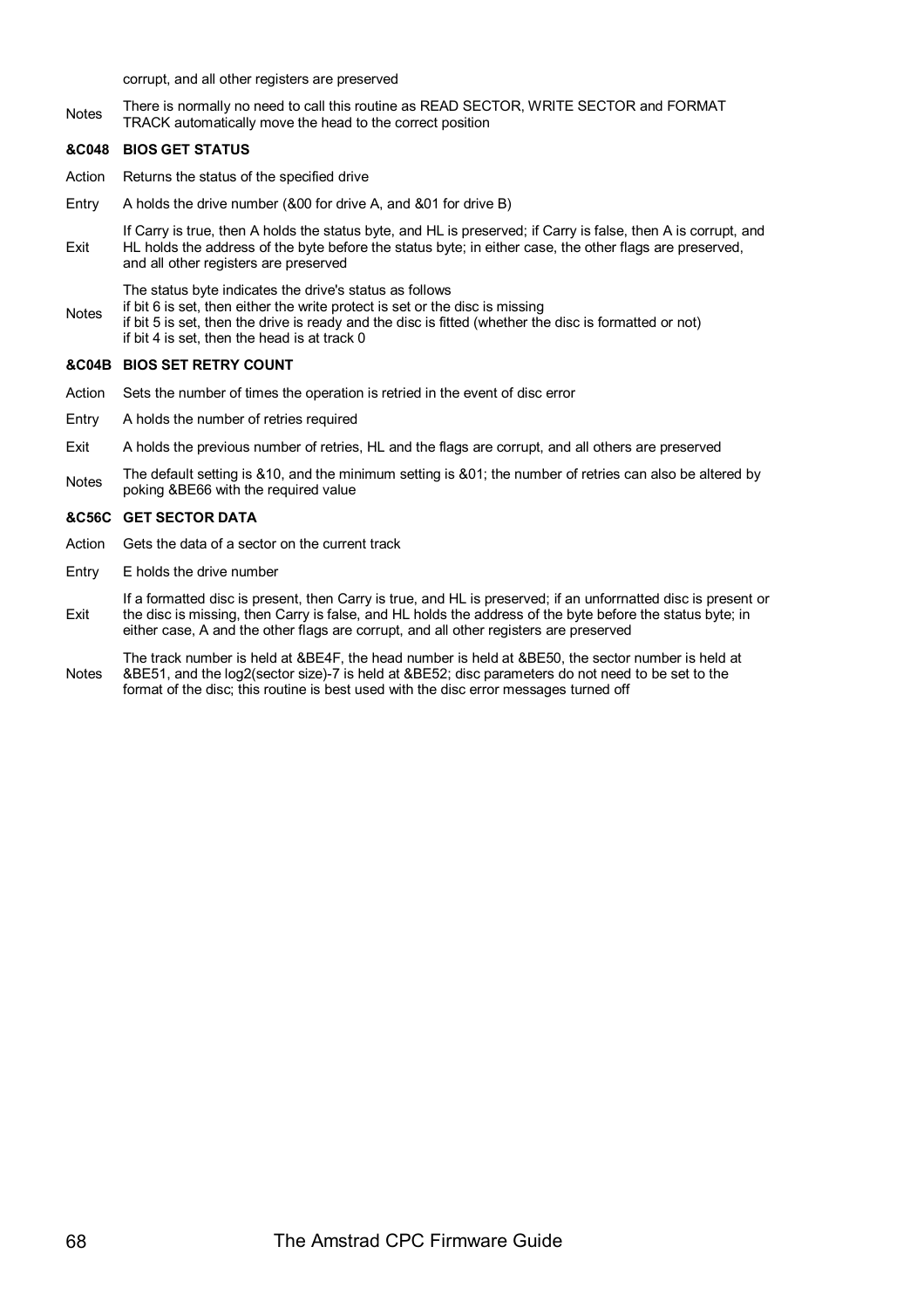# **The Sound Manager**

# **&BCA7 SOUND RESET**

Action Resets the sound manager by clearing the sound queues and abandoning any current sounds

Entry No entry conditions

Exit AF, BC, DE and HL are corrupt, and all others are preserved

# **&BCAA SOUND QUEUE**

- Action Adds a sound to the sound queue of a channel
- Entry HL contains the address of a series of bytes which define the sound and are stored in the central 32K of RAM
- Exit If the sound was successfully added to the queue, then Carry is true and HL is corrupt; if one of the sound queues was full, then Carry is false and HL is preserved; in either case, A, BC, DE, IX and the other flags are corrupt, and all others are preserved
- Notes The bytes required to define the sound are as follows byte 0 - channel status byte byte 1 - volume envelope to use byte 2 - tone envelope to use bytes 3&4 - tone period byte 5 - noise period byte 6 - start volume bytes 7&8 - duration of the sound, or envelope repeat count

# **&BCAD SOUND CHECK**

- Action Gets the status of a sound channel
- Entry A contains the channel to test for channel A, bit 0 set; for channel B, bit 1 set; for channel C, bit 2 set
- Exit A contains the channel status, BC, DE, HL and flags are corrupt, and all others are preserved
	- The channel status returned is bit significant, as follows bits 0 to 2 - the number of free spaces in the sound queue bit 3 - trying to rendezvous with channel A
- Notes bit 4 - trying to rendezvous with channel B
	- bit 5 trying to rendezvous with channel C
		- bit 6 holding the channel
			- bit 7 producing a sound

# **&BCB0 SOUND ARM EVENT**

- Action Sets up an event which will be activated when a space occurs in a sound queue
- Entry A contains the channel to set the event up for (see SOUND CHECK for the bit values this can take), and HL holds the address of the event block
- Exit AF, BC, DE and HL are corrupt, and all other registers are preserved

Notes The event block must be initialised by KL INIT EVENT and is disarmed when the event itself is run

# **&BCB3 SOUND RELEASE**

- Action Allows the playing of sounds on specific channels that had been stopped by SOUND HOLD
- Entry A contains the sound channels to be released (see SOUND CHECK for the bit values this can take)
- Exit AF, BC, DE, HL and IX are corrupt, and all others are preserved

# **&BCB6 SOUND HOLD**

- Action Immediately stops all sound output (on all channels)
- Entry No entry conditions
- Exit If a sound was being made, then Carry is true; if no sound was being made, then Carry is false; in all cases, A, BC, HL and other flags are corrupt, and all others are preserved
- Notes When the sounds are restarted, they will begin from exactly the same place that they were stopped

# **&BCB9 SOUND CONTINUE**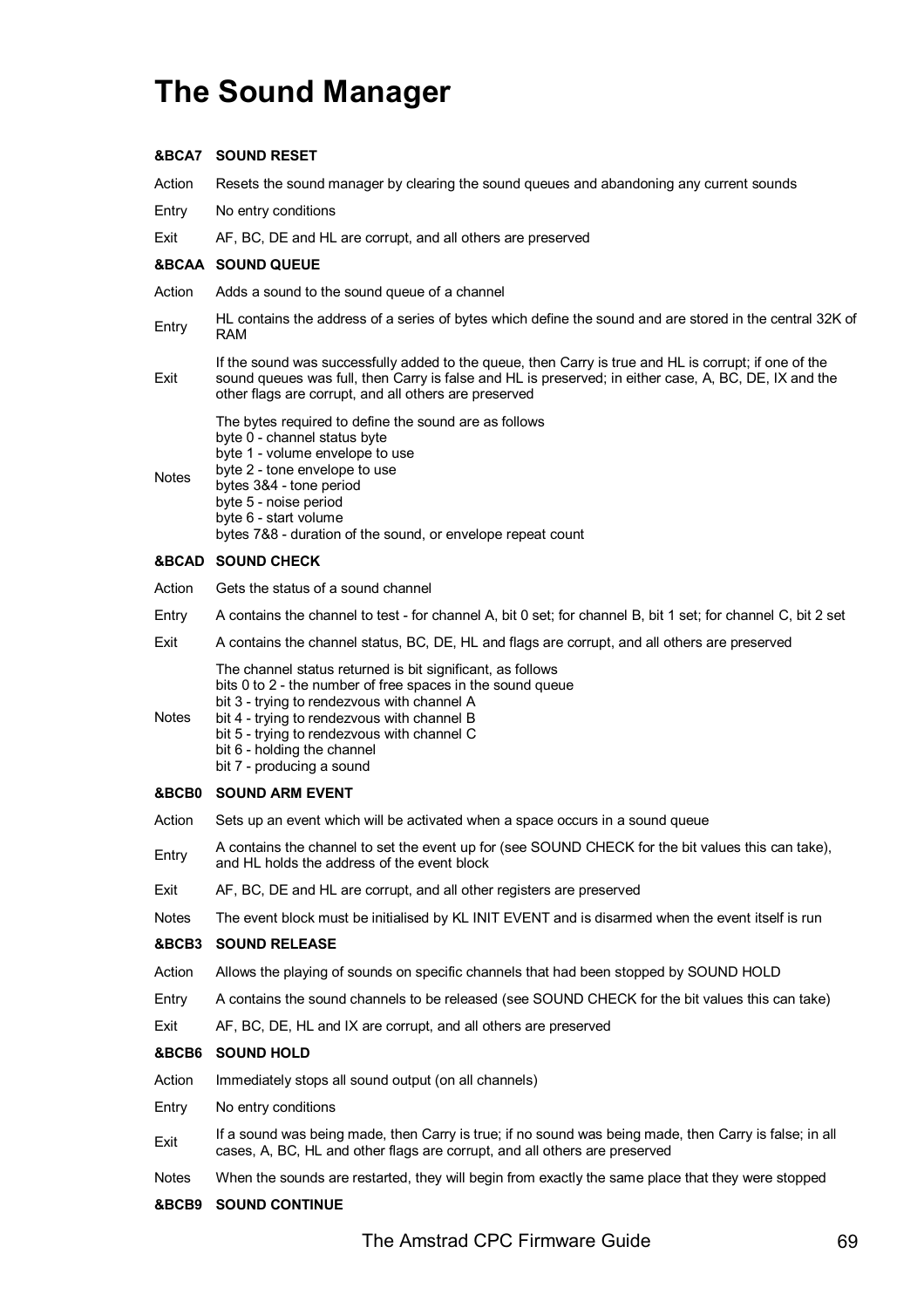### Action Restarts all sound output (on all channels)

- Entry No entry conditions
- Exit AF, BC, DE and IX are corrupt, and all others are preserved

# **&BCBC SOUND AMPL ENVELOPE**

- Action Sets up avolume envelope
- Entry A holds an envelope number (from 1 to 15), HL holds the address of a block of data for the envelope
- Exit If it was set up properly, Carry is true, HL holds the data block address + 16, A and BC are corrupt; if the envelope number is invalid, then Carry is false, and A, B and HL are preserved; in either case, DE and the other flags are corrupt, and all other registers are preserved

All the rules of enevelopes in BASIC also apply; the block of the data for the envelope is set up as follows

byte 0 - number of sections in the envelope bytes 1 to 3 - first section of the envelope

bytes 4 to 6 - second section of the envelope

bytes 7 to 9 - third section of the envelope

- bytes 10 to 12 fourth section of the envelope
- **Notes** bytes 13 to 15 - fifth section of the envelope

Each section of the envelope has three bytes set out as follows

- byte 0 step count (with bit 7 set)
- byte 1 step size

byte 2 - pause time or if it is a hardware envelope, then each section takes the following form byte 0 - envelope shape (with bit 7 not set)

bytes 1 and 2 - envelope period

See also SOUND TONE ENVELOPE below

# **&BCBF SOUND TONE ENVELOPE**

- Action Sets up a tone envelope
- Entry A holds an envelope number (from 1 to 15), HL holds the address of a block of data for the envelope
- Exit If it was set up properly, Carry is true, HL holds the data block address + 16, A and BC are corrupt; i if the envelope number is invalid, then Carry is false, and A, B and HL are preserved; in either case, DE and the other flags are corrupt, and all other registers are preserved

All the rules of envelopes in BASIC also apply; the block of the data for the envelope is set up as follows byte 0 - number of sections in the envelope

bytes 1 to 3 - first section of the envelope

bytes 4 to 6 - second section of the envelope

- bytes 7 to 9 third section of the envelope
- Notes bytes 10 to 12 - fourth section of the envelope

bytes 13 to 15 - fifth section of the envelope Each section of the envelope has three bytes set out as follows

- byte 0 step count
	- byte 1 step size

byte 2 - pause time

See also SOUND AMPL ENVELOPE above

# **&BCC2 SOUND A ADDRESS**

- Action Gets the address of the data block associated with a volume envelope
- Entry A contains an envelope number (from 1 to 15)
- Exit If it was found, then Carry is true, HL holds the data block's address, and BC holds its length; if the envelope number is invalid, then Carry is false, HL is corrupt and BC is preserved; in both cases, A and the other flags are corrupt, and all others are preserved

# **&BCC5 SOUND T ADDRESS**

- Action Gets the address of the data block associated with a tone envelope
- Entry A contains an envelope number (from 1 to 15)
- Exit If it was found, then Carry is true, HL holds the data block's address, and BC holds its length; if the envelope number is invalid, then Carry is false, HL is corrupt and BC is preserved; in both cases, A and the other flags are corrupt, and all others are preserved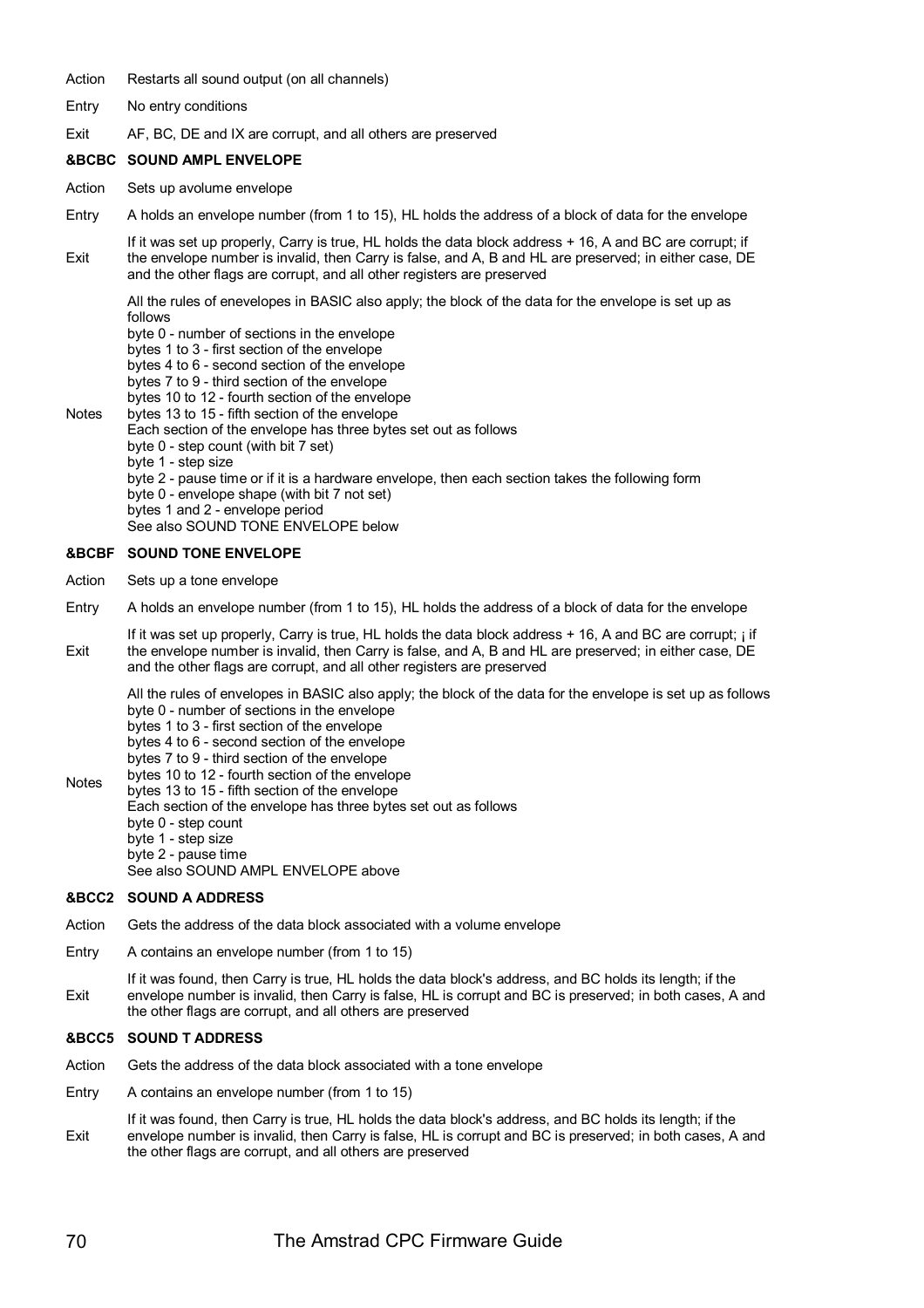# **The Machine Pack**

# **&BD13 MC BOOT PROGRAM**

- Action Loads a program into RAM and then executes it
- Entry HL contains the address of the routine which is used to load the program
- Exit Control is handed over to the program and so the routine is not returned from

All events, sounds and interrupts are turned off, the firmware indirections are returned to their default settings, and the stack is reset; the routine to run the program should be in the central block of memory, and should obey the following exit conditions:

Notes if the program was loaded successfully, then Carry is true, and HL contains the prograrn entry point; if the program failed to load, then Carry is false, and HL is corrupt; in either case, A, BC, DE, IX, IY and the other flags are all corrupt Should the program fail to load, control is returned to the previous foreground program

# **&BD16 MC START PROGRAM**

- Action Runs a foreground program
- Entry HL contains the entry point for the program, and C contains the ROM selection number
- Exit Control is handed over to the prograrn and so the routine is not returned from

### **&BD19 MC WAIT FLYBACK**

- Action Waits until a frame flyback occurs
- Entry No entry conditions
- Exit All registers are preserved
- When the frame flyback occurs the screen is not being written to and so the screen c~n be manipulated<br>Notes during this period without any flickering or ghosting on the screen

# **&BD1C MC SET MODE**

- Action Sets the screen mode
- Entry A contains the required mode
- Exit AF is corrupt, and all other registers are preserved
- Notes Although this routine changes the screen mode it does not inform the routines which write to the screen that the mode has been changed; therefore these routines will write to the screen as if the mode had not been changed; however as the hardware is now interpreting these signals differently, unusual effects may occur

### **&BD1F MC SCREEN OFFSET**

- Action Sets the screen offset
- Entry A contains the screen base, and HL contains the screen offset
- Exit AF is corrupt, and all other registers are preserved

**Notes** As with MC SET MODE, this routine changes the hardware setting without telling the routines that write to the screen; therefore these routines may cause unpredictable effects if called; the default screen base is &C0

# **&BD22 MC CLEAR INKS**

- Action Sets all the PENs and the border to one colour, so making it seem as if the screen has been cleared
- Entry DE contains the address of the ink vector
- Exit AF is corrupt, and all other registers are preserved

The ink vector takes the following form:

byte 0 - holds the colour for the border

**Notes** byte 1 - holds the colour for all of the PENs

The values for the colours are all given as hardware values

### **&BD25 MC SET INKS**

Action Sets the colours of all the PENs and the border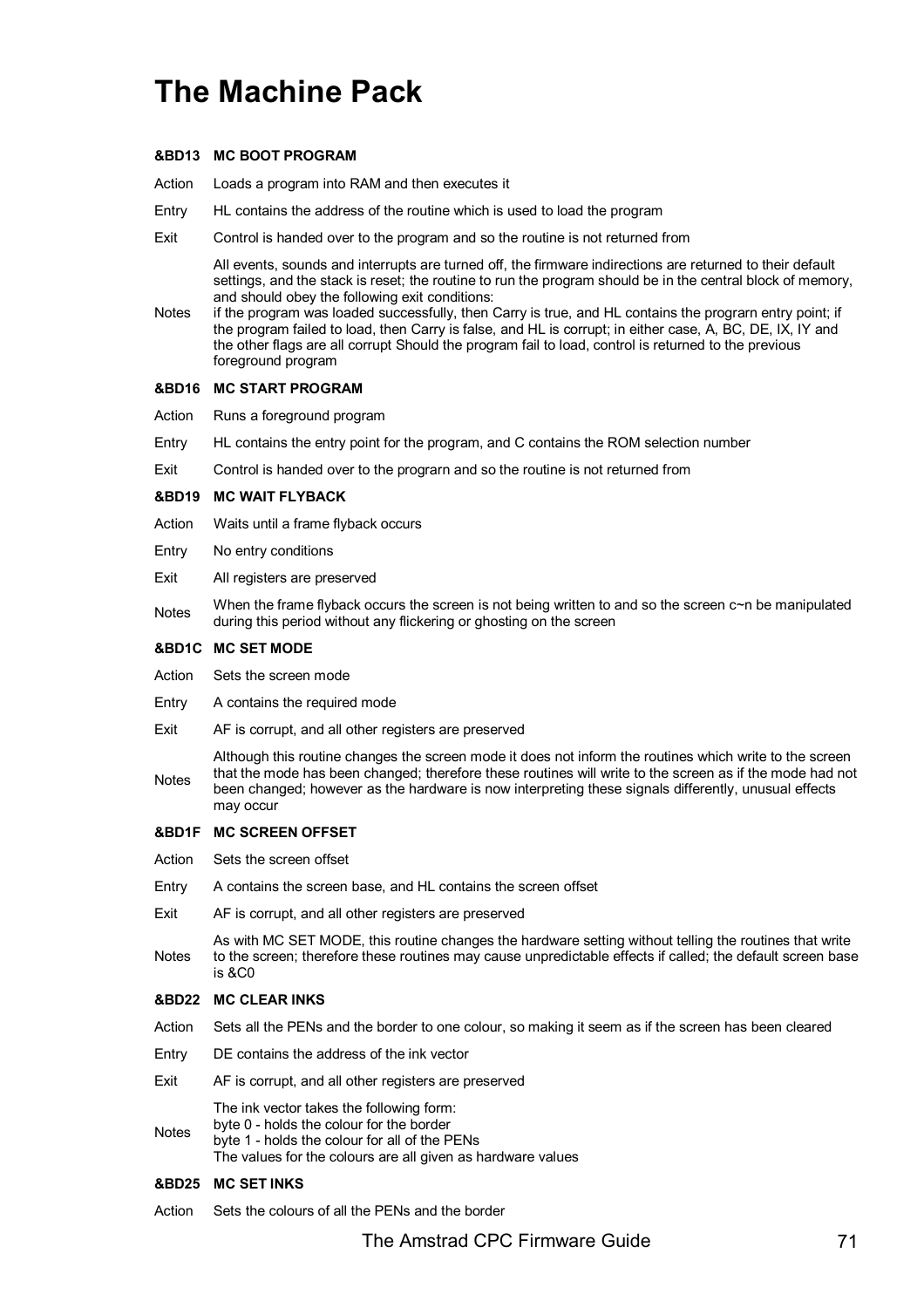- Entry DE contains the address of the ink vector
- Exit AF is corrupt, and all other registers are preserved Notes The ink vector takes the following form: byte 0 - holds the colour for the border byte 1 - holds the colour for PEN 0... byte 16 - holds the colour for PEN 15. The values for the colours

### **&BD28 MC RESET PRINTER**

Action Sets the MC WAIT PRINTER indirection to its original routine

are all given as hardware values; the routine sets all sixteen PEN's

- Entry No entry conditions
- Exit AF, BC, DE and HL are corrupt, and all others are preserved

#### **&BD2B MC PRINT CHAR**

- Action Sends a character to the printer and detects if it is busy for too long (more than 0.4 seconds)
- Entry A contains the character to be printed only characters upto ASCII 127 can be printed
- Exit If the character was sent properly, then Carry is true; if the printer was busy, then Carry is false; in either case, A and the other flags are corrupt, and all other registers are preserved
- Notes This routine uses the MC WAIT PRINTER indirection

# **&BD2E MC BUSY PRINTER**

- Action Tests to see if the printer is busy
- Entry No entry conditions
- Exit If the printer is busy, then Carry is true; if the printer is not busy, then Carry is false; in both cases, the other flags are corrupt, and all other registers are preserved

#### **&BD31 MC SEND PRINTER**

- Action Sends a character to the printer, which must not be busy
- Entry A contains tlle character to be printed only characters up to ASCII 127 can be printed
- Exit Carry is true, A and the other flags are corrupt, and all other registers are preserved

### **&BD34 MC SOUND REGISTER**

- Action Sends data to a sound chip register
- Entry A contains the register nurnber, and C contains the data to be sent
- Exit AF and BC are corrupt, and all other registers are preserved

#### **&BD37 JUMP RESTORE**

- Action Restores the jumpblock to its default state
- Entry No entry conditions
- Exit AF, BC, DE and HL are corrupt, and all other registers are preserved
- Notes This routine does not affect the indirections jumpblock, but restores all entries in the main jumpblock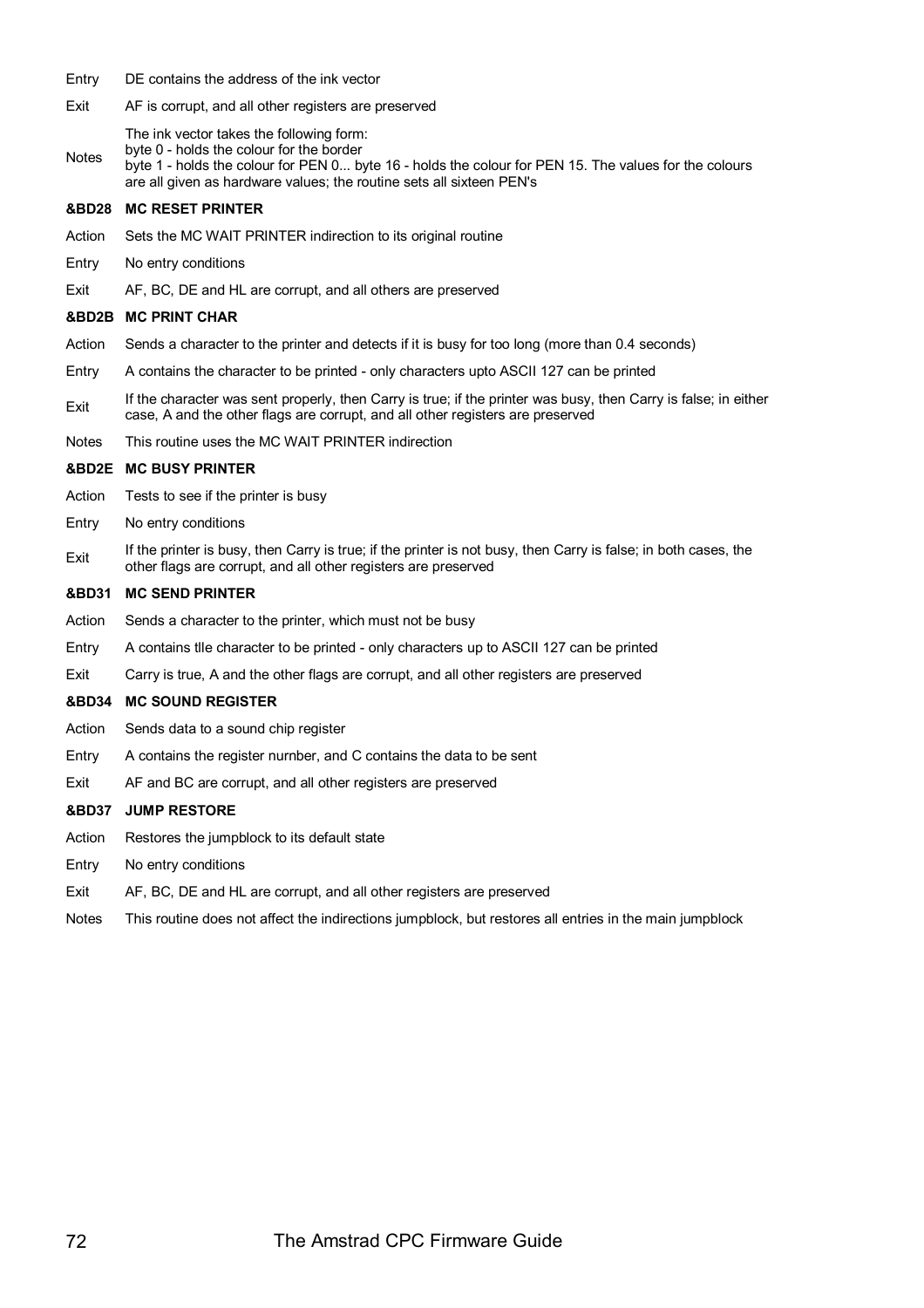## **664 and 6128 only**

#### **&BD3A KM SET LOCKS**

Action Turns the shift and caps locks on and off

Entry H contains the caps lock state, and L contains the shift lock state

Exit AF is corrupt, and all others are preserved

Notes In this routine, &00 means turned off, and &FF means turned on

#### **&BD3D KM FLUSH**

- Action Empties the key buffer
- Entry No entry conditions
- Exit AF is corrupt, and all other registers are preserved
- Notes This routine also discards any current expansion string

#### **&BD40 TXT ASK STATE**

- Action Gets the VDU and cursor state
- Entry No entry conditions
- Exit A contains the VDU and cursor state, the flags are corrupt, and all others are preserved

The value in the A register is bit significant, as follows:

**Notes** if bit 0 is set, then the cursor is disabled, otherwise it is enabled if bit 1 is set, then the cursor is turned off, otherwise it is on if bit 7 is set, then the VDU is enabled, otherwise it is disabled

#### **&BD43 GRA DEFAULT**

- Action Sets the graphics VDU to its default mode
- Entry No entry conditions
- Exit AF, BC, DE and HL are corrupt, and all other registers are preserved
- Notes Sets the background to opaque, the first point of line is plotted, lines aren't dotted, and the write mode is force

#### **&BD46 GRA SET BACK**

- Action Sets the graphics background mode to either opaque or transparent
- Entry A holds zero if opaque mode is wanted, or holds &FF to select transparent mode
- Exit All registers are preserved

#### **&BD49 GRA SET FIRST**

- Action Sets whether the first point of a line is plotted or not
- Entry A holds zero if the first point is not to be plotted, or holds &FF if it is to be plotted
- Exit All registers are preserved

#### **&BD4C GRA SET LINE MASK**

- Action Sets how the points in a line are plotted ie defines whether a line is dotted or not
- Entry A contains the line mask that will be used when drawing lines
- Exit All registers are preserved
- Notes The first point in the line corresponds to bit 7 of the line mask and after bit 0 the mask repeats; if a bit is set then that point will be plotted; the mask is always applied from left to right, or from bottom to top

#### **&BD4F GRA FROM USER**

- Action Converts user coordinates into base coordinates
- Entry DE contains the user X coordinate, and HL contains the user Y coordinate
- Exit DE holds the base X coordinate, and HL holds the base Y coordinate, AF is corrupt, and all others are

#### The Amstrad CPC Firmware Guide 73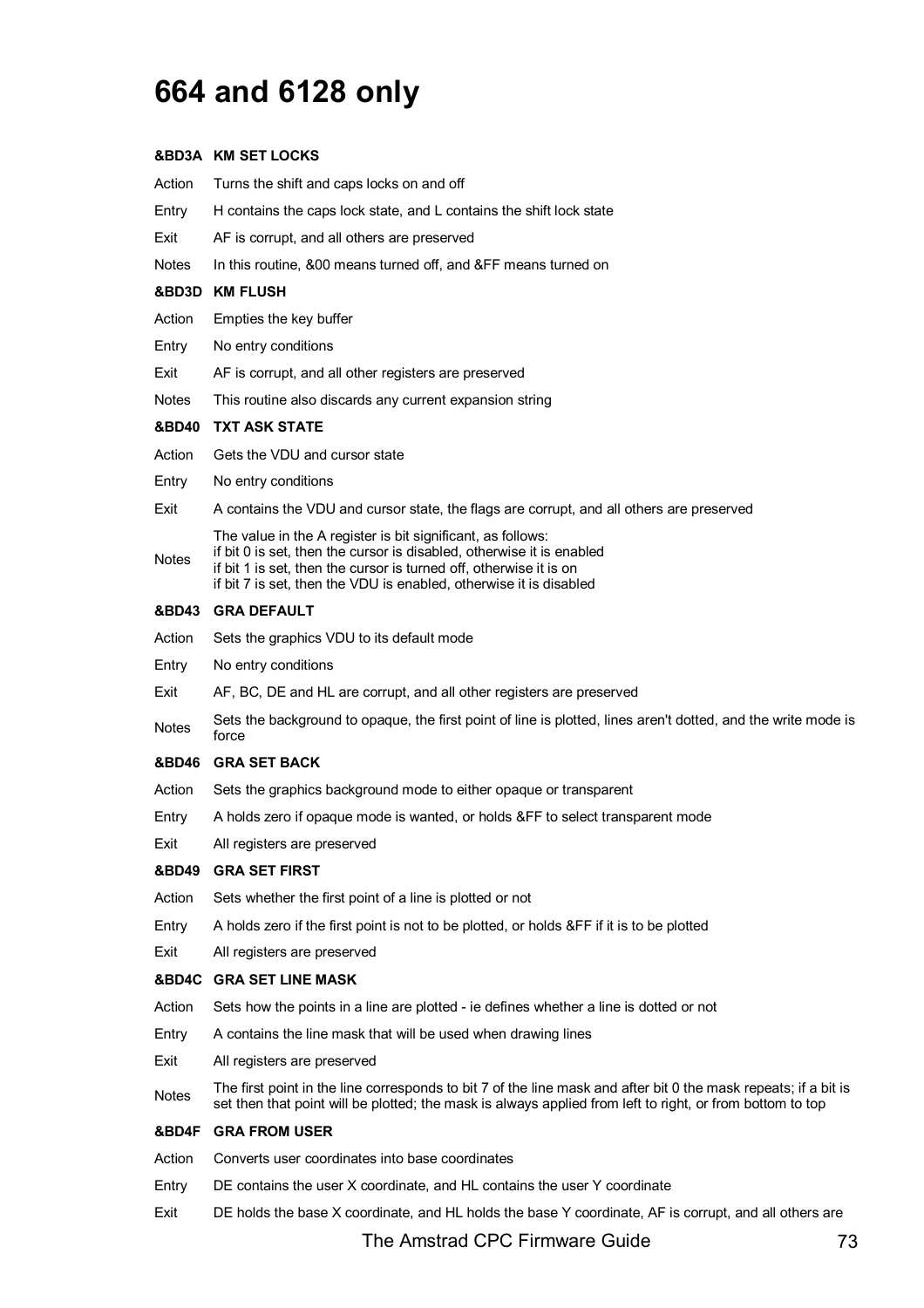preserved

#### **&BD52 GRA FILL**

- Action Fills an area of the screen starting from the current graphics position and extending until it reaches either the edge of the window or a pixel set to the PEN
- Entry A holds a PEN to fill with, HL holds the address of the buffer, and DE holds the length of the buffer
- $E_{\text{Xit}}$  If the area was filled properly, then Carry is true; if the area was not filled, then Carry is false; in either case, A, BC, DE, HL and the other flags are corrupt, and all others are preserved

Notes The buffer is used to store complex areas to fill, which are remembered and filled when the basic shape has been done; each entry in the buffer uses seven bytes and so the more complex the shape the larger the buffer; if it runs out of space to store these complex areas, it will fill what it can and then return with Carry false

#### **&BD55 SCR SET POSITION**

- Action Sets the screen base and offset without telling the hardware
- Entry A contains the screen base, and HL contains the screen offset
- Exit A contains the masked screen base, and HL contains the masked screen offset, the flags are corrupt, and all other registers are preserved

#### **&BD58 MC PRINT TRANSLATION**

- Action Sets how ASCII characters will be translated before being sent to the printer
- Entry HL contains the address of the table
- Exit If the table is too long, then Carry is false (ie more than 20 entries); if the table is correctly set out, then Carry is true; in either case, A, BC, DE, HL and the other flags are corrupt, and all others are preserved
- Notes The first byte in the table is the number of entries; each entry requires two bytes, as follows: byte 0 - the character to be translated byte 1 - the character that is to be sent to the printer If the character to be sent to the printer is &FF, then the character is ignored and nothing is sent

#### **&BD5B KL BANK SWITCH (6128 only)**

- Action Sets which RAM banks are being accessed by the Z80
- Entry A contains the organisation that is to be used
- Exit A contains the previous organisation, the flags are corrupt, and all other registers are preserved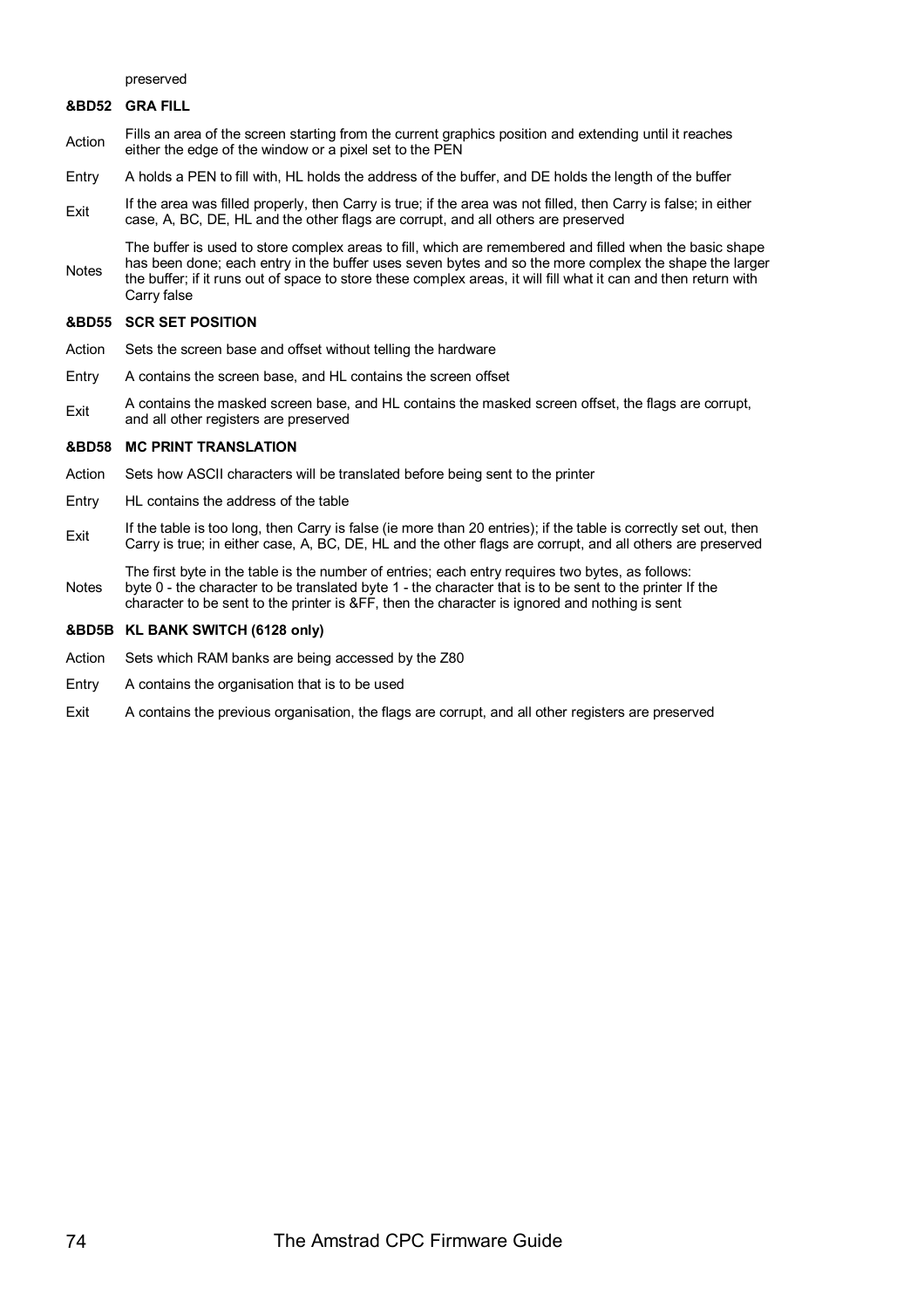# **The Firmware Indirections**

#### **&BDCD TXT DRAW CURSOR**

- Action Places the cursor on the screen, if the cursor is enabled Entry No entry conditions Exit AF is corrupt, and all other registers are preserved Notes The cursor is an inverse blob which appears at the current text position **&BDD0 TXT UNDRAW CURSOR** Action Removes the cursor from the screen, if the cursor is enabled Entry No entry conditions Exit AF is corrupt, and all the other registers are preserved **&BDD3 TXT WRITE CHAR** Action Writes a character onto the screen Entry A holds the character to be wntten, H holds the physical column number, and L holds the physical line number Exit AF, BC, DE and HL are corrupt, and all other registers are preserved **&BDD6 TXT UNWRITE** Action Reads a character from the screen Entry H contains the physical column number, and L contains the physical line number to read from Exit If a character was found, then Carry is true, and A contains the character; if no character was found, then Carry is false, and A contains zero; in either case, BC, DE, HL and the other nags are corrupt, and all other registers are preserved Notes This routine works by comparing the image on the screen with the character matrices; therefore if the character matrices have been altered the routine may not find a readable a character **&BDD9 TXT OUT ACTION** Action Writes a character to the screen or obeys a control code (&00 to &1F)
- Entry A contains the character or code
- Exit AF, BC, DE and HL are corrupt, and all other registers are preserved

**Notes** Control codes may take a maximum of nine parameters; when a control code is found, the required number of parameters is read into the control code buffer, and then the control code is acted upon; if the graphics character wnte mode is enabled, then characters and codes are printed using the graphics VDU; when using the graphics VDU control codes are printed and not obeyed

#### **&BDDC GRA PLOT**

- Action Plots a point in the current graphics PEN
- Entry DE contains the user X coordinate, and HL contains the user Y coordinate of the point
- Exit AF, BC, DE and HL are corrupt, and all other registers are preserved
- Notes This routine uses the SCR WRITE indirection to write the point to the screen

#### **&BDDF GRA TEST**

- Action Tests a point and finds out what PEN it is set to
- Entry DE contains the user X coordinate, and HL contains the user Y coordinate of the point
- Exit A contains the PEN that the point is written in, BC, DE and HL are corrupt, and all others are preserved
- Notes This routine uses the SCR READ indirection to test a point on the screen

#### **&BDE2 GRA LINE**

Action Draws a line in the current graphics PEN, from the current graphics position to the specified point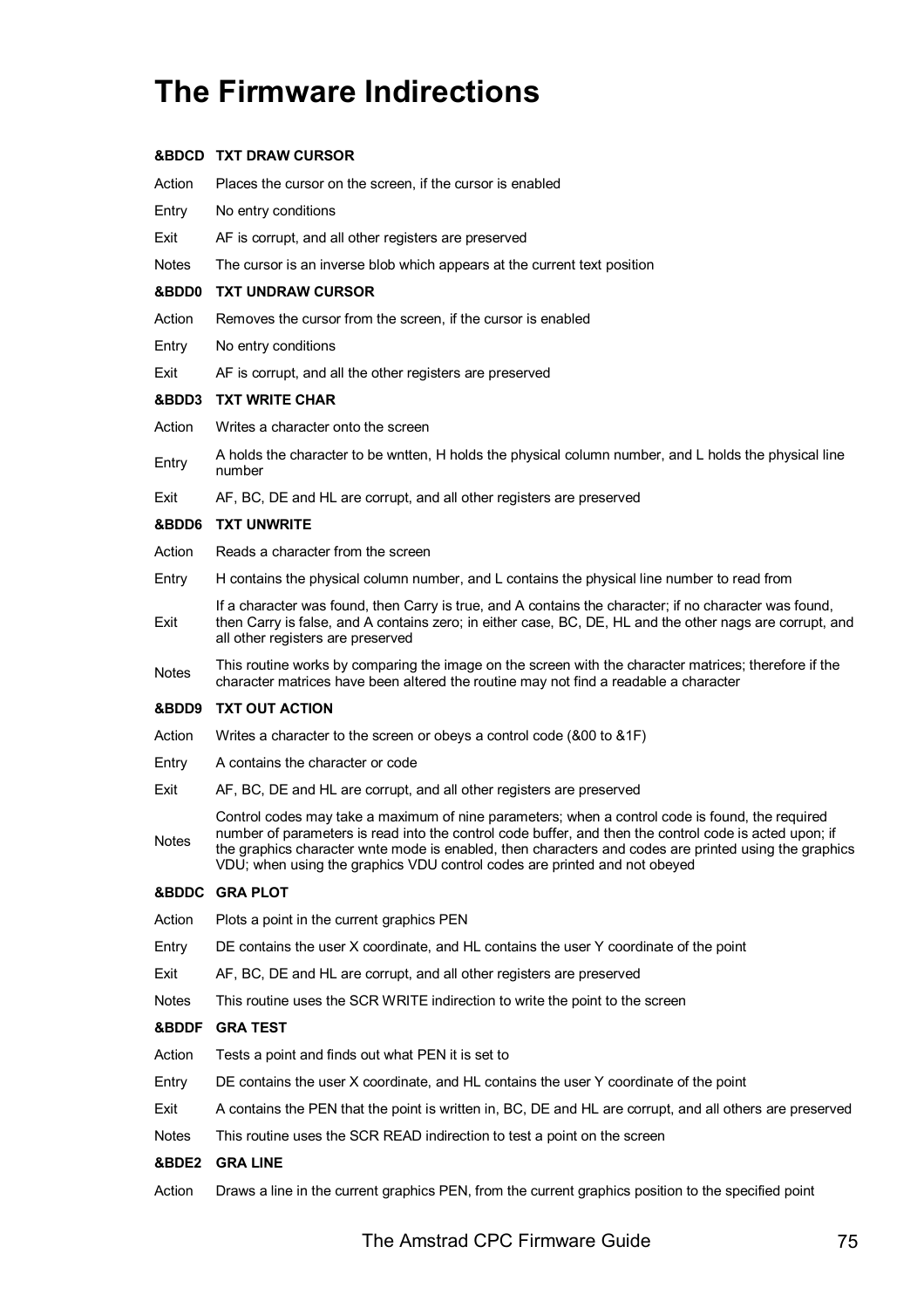- Entry DE contains the user X coordinate, and HL contains the user Y coordinate for the endpoint
- Exit AF, BC, DE and HL are corrupt, and all others are preserved
- Notes This routine uses the SCR WRITE indirection to write the points of the line on the screen

#### **&BDE5 SCR READ**

- Action Reads a pixel from the screen and returns its decode a PEN
- Entry HL contains the screen address of the pixel, and C contains the mask for the pixel
- Exit A contains the decoded PEN of the pixel, the flags are corrupt, and all others are preserved
- Notes The mask should be for a single pixel, and is dependent on the screen mode

#### **&BDE8 SCR WRITE**

- Action Writes one or more pixels to the screen
- Entry HL contains the screen address of the pixel, C contains the mask, and B contains the encoded PEN
- Exit AF is corrupt, and all other registers are preserved
- Notes The mask should determine which pixels in the screen byte are to be plotted

#### **&BDEB SCR MODE CLEAR**

- Action Fills the entire screen memory with &00, which clears the screen to PEN 0
- Entry No entry conditions
- Exit AF, BC, DE and HL are corrupt, and all the other registers are preserved

#### **&BDEE KM TEST BREAK**

- Action Tests if the ESC key has been pressed, and acts accordingly
- Entry C contains the Shift and Control key states, and interrupts must be disabled
- Exit AF and HL are corrupt, and all other registers are preserved
- Notes If bit 7 of C is set, then the Control key is pressed; if bit 5 of C is set, then the Shift key is pressed; if ESC, Shift and Control are pressed at the sarne time, then it initiates a system reset; otherwise it reports a break event

#### **&BDF1 MC WAIT PRINTER**

- Action Sends a character to the printer if it is not busy
- Entry A contains the character to be sent to the printer
- Exit If the character was printed successfully, then Carry is true; if the printer was busy for too long (more than 0.4 seconds), then Carry is false; in either case, A and BC are corrupt, and all other registers are preserved

#### **&BDF4 KM SCAN KEYS**

- Action Scans the keyboard every 1/50th of a second, and updates the status of all keys
- Entry All interrupts must be disabled
- Exit AF, BC, DE and HL are corrupt, and all other registers are preserved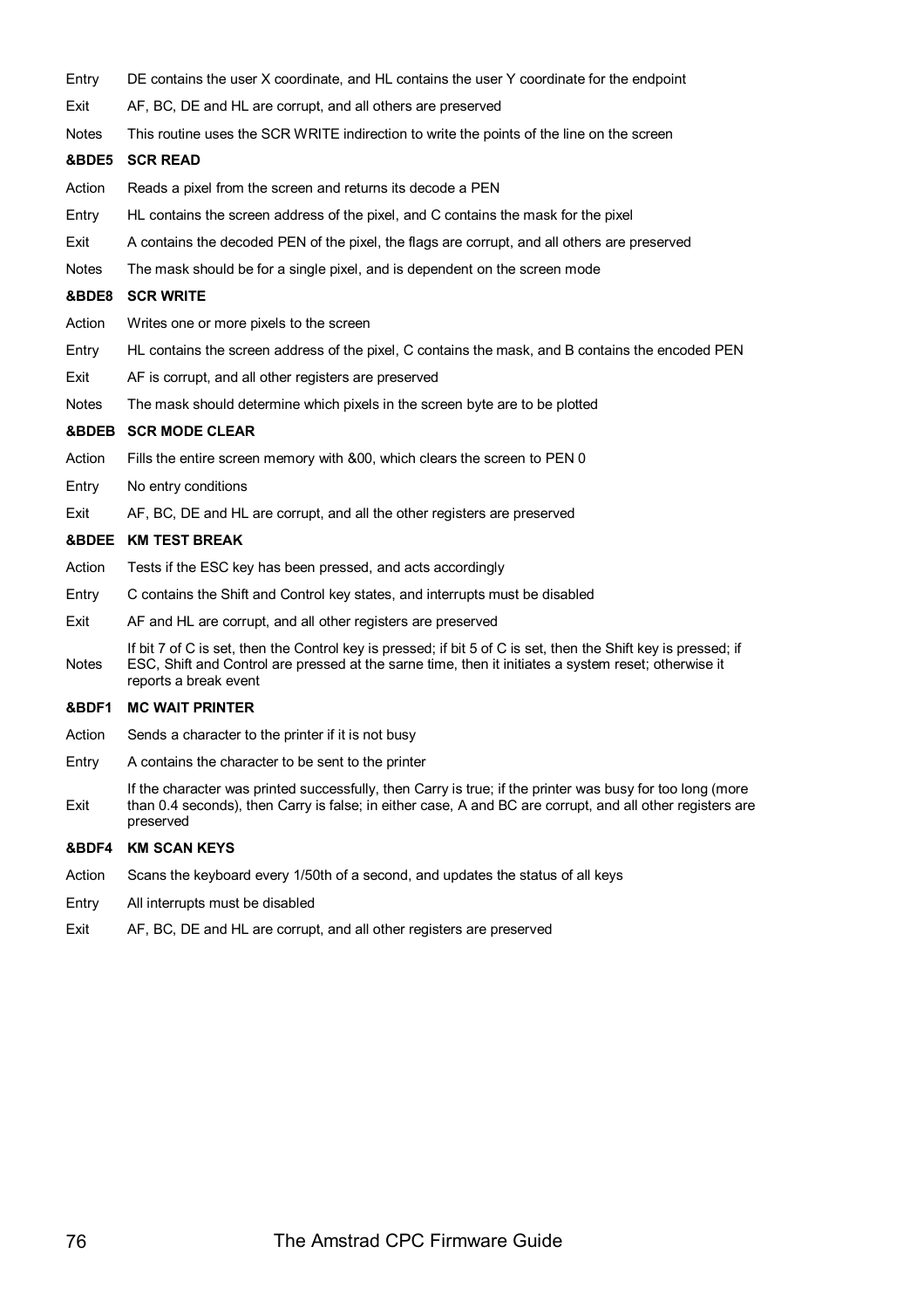## **The Maths Firmware**

#### **&BDC1 MOVE REAL (&BD3D for the 464)**

Action Copies the five bytes that are pointed to by DE to the location held in HL

- Entry DE points to the source real value, and HL points to the destination
- Exit HL points to the real value in the destination, Carry is true if the move went properly, F is corrupt, and all other registers are preserved
- Notes For the 464 only, A holds the exponent byte of the real value when the routine is exited

#### **&BD64 INTEGER TO REAL (&BD40 for the 464)**

- Action Converts an integer value into a real value
- Entry HL holds the integer value, DE points to the desti- nation for the real value, bit 7 of A holds the sign of the integer value - it is taken to be negative if bit 7 is set
- Exit HL points to the real value in the destination, AF and DE are corrupt, and all others are preserved

#### **&BD67 BINARY TO REAL (&BD43 for the 464)**

- Action Converts a four byte binary value into a real value at the same location
- Entry HL points to the binary value, bit 7 of A holds the sign of the binary value negative if it is set
- Exit HL points to the real value in lieu of the four byte binary value, AF is corrupt, and all others are preserved
- Notes A four byte binary value is an unsigned integer up to &FFFFFFFF and is stored with the least significant byte first, and with the most significant byte last

#### **&BD6A REAL TO INTEGER (&BD46 for the 464)**

- Action Converts a real value, rounding it into an unsigned integer value held in HL
- Entry HL points to the real value
- Exit HL holds the integer value, Carry is true if the conversion worked successfully, the Sign flag holds the sign of the integer (negative if it is set). A, IX and the other flags are corrupt, and all other registers are preserved
- Notes This rounds the decimal part down if it is less than 0.5, but rounds up if it is greater than, or equal to 0.5

#### **&BD6D REAL TO BINARY (&BD49 for the 464)**

- Action Converts a real value, rounding it into a four byte binary value at the same location
- Entry HL points to the real value
- Exit HL points to the binary value in lieu of the real value, bit 7 of B holds the sign for the binary value (it is negative if bit 7 is set), AF, B and IX are corrupt, and all other registers are preserved
- Notes See REAL TO INTEGER for details of how the values are rounded up or down

#### **&BD70 REAL FIX (&BD4C for the 464)**

- Action Performs an equivalent of BASIC's FIX function on a real value, leaving the result as a four byte binary value at the same location
- Entry HL points to the real value
- Exit HL points to the binary value in lieu of the real value, bit 7 of B has the sign of the binary value (it is negative if bit 7 is set), AF, B and IX are corrupt, and all others are preserved
- Notes FIX removes any decimal part of the value, rounding down whether positive or negative see the BASIC handbook for more details on the FIX command

#### **&BD73 REAL INT (&BD4F for the 464)**

- Action Performs an equivalent of BASIC's INT function on a real value, leaving the result as a four byte binary value at the same location
- Entry HL points to the real value
- Exit HL points to the binary value in lieu of the real value, bit 7 of B has the sign of the binary value (it is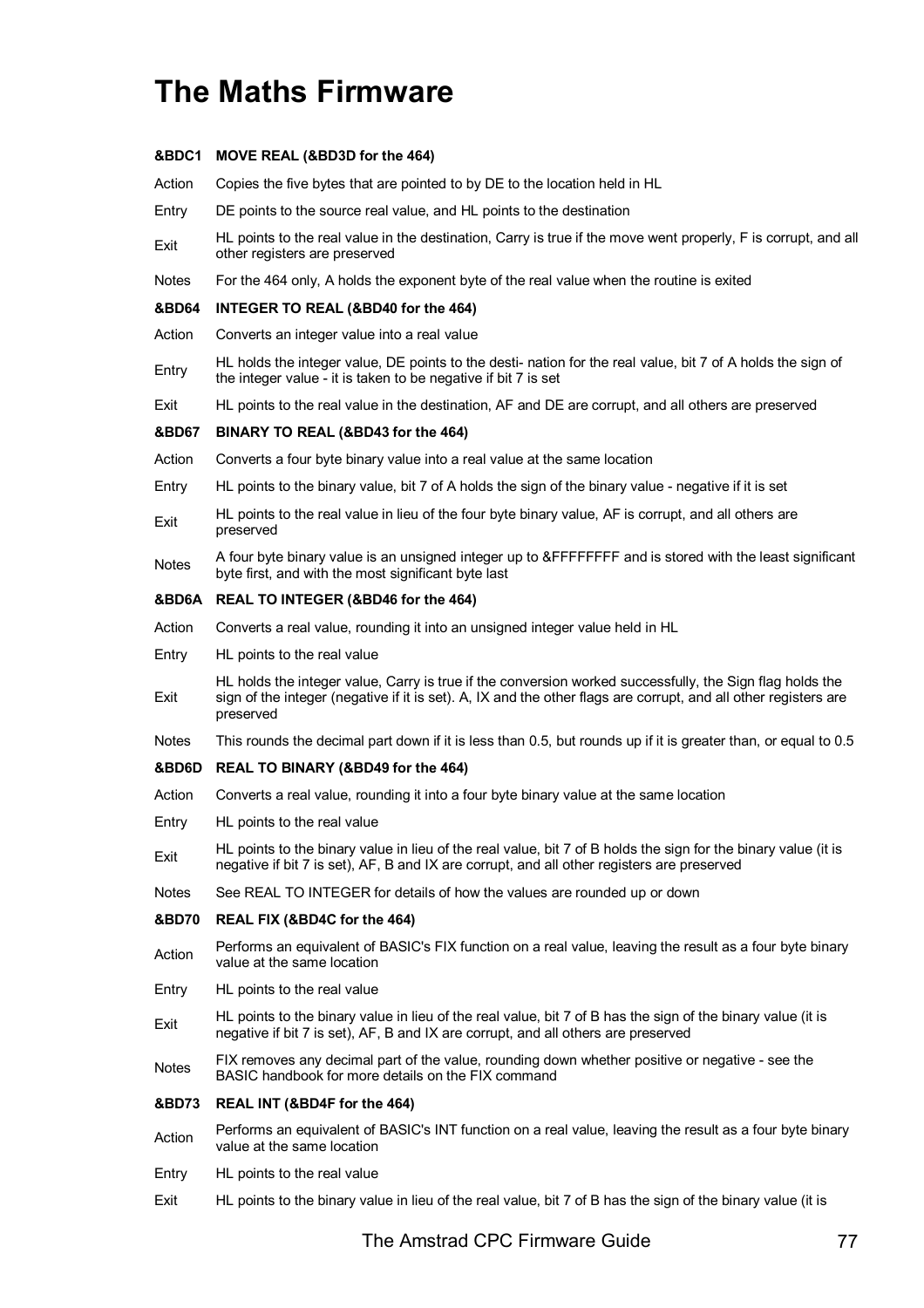negative if bit 7 is set), AF, B and IX are corrupt, and all others are preserved

| Notes            | INT removes any decimal part of the value, rounding down if the nurnber is positive, but rounding up if it<br>is negative                                                                                                                                                                                                                                           |
|------------------|---------------------------------------------------------------------------------------------------------------------------------------------------------------------------------------------------------------------------------------------------------------------------------------------------------------------------------------------------------------------|
| &BD76            | INTERNAL SUBROUTINE - not useful (&BD52 for the 464)                                                                                                                                                                                                                                                                                                                |
| <b>&amp;BD79</b> | REAL *10^A (&BD55 for the 464)                                                                                                                                                                                                                                                                                                                                      |
| Action           | Multiplies a real value by 10 to the power of the value in the A register, leaving the result at the same<br>location                                                                                                                                                                                                                                               |
| Entry            | HL points to the real value, and A holds the power of 10                                                                                                                                                                                                                                                                                                            |
| Exit             | HL points to the result, AF, BC, DE, IX and IY are corrupt                                                                                                                                                                                                                                                                                                          |
| &BD7C            | <b>REAL ADDITION (&amp;BD58 for the 464)</b>                                                                                                                                                                                                                                                                                                                        |
| Action           | Adds two real values, and leaves the result in lieu of the first real number                                                                                                                                                                                                                                                                                        |
| Entry            | HL points to the first real value, and DE points to the second real value                                                                                                                                                                                                                                                                                           |
| Exit             | HL points to the result, AF, BC, DE, IX and IY are corrupt                                                                                                                                                                                                                                                                                                          |
| <b>&amp;BD82</b> | REAL REVERSE SUBTRACTION (&BD5E for the 464)                                                                                                                                                                                                                                                                                                                        |
| Action           | Subtracts the first real value from the second real value, and leaves the result in lieu of the first number                                                                                                                                                                                                                                                        |
| Entry            | HL points to the first real value, and DE points to the second real value                                                                                                                                                                                                                                                                                           |
| Exit             | HL points to the result in place of the first real value, AF, BC, DE, IX and IY are corrupt                                                                                                                                                                                                                                                                         |
| <b>&amp;BD85</b> | <b>REAL MULTIPLICATION (&amp;BD61 for the 464)</b>                                                                                                                                                                                                                                                                                                                  |
| Action           | Multiplies two real values together, and leaves the result in lieu of the first number                                                                                                                                                                                                                                                                              |
| Entry            | HL points to the first real value, and DE points to the second real value                                                                                                                                                                                                                                                                                           |
| Exit             | HL points to the result in place of the first real value, AF, BC, DE, IX and IY are corrupt                                                                                                                                                                                                                                                                         |
| &BD88            | <b>REAL DIVISION (&amp;BD64 for the 464)</b>                                                                                                                                                                                                                                                                                                                        |
| Action           | Divides the first real value by the second real value, and leaves the result in lieu of the first number                                                                                                                                                                                                                                                            |
| Entry            | HL points to the first real value, and DE points to the second real value                                                                                                                                                                                                                                                                                           |
| Exit             | HL points to the result in place of the first real value, AF, BC, DE, IX and IY are corrupt                                                                                                                                                                                                                                                                         |
| &BD8E            | <b>REAL COMPARISON (&amp;BD6A for the 464)</b>                                                                                                                                                                                                                                                                                                                      |
| Action           | Compares two real values                                                                                                                                                                                                                                                                                                                                            |
| Entry            | HL points to the first real value, and DE points to the second real value                                                                                                                                                                                                                                                                                           |
| Exit             | A holds the result of the comparison process, IX, IY, and the other flags are corrupt, and all others are<br>preserved                                                                                                                                                                                                                                              |
| Notes            | After this routine has been called, the value in A depends on the result of the comparison as follows<br>if the first real number is greater than the second real number, then A holds &01<br>if the first real number is the same as the second real number, then A holds &00<br>if the second real number is greater than the first real number, then A holds &FF |
| &BD91            | REAL UNARY MINUS (&BD6D for the 464)                                                                                                                                                                                                                                                                                                                                |
| Action           | Reverses the sign of a real value                                                                                                                                                                                                                                                                                                                                   |
| Entry            | HL points to the real value                                                                                                                                                                                                                                                                                                                                         |
| Exit             | HL points to the new value of the real number (which is stored in place of the original number), bit 7 of A<br>holds the sign of the result (it is negative if bit 7 is set), AF and IX are corrupt, and all other registers are<br>preserved                                                                                                                       |
| <b>&amp;BD94</b> | REAL SIGNUM/SGN (&BD70 for the 464)                                                                                                                                                                                                                                                                                                                                 |
| Action           | Tests a real value, and compares it with zero                                                                                                                                                                                                                                                                                                                       |
| Entry            | HL points to the real value                                                                                                                                                                                                                                                                                                                                         |
| Exit             | A holds the result of this comparison process, IX and the other jlags are corrupt, and all others are<br>preserved                                                                                                                                                                                                                                                  |
| Notes            | After this routine has been called, the value in A depends on the result of the comparison as follows<br>if the real number is greater than 0, then A holds &01, Carry is false, and Zero is false                                                                                                                                                                  |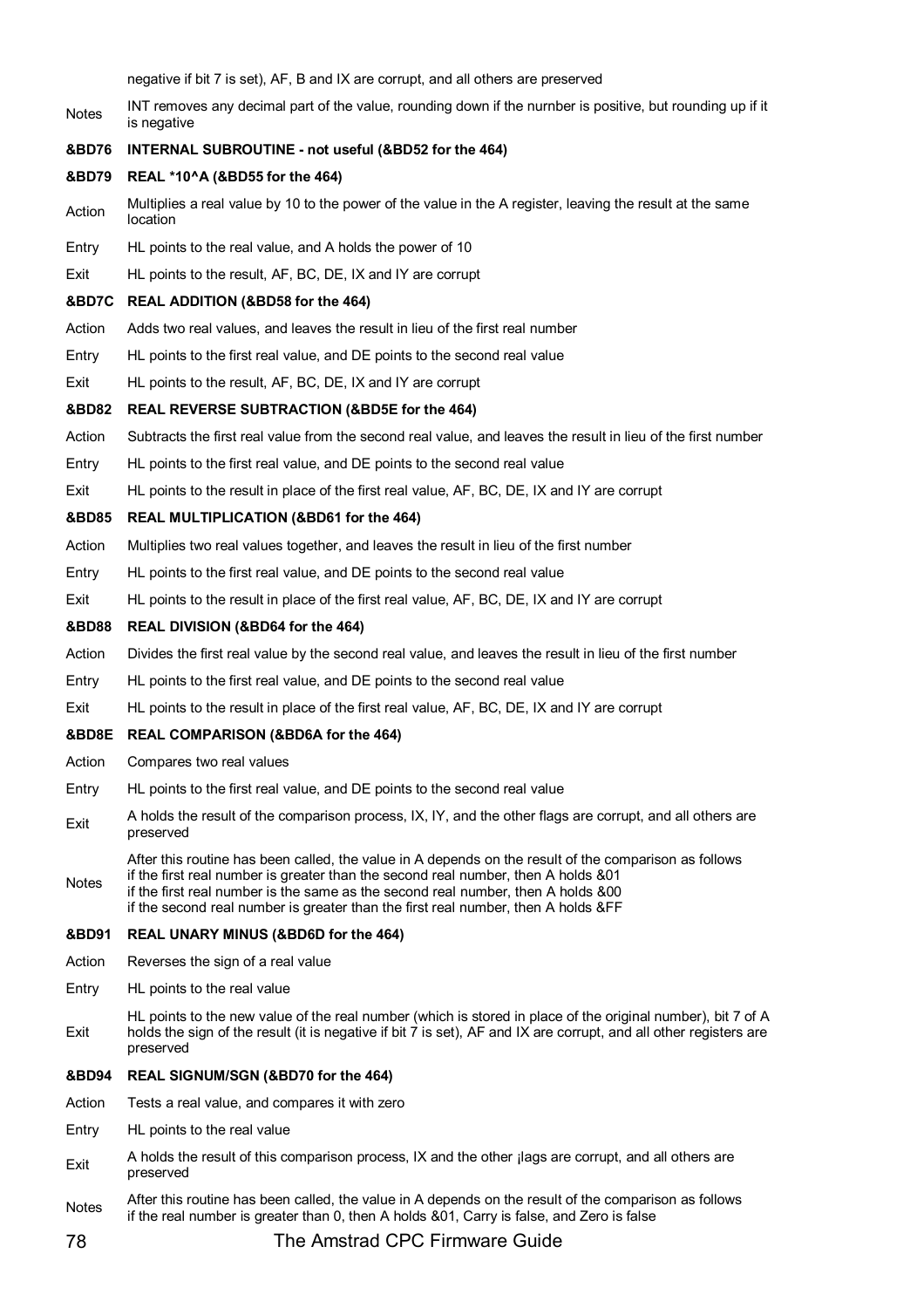if the real number is the same as 0, then A holds &00, Carry is false, and Zero is true if the real number is smaller than 0, then A holds &FF, Carry is true, and Zero is false **&BD97 SET ANGLE MODE (&BD73 for the 464)** Action Sets the angular calculation mode to either degrees (DEG) or radians (RAD) Entry A holds the mode setting - 0 for RAD, and any other value for DEG Exit All registers are preserved **&BD9A REAL PI (&BD76 for the 464)** Action Places the real value of pi at a given memory location Entry HL holds the address at which the value of pi is to be placed Exit AF and DE are corrupt, and all other registers are preserved **&BD9D REAL SQR (&BD79 for the 464)** Action Calculates the square root of a real value, leaving the result in lieu of the real value Entry HL points to the real value Exit HL points to the result of the calculation, AF, BC, DE, IX and IY are corrupt **&BDA0 REAL POWER (&BD7C for the 464)** Action Raises the first real value to the power of the second real value, leaving the result in lieu of the jirst real value Entry HL points to the first real value, and DE points to the second real value Exit HL points to the result of the calculation, AF, BC, DE, IX and IY are corrupt **&BDA3 REAL LOG (&BD7F for the 464)** Action Returns the naperian logarithm (to base e) of a real value, leaving the result in lieu of the real value Entry HL points to the real value Exit HL points to the logarithrn that has been calculated, AF, BC, DE, LY and IY are corrupt **&BDA6 REAL LOG 10 (&BD82 for the 464)** Action Returns the logarithm (to base 10) of a real value, leaving the result in lieu of the real value Entry HL points to the real value Exit HL points to the logarithrn that has been calculated, AF, BC, DE, IX and IY are corrupt **&BDA9 REAL EXP (&BD85 for the 464)** Action Returns the antilogarithm (base e) of a real value, leaving the result in lieu of the real value Entry HL points to the real value Exit HL points to the antilogarithm that has been cal- culated, AF, BC, DE, IX and IY are corrupt Notes See the BASIC handbook for details of EXP **&BDAC REAL SINE (&BD88 for the 464)** Action Returns the sine of a real value, leaving the result in lieu of the real value Entry HL points to the real value (ie all angle) Exit HL points to the sine value that has been calculated, AF, BC, DE, IX and IY are corrupt **&BDAF REAL COSINE (&BD8B for the 464)** Action Returns the cosine of a real value, leaving a the result in lieu of the real value Entry HL points to the real value (ie an angle) Exit HL points to the cosine value that has been calculated, AF, BC, DE, IX and IY are corrupt **&BDB2 REAL TANGENT (&BD8E for the 464)** Action Returns the tangent of a real value, leaving the result in lieu of the real value Entry HL points to the real value (ie an angle)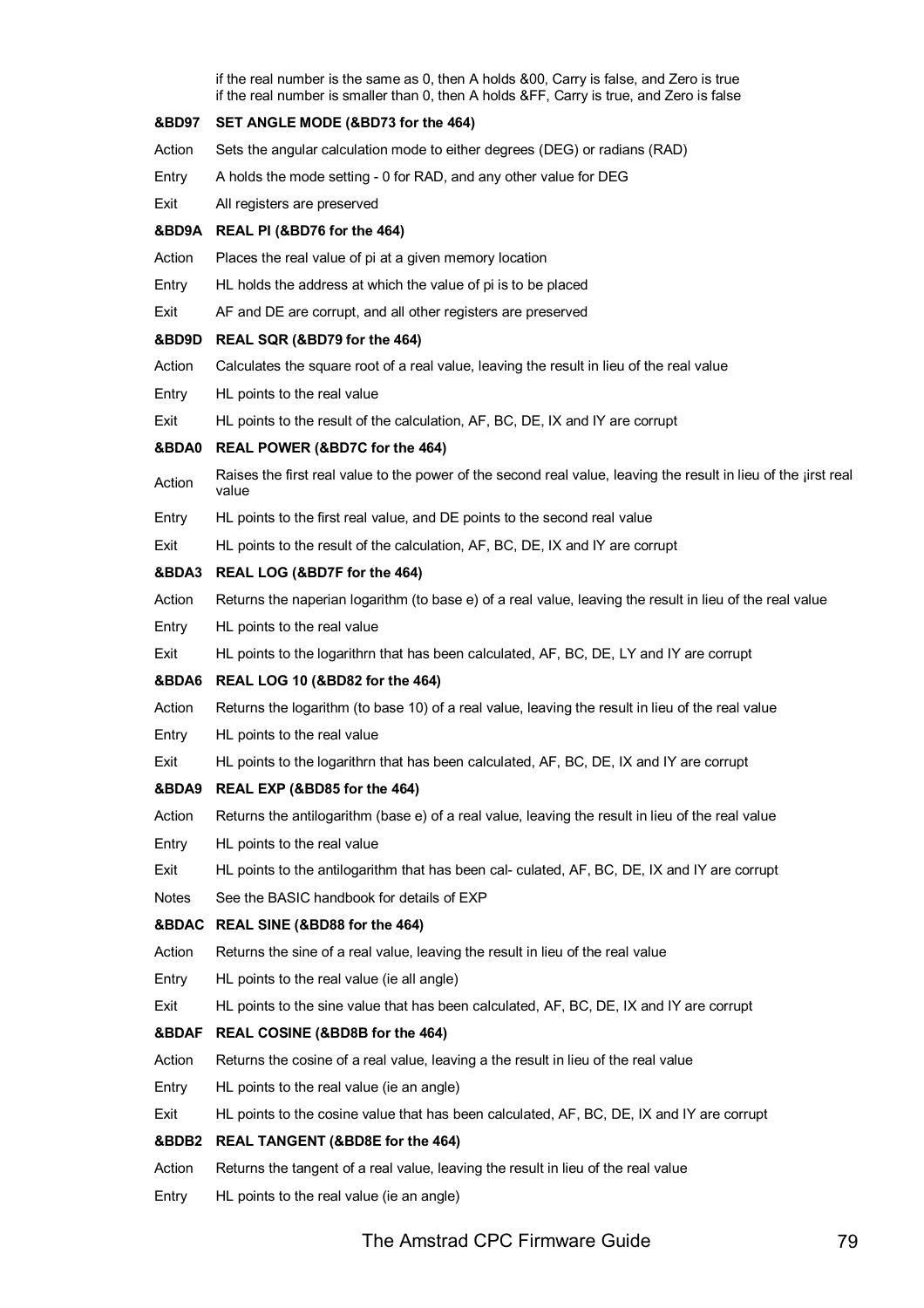Exit HL points to the tangent value that has been cal- culated, AF, BC, DE, IX and IY are corrupt

#### **&BDB5 REAL ARCTANGENT (&BD91 for the 464)**

- Action Returns the arctangent of a real value, leaving the result in lieu of the real value
- Entry HL points to the real value (ie an angle)
- Exit HL points to the arctangent value that has been calculated, AF, BC, DE, IX and IY are corrupt All of the above routines to calculate sine, cosine, tangent and arctangent are slightly inaccuarate
- **&BDB8 INTERNAL SUBROUTINE not useful (&BD94 for the 464)**
- **&BDBB INTERNAL SUBROUTINE not useful (&BD97 for the 464)**
- **&BDBE INTERNAL SUBROUTINE not useful (&BD9A for the 464)**

### **Maths Subroutines for the 464 only**

#### **&BD5B REAL SUBTRACTION**

80 The Amstrad CPC Firmware Guide Action Subtracts the second real value from the first real value, and leaves the result in lieu of the first number Entry HL points to the first real value, and DE points to the second real value Exit HL points to the result in place of the first real value, AF, BC, DE, IX and IY are corrupt **&BD67 REAL EXPONENT ADDITION** Action Adds the value of the A register to the exponent byte of a real number Entry HL points to the real value, and A holds the value to he added Exit HL points to the result in place of the first real value, AF and IX are corrupt, and all others are preserved **&BD9D INTERNAL SUBROUTINE - not useful &BDA0 INTERNAL SUBROUTINE - not useful &BDA3 INTERNAL SUBROUTINE - not useful &BDA6 INTERNAL SUBROUTINE - not useful &BDA9 INTERNAL SUBROUTINE - not useful &BDAC INTEGER ADDITION** Action Adds two signed integer values Entry HL holds the first integer value, and DE holds the second integer value  $E_{\text{crit}}$  HL holds the result of the addition, A holds &FF if there is an overflow but is preserved otherwise, the flags Z are corrupt, and all other registers are preserved **&BDAF INTEGER SUBTRACTION** Action Subtracts the second signed integer value from the first signed integer value Entry HL holds the first integer value, and DE holds the second integer value Exit HL holds the result of the subtraction, A holds &FF if there is an overflow but is preserved othenvise, the flags are corrupt, and all the other registers are preserved **&BDB2 INTEGER REVERSE SUBTRACTION** Action Subtracts the first signed integer value from the second signed integer value Entry HL holds the first integer value, and DE holds the second integer value Exit HL holds the result of the subtraction, AF and DE are corrupt, and all others are preserved **&BDB5 INTEGER MULTIPLICATION** Action Multiplies two signed integer values together, and leaves the result in lieu of the first number Entry HL holds the first integer value, and DE holds the second integer value Exit HL holds the result of the multiplication, A holds &FF if there is an overflow but is corrupted otherwise,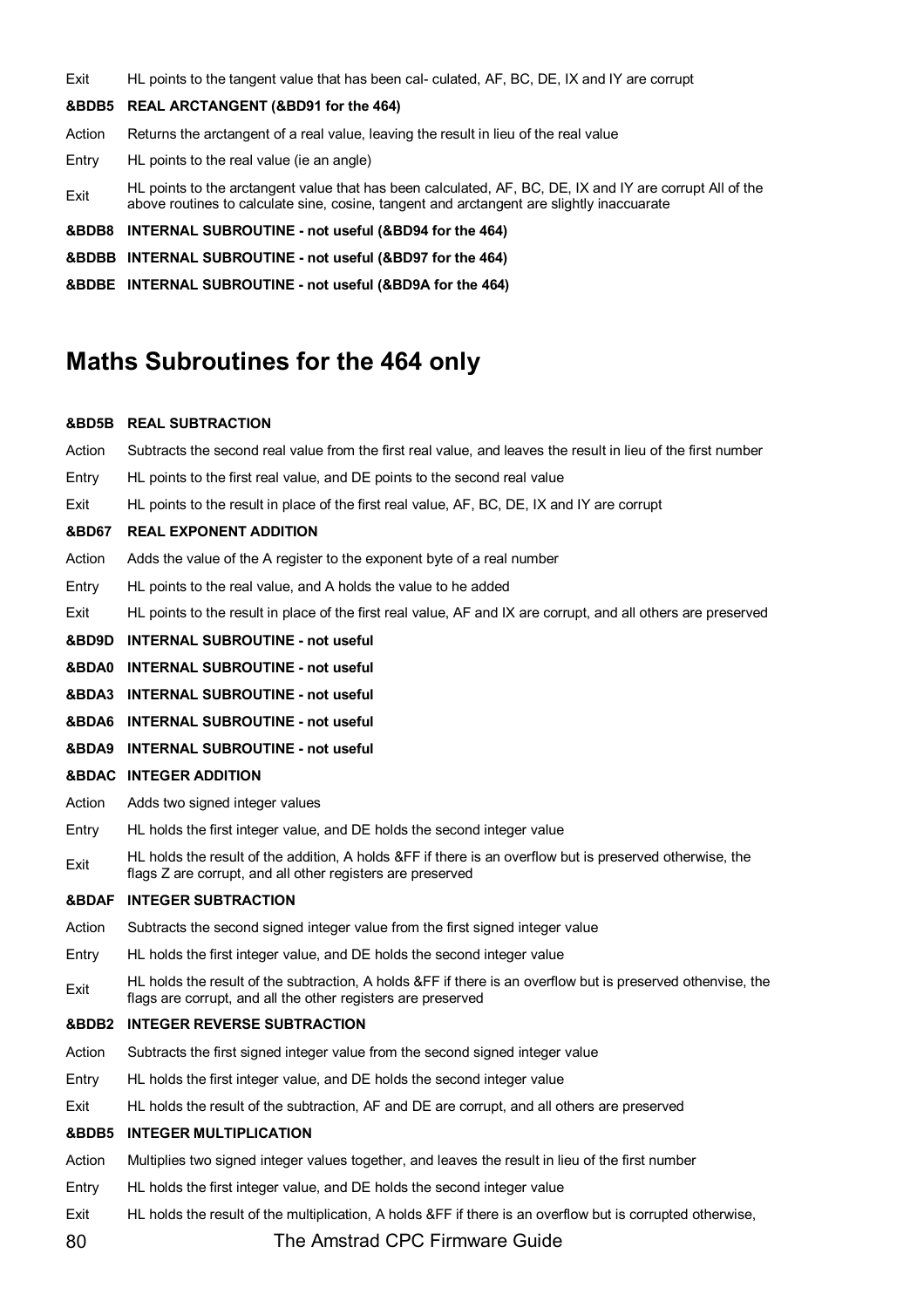the flags, BC and DE are corrupt, and the other registers are preserved

Notes Multiplication of signed integers does not produce the sarne result as with unsigned integers

#### **&BDB8 INTEGER DIVISION**

Action Divides the first signed integer value by the second signed integer value

Entry HL holds the first integer value, and DE holds the second integer value

- Exit HL holds the result of the division, DE holds the remainder, AF and BC are corrupt, and all others are preserved
- Notes Division of signed integers does not produce the same result as with unsigned integers

#### **&BDBB INTEGER DIVISION 2**

- Action Divides the first signed integer value by the second signed integer value
- Entry HL holds the first integer value, and DE holds the second integer value
- Exit DE holds the result of the division, HL holds the remainder, AF and BC are corrupt, and all others are preserved
- Notes Division of signed integers does not produce the same result as with unsigned integers

#### **&BDBE INTERNAL SUBROUTINE - not useful**

#### **&BDC1 INTERNAL SUBROUTINE - not useful**

#### **&BDC4 INTEGER COMPARISON**

- Action Compares two signed integer values
- Entry HL holds the first integer value, and DE holds the second integer value
- Exit A holds the result of the comparison process, the flags are corrupt, and all others are preserved

After this routine has been called, the value in A depends on the result of the comparison as follows if the first real number is greater than the second real number, then A holds &01

Notes if the first real number is the same as the second real number, then A holds &00 if the second real number is greater than the first real number, then A holds &FF With signed integers, the range of values runs from &8000 (-32768) via zero to &7FFF (+32767) and so any value which is greater than &8000 is considered as being less than a value of &7FFF or less

#### **&BDC7 INTEGER UNARY MINUS**

- Action Reverses the sign of an integer value (by subtracting it from &10000)
- Entry HL holds the integer value
- Exit HL holds the new value of the integer number, AF is corrupt, cmd all other registers are preserved

#### **&BDCA INTEGER SIGNUM/SGN**

- Action Tests a signed integer value
- Entry HL holds the integer value
- Exit A holds the result of this comparison process, the flags are corrupt, and all others are preserved

After this routine has been called, the value in A depends on the result of the comparison as follows if the integer number is greater than 0 and is less than &8000, then A holds &01

Notes if the integer number is the same as 0, then A holds &00 if the integer number is greater than &7FFF and less than or equal to &FFFF, then A holds &FF See INTEGER COMPARISON for more details on the way that signed integers are laid out

### **Maths Subroutines for the 664 and 6128 only**

#### **&BD5E TEXT INPUT**

- Action Allows upto 255 characters to be input from the keyboard into a buffer (hmmm ... not really a maths routine ...)
- Entry HL points to the start of the buffer a NUL character must be placed after any characters already present, or at the start of the buffer if there is no text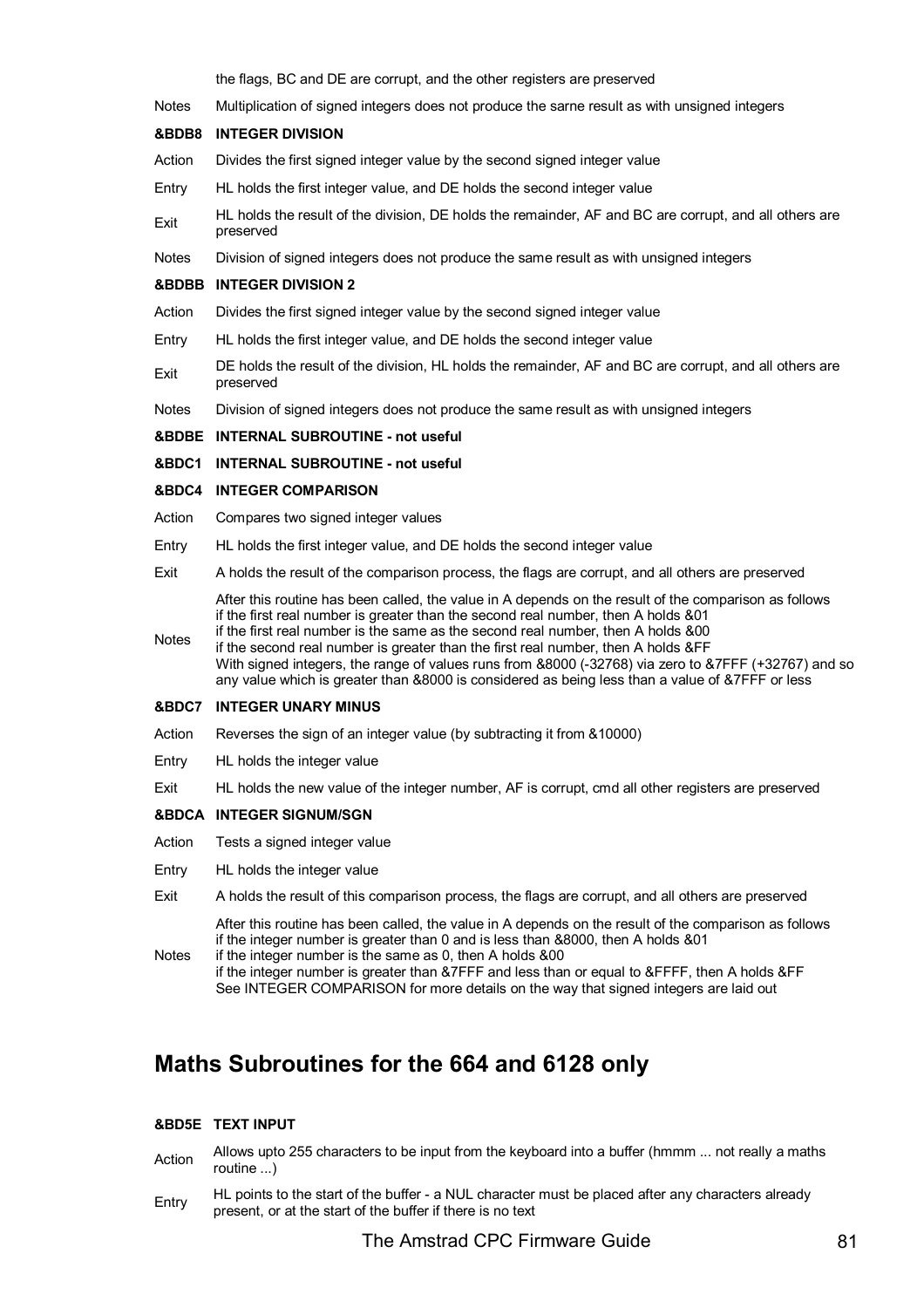Exit A has the last key pressed, HL points to the start of the buffer, the flags are corrupt, and all others are preserved

Notes This routine prints any existing contents of the buffer (upto the NUL character) and then echoes any keys used; it allows full line editing with the cursor keys and DEL, etc; it is exited only by use of ENTER or ESC

#### **&BD7F REAL RND**

- Action Creates a new RND real value at a location pointed to by HL
- Entry HL points to the destination for the result
- Exit HL points to the RND value, AF, BC, DE and IX registers are corrupt; and all others are preserved

#### **&BD8B REAL RND(0)**

- Action Returns the last RND value created, and puts it in a location pointed to by HL
- Entry HL points to the place where the value is to be returned to
- Exit HL points to the value created, AF, DE and IX are corrupt, and all other registers are preserved
- Notes: See the BASIC handbook for more details on RND(0)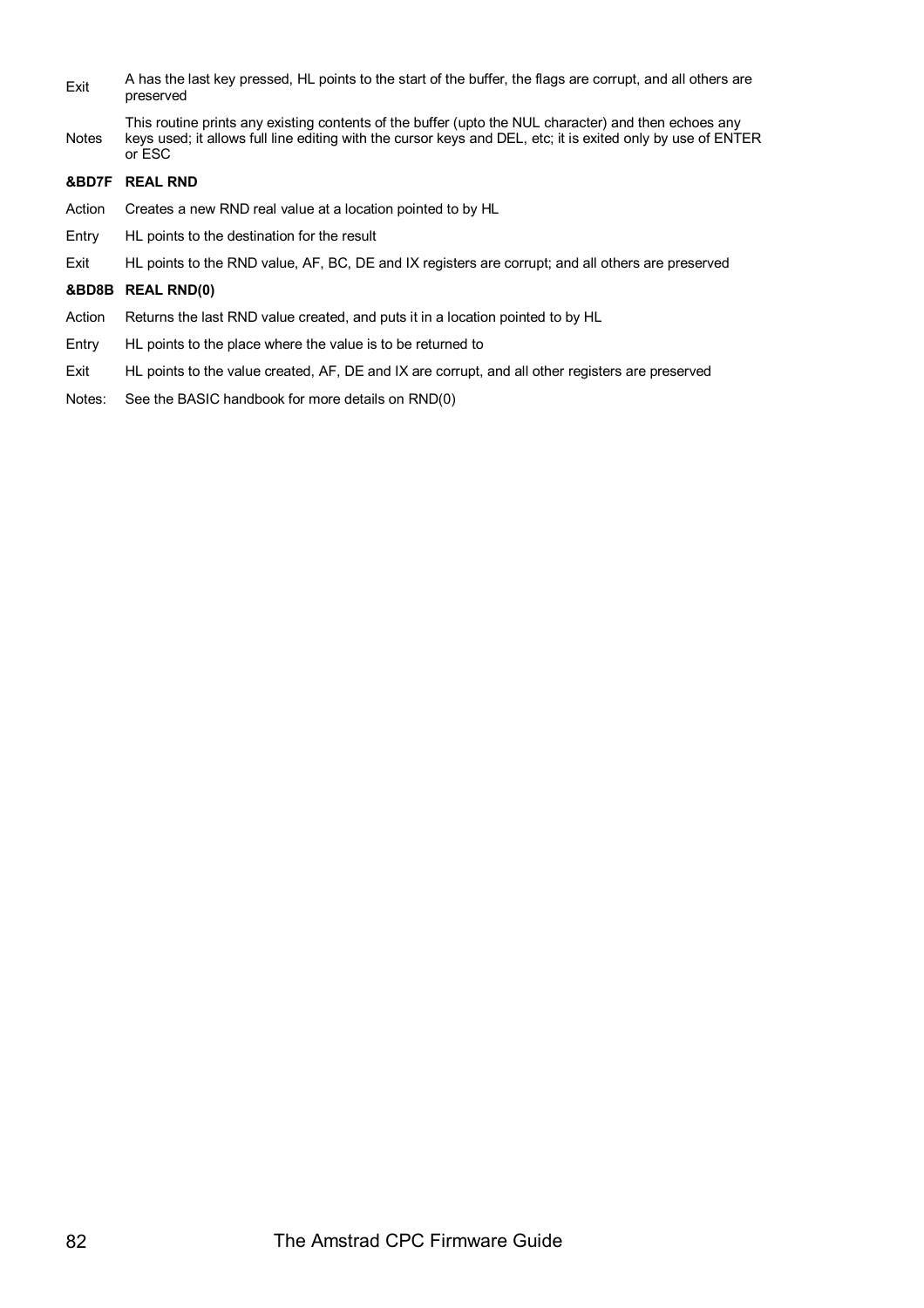# **The Z80 Instruction Set**

The lists contains all the normal machine code instructions for the microprocessor, plus a number of undocumented ones. The latter comprise those which operate on the high or low bytes of the Index registets (IX and lY) which are notated here as HIX, LIX, HIY and LIY - some assemblers may use the form IXH, etc - and a set of rotation instructions complementary to SRL, which are designated SLL.

### *The Opcodes and T states*

Within the tables of instructions, a number of abbreviations are used:

| ld   | displacement (a value from -128 (&80) to +127 (&7F))             |
|------|------------------------------------------------------------------|
| In   | a single byte value (from 0 (&00) to 255 (&FF))                  |
| hilo | a double byte value (from -32768 (&8000) via 0 to 32767 (&7FFF)) |
| addr | an address value (from 0 ( $&0000$ ) to 65535 ( $&$ FFFF))       |

(in the sequence of opcode bytes, `addr' and `hilo' are entered low byte first)

The next two columns detail the number of bytes applicable to each instruction, and the number of T states (clock pulses) that each requires - some have two figures which are distinguised as follows:

- f means `the number of T states required when the condition is false'
- t means `the number of T states needed when the condition is true'
- = means `the number of T states needed when either BC=0 and/or A matches the contents of HL'
- # means `the number of T states required when both the above conditions are false'
- z means `the number of T states needed when B=0'
- nz means `the number of T states requrred when B<>0'

### *The Flag Register*

The last columns give the effect on the flag bits which each instruction causes:

- ? means the setting of the bit is unpredictable
- means the setting of the bit is unchanged
- 0 means that the flag bit is reset to zero
- 1 means that the flag bit is set to one.

#### **In addition, the Sign flag (bit 7) is also set:**

- 7 if bit 7 of the A register is set
- 15 if bit 15 of the HL register pair (ie bit 7 of the H register) is set
- =7 if bit 7 of the A register would be set by subtraction in lieu of CP

#### **The Zero flag (bi6 6) is also set:**

- z if the A register or the HL register pair equals zero
- = if the A register matches the compared register or value
- =A if the A register matches the contents of the address pointed to by HL

#### The Amstrad CPC Firmware Guide 83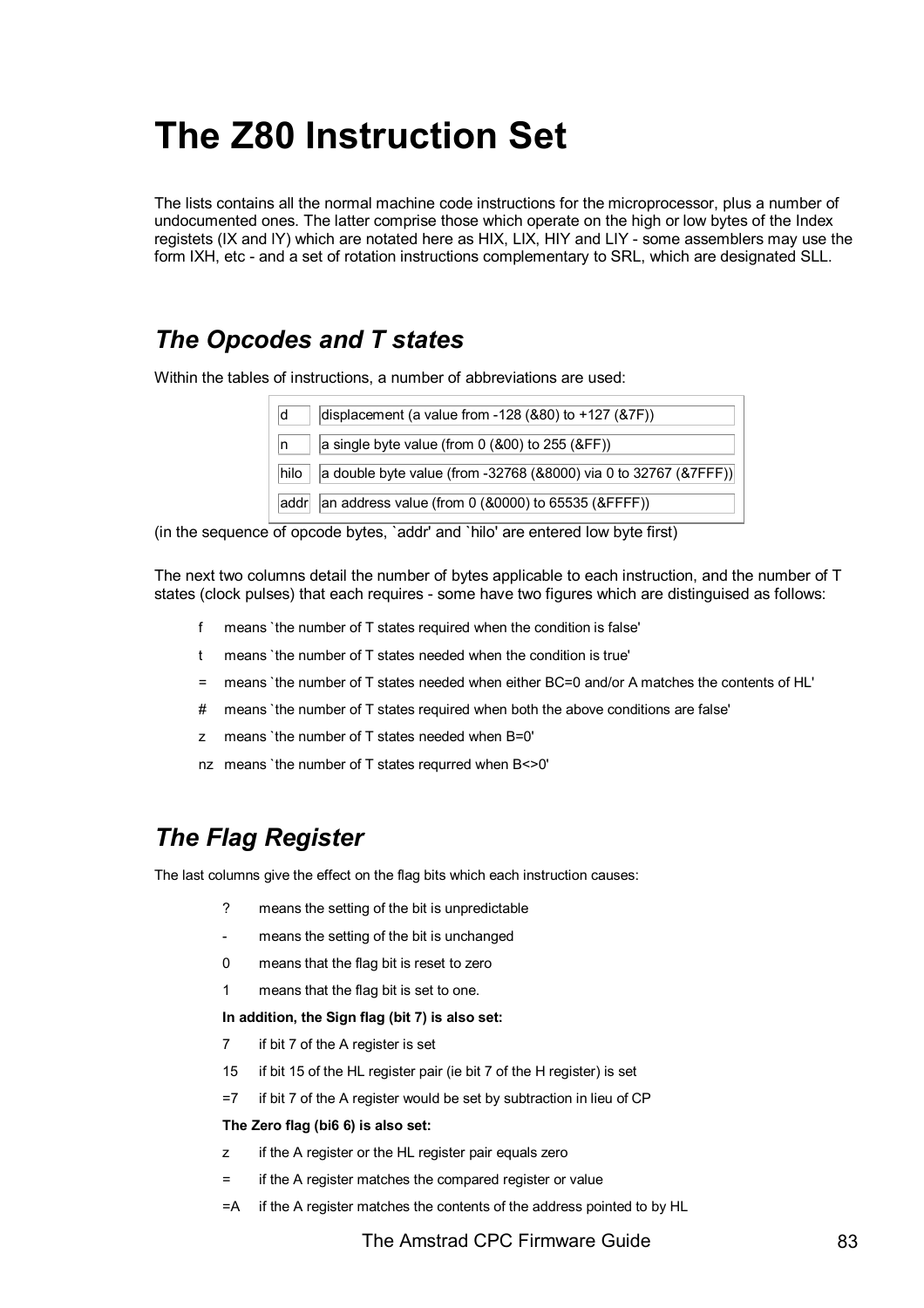- <>B if the B register holds zero
- <>b if the bit tested is zero

#### **The Parity/Overflow flag (bit 2) is also set:**

- p if the register concemed contains an even number of set bits
- v if an overflow has occured in Two's Complement arithmetic
- BC if BC is not zero
- A80 if the A register was &80 before this instruction was performed
- i to the contents of the microprocessor's internal interrupt register

#### **The Carry flag (bit 0) is also set:**

- c if an addition resulted in a carry out of bit 7 (for a register) or bit 15 (for a register pair)
- b if a subtraction required a borrow from bit 7 (for a register) or bit 15 (for a register pair)
- < if the A register is less than the value or register that is being compared
- r0 by the bit rotated in from bit 0 of the register concerned
- r7 by the bit rotated in from bit 7 of the register concerned
- x if the Carry was reset (ie zero) before this instruction was performed
- A0 if tbe A register was &00 before this instruction was performed

The flag register is bit significant, and the bits are defined as follows:

- 7 Sign
- 6 Zero
- 5 unused
- 4 Half Carry (cannot test)
- 3 unused
- 2 Parity/Overflow
- 1 Add/Subtract (cannot test)
- 0 Carry

| <b>Instruction</b> | Opcode       | в              | Ts   | S | z                                        | P                        | C |
|--------------------|--------------|----------------|------|---|------------------------------------------|--------------------------|---|
| BIT 0, (HL)        | <b>CB 46</b> |                | 2 12 | ? | $>$ b ?                                  |                          |   |
| $BIT 0, (IX+d)$    | CB DD 46 d   |                | 4 20 | ? | <>b                                      | ?                        |   |
| $BIT 0, (IY+d)$    | CB FD 46 d   |                | 4 20 | ? | $>$ b ?                                  |                          |   |
| BIT 0,A            | CB 47        | 2 8            |      | ? | $\left\langle \text{>h} \right\rangle$ ? |                          |   |
| BIT 0.B            | CB 40        | 2 8            |      | ? | $\left\langle \gt{b} \right\rangle$ ?    |                          |   |
| BIT 0,C            | <b>CB41</b>  | 28             |      | ? | $>$ b ?                                  |                          |   |
| BIT 0,D            | <b>CB42</b>  | 2 <sub>8</sub> |      | ? | >                                        | ?                        |   |
| BIT 0,E            | CB 43        | $\overline{2}$ | 8    | ? | >                                        | $\overline{\phantom{a}}$ |   |
| BIT 0.H            | CB 44        | 2              | 8    | ? | <>b                                      | ?                        |   |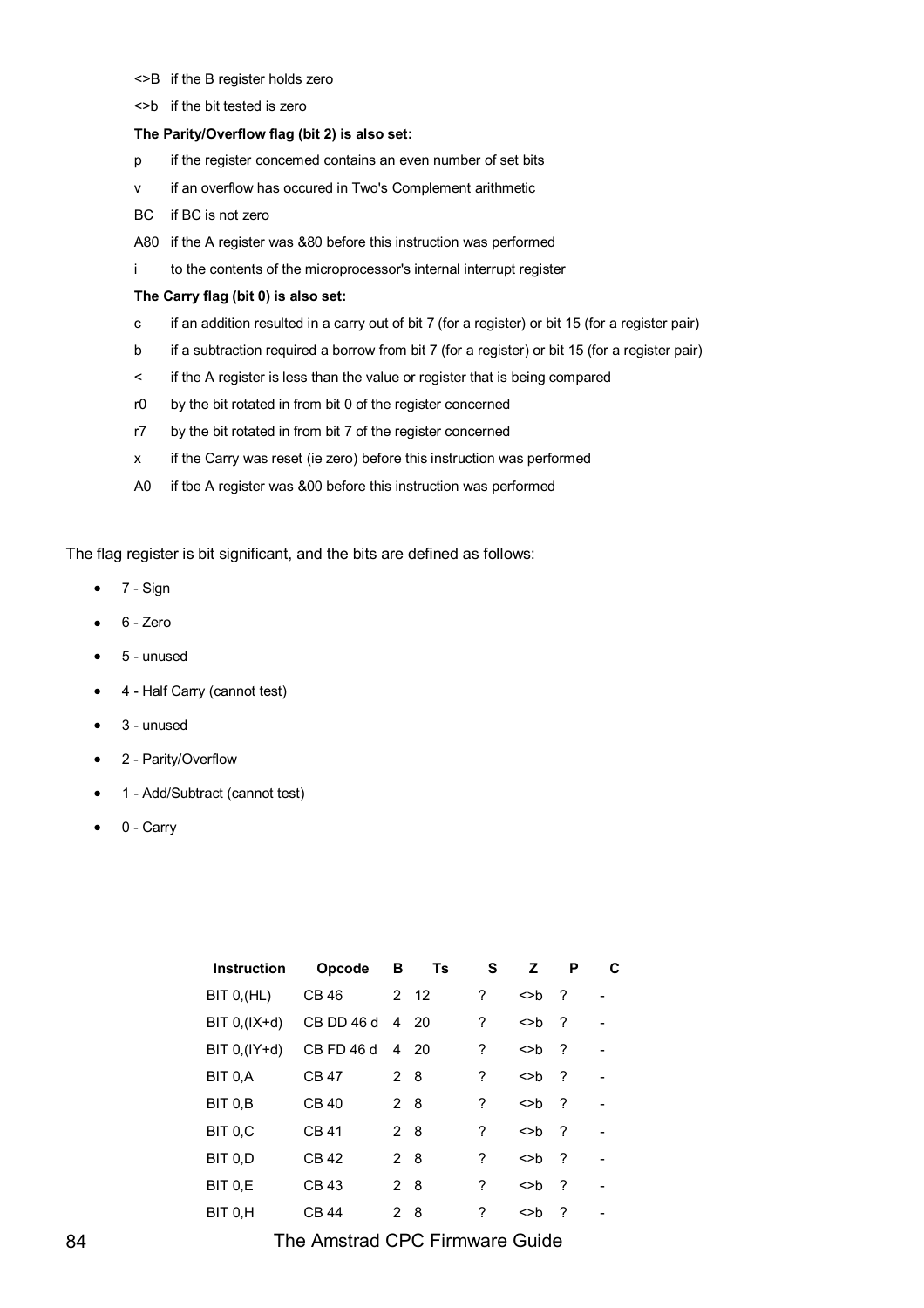| Instruction        | Opcode            | в              | Ts | S | Z   | P | C                        |
|--------------------|-------------------|----------------|----|---|-----|---|--------------------------|
| BIT 0,L            | CB 45             | 2              | 8  | ? | <>b | ? | -                        |
| <b>BIT 1, (HL)</b> | CB 4E             | 2              | 12 | ? | <>b | ? | -                        |
| BIT $1,(IX+d)$     | CB DD 4E d        | 4              | 20 | ? | <>b | ? |                          |
| BIT 1, (IY+d)      | CB FD 4E d        | 4              | 20 | ? | <>b | ? |                          |
| BIT 1,A            | CB <sub>1F</sub>  | 2              | 8  | ? | <>b | ? | $\overline{\phantom{0}}$ |
| <b>BIT 1,B</b>     | CB 48             | 2              | 8  | ? | <>b | ? | -                        |
| <b>BIT 1, C</b>    | <b>CB 49</b>      | 2              | 8  | ? | <>b | ? | -                        |
| BIT 1,D            | CB 4A             | 2              | 8  | ? | <>b | ? |                          |
| <b>BIT 1,E</b>     | CB <sub>4B</sub>  | 2              | 8  | ? | <>b | ? |                          |
| BIT 1,H            | CB <sub>4</sub> C | $\overline{c}$ | 8  | ? | >   | ? | -                        |
| <b>BIT 1,L</b>     | CB <sub>4D</sub>  | 2              | 8  | ? | <>b | ? | -                        |
| BIT 2,(HL)         | CB 56             | 2              | 12 | ? | <>b | ? | -                        |
| BIT 2, (IY+d)      | CB FD 56 d        | 4              | 20 | ? | <>b | ? | -                        |
| BIT 2, (LY+d)      | CB DD 56 d        | 4              | 20 | ? | <>b | ? |                          |
| BIT 2,A            | CB 57             | 2              | 8  | ? | <>b | ? |                          |
| BIT 2,B            | CB 50             | $\overline{2}$ | 8  | ? | <>b | ? | -                        |
| BIT 2,C            | CB 51             | 2              | 8  | ? | <>b | ? | -                        |
| BIT 2,D            | <b>CB 52</b>      | 2              | 8  | ? | <>b | ? | -                        |
| BIT 2,E            | CB 53             | 2              | 8  | ? | <>b | ? |                          |
| BIT 2,H            | CB 54             | 2              | 8  | ? | <>b | ? |                          |
| BIT 2,L            | CB 55             | 2              | 8  | ? | <>b | ? | -                        |
| <b>BIT 3, (HL)</b> | CB <sub>5E</sub>  | 2              | 12 | ? | <>b | ? | -                        |
| BIT 3, (IX+d)      | CB DD 5E d        | 4              | 20 | ? | <>b | ? | -                        |
| BIT 3, (IY+d)      | CB FD 5E d        | 4              | 20 | ? | >   | ? | -                        |
| BIT 3.A            | CB <sub>5F</sub>  | 2              | 8  | ? | <>b | ? |                          |
| BIT 3,B            | CB 58             | 2              | 8  | ? | <>b | ? |                          |
| BIT 3,C            | CB 59             | 2              | 8  | ? | <>b | ? |                          |
| BIT 3,D            | CB <sub>5</sub> A | 2              | 8  | ? | >   | ? |                          |
| BIT 3,E            | CB <sub>5B</sub>  | 2              | 8  | ? | <>b | ? |                          |
| BIT 3,H            | CB <sub>5</sub> C | 2              | 8  | ? | >   | ? |                          |
| BIT 3,L            | CB <sub>5D</sub>  | 2              | 8  | ? | >>b | ? |                          |
| <b>BIT 4, (HL)</b> | CB 66             | 2              | 12 | ? | >>b | ? |                          |
| BIT 4, $(IV+d)$    | CB FD 66 d        | 4              | 20 | ? | <>b | ? |                          |
| BIT $4,(LY+d)$     | CB DD 66 d        | 4              | 20 | ? | <>b | ? |                          |
| BIT 4,A            | CB 67             | 2              | 8  | ? | <>b | ? |                          |
| <b>BIT 4,B</b>     | CB 60             | 2              | 8  | ? | <>b | ? |                          |
| BIT 4,C            | <b>CB 61</b>      | 2              | 8  | ? | <>b | ? |                          |
| BIT 4,D            | CB 62             | 2              | 8  | ? | <>b | ? |                          |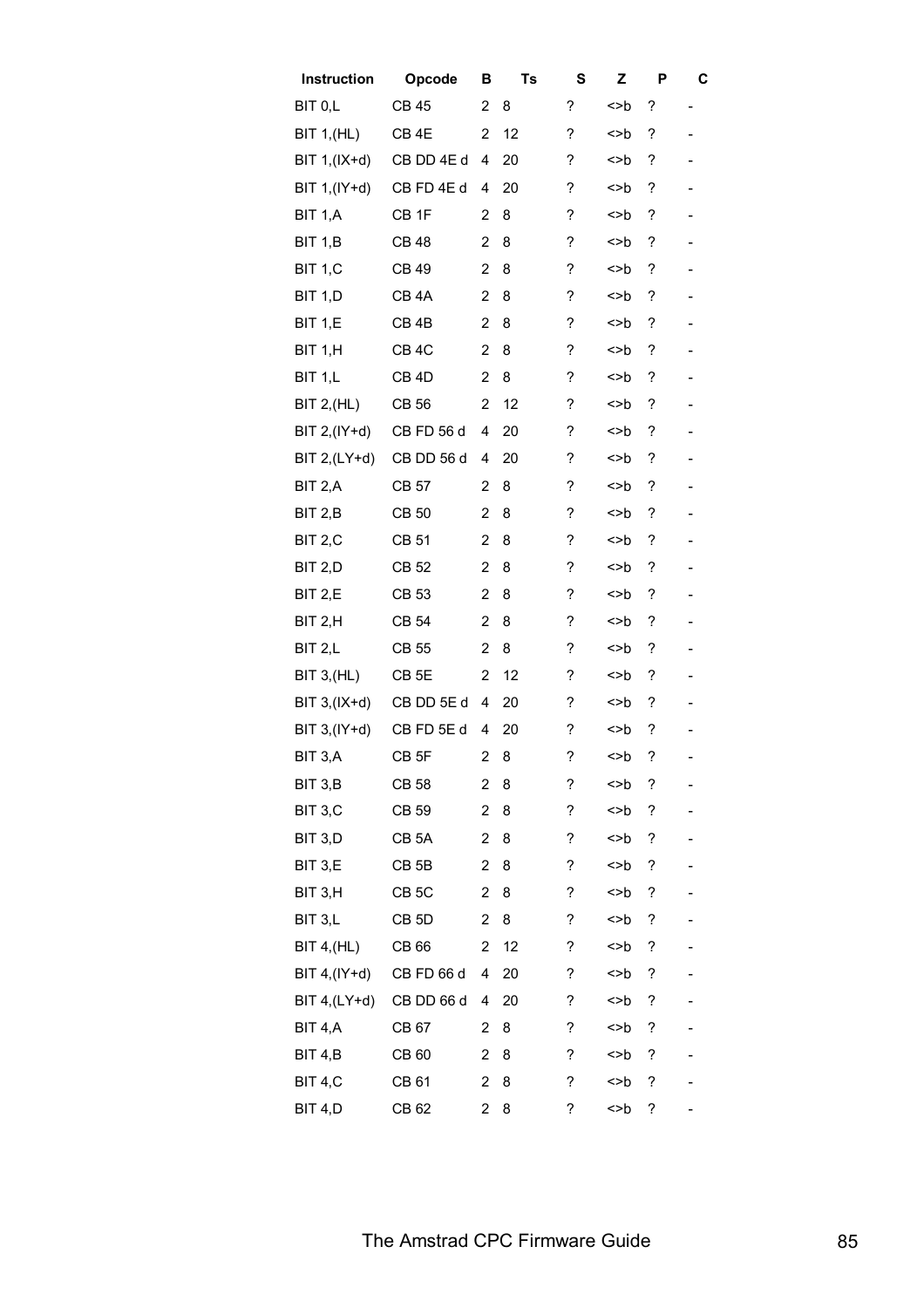| Instruction            | Opcode            | в              | Ts     | S | Z   | P | С                        |
|------------------------|-------------------|----------------|--------|---|-----|---|--------------------------|
| BIT 4,E                | CB 63             | 2              | 8      | ? | <>b | ? | $\overline{a}$           |
| BIT 4,H                | CB 64             | 2              | 8      | ? | <>b | ? | $\overline{\phantom{0}}$ |
| BIT 4,L                | CB 65             | $\overline{2}$ | 8      | ? | <>b | ? | -                        |
| <b>BIT 5, (HL)</b>     | CB <sub>6</sub> E | 2              | 12     | ? | >   | ? | -                        |
| BIT 5, (IX+d)          | CB DD 6E d        | 4              | 20     | ? | <>b | ? |                          |
| BIT 5, (IY+d)          | CB FD 6E d        | 4              | 20     | ? | <>b | ? |                          |
| BIT 5,A                | CB <sub>6F</sub>  | $\overline{2}$ | 8      | ? | <>b | ? | $\overline{\phantom{0}}$ |
| BIT 5,B                | CB 68             | $\overline{2}$ | 8      | ? | <>b | ? | -                        |
| BIT <sub>5,C</sub>     | CB 69             | 2              | 8      | ? | <>b | ? | -                        |
| BIT 5,D                | CB 6A             | 2              | 8      | ? | <>b | ? | -                        |
| BIT 5,E                | CB <sub>6B</sub>  | 2              | 8      | ? | <>b | ? | -                        |
| BIT 5,H                | CB <sub>6</sub> C | $\overline{2}$ | 8      | ? | <>b | ? | -                        |
| <b>BIT 5,L</b>         | CB <sub>6D</sub>  | 2              | 8      | ? | <>b | ? | -                        |
| BIT 6, (HL)            | <b>CB76</b>       | 2              | 12     | ? | <>b | ? | -                        |
| BIT 6, (IX+d)          | CB DD 76 d        | 4              | 20     | ? | <>b | ? | -                        |
| BIT 6, (IY+d)          | CB FD 76 d        | 4              | 20     | ? | <>b | ? |                          |
| BIT 6,A                | CB 77             | 2              | 8      | ? | <>b | ? |                          |
| BIT 6,B                | <b>CB 70</b>      | $\overline{2}$ | 8      | ? | <>b | ? | $\overline{\phantom{0}}$ |
| BIT 6,C                | CB 71             | 2              | 8      | ? | <>b | ? | -                        |
| BIT <sub>6,</sub> D    | CB 72             | 2              | 8      | ? | <>b | ? | -                        |
| BIT 6,E                | CB 73             | 2              | 8      | ? | <>b | ? | -                        |
| BIT 6,H                | CB 74             | 2              | 8      | ? | <>b | ? |                          |
| BIT <sub>6,L</sub>     | <b>CB75</b>       | 2              | 8      | ? | <>b | ? |                          |
| <b>BIT 7, (HL)</b>     | CB <sub>7E</sub>  | 2              | 12     | ? | <>b | ? | $\overline{\phantom{0}}$ |
| BIT 7, (IX+d)          | CB DD 7E d        | 4              | 20     | ? | <>b | ? | -                        |
| BIT 7, (IY+d)          | CB FD 7E d        | 4              | 20     | ? | <>b | ? |                          |
| BIT 7,A                | CB 7F             | 2              | 8      | ? | <>b | ? |                          |
| BIT 7,B                | <b>CB 78</b>      | $\overline{2}$ | 8      | ? | <>b | ? |                          |
| BIT 7,C                | <b>CB79</b>       | $\overline{2}$ | 8      | ? | >   | ? |                          |
| BIT 7,D                | CB 7A             | $\overline{2}$ | 8      | ? | <>b | ? |                          |
| BIT 7,E                | CB <sub>7B</sub>  | 2              | 8      | ? | >   | ? |                          |
| BIT 7,H                | CB <sub>7</sub> C | 2              | 8      | ? | <>b | ? |                          |
| BIT 7,L                | CB <sub>7D</sub>  | $\overline{2}$ | 8      | ? | >   | ? |                          |
| CALL addr              | CD dr ad          | 3              | 17     |   |     | - |                          |
| CALL c, addr           | DC dr ad          | 3              | t17f10 |   |     |   |                          |
| CALL m,addr            | FC dr ad          | 3              | t17f10 |   |     |   |                          |
| CALL nc,addr           | D4 dr ad          | 3              | t17f10 |   |     |   |                          |
| CALL nz, addr C4 dr ad |                   | 3              | t17f10 |   |     |   |                          |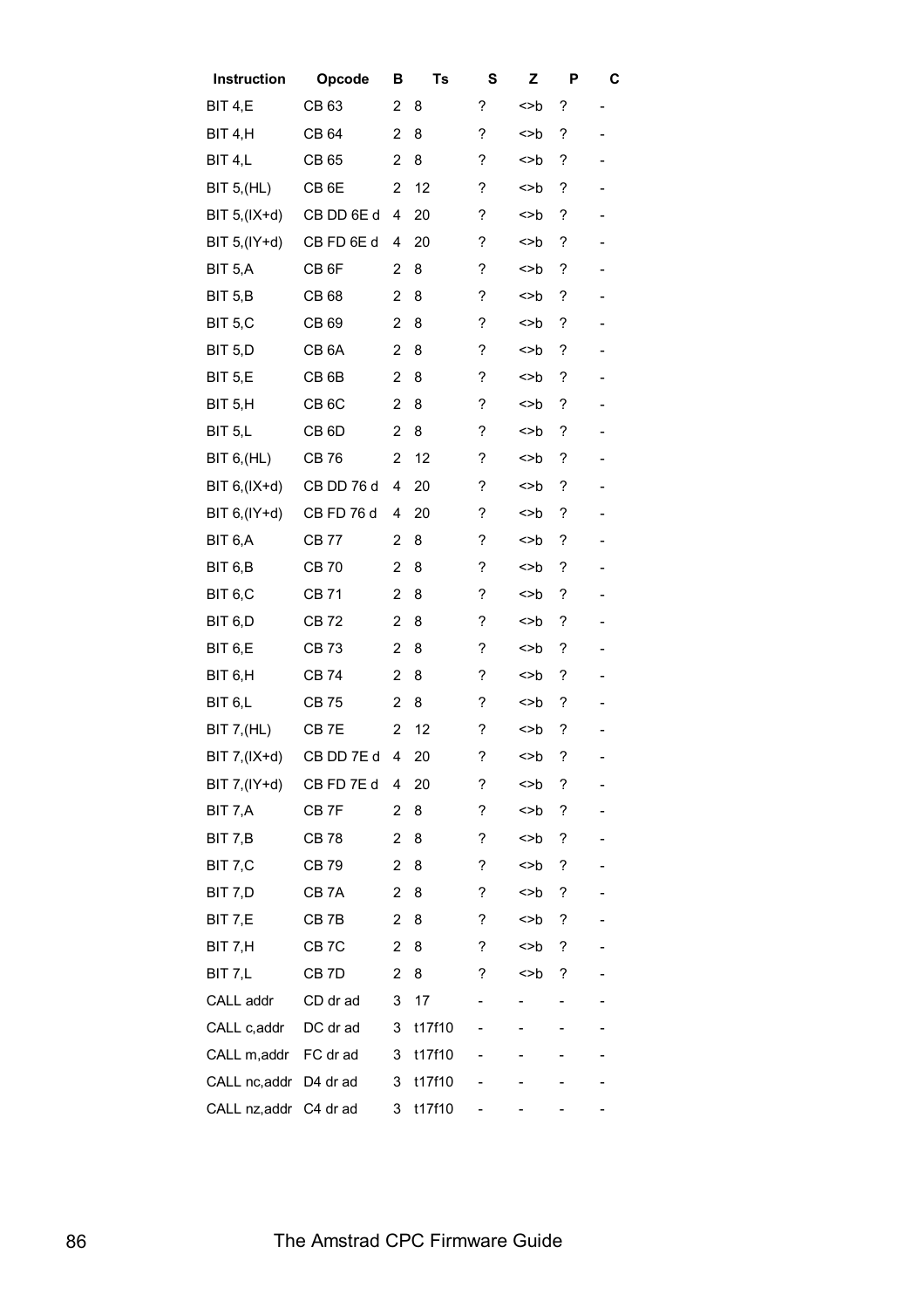| Instruction     | Opcode           | В              | Ts       | S                        | Z                        | P                        | C                        |
|-----------------|------------------|----------------|----------|--------------------------|--------------------------|--------------------------|--------------------------|
| CALL p, addr    | F4 dr ad         | 3              | t17f10   | $\qquad \qquad -$        | -                        |                          | -                        |
| CALL po, addr   | E4 dr ad         | 3              | t17f10   | $\overline{\phantom{0}}$ |                          |                          |                          |
| CALL pe, addr   | EC dr ad         | 3              | t17f10   | $\overline{\phantom{0}}$ |                          |                          |                          |
| CALL z, addr    | CC dr ad         | 3              | t17f10   | $\overline{\phantom{0}}$ | -                        | $\overline{\phantom{0}}$ | -                        |
| <b>CCF</b>      | 3F               | 1              | 4        | $\overline{\phantom{0}}$ | $\overline{\phantom{0}}$ | $\overline{\phantom{0}}$ | x                        |
| CP (HL)         | ВE               | 1              | 7        | =7                       | =                        | ۷                        | <                        |
| $CP$ ( $IX+d$ ) | DD BE d          | 3              | 19       | $=7$                     | $\equiv$                 | v                        | <                        |
| CP (IY+d)       | FD BE d          | 3              | 19       | $=7$                     | $\equiv$                 | v                        | <                        |
| CP A            | BF               | 1              | 4        | $=7$                     | $=$                      | ٧                        | <                        |
| CP <sub>B</sub> | B8               | 1              | 4        | $=7$                     | $=$                      | ٧                        | $\,<$                    |
| CP <sub>C</sub> | B <sub>9</sub>   | 1              | 4        | $=7$                     | $=$                      | ٧                        | <                        |
| CP <sub>D</sub> | <b>BA</b>        | 1              | 4        | $=7$                     | $=$                      | v                        | <                        |
| CP <sub>E</sub> | BB               | 1              | 4        | $=7$                     | $=$                      | v                        | $\,<$                    |
| CP <sub>H</sub> | BC               | 1              | 4        | $=7$                     | $=$                      | v                        | <                        |
| CP HIX          | DD BC            | 2              | 8        | $=7$                     | =                        | ٧                        | <                        |
| CP HIY          | FD BC            | $\overline{2}$ | 8        | $=7$                     | $=$                      | ٧                        | <                        |
| CP <sub>L</sub> | <b>BD</b>        | 1              | 4        | $=7$                     | $=$                      | ٧                        | с                        |
| CP LIX          | DD BD            | 2              | 8        | $=7$                     | $=$                      | v                        | $\,<$                    |
| CP LIY          | FD BD            | $\overline{2}$ | 8        | $=7$                     | $=$                      | v                        | $\,<$                    |
| CP <sub>n</sub> | FE n             | $\overline{2}$ | 7        | $=7$                     | $=$                      | ٧                        | <                        |
| <b>CPD</b>      | ED A9            | $\overline{2}$ | 16       | ?                        | =A                       | ВC                       | $\overline{\phantom{0}}$ |
| <b>CPDR</b>     | ED <sub>B9</sub> | $\overline{2}$ | $=16#21$ | ?                        | $=A$                     | BC                       | $\overline{\phantom{0}}$ |
| <b>CPI</b>      | ED <sub>A1</sub> | $\overline{2}$ | 16       | ?                        | $=A$                     | BC                       | $\overline{\phantom{0}}$ |
| <b>CPIR</b>     | ED <sub>B2</sub> | 2              | $=16#21$ | ?                        | $=A$                     | BC                       | -                        |
| <b>CPL</b>      | 2F               | 1              | 4        | -                        | $\sim$ 100 $\pm$         | mark of                  |                          |
| <b>DAA</b>      | 27               | 1              | 4        | 7                        | z                        | p                        | с                        |
| DEC (HL)        | 35               | 1              | 11       | 7                        | z                        | ۷                        |                          |
| DEC (IX+d)      | DD 35 d          | 3              | 23       | 7                        | z                        | ٧                        |                          |
| DEC (IY+d)      | FD 35 d          | 3              | 23       | 7                        | z                        | ۷                        |                          |
| DEC A           | 3D               | 1              | 4        | $\overline{7}$           | z                        | v                        |                          |
| DEC B           | 05               | 1              | 4        | 7                        | z                        | ۷                        |                          |
| DEC BC          | 0B               | 1              | 6        | $\overline{\phantom{0}}$ | ÷,                       | $\overline{\phantom{0}}$ |                          |
| DEC C           | 0D               | $\mathbf 1$    | 4        | 7                        | z                        | ۷                        |                          |
| DEC D           | 15               | 1              | 4        | 7                        | z                        | ۷                        |                          |
| DEC DE          | 1B               | L              | 6        | $\overline{\phantom{0}}$ | $\overline{\phantom{0}}$ | $\overline{\phantom{0}}$ |                          |
| DEC E           | 1D               | 1              | 4        | 7                        | z                        | v                        |                          |
| DEC H           | 25               | 1              | 4        | 7                        | z                        | ٧                        |                          |
| DEC HIX         | <b>DD 25</b>     | 2              | 8        | 7                        | z                        | ٧                        |                          |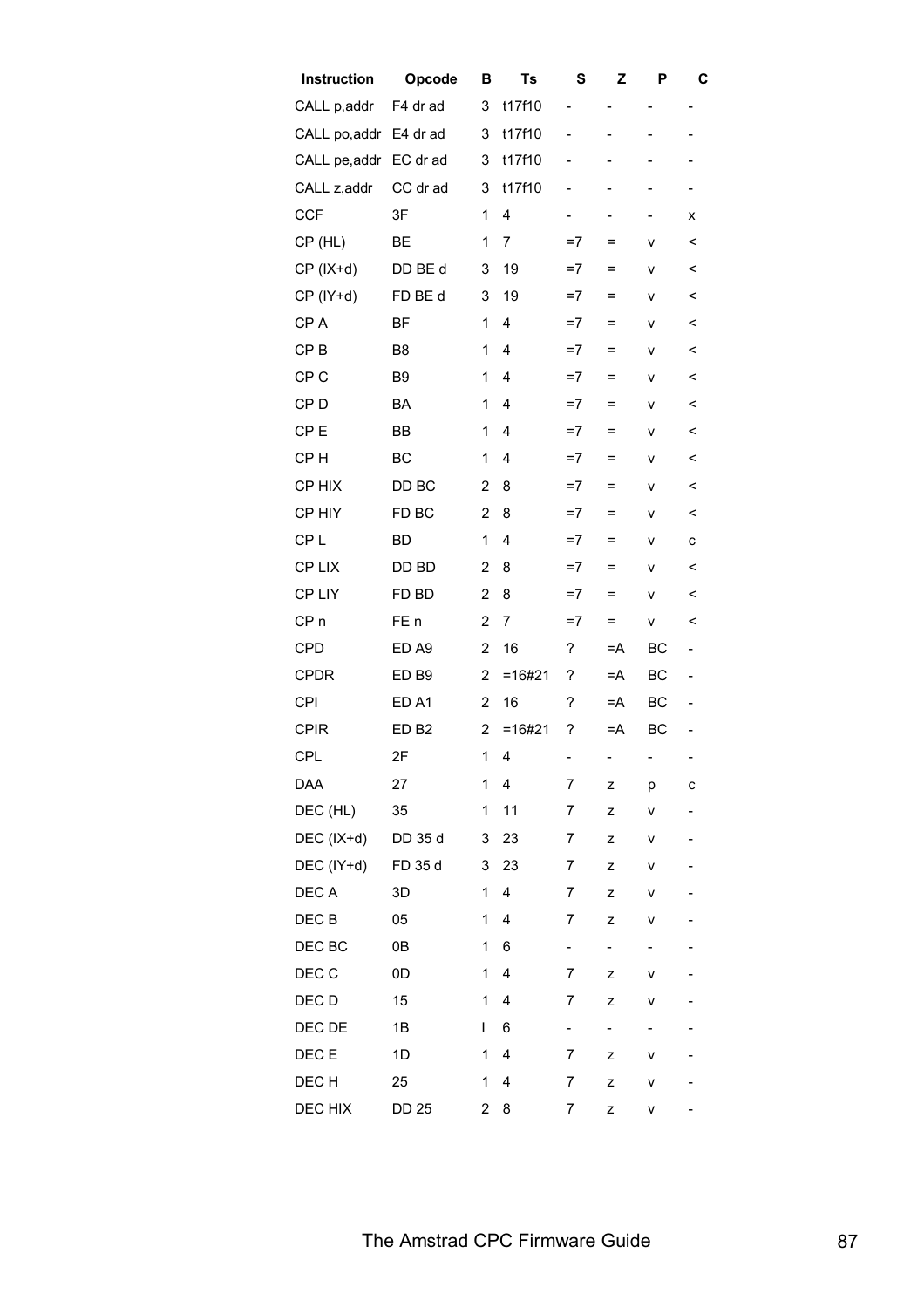| Instruction               | Opcode           | в              | Ts    | S                            | z                        | Р                        | С                        |
|---------------------------|------------------|----------------|-------|------------------------------|--------------------------|--------------------------|--------------------------|
| DEC HIY                   | <b>FD 25</b>     | 2              | 8     | 7                            | z                        | ٧                        | -                        |
| DEC HL                    | 2B               | 1              | 6     | $\overline{\phantom{0}}$     | -                        | -                        | -                        |
| DEC IX                    | DD <sub>2B</sub> | $\overline{2}$ | 10    | -                            | -                        | -                        | -                        |
| DEC IY                    | FD <sub>2B</sub> | $\overline{2}$ | 10    |                              | -                        | $\overline{\phantom{0}}$ |                          |
| DEC <sub>L</sub>          | 2D               | 1              | 4     | $\overline{7}$               | z                        | ٧                        |                          |
| DEC LIX                   | DD <sub>2D</sub> | $\overline{2}$ | 8     | 7                            | z                        | ٧                        | -                        |
| <b>DECLIY</b>             | FD <sub>2D</sub> | $\overline{2}$ | 8     | 7                            | z                        | ٧                        | -                        |
| DEC SP                    | 3B               | 1              | 6     | $\qquad \qquad \blacksquare$ | -                        | $\overline{\phantom{0}}$ | -                        |
| DI                        | F <sub>3</sub>   | 1              | 4     | -                            | -                        | -                        | -                        |
| DJNZ d                    | 10d              | $\overline{2}$ | t13f8 |                              | -                        | -                        | -                        |
| EI                        | FB               | 1              | 4     |                              | -                        | -                        |                          |
| EX (SP), HL               | E <sub>3</sub>   | 1              | 19    | -                            | -                        | -                        | -                        |
| EX (SP), IX               | DD <sub>E3</sub> | 2              | 23    | -                            | -                        | -                        | -                        |
| EX (SP), IY               | FD <sub>E3</sub> | $\overline{2}$ | 23    |                              | -                        | -                        | -                        |
| EX AF, AF'                | 08               | 1              | 4     | s'                           | z'                       | p'                       | c'                       |
| EX DE, HL                 | EB               | 1              | 4     | -                            | -                        | $\overline{\phantom{0}}$ | -                        |
| <b>EXX</b>                | D <sub>9</sub>   | 1              | 4     | -                            | -                        | $\overline{\phantom{0}}$ | -                        |
| <b>HALT</b>               | 76               | 1              | min 4 | -                            | -                        | $\overline{\phantom{0}}$ | -                        |
| IM <sub>0</sub>           | <b>ED 46</b>     | $\overline{2}$ | 8     | -                            | -                        | -                        | -                        |
| IM <sub>1</sub>           | ED 56            | $\overline{2}$ | 8     | -                            | -                        | -                        | -                        |
| IM2                       | ED <sub>5E</sub> | $\overline{2}$ | 8     | -                            | -                        | -                        | -                        |
| IN $A, (C)$               | <b>ED 78</b>     | $\overline{2}$ | 12    | 7                            | z                        | р                        | 0                        |
| IN A <sub>n</sub> (n)     | DB n             | $\overline{2}$ | 11    | $\overline{\phantom{0}}$     | $\overline{\phantom{0}}$ | $\overline{\phantom{0}}$ | $\overline{\phantom{0}}$ |
| IN $B1(C)$                | <b>ED 40</b>     | 2              | 12    | 7                            | z                        | p                        | 0                        |
| IN C, (C)                 | <b>ED 48</b>     | 2              | 12    | 7                            | z                        | р                        | 0                        |
| IN D, (C)                 | ED 50            | 2              | 12    | 7                            | z                        | p                        | 0                        |
| IN $E$ <sub>,</sub> $(C)$ | ED 58            | $\overline{c}$ | 12    | 7                            | z                        | р                        | 0                        |
| IN $H1(C)$                | ED 60            | $\overline{2}$ | 12    | 7                            | z                        | p                        | 0                        |
| IN $L, (C)$               | ED 68            | $\overline{c}$ | 12    | 7                            | z                        | p                        | 0                        |
| INC (HL)                  | 34               | 1              | 11    | 7                            | z                        | ٧                        | -                        |
| $INC (IX+d)$              | DD 34 d          | 3              | 23    | 7                            | z                        | ٧                        | -                        |
| INC (IY+d)                | FD 34 d          | 3              | 23    | 7                            | z                        | ٧                        |                          |
| <b>INC A</b>              | 3C               | 1              | 4     | 7                            | z                        | ٧                        |                          |
| INC <sub>B</sub>          | 04               | 1              | 4     | 7                            | z                        | ۷                        |                          |
| INC BC                    | 03               | 1              | 6     | $\overline{\phantom{a}}$     | -                        | -                        |                          |
| INC <sub>C</sub>          | $_{0C}$          | 1              | 4     | 7                            | z                        | ٧                        |                          |
| INC D                     | 14               | 1              | 4     | 7                            | z                        | ٧                        |                          |
| INC DE                    | 13               | 1              | 6     |                              |                          | -                        |                          |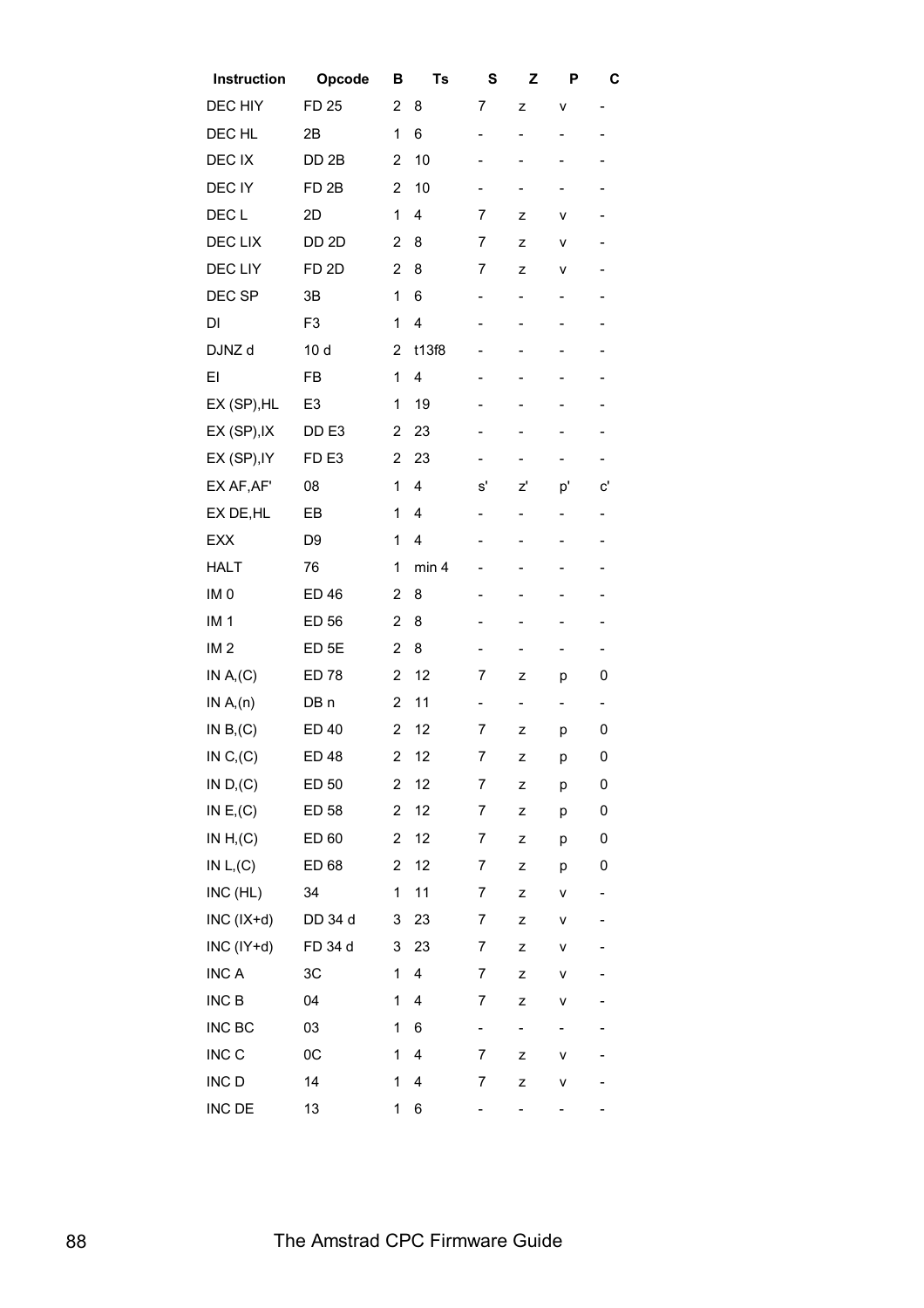| Instruction      | Opcode               | в                       | Ts      | S                        | Z                        | Ρ | С                        |
|------------------|----------------------|-------------------------|---------|--------------------------|--------------------------|---|--------------------------|
| INC <sub>E</sub> | 1C                   | 1                       | 4       | 7                        | z                        | ۷ | $\overline{\phantom{0}}$ |
| INC H            | 24                   | 1                       | 4       | 7                        | z                        | ٧ |                          |
| <b>INC HIX</b>   | <b>DD 24</b>         | 2                       | 8       | 7                        | z                        | ٧ |                          |
| <b>INC HIY</b>   | <b>FD 24</b>         | 2                       | 8       | 7                        | z                        | ۷ |                          |
| <b>INC HL</b>    | 23                   | 1                       | 6       | -                        | -                        |   |                          |
| <b>INCIX</b>     | <b>DD 23</b>         | 2                       | 10      | -                        |                          |   |                          |
| <b>INC IY</b>    | FD 23                | 2                       | 10      | -                        | -                        |   |                          |
| INC <sub>L</sub> | 2C                   | 1                       | 4       | 7                        | z                        | ٧ |                          |
| <b>INC LIX</b>   | DD <sub>2</sub> C    | 2                       | 8       | 7                        | z                        | ۷ |                          |
| <b>INC LIY</b>   | FD <sub>2C</sub>     | 2                       | 8       | 7                        | z                        | ۷ |                          |
| INC SP           | 33                   | 1                       | 6       | $\overline{\phantom{0}}$ | $\overline{\phantom{0}}$ |   |                          |
| <b>IND</b>       | ED AA                | $\overline{2}$          | 16      | ?                        | >>B                      | ? |                          |
| <b>INDR</b>      | ED BA                | 2                       | z16nz21 | ?                        | 1                        | ? |                          |
| INI              | ED <sub>A2</sub>     | 2                       | 16      | ?                        | >>B                      | ? |                          |
| <b>INIR</b>      | ED <sub>B2</sub>     | 2                       | z16nz21 | ?                        | 1                        | ? |                          |
| JP (HL)          | E <sub>9</sub>       | 1                       | 4       | -                        |                          |   |                          |
| JP (IX)          | DD <sub>E9</sub>     | 2                       | 8       | -                        |                          |   |                          |
| JP (IY)          | FD <sub>E9</sub>     | $\overline{2}$          | 8       | -                        |                          |   |                          |
| JP addr          | C3 dr ad             | 3                       | 10      | -                        |                          |   |                          |
| JP c,addr        | DA dr ad             | 3                       | 10      |                          |                          |   |                          |
| JP m, addr       | FA dr ad             | 3                       | 10      |                          |                          |   |                          |
| JP nc, addr      | D <sub>2</sub> dr ad | 3                       | 10      |                          |                          |   |                          |
| JP nz, addr      | C <sub>2</sub> dr ad | 3                       | 10      |                          |                          |   |                          |
| JP p,addr        | F <sub>2</sub> dr ad | 3                       | 10      |                          |                          |   |                          |
| JP po, addr      | E2 dr ad             | 3                       | 10      | -                        | Ξ.                       |   | -                        |
| JP pe, addr      | EA dr ad             | 3                       | 10      |                          |                          |   |                          |
| JP z, addr       | CA dr ad             | 3                       | 10      |                          |                          |   |                          |
| JR c,d           | 38 d                 | 2                       | t12f7   |                          |                          |   |                          |
| JR d             | 18 d                 | $\overline{\mathbf{c}}$ | 12      |                          |                          |   |                          |
| JR nc,d          | 30 d                 | 2                       | t12f7   |                          |                          |   |                          |
| JR nz,d          | 20 d                 | $\overline{\mathbf{c}}$ | t12f7   |                          |                          |   |                          |
| JR z,d           | 28 d                 | 2                       | t12f7   |                          |                          |   |                          |
| LD (addr), A     | 32 dr ad             | 3                       | 13      |                          |                          |   |                          |
| LD (addr), BC    | ED 43 dr ad          | 4                       | 20      |                          |                          |   |                          |
| LD (addr), DE    | ED 53 dr ad          | 4                       | 20      |                          |                          |   |                          |
| LD (addr), HL    | 22 dr ad             | 3                       | 16      |                          |                          |   |                          |
| LD (addr), HL    | ED 63 dr ad          | 4                       | 20      |                          |                          |   |                          |
| LD (addr), IX    | DD 22 dr ad          | 4                       | 20      |                          |                          |   |                          |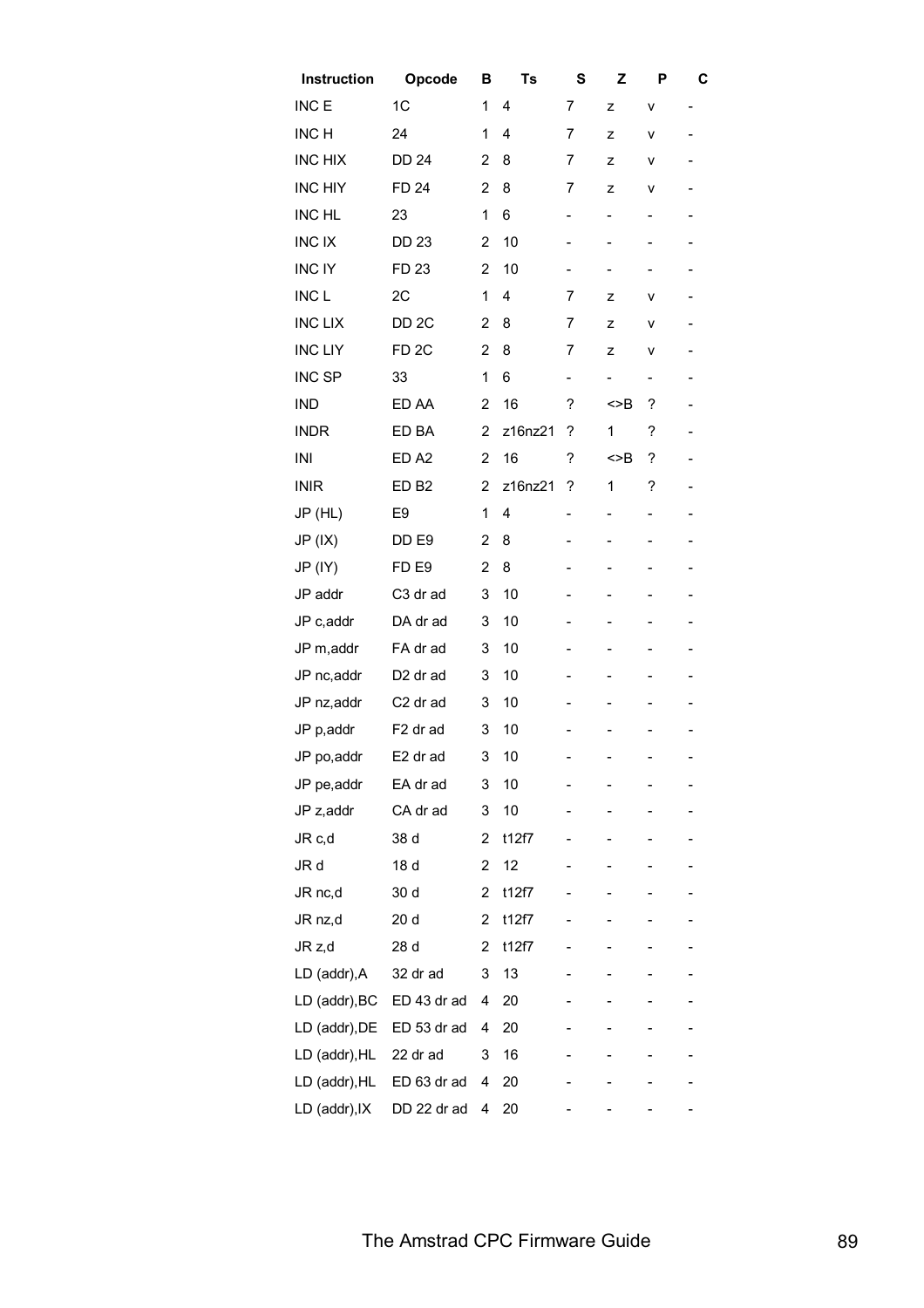| Instruction   | Opcode            | в | Ts | S | z | Р                        | С              |
|---------------|-------------------|---|----|---|---|--------------------------|----------------|
| LD (addr), IY | FD 22 dr ad       | 4 | 20 |   |   |                          | $\overline{a}$ |
| LD (addr), SP | ED 73 dr ad       | 4 | 20 |   |   | -                        |                |
| LD (BC),A     | 02                | 1 | 7  |   |   |                          |                |
| LD (DE),A     | 12                | 1 | 7  |   |   |                          |                |
| LD (HL),A     | 77                | 1 | 7  |   |   |                          |                |
| LD (HL),A     | 77                | 1 | 7  |   |   | $\overline{\phantom{0}}$ |                |
| LD (HL),B     | 70                | 1 | 7  |   |   | -                        |                |
| LD (HL), C    | 71                | 1 | 7  |   | - | -                        | -              |
| LD (HL),D     | 72                | 1 | 7  |   |   |                          |                |
| LD (HL),E     | 73                | 1 | 7  |   |   |                          |                |
| LD (HL),H     | 74                | 1 | 7  |   | - | -                        |                |
| LD (HL),L     | 75                | 1 | 7  |   |   |                          |                |
| LD (HL),n     | 36 n              | 2 | 10 |   | - | $\overline{\phantom{0}}$ |                |
| LD (IX+d),A   | DD 77 d           | 3 | 19 |   |   |                          |                |
| LD (IX+d),B   | DD 70 d           | 3 | 19 |   |   |                          |                |
| LD (IX+d),C   | DD 71 d           | 3 | 19 |   |   |                          |                |
| LD (IX+d),D   | DD 72 d           | 3 | 19 |   |   | $\overline{\phantom{0}}$ |                |
| LD (IX+d),E   | DD 73 d           | 3 | 19 |   |   |                          |                |
| LD (IX+d),H   | DD 71 d           | 3 | 19 |   | - | -                        |                |
| LD (IX+d),L   | DD 75 d           | 3 | 19 |   |   |                          |                |
| LD (IX+d),n   | DD 36 d n         | 4 | 19 |   |   |                          |                |
| LD (IY+d),A   | FD 77 d           | 3 | 19 |   | - | -                        |                |
| LD (IY+d), B  | FD 70 d           | 3 | 19 |   |   |                          |                |
| LD (IY+d), C  | FD 71 d           | 3 | 19 |   |   |                          |                |
| LD (IY+d),D   | FD 72 d           | 3 | 19 |   |   |                          |                |
| LD (IY+d),E   | FD 73 d           | 3 | 19 |   |   |                          |                |
| LD (IY+d),H   | FD 74 d           | 3 | 19 |   |   |                          |                |
| LD (IY+d),L   | FD 75 d           | 3 | 19 |   |   |                          |                |
| LD (IY+d),n   | FD 36 d n         | 4 | 19 |   |   |                          |                |
| LD A, (addr)  | 3A dr ad          | 3 | 13 |   |   |                          |                |
| LD A,(BC)     | 0A                | 1 | 7  |   |   |                          |                |
| LD A,(DE)     | 1A                | 1 | 7  |   |   |                          |                |
| LD A,(HL)     | 7E                | 1 | 7  |   |   |                          |                |
| LD A,(HL)     | 7E                | 1 | 7  |   |   |                          |                |
| LD A,(IX+d)   | DD 7E d           | 3 | 19 |   |   |                          |                |
| LD A,(IY+d)   | FD <sub>7Ed</sub> | 3 | 19 |   |   |                          |                |
| LD A,A        | 7F                | 1 | 4  |   |   |                          |                |
| LD A,B        | 78                | 1 | 4  |   |   |                          |                |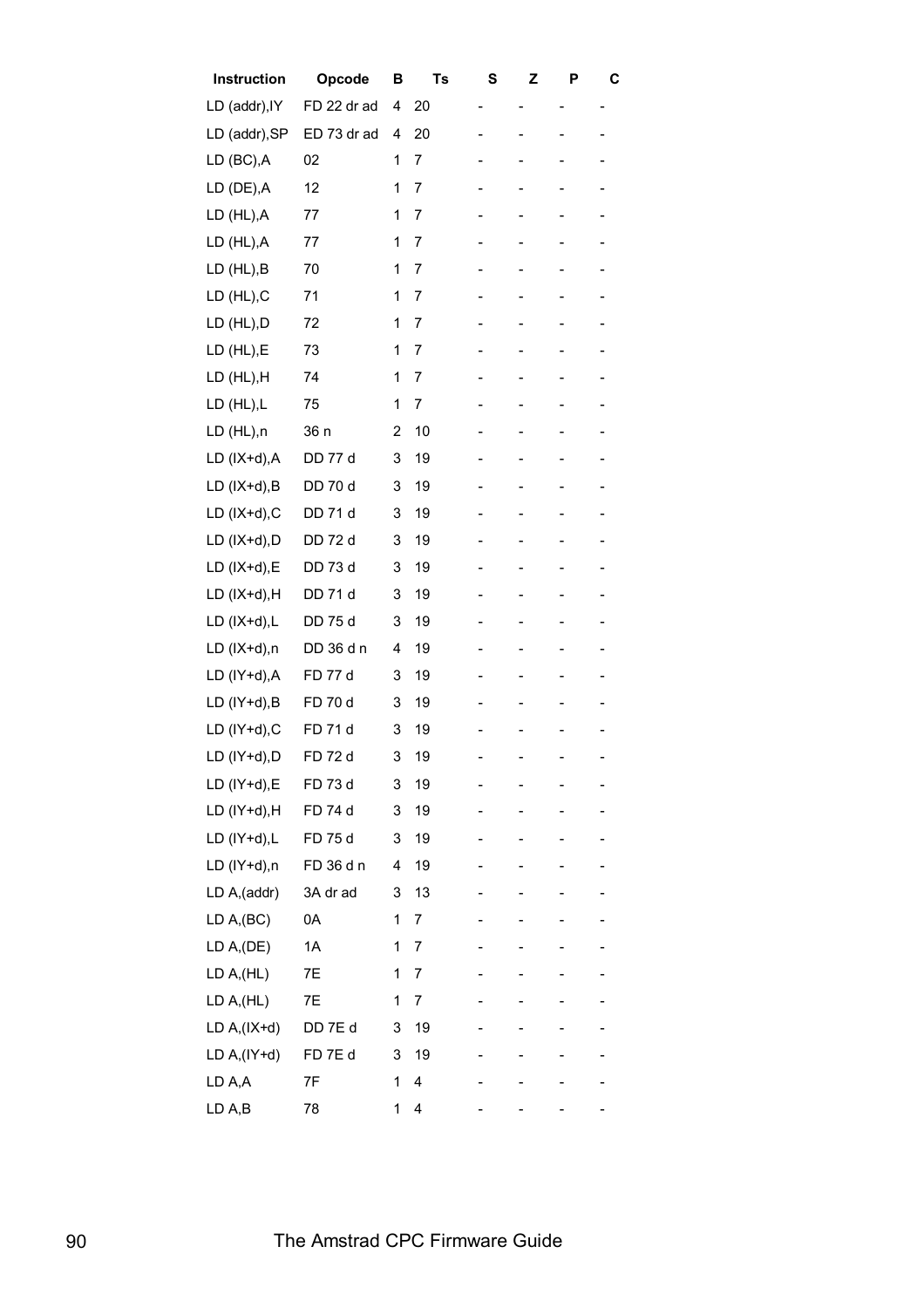| Instruction   | Opcode            | В              | Ts | S                        | Z              | Ρ              | С                        |
|---------------|-------------------|----------------|----|--------------------------|----------------|----------------|--------------------------|
| LD A,C        | 79                | 1              | 4  | -                        | -              | -              | -                        |
| LD A,D        | 7A                | 1              | 4  | -                        |                |                |                          |
| LD A,E        | 7B                | 1              | 4  | -                        | -              | -              |                          |
| LD A,H        | 7C                | 1              | 4  | -                        |                |                |                          |
| LD A, HIX     | DD <sub>7</sub> C | $\overline{2}$ | 8  | -                        |                |                |                          |
| LD A, HIY     | FD <sub>7C</sub>  | $\overline{2}$ | 8  | -                        |                |                |                          |
| LD A,I        | ED 57             | $\overline{2}$ | 9  | 7                        | z              | i              | 0                        |
| LD A,L        | 7D                | 1              | 4  | -                        | -              |                | -                        |
| LD A,LIX      | DD 7D             | 2              | 8  | -                        | $\overline{a}$ |                |                          |
| LD A,LIY      | FD <sub>7D</sub>  | $\overline{2}$ | 8  | -                        |                |                |                          |
| LD A,n        | 3E <sub>n</sub>   | 2              | 7  | -                        |                |                |                          |
| LD A,R        | ED <sub>5F</sub>  | $\overline{2}$ | 9  | 7                        | z              | i              | 0                        |
| LD B,(HL)     | 46                | 1              | 7  | $\overline{\phantom{0}}$ | $\overline{a}$ |                | $\overline{\phantom{0}}$ |
| LD $B(IX+d)$  | DD 46 d           | 3              | 19 | -                        | -              | -              |                          |
| LD $B(IV+d)$  | FD 46 d           | 3              | 19 | -                        |                | -              |                          |
| LD B,A        | 47                | 1              | 4  | -                        |                | -              |                          |
| LD B,B        | 40                | 1              | 4  | -                        |                |                |                          |
| LD B,C        | 41                | 1              | 4  | -                        | -              | $\overline{a}$ |                          |
| LD B,D        | 42                | 1              | 4  | -                        |                |                |                          |
| LD B,E        | 43                | 1              | 4  | -                        |                |                |                          |
| LD B,H        | 44                | 1              | 4  |                          |                |                |                          |
| LD B, HIX     | <b>DD 44</b>      | 2              | 8  |                          |                |                |                          |
| LD B, HIY     | <b>FD 44</b>      | $\overline{2}$ | 8  |                          |                |                |                          |
| LD B,L        | 45                | 1              | 4  |                          |                |                |                          |
| LD B,LIX      | <b>DD 45</b>      | $\overline{2}$ | 8  | $\overline{\phantom{0}}$ | -              |                | $\overline{\phantom{a}}$ |
| LD B,LIY      | FD 45             | 2              | 8  |                          |                |                |                          |
| LD B,n        | 06 n              | 2              | 7  |                          |                |                |                          |
| LD BC, (addr) | ED 4B dr ad       | 4              | 20 |                          |                |                |                          |
| LD BC, hilo   | 01 lo hi          | 3              | 10 |                          |                |                |                          |
| LD C,(HL)     | 4E                | 1              | 7  |                          |                |                |                          |
| LD $C,(IX+d)$ | DD 4E d           | 3              | 19 |                          |                |                |                          |
| LD $C,(IY+d)$ | DD 4E d           | 3              | 19 |                          |                |                |                          |
| LD C,A        | 4F                | 1              | 4  |                          |                |                |                          |
| LD C,B        | 48                | 1              | 4  |                          |                |                |                          |
| LD C,C        | 49                | 1              | 1  |                          |                |                |                          |
| LD C,D        | 4A                | 1              | 1  |                          |                |                |                          |
| LD C,E        | 4B                | 1              | 4  |                          |                |                |                          |
| LD C,H        | 4C                | 1              | 4  |                          |                |                |                          |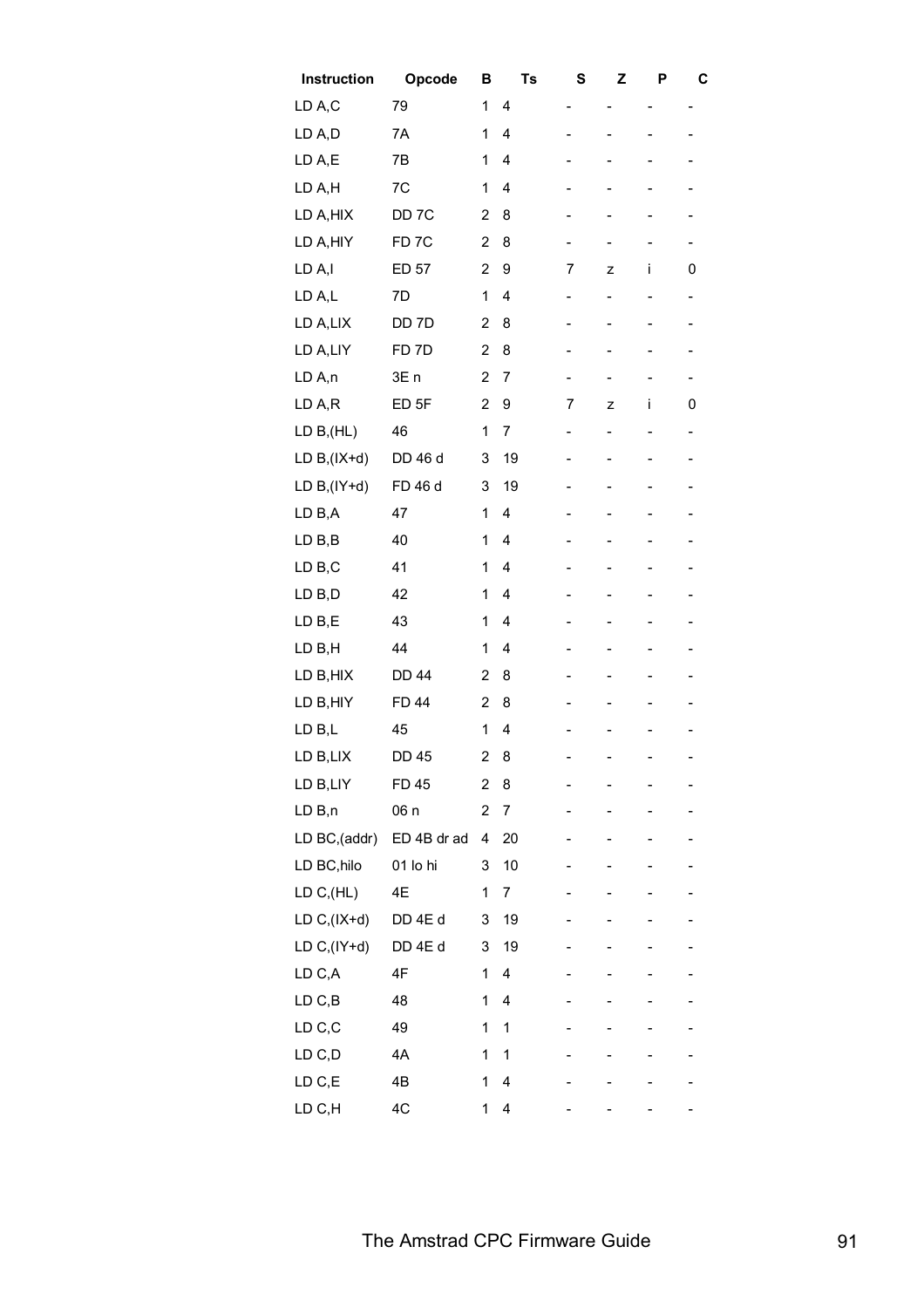| Opcode            | в              | Ts             | S | z | Р                        | С |
|-------------------|----------------|----------------|---|---|--------------------------|---|
| DD <sub>4C</sub>  | $\overline{2}$ | 8              | - |   | -                        | - |
| FD <sub>4C</sub>  | $\overline{c}$ | 8              |   |   | $\overline{\phantom{0}}$ |   |
| 4D                | 1              | 4              |   |   |                          |   |
| DD <sub>4D</sub>  | $\overline{2}$ | 8              |   | - | -                        |   |
| FD <sub>4D</sub>  | $\overline{2}$ | 8              |   |   |                          |   |
| 0E <sub>n</sub>   | $\overline{2}$ | 7              |   | - | -                        |   |
| 56                | 1              | $\overline{7}$ | - | - | -                        |   |
| DD 56 d           | 3              | 19             |   | - | -                        | - |
| FD 56 d           | 3              | 19             |   |   |                          |   |
| 57                | 1              | 4              |   |   |                          |   |
| 50                | 1              | 4              |   |   |                          |   |
| 51                | 1              | 4              |   | - |                          |   |
| 52                | 1              | 4              |   | - |                          |   |
| 53                | 1              | 4              | - | - |                          |   |
| 54                | 1              | 4              |   | - | $\overline{\phantom{0}}$ |   |
| <b>DD 54</b>      | $\overline{2}$ | 8              |   |   |                          |   |
| FD 54             | $\overline{2}$ | 8              |   |   | $\overline{\phantom{0}}$ |   |
| 55                | 1              | 4              | - | - |                          |   |
| <b>DD 55</b>      | $\overline{2}$ | 8              |   | - | -                        | - |
| FD 55             | $\overline{2}$ | 8              |   |   |                          |   |
| 16 n              | $\overline{2}$ | 7              |   |   |                          |   |
| ED 5B dr ad       | 4              | 20             |   |   |                          |   |
| 11 lo hi          | 3              | 10             |   |   |                          |   |
| 5E                | 1              | 7              |   |   |                          |   |
| DD 5E d           | 3              | 19             | - |   | -                        | - |
| FD 5E d           | 3              | 19             |   |   |                          |   |
| 5F                | 1              | 4              |   |   |                          |   |
| 58                | 1              | 4              |   |   |                          |   |
| 59                | 1              | 4              |   | - | -                        |   |
| 5A                | 1              | 4              |   |   |                          |   |
| 5B                | 1              | 4              |   | - | -                        |   |
| 5C                | 1              | 4              |   |   |                          |   |
| DD <sub>5</sub> C | $\overline{2}$ | 8              |   |   |                          |   |
| FD <sub>5C</sub>  | $\overline{2}$ | 8              |   |   |                          |   |
| 5D                | 1              | 4              |   |   |                          |   |
| DD 5D             | $\overline{2}$ | 8              |   |   |                          |   |
| FD <sub>5D</sub>  | $\overline{c}$ | 8              |   |   |                          |   |
| 1E n              | $\overline{c}$ | 7              |   |   |                          |   |
|                   |                |                |   |   |                          |   |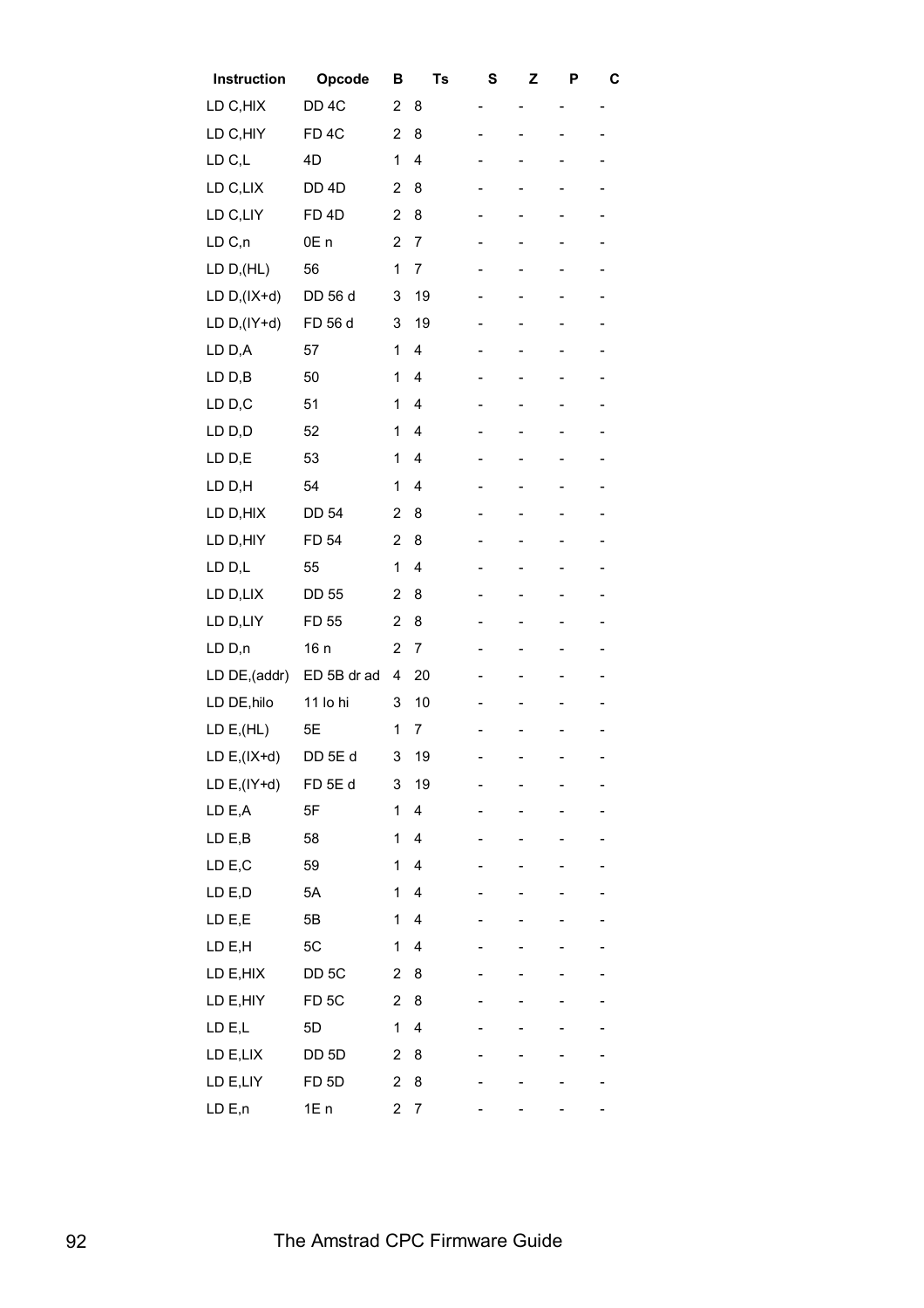| Instruction       | Opcode       | в              | Ts | S                        | z | P                        | C |
|-------------------|--------------|----------------|----|--------------------------|---|--------------------------|---|
| LD H, (HL)        | 66           | 1              | 7  | -                        | - |                          | - |
| LD $H$ , $(IX+d)$ | DD 66 d      | 3              | 19 | -                        |   |                          |   |
| LD $H$ , $(IV+d)$ | FD 66 d      | 3              | 19 | -                        |   |                          |   |
| LD H,A            | 67           | 1              | 4  | -                        |   |                          |   |
| LD H,B            | 60           | 1              | 4  | -                        | - | $\overline{a}$           |   |
| LD H,C            | 61           | 1              | 4  | -                        |   | $\overline{a}$           |   |
| LD H,D            | 62           | 1              | 4  | $\overline{\phantom{0}}$ |   |                          |   |
| LD H,E            | 63           | 1              | 4  |                          |   |                          |   |
| LD H,H            | 64           | 1              | 4  | -                        |   |                          |   |
| LD H,L            | 65           | 1              | 4  | -                        | - | $\overline{\phantom{0}}$ |   |
| LD H,n            | 26 n         | 2              | 7  | $\overline{\phantom{0}}$ |   |                          |   |
| LD HIX, A         | <b>DD 67</b> | 2              | 8  | -                        | - | -                        |   |
| LD HIX, B         | <b>DD 60</b> | 2              | 8  | -                        |   |                          |   |
| LD HIX,C          | <b>DD 61</b> | $\overline{2}$ | 8  | -                        |   |                          |   |
| LD HIX,D          | DD 62        | 2              | 8  | -                        |   |                          |   |
| LD HIX,E          | DD 63        | 2              | 8  | -                        | - | $\overline{a}$           |   |
| LD HIX, HIX       | DD 64        | 2              | 8  | -                        |   | $\overline{a}$           |   |
| LD HIX, LIX       | <b>DD 65</b> | 2              | 8  | -                        |   |                          |   |
| LD HIX,n          | DD 26 n      | 3              | 11 |                          |   |                          |   |
| LD HIY, A         | FD 67        | 2              | 8  |                          |   |                          |   |
| LD HIY, B         | FD 60        | $\overline{c}$ | 8  | -                        | - | $\overline{\phantom{0}}$ |   |
| LD HIY, C         | FD 61        | 2              | 8  |                          |   |                          |   |
| LD HIY, D         | FD 62        | 2              | 8  | -                        |   |                          |   |
| LD HIY,E          | FD 63        | $\overline{c}$ | 8  |                          |   |                          |   |
| LD HIY, HIY       | FD 64        | $\overline{2}$ | 8  |                          | - |                          |   |
| LD HIY, LIY       | FD 65        | 2              | 8  |                          |   |                          |   |
| LD HIY,n          | FD 26 n      | 3              | 11 | -                        |   |                          |   |
| LD HL, (addr)     | 2A dr ad     | 3              | 16 |                          |   |                          |   |
| LD HL, (addr)     | ED 6B dr ad  | 4              | 20 | -                        |   |                          |   |
| LD HL, hilo       | 21 lo hi     | 3              | 10 |                          |   |                          |   |
| LD I,A            | <b>ED 47</b> | 2              | 9  |                          |   |                          |   |
| LD IX, (addr)     | DD 2A dr ad  | 4              | 20 |                          |   |                          |   |
| LD IX, hilo       | DD 2A lo hi  | 4              | 14 | -                        |   | -                        |   |
| LD IY, (addr)     | FD 2A dr ad  | 4              | 20 |                          |   |                          |   |
| LD IY, hilo       | FD 21 lo hi  | 4              | 14 | -                        |   | -                        |   |
| LD $L,(HL)$       | 6E           | 1              | 7  |                          |   |                          |   |
| LD $L,(IX+d)$     | DD 6E d      | 3              | 19 |                          |   |                          |   |
| LD $L,(IY+d)$     | FD 6E d      | 3              | 19 |                          |   |                          |   |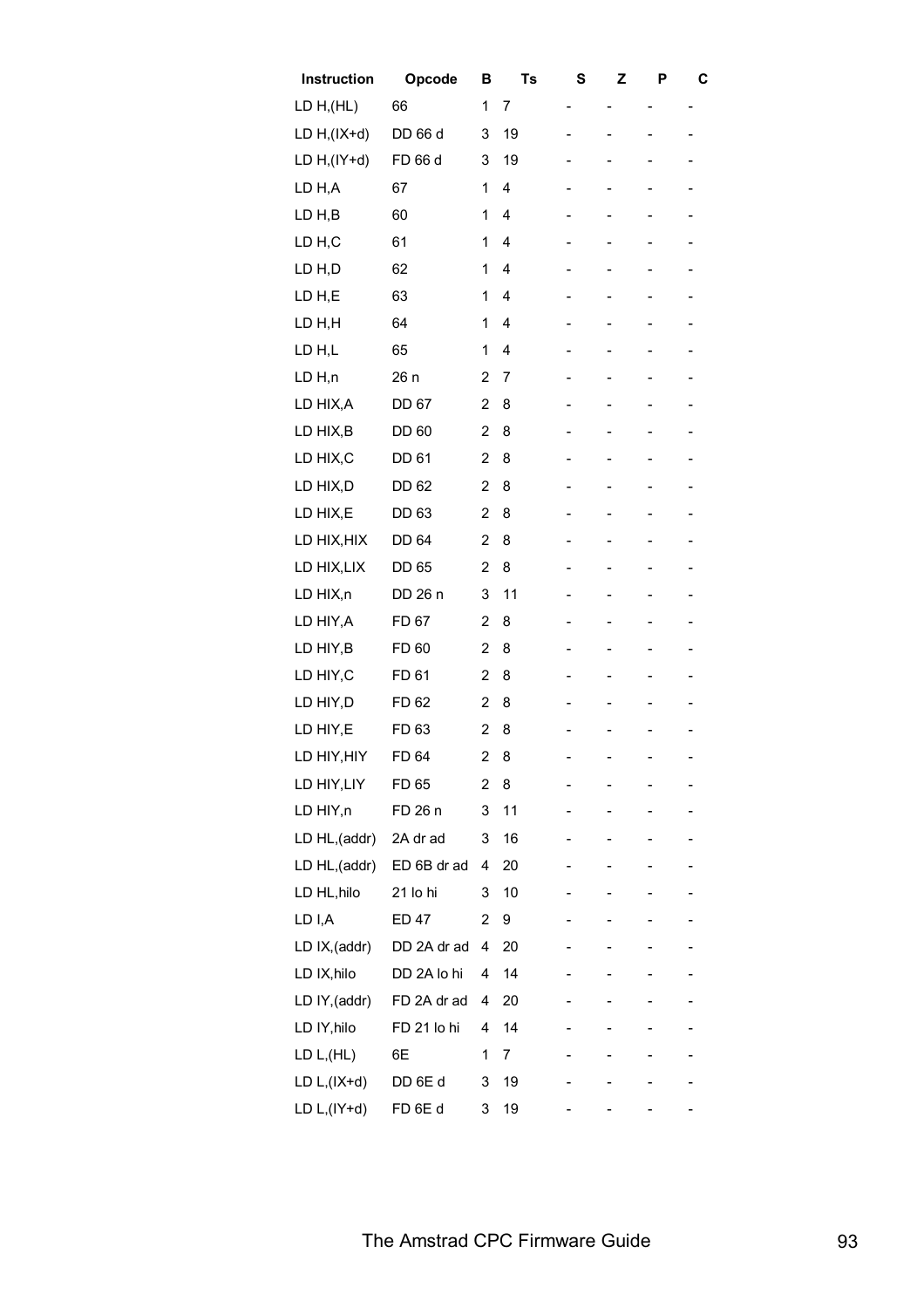| Instruction        | Opcode            | в              | Ts             | S                            | Z                            | Р                        | С                        |
|--------------------|-------------------|----------------|----------------|------------------------------|------------------------------|--------------------------|--------------------------|
| LD L,A             | 6F                | 1              | 4              | $\overline{a}$               |                              | -                        | -                        |
| LD <sub>L</sub> B  | 68                | 1              | 4              | $\overline{a}$               | -                            | -                        | -                        |
| LD L,C             | 69                | 1              | 4              |                              | $\qquad \qquad \blacksquare$ | -                        |                          |
| LD L,D             | 6A                | 1              | 4              |                              |                              |                          |                          |
| LD L,E             | 6B                | 1              | 4              |                              |                              | -                        |                          |
| LD L,H             | 6C                | 1              | 4              | $\overline{a}$               | $\overline{\phantom{0}}$     | $\overline{\phantom{0}}$ | -                        |
| LD L,L             | 6D                | 1              | 4              | $\overline{a}$               | $\qquad \qquad -$            | -                        |                          |
| LD <sub>L,n</sub>  | 2E <sub>n</sub>   | 2              | 7              | -                            | -                            | -                        | -                        |
| LD LIX, A          | DD 6F             | $\overline{2}$ | 8              | $\qquad \qquad \blacksquare$ | -                            | -                        |                          |
| LD LIX, B          | DD 68             | $\overline{2}$ | 8              |                              | -                            | -                        | -                        |
| LD LIX, C          | DD 69             | $\overline{2}$ | 8              |                              | -                            | -                        |                          |
| LD LIX, D          | DD 6A             | $\overline{2}$ | 8              | $\overline{a}$               | $\overline{\phantom{0}}$     | -                        | $\overline{a}$           |
| LD LIX,E           | DD 6B             | $\overline{2}$ | 8              | -                            | -                            | -                        |                          |
| LD LIX, HIX        | DD <sub>6</sub> C | $\overline{2}$ | 8              |                              | -                            | -                        | -                        |
| LD LIX, LIX        | DD 6D             | $\overline{2}$ | 8              |                              | $\qquad \qquad \blacksquare$ |                          |                          |
| LD LIX,n           | DD 2E n           | 3              | 11             |                              |                              | -                        |                          |
| LD LIY, A          | FD <sub>6F</sub>  | $\overline{2}$ | 8              | $\qquad \qquad \blacksquare$ | $\overline{\phantom{0}}$     | $\overline{\phantom{0}}$ | -                        |
| LD LIY, B          | FD 68             | $\overline{2}$ | 8              | $\overline{a}$               | $\qquad \qquad \blacksquare$ | -                        |                          |
| LD LIY, C          | FD 69             | $\overline{2}$ | 8              | -                            | -                            | -                        | -                        |
| LD LIY, D          | FD <sub>6A</sub>  | $\overline{2}$ | 8              | $\qquad \qquad \blacksquare$ | -                            | -                        | -                        |
| LD LIY,E           | FD <sub>6B</sub>  | $\overline{2}$ | 8              |                              | -                            | -                        |                          |
| LD LIY, HIY        | FD <sub>6C</sub>  | $\overline{2}$ | 8              |                              |                              |                          |                          |
| LD LIY, LIY        | FD <sub>6D</sub>  | $\overline{2}$ | 8              |                              | -                            | -                        |                          |
| LD LIY,n           | FD <sub>2En</sub> | 3              | 11             |                              |                              | -                        |                          |
| LD <sub>R</sub> ,A | ED <sub>4F</sub>  | $\overline{2}$ | 9              | $\overline{\phantom{0}}$     |                              | $\overline{\phantom{0}}$ | -                        |
| LD SP,(addr)       | ED 7B dr ad       | 4              | 20             |                              |                              |                          |                          |
| LD SP, hilo        | 31 lo hi          | 3              | 10             |                              |                              |                          |                          |
| LD SP, HL          | F9                | 1              | 6              |                              |                              |                          |                          |
| LD SP, IX          | DD <sub>F9</sub>  | 2              | 10             |                              | -                            | -                        |                          |
| LD SP, IY          | FD <sub>F9</sub>  | 2              | 10             |                              |                              | -                        |                          |
| <b>LDD</b>         | ED A8             | $\overline{2}$ | 16             |                              | -                            | ВC                       |                          |
| <b>LDDR</b>        | ED <sub>B8</sub>  | $\overline{2}$ | z16nz21        |                              |                              | 0                        |                          |
| LDI                | ED A0             | 2              | 16             |                              | -                            | BC                       |                          |
| <b>LDIR</b>        | ED B <sub>0</sub> | 2              | zl6nz21        |                              |                              | 0                        | $\overline{\phantom{0}}$ |
| <b>NEG</b>         | <b>ED 44</b>      | $\overline{2}$ | 8              | 7                            | z                            | A80                      | A0                       |
| <b>NOP</b>         | 00                | 1              | 4              | -                            | $\overline{\phantom{a}}$     | $\overline{\phantom{0}}$ | -                        |
| OR (HL)            | B6                | 1              | $\overline{7}$ | 7                            | z                            | Ρ                        | 0                        |
| OR (IX+d)          | DD B6 d           | 3              | 19             | 7                            | z                            | р                        | 0                        |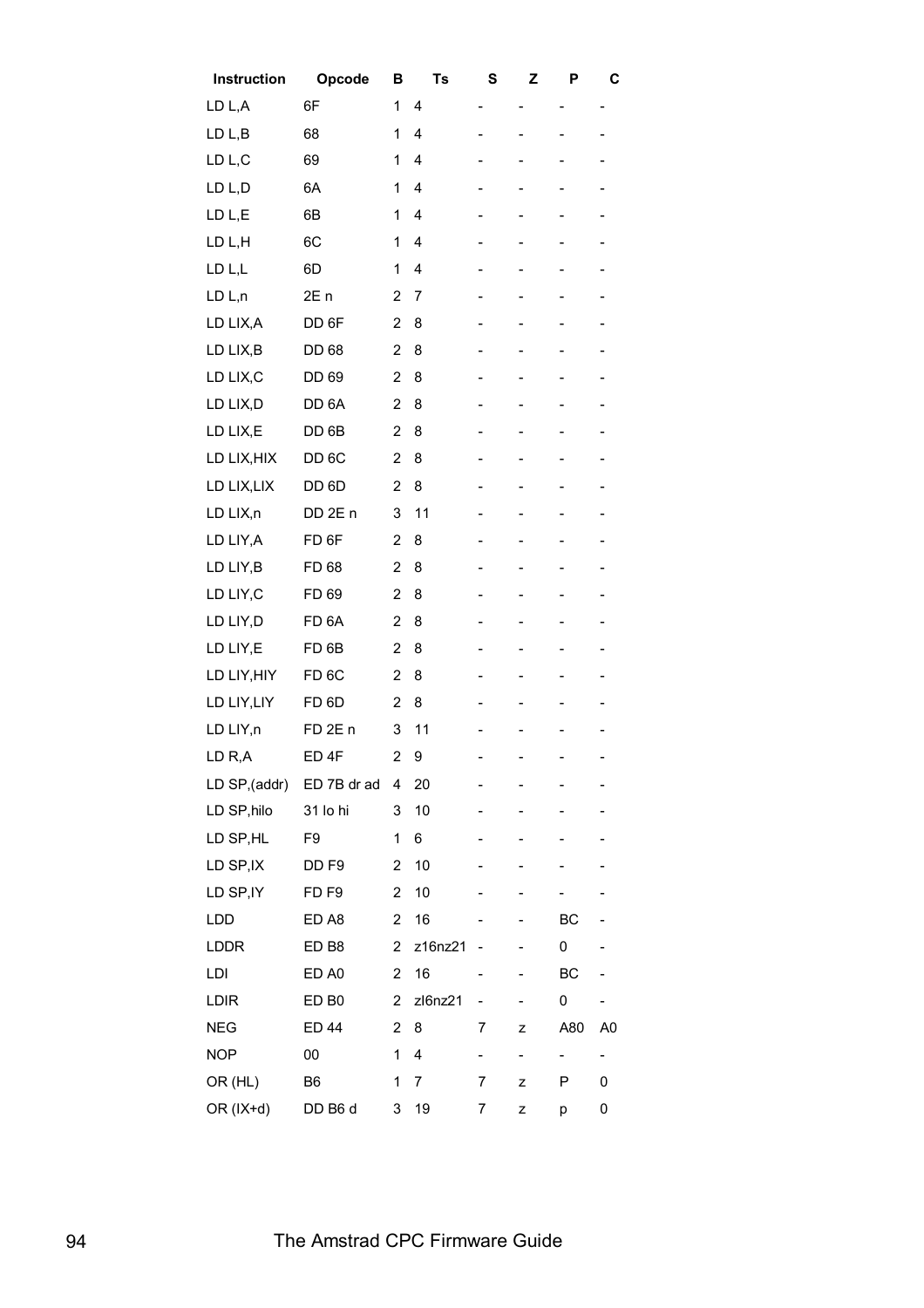| Instruction     | Opcode           | В                       | Ts      | S                        | Z   | P                        | C                            |
|-----------------|------------------|-------------------------|---------|--------------------------|-----|--------------------------|------------------------------|
| OR (IY+d)       | FD B6 d          | 3                       | 19      | 7                        | z   | р                        | 0                            |
| OR A            | B7               | 1                       | 4       | 7                        | Z   | р                        | 0                            |
| OR <sub>B</sub> | B <sub>0</sub>   | 1                       | 4       | 7                        | z   | р                        | 0                            |
| OR <sub>C</sub> | <b>B1</b>        | 1                       | 4       | 7                        | z   | р                        | 0                            |
| OR <sub>D</sub> | B <sub>2</sub>   | 1                       | 4       | 7                        | Z   | р                        | 0                            |
| OR E            | B <sub>3</sub>   | 1                       | 4       | 7                        | Z   | p                        | 0                            |
| OR <sub>H</sub> | B4               | 1                       | 4       | 7                        | z   | p                        | 0                            |
| OR HIX          | DD B4            | $\overline{2}$          | 8       | 7                        | z   | р                        | 0                            |
| OR HIY          | FD <sub>B4</sub> | $\overline{2}$          | 8       | 7                        | z   | р                        | 0                            |
| OR L            | B <sub>5</sub>   | 1                       | 4       | 7                        | z   | р                        | 0                            |
| OR LIX          | DD B5            | $\overline{2}$          | 8       | 7                        | z   | р                        | 0                            |
| OR LIY          | FD <sub>B5</sub> | $\overline{2}$          | 8       | 7                        | z   | р                        | 0                            |
| OR <sub>n</sub> | F6 n             | $\overline{2}$          | 7       | 7                        | z   | р                        | 0                            |
| <b>OTDR</b>     | ED BB            | $\overline{2}$          | z16nz21 | ?                        | 1   | ?                        | -                            |
| <b>OTIR</b>     | ED <sub>B3</sub> | $\overline{2}$          | zl6nz21 | ?                        | L   | ?                        | $\qquad \qquad \blacksquare$ |
| OUT (C), A      | ED 79            | $\overline{2}$          | 12      | -                        | -   | -                        | -                            |
| OUT (C), B      | <b>ED 41</b>     | $\overline{2}$          | 12      | -                        | -   | -                        | -                            |
| OUT (C), C      | ED 49            | $\overline{2}$          | 12      | $\overline{\phantom{0}}$ |     |                          | $\overline{\phantom{0}}$     |
| OUT (C), D      | ED 51            | $\overline{2}$          | 12      | -                        | -   |                          | -                            |
| OUT (C),E       | ED 59            | $\overline{2}$          | 12      | -                        |     |                          |                              |
| OUT (C), H      | ED 61            | $\overline{2}$          | 12      |                          |     |                          | -                            |
| OUT (C),L       | ED 69            | $\overline{2}$          | 12      |                          |     |                          |                              |
| OUT (n), A      | D <sub>3</sub> n | $\overline{2}$          | 11      | -                        |     | $\overline{\phantom{0}}$ | -                            |
| OUTD            | ED AB            | $\overline{2}$          | 16      | ?                        | >B  | ?                        | -                            |
| OUTI            | ED A3            | $\overline{2}$          | 16      | ?                        | <>B | ?                        | -                            |
| POP AF          | F <sub>1</sub>   | 1                       | 10      |                          |     | POP POP POP POP          |                              |
| POP BC          | C <sub>1</sub>   | 1                       | 10      |                          |     |                          | -                            |
| POP DE          | D <sub>1</sub>   | 1                       | 10      | -                        |     |                          | -                            |
| POP HL          | E1               | 1                       | 10      |                          |     |                          | -                            |
| POP IX          | DD <sub>E1</sub> | 2                       | 14      |                          |     |                          |                              |
| POP IY          | FD <sub>E1</sub> | $\overline{2}$          | 14      |                          |     |                          | -                            |
| PUSH AF         | F <sub>5</sub>   | 1                       | 11      |                          |     |                          |                              |
| PUSH BC         | C <sub>5</sub>   | $\mathbf 1$             | 11      |                          |     |                          | -                            |
| PUSH DE         | D <sub>5</sub>   | $\mathbf 1$             | 11      |                          |     |                          | -                            |
| PUSH HL         | E <sub>5</sub>   | 1                       | 11      | -                        | -   |                          | -                            |
| PUSH IX         | DD <sub>E5</sub> | 2                       | 15      |                          |     |                          |                              |
| PUSH IY         | FD <sub>E5</sub> | $\overline{\mathbf{c}}$ | 15      |                          |     |                          |                              |
| RES 0, (HL)     | <b>CB 86</b>     | 2                       | 15      |                          |     |                          | -                            |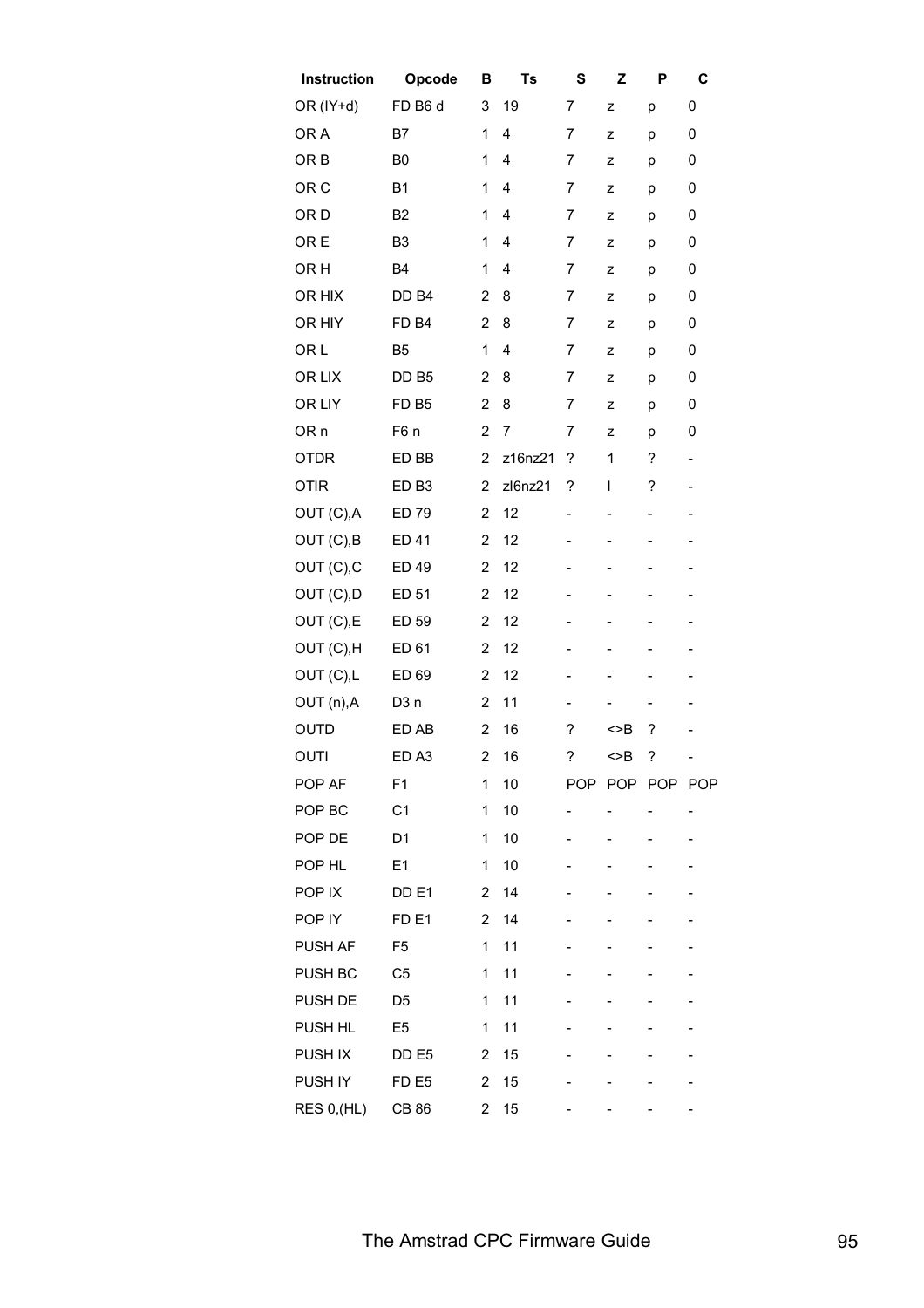| Instruction        | Opcode            | в              | Ts | S | z | Р | С |
|--------------------|-------------------|----------------|----|---|---|---|---|
| RES 0, (IX+d)      | DD CB d 86        | 4              | 23 |   |   |   | - |
| RES 0, (IY+d)      | FD CB d 86        | 4              | 23 | - | - | - | - |
| RES 0,A            | CB 87             | 2              | 8  |   |   |   |   |
| RES 0,B            | CB 80             | 2              | 8  |   |   |   |   |
| RES 0,C            | CB 81             | $\overline{2}$ | 8  |   |   |   |   |
| RES 0,D            | CB 82             | $\overline{c}$ | 8  | - | - | - | - |
| RES 0,E            | CB 83             | $\overline{c}$ | 8  |   |   |   |   |
| RES 0,H            | CB 81             | $\overline{c}$ | 8  |   |   | - |   |
| RES 0,L            | CB 85             | 2              | 8  | - | - | - |   |
| RES 1, (HL)        | CB <sub>8E</sub>  | $\overline{2}$ | 15 |   |   |   |   |
| RES 1, (IX+d)      | DD CB d 8E        | 4              | 23 |   |   |   |   |
| RES 1, (IY+d)      | FD CB d 8E        | 4              | 23 |   | - | - |   |
| RES 1,A            | CB <sub>8F</sub>  | 2              | 8  |   |   | - |   |
| RES 1,B            | CB 88             | $\overline{2}$ | 8  |   |   |   |   |
| RES 1,C            | CB 89             | 2              | 8  |   |   |   |   |
| RES 1,D            | CB <sub>8</sub> A | $\overline{2}$ | 8  |   |   |   |   |
| RES 1,E            | CB 8B             | $\overline{2}$ | 8  | - | - | - |   |
| RES 1,H            | CB <sub>8C</sub>  | $\overline{c}$ | 8  |   |   |   |   |
| RES 1,L            | CB <sub>8</sub> D | $\overline{c}$ | 8  |   |   | - |   |
| <b>RES 2, (HL)</b> | CB 96             | $\overline{c}$ | 15 |   |   |   |   |
| RES 2, (IX+d)      | DD CB d 96        | 4              | 23 |   |   |   |   |
| RES 2, (IY+d)      | FD CB d 96        | 4              | 23 |   |   |   |   |
| RES <sub>2,A</sub> | CB 97             | 2              | 8  |   |   |   |   |
| RES 2,B            | CB 90             | 2              | 8  |   |   |   |   |
| RES <sub>2,C</sub> | CB 91             | 2              | 8  |   |   | - | - |
| RES 2,D            | CB 92             | 2              | 8  |   |   |   |   |
| RES 2,E            | CB 93             | $\overline{c}$ | 8  |   |   |   |   |
| RES <sub>2,H</sub> | CB 94             | 2              | 8  |   |   |   |   |
| RES <sub>2,L</sub> | <b>CB 95</b>      | $\overline{c}$ | 8  |   | - | - |   |
| RES 3, (HL)        | CB <sub>9E</sub>  | 2              | 15 |   |   |   |   |
| RES 3, (IX+d)      | DD CB d 9E        | 4              | 23 |   | - | - |   |
| RES 3, (IY+d)      | FD CB d 9E        | 4              | 23 |   |   |   |   |
| RES 3,A            | CB <sub>9F</sub>  | 2              | 8  |   |   |   |   |
| RES 3,B            | <b>CB 98</b>      | 2              | 8  |   |   |   |   |
| RES 3,C            | CB 99             | 2              | 8  |   |   |   |   |
| RES 3,D            | CB <sub>9</sub> A | $\overline{2}$ | 8  |   |   |   |   |
| RES 3,E            | CB <sub>9B</sub>  | 2              | 8  |   |   |   |   |
| RES 3,H            | CB <sub>9</sub> C | 2              | 8  |   |   |   |   |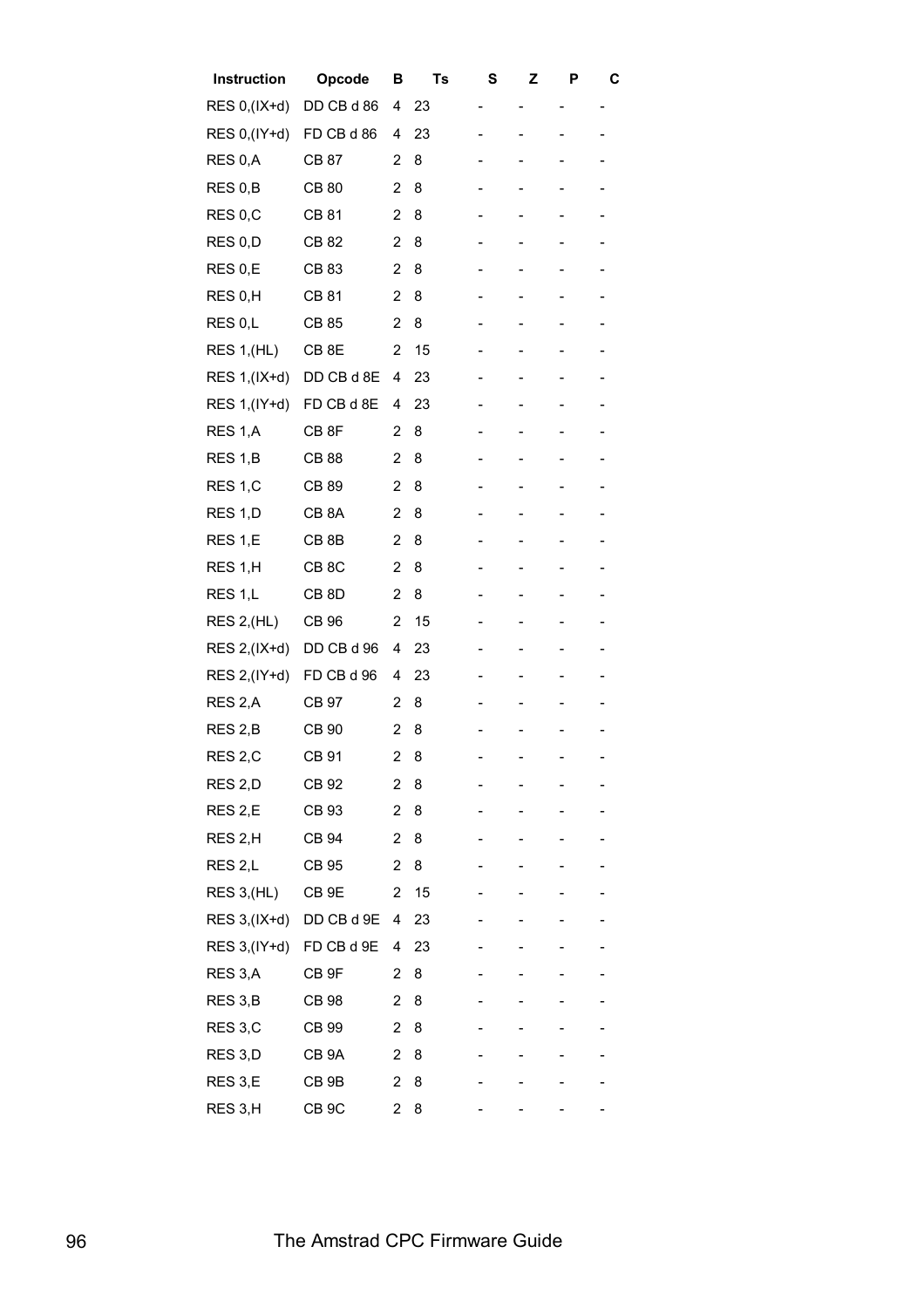| Instruction         | Opcode           | в              | Ts | S | Z | Ρ                        | С |
|---------------------|------------------|----------------|----|---|---|--------------------------|---|
| RES 3,L             | CB <sub>9D</sub> | 2              | 8  | - |   |                          | - |
| RES 4, (HL)         | CB A6            | 2              | 15 | - |   |                          |   |
| RES 4, (IX+d)       | DD CB d A6       | 4              | 23 | - |   |                          |   |
| RES 4, (IY+d)       | FD CB d A6       | 4              | 23 | - |   |                          |   |
| RES 4,A             | CB A7            | 2              | 8  | - | - |                          |   |
| RES 4,B             | CB A0            | 2              | 8  | - |   |                          |   |
| RES 4,C             | CB <sub>A1</sub> | 2              | 8  |   |   |                          |   |
| RES 4,D             | CB <sub>A2</sub> | 2              | 8  |   |   |                          |   |
| RES 4,E             | CB A3            | 2              | 8  | - | - |                          |   |
| RES 4,H             | CB <sub>A4</sub> | 2              | 8  | - | - | -                        |   |
| RES 4,L             | CB A5            | 2              | 8  | - |   |                          |   |
| <b>RES 5, (HL)</b>  | CB AE            | 2              | 15 | - | - | -                        |   |
| RES 5, (IX+d)       | DD CB d AE       | 4              | 23 | - |   |                          |   |
| RES 5, (IY+d)       | FD CB d AE       | 4              | 23 | - |   |                          |   |
| RES 5,A             | CB AF            | 2              | 8  | - |   |                          |   |
| RES 5,B             | CB A8            | 2              | 8  | - | - |                          |   |
| RES 5,C             | CB A9            | 2              | 8  | - |   |                          |   |
| RES <sub>5,D</sub>  | CB AA            | 2              | 8  |   |   |                          |   |
| RES 5,E             | CB AB            | 2              | 8  |   |   |                          |   |
| RES 5,H             | CB AC            | 2              | 8  | - |   |                          |   |
| RES 5,L             | CB AD            | 2              | 8  | - | - | -                        |   |
| RES 6, (HL)         | CB B6            | 2              | 15 | - |   |                          |   |
| RES 6, (IX+d)       | DD CB d B6       | 4              | 23 | - |   |                          |   |
| RES 6, (IY+d)       | FD CB d B6       | 4              | 23 |   |   |                          |   |
| RES 6,A             | CB <sub>B7</sub> | 2              | 8  |   | - |                          |   |
| RES 6,B             | CB <sub>B0</sub> | 2              | 8  | - |   |                          |   |
| RES <sub>6,C</sub>  | CB B1            | $\overline{c}$ | 8  | - |   | $\overline{\phantom{0}}$ |   |
| RES 6,D             | CB <sub>B2</sub> | 2              | 8  |   |   |                          |   |
| RES 6,E             | CB <sub>B3</sub> | 2              | 8  |   |   |                          |   |
| RES 6,H             | CB <sub>B4</sub> | 2              | 8  |   |   |                          |   |
| RES <sub>6</sub> ,L | CB <sub>B5</sub> | 2              | 8  | - | - | -                        |   |
| RES 7, (HL)         | CB BE            | 2              | 15 |   |   |                          |   |
| RES 7, (IX+d)       | DD CB d BE       | 4              | 23 |   |   | -                        |   |
| RES 7, (IY+d)       | FD CB d BE       | 4              | 23 |   |   |                          |   |
| RES 7,A             | CB BF            | 2              | 8  |   |   |                          |   |
| RES 7,B             | CB <sub>B8</sub> | 2              | 8  |   |   |                          |   |
| RES 7,C             | CB <sub>B9</sub> | 2              | 8  |   |   |                          |   |
| RES 7,D             | CB BA            | 2              | 8  |   |   |                          |   |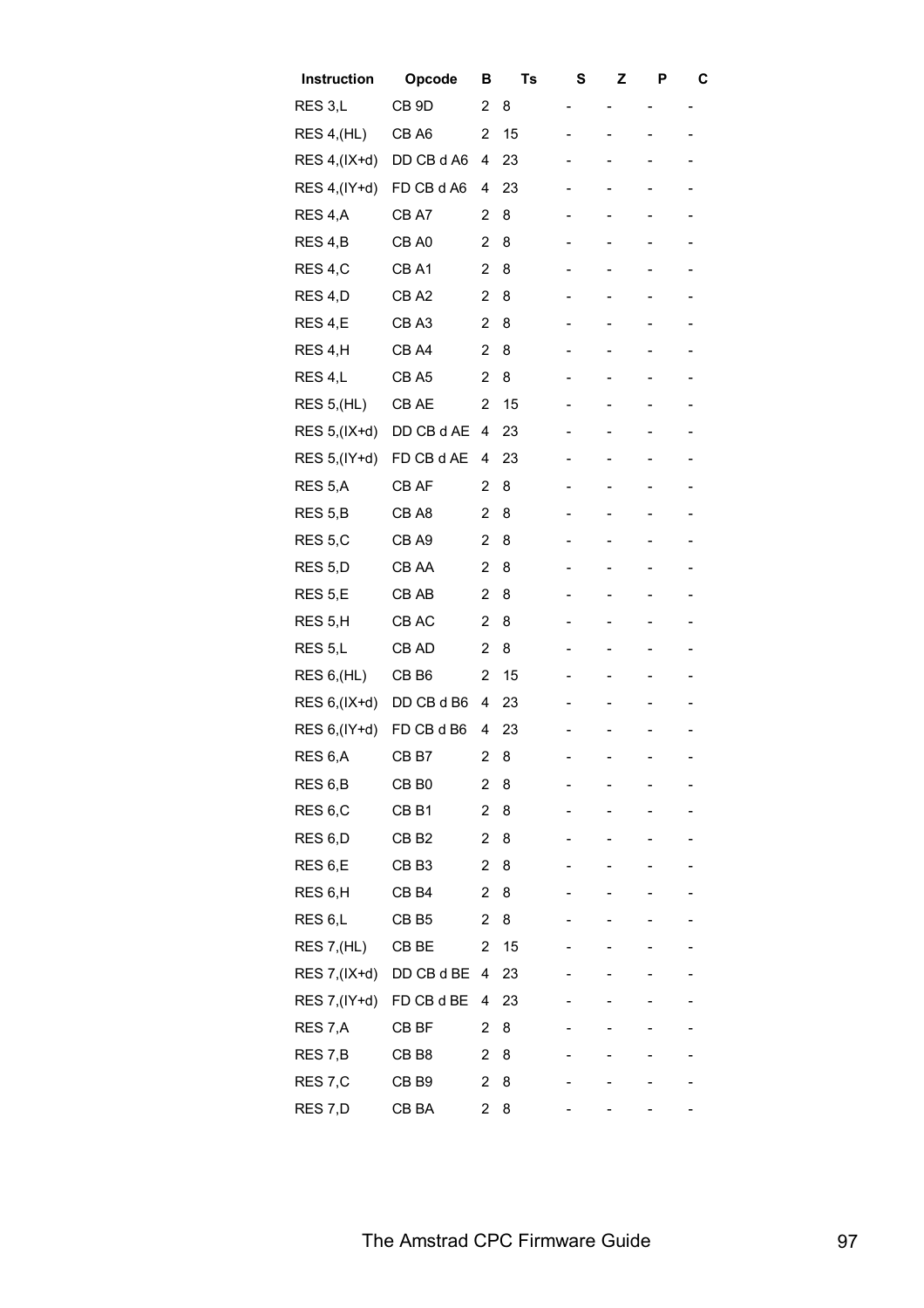| Instruction        | Opcode           | в              | Ts                      | s                        | z                            | Ρ | С  |
|--------------------|------------------|----------------|-------------------------|--------------------------|------------------------------|---|----|
| RES <sub>7,E</sub> | CB BB            | 2              | 8                       | $\overline{\phantom{0}}$ | -                            |   |    |
| RES 7,H            | CB BC            | $\overline{2}$ | 8                       | -                        | -                            | - | -  |
| RES <sub>7,L</sub> | CB BD            | $\overline{2}$ | 8                       | -                        |                              |   | -  |
| RET                | C <sub>9</sub>   | 1              | 10                      |                          |                              |   | -  |
| <b>RET C</b>       | D <sub>8</sub>   | 1              | t11f8                   | $\overline{\phantom{0}}$ |                              |   |    |
| <b>RET M</b>       | F <sub>8</sub>   | 1              | t11f8                   | $\overline{\phantom{0}}$ | -                            | - | -  |
| <b>RET NC</b>      | D <sub>0</sub>   | 1              | t11f8                   | $\overline{a}$           | $\qquad \qquad -$            |   | -  |
| <b>RET NZ</b>      | C <sub>0</sub>   | 1              | t11f8                   | -                        | -                            |   | -  |
| <b>RET P</b>       | F <sub>0</sub>   | 1              | t11f8                   | -                        | -                            |   | -  |
| <b>RET PE</b>      | E <sub>8</sub>   | 1              | t11f8                   | -                        | -                            |   | -  |
| <b>RET PO</b>      | E <sub>0</sub>   | 1              | t11f8                   | -                        | -                            |   | -  |
| RET Z              | C <sub>8</sub>   | 1              | t11f8                   | $\overline{\phantom{0}}$ | -                            |   | -  |
| <b>RETI</b>        | ED <sub>4D</sub> | 2              | 14                      | -                        | -                            | - | -  |
| <b>RETN</b>        | <b>ED 45</b>     | $\overline{2}$ | 14                      | $\overline{\phantom{0}}$ | -                            |   | -  |
| RL (HL)            | <b>CB 16</b>     | 2              | 15                      | 7                        | z                            | р | r7 |
| $RL (IX+d)$        | DD CB d 16       | 4              | 23                      | 7                        | z                            | p | r7 |
| RL (IY+d)          | FD CB d 16       | 4              | 23                      | 7                        | z                            | p | r7 |
| RL A               | <b>CB 17</b>     | $\overline{2}$ | 8                       | 7                        | z                            | p | r7 |
| RL B               | <b>CB 10</b>     | 2              | 8                       | 7                        | z                            | р | r7 |
| RL C               | <b>CB 11</b>     | $\overline{2}$ | 8                       | 7                        | z                            | p | r7 |
| RLD                | <b>CB 12</b>     | 2              | 8                       | 7                        | z                            | p | r7 |
| RL E               | <b>CB 13</b>     | 2              | 8                       | 7                        | z                            | p | r7 |
| RL H               | <b>CB 14</b>     | $\overline{2}$ | 8                       | 7                        | z                            | p | r7 |
| RL L               | <b>CB 15</b>     | $\overline{2}$ | 8                       | 7                        | z                            | p | r7 |
| <b>RLA</b>         | 17               | 1              | 4                       | -                        | $\qquad \qquad \blacksquare$ | - | r7 |
| RLC (HL)           | CB 06            | 2              | 15                      | 7                        | z                            | р | r7 |
| RLC (IX+d)         | DD CB d 06       | 4              | 23                      | 7                        | z                            | р | r7 |
| RLC (IY+d)         | FD CB d 06       | 4              | 23                      | 7                        | z                            | р | r7 |
| <b>RLCA</b>        | <b>CB 07</b>     | $\overline{2}$ | 8                       | 7                        | z                            | р | r7 |
| <b>RLC B</b>       | <b>CB 00</b>     | $\overline{2}$ | 8                       | 7                        | z                            | р | r7 |
| RLC C              | <b>CB 01</b>     | $\overline{c}$ | 8                       | 7                        | z                            | р | r7 |
| RLC D              | CB 02            | $\overline{2}$ | 8                       | 7                        | z                            | p | r7 |
| RLC E              | CB 03            | $\overline{2}$ | 8                       | 7                        | z                            | р | r7 |
| RLC H              | CB 04            | $\overline{2}$ | 8                       | 7                        | z                            | р | r7 |
| RLC L              | CB 05            | $\overline{2}$ | 8                       | 7                        | z                            | р | r7 |
| <b>RLCA</b>        | 07               | 1              | $\overline{\mathbf{4}}$ | $\overline{\phantom{0}}$ | $\overline{\phantom{a}}$     |   | r7 |
| <b>RLD</b>         | ED <sub>6F</sub> | 2              | 18                      | 7                        | z                            | р | Ξ. |
| RR (HL)            | CB <sub>1E</sub> | 2              | 15                      | 7                        | z                            | р | r0 |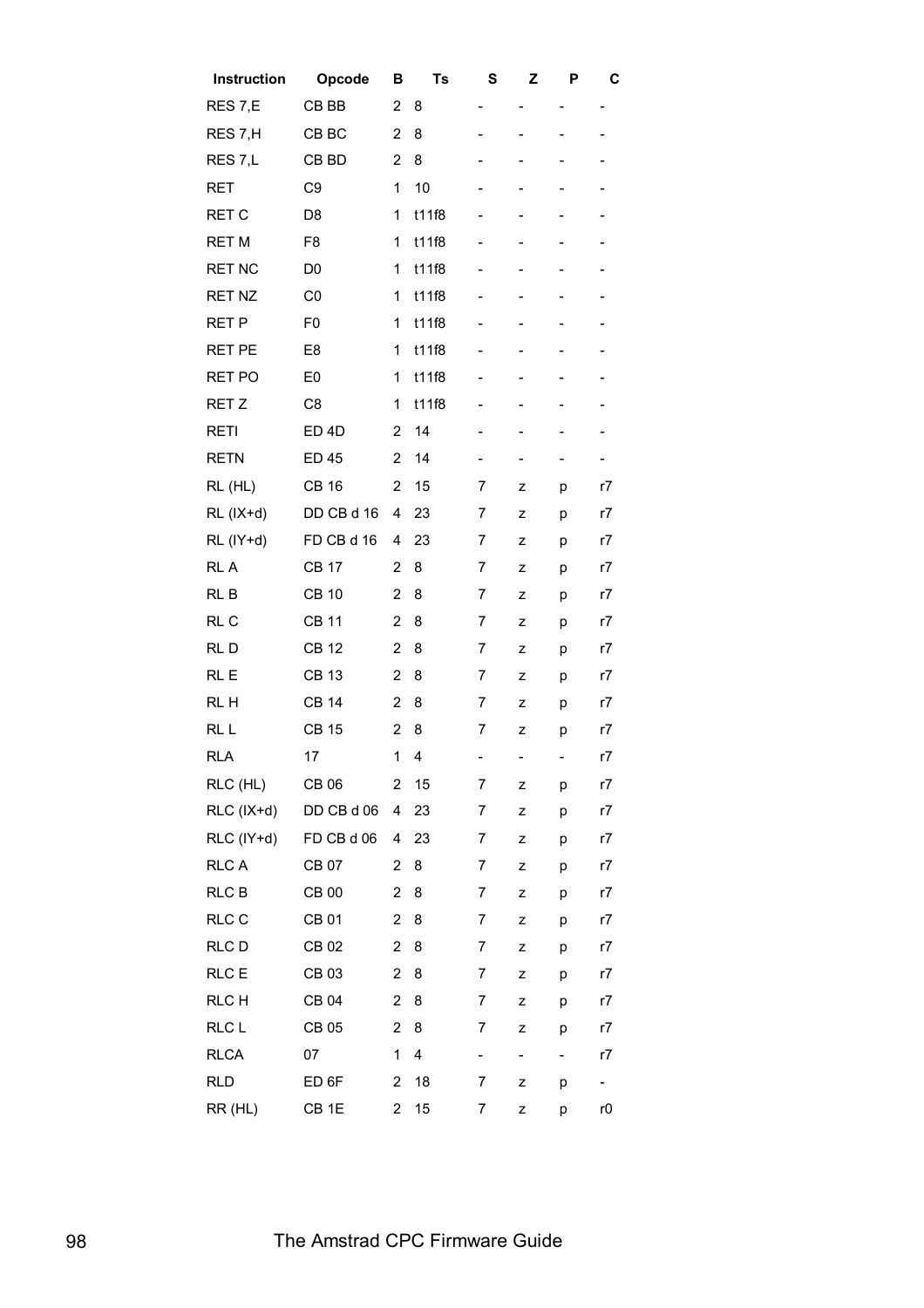| Instruction      | Opcode            | В              | Ts   | S                        | z                        | P                        | C  |
|------------------|-------------------|----------------|------|--------------------------|--------------------------|--------------------------|----|
| RR (IX+d)        | DD CB d 1E        | 4              | 23   | 7                        | z                        | p                        | r0 |
| RR (IY+d)        | FD CB d 1E        | 4              | 23   | 7                        | z                        | р                        | r0 |
| RR A             | CB <sub>1F</sub>  | 2              | 8    | 7                        | z                        | p                        | r0 |
| RR B             | <b>CB 18</b>      | $\overline{2}$ | 8    | 7                        | z                        | p                        | r0 |
| RR <sub>C</sub>  | <b>CB 19</b>      | 2              | 8    | 7                        | z                        | p                        | r0 |
| RR D             | CB <sub>1</sub> A | 2              | 8    | 7                        | z                        | р                        | r0 |
| RR E             | CB <sub>1B</sub>  | 2              | 8    | 7                        | z                        | p                        | r0 |
| RR H             | CB <sub>1C</sub>  | 2              | 8    | 7                        | z                        | p                        | r0 |
| RR L             | CB <sub>1D</sub>  | 2              | 8    | 7                        | z                        | p                        | r0 |
| <b>RRA</b>       | 1F                | 1              | 4    | $\overline{\phantom{0}}$ | $\overline{\phantom{0}}$ | -                        | r0 |
| RRC (HL)         | CB <sub>OE</sub>  | 2              | 15   | 7                        | z                        | p                        | r0 |
| RRC (IX+d)       | DD CB d 0E        | 4              | 23   | 7                        | z                        | р                        | r0 |
| RRC (IY+d)       | FD CB d 0E        | 4              | 23   | 7                        | z                        | p                        | r0 |
| <b>RRC A</b>     | CB <sub>OF</sub>  | 2              | 8    | 7                        | z                        | р                        | r0 |
| <b>RRCB</b>      | <b>CB 08</b>      | 2              | 8    | 7                        | z                        | p                        | r0 |
| RRC C            | CB 09             | 2              | 8    | 7                        | z                        | p                        | r0 |
| RRC D            | CB <sub>0</sub> A | 2              | 8    | 7                        | z                        | р                        | r0 |
| RRC E            | CB <sub>0B</sub>  | 2              | 8    | 7                        | z                        | p                        | r0 |
| RRC H            | CB <sub>0</sub> C | 2              | 8    | 7                        | z                        | p                        | r0 |
| RRC L            | CB <sub>0</sub> D | 2              | 8    | 7                        | z                        | p                        | r0 |
| <b>RRCA</b>      | 0F                | 1              | 4    | $\overline{\phantom{0}}$ | $\overline{\phantom{0}}$ | $\overline{\phantom{0}}$ | r0 |
| <b>RRD</b>       | ED 67             | 2              | 18   | 7                        | z                        | p                        | -  |
| RST <sub>0</sub> | C7                | 1              | 11   | $\overline{\phantom{0}}$ | -                        | -                        | -  |
| RST 1,addr       | CF dr ad          | 3              | (11) | $\overline{\phantom{0}}$ |                          |                          |    |
| RST 2,addr       | D7 dr ad          | 3              | (11) | -                        | ۳                        |                          |    |
| RST 3,addr       | DF dr ad          | 3              | (11) | -                        |                          |                          |    |
| RST <sub>4</sub> | E7                | 1              | 11   | $\overline{\phantom{0}}$ |                          |                          |    |
| RST 5,addr       | EF dr ad          | 3              | (11) | -                        |                          |                          |    |
| RST <sub>6</sub> | F7                | 1              | 11   | -                        |                          |                          |    |
| RST <sub>7</sub> | FF                | 1              | 11   |                          |                          |                          |    |
| SBC A, (HL)      | 9E                | 1              | 7    | 7                        | z                        | ۷                        | b  |
| SBC A,(IX+d)     | DD 9E d           | 3              | 19   | 7                        | z                        | ۷                        | b  |
| SBC A,(IY+d)     | FD 9E d           | 3              | 19   | 7                        | z                        | ۷                        | b  |
| SBC A,A          | 9F                | 1              | 4    | 7                        | z                        | ۷                        | b  |
| SBC A,B          | 98                | 1              | 4    | 7                        | z                        | ۷                        | b  |
| SBC A,C          | 99                | 1              | 4    | 7                        | z                        | ۷                        | b  |
| SBC A,D          | <b>9A</b>         | 1              | 4    | 7                        | z                        | ۷                        | b  |
| SBC A,E          | 9Β                | 1              | 4    | 7                        | z                        | ۷                        | b  |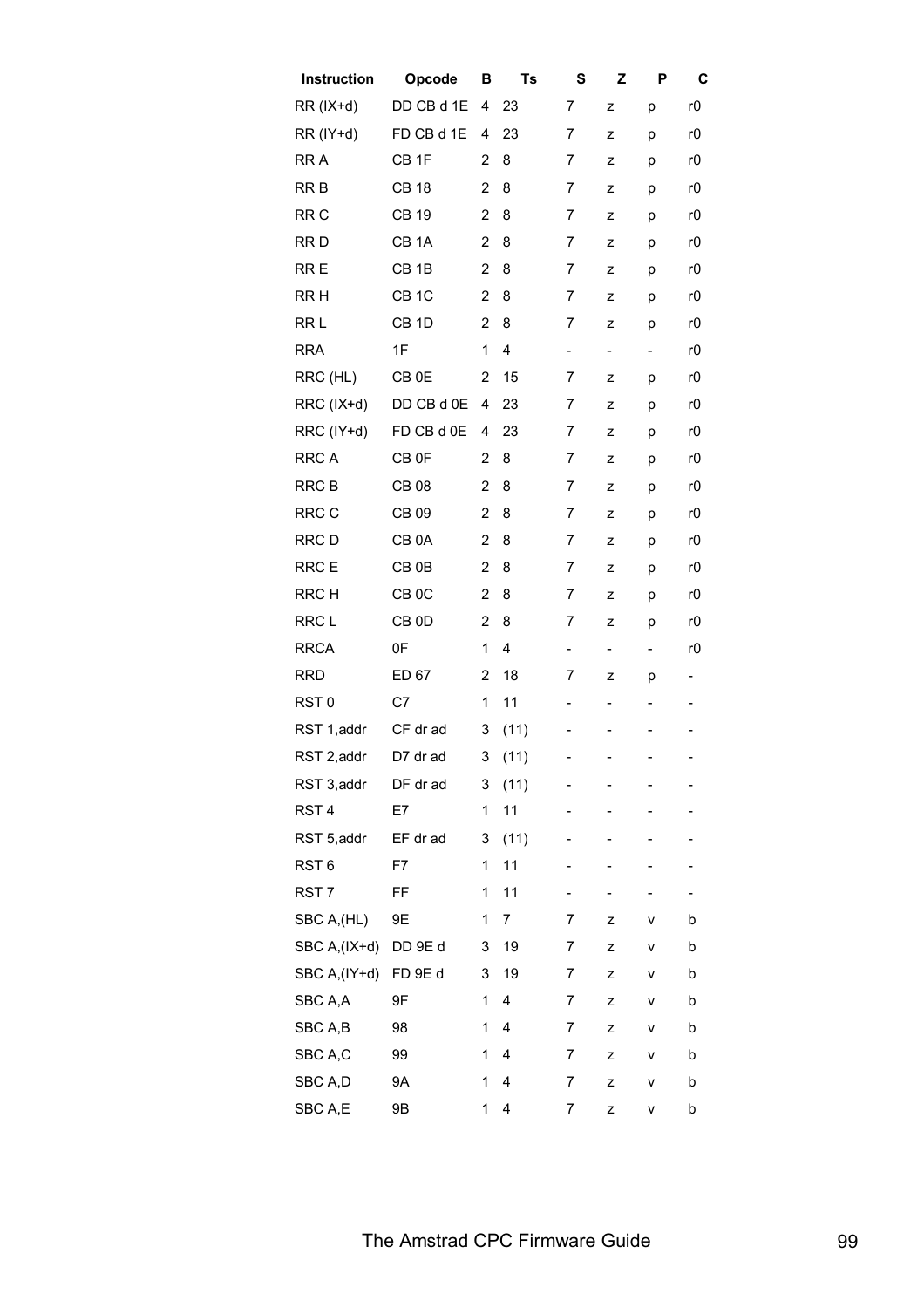| Instruction         | Opcode            | в              | Ts | S  | z | Р | С                            |
|---------------------|-------------------|----------------|----|----|---|---|------------------------------|
| SBC A,H             | 9C                | 1              | 4  | 7  | z | ٧ | b                            |
| SBC A,HIX           | DD <sub>9</sub> C | 2              | 8  | 7  | z | ٧ | b                            |
| SBC A,HIY           | FD <sub>9C</sub>  | 2              | 8  | 7  | z | ٧ | b                            |
| SBC A,L             | 9D                | 1              | 4  | 7  | z | ٧ | b                            |
| SBC A,LIX           | DD 9D             | 2              | 8  | 7  | z | ٧ | b                            |
| SBC A,LIY           | FD <sub>9D</sub>  | 2              | 8  | 7  | z | ٧ | b                            |
| SBC A,n             | DE n              | $\overline{2}$ | 7  | 7  | z | ٧ | b                            |
| SBC HL, BC          | ED 42             | 2              | 15 | 15 | z | ٧ | b                            |
| SBC HL, DE          | ED 52             | 2              | 15 | 15 | z | ٧ | b                            |
| SBC HL,HL           | ED 62             | 2              | 15 | 15 | z | ۷ | b                            |
| SBC HL,SP           | <b>ED 72</b>      | 2              | 15 | 15 | z | ٧ | b                            |
| <b>SCF</b>          | 37                | 1              | 4  | -  | - | - | 1                            |
| SET 0, (HL)         | CB <sub>C6</sub>  | 2              | 15 |    | - | - | $\qquad \qquad \blacksquare$ |
| SET 0,(IX+d)        | DD CB d C6        | 4              | 23 | -  | - | - | -                            |
| SET 0,(IY+d)        | FD CB d C6        | 4              | 23 |    | - | - |                              |
| SET <sub>0,</sub> A | CB <sub>C7</sub>  | 2              | 8  |    |   |   |                              |
| SET 0,B             | CB C <sub>0</sub> | $\overline{2}$ | 8  |    |   | - |                              |
| SET 0,C             | CB <sub>C1</sub>  | $\overline{2}$ | 8  | -  | - | - | $\overline{\phantom{a}}$     |
| SET 0,D             | CB <sub>C2</sub>  | 2              | 8  | -  | - | - | -                            |
| SET 0,E             | CB <sub>C3</sub>  | $\overline{2}$ | 8  | -  |   | - |                              |
| SET 0,H             | CB <sub>C4</sub>  | 2              | 8  |    |   |   |                              |
| SET 0,L             | CB <sub>C5</sub>  | 2              | 8  |    |   | - |                              |
| <b>SET 1, (HL)</b>  | CB CE             | 2              | 15 |    |   |   |                              |
| SET 1,(IX+d)        | DD CB d CE        | 4              | 23 |    |   |   | $\overline{\phantom{0}}$     |
| SET 1,(IY+d)        | FD CB d CE        | 4              | 23 |    |   |   | -                            |
| SET 1,A             | CB CF             | 2              | 8  |    |   |   |                              |
| SET 1,B             | CB <sub>C</sub> 8 | 2              | 8  |    |   |   |                              |
| SET 1,C             | CB <sub>C9</sub>  | 2              | 8  |    |   |   |                              |
| SET 1,D             | CB CA             | 2              | 8  |    | - |   |                              |
| SET 1,E             | CB CB             | 2              | 8  |    |   |   |                              |
| SET 1,H             | CB CC             | 2              | 8  |    |   |   |                              |
| SET 1,L             | CB CD             | 2              | 8  |    |   |   |                              |
| SET 2, (HL)         | CB D6             | 2              | 15 |    |   |   |                              |
| SET 2,(IX+d)        | DD CB d D6        | 4              | 23 |    |   |   |                              |
| SET 2, (IY+d)       | FD CB d D6        | 4              | 23 |    |   |   |                              |
| SET 2,A             | CB D7             | 2              | 8  |    |   |   |                              |
| SET 2,B             | CB D <sub>0</sub> | 2              | 8  |    |   |   |                              |
| SET 2,C             | CB <sub>D1</sub>  | 2              | 8  |    |   |   |                              |
|                     |                   |                |    |    |   |   |                              |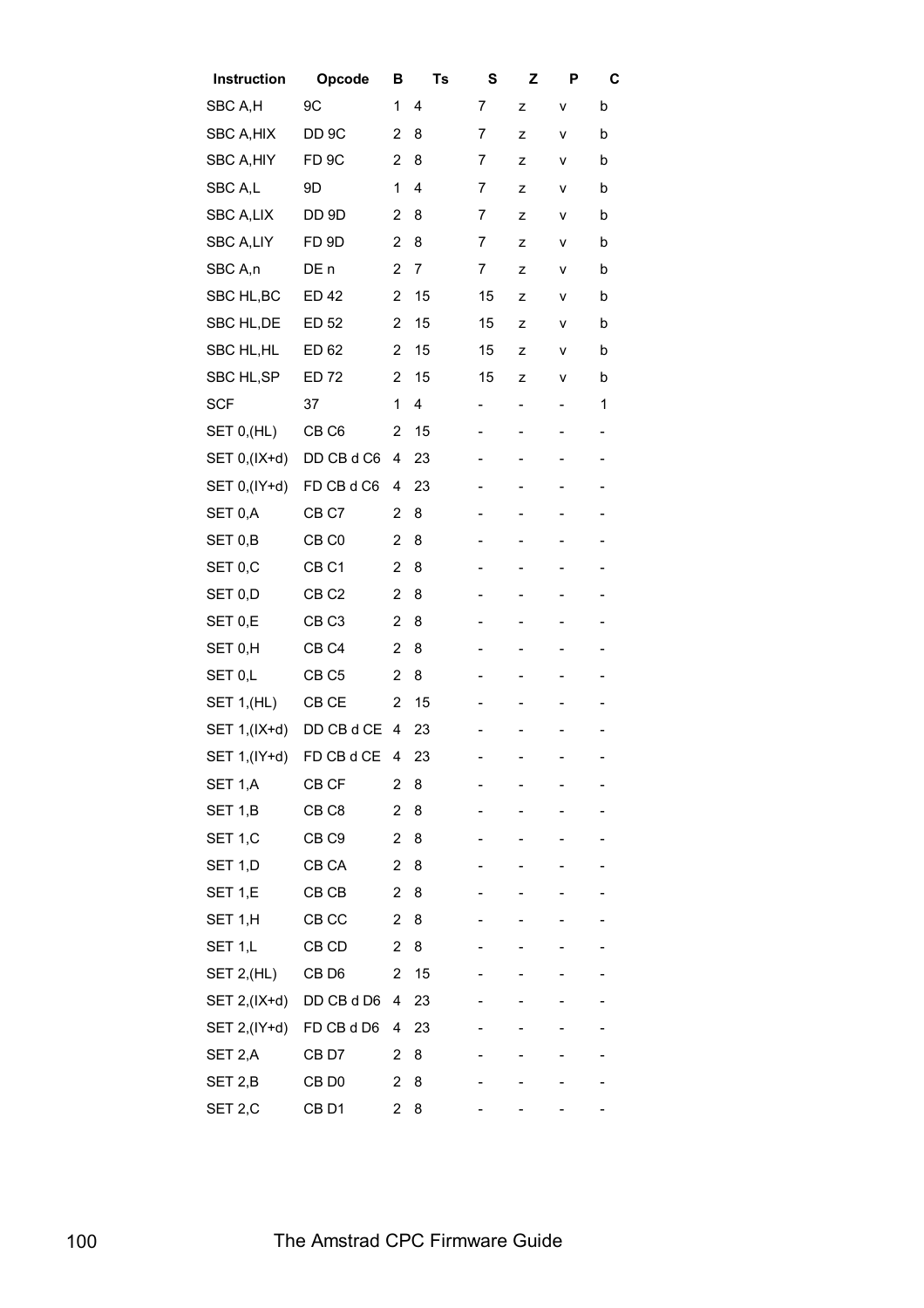| Instruction   | Opcode            | в              | Ts | S | Z | P              | C |
|---------------|-------------------|----------------|----|---|---|----------------|---|
| SET 2,D       | CB <sub>D2</sub>  | $\overline{2}$ | 8  | - | - |                | - |
| SET 2,E       | CB <sub>D3</sub>  | 2              | 8  | - |   |                |   |
| SET 2,H       | CB <sub>D4</sub>  | 2              | 8  | - |   |                |   |
| SET 2,L       | CB D <sub>5</sub> | 2              | 8  |   |   |                |   |
| SET 3, (HL)   | CB DE             | 2              | 15 | - | - | $\overline{a}$ |   |
| SET 3, (IX+d) | DD CB d DE        | 4              | 23 | - |   | $\overline{a}$ |   |
| SET 3, (IY+d) | FD CB d DE        | 4              | 23 | - |   |                |   |
| SET 3,A       | CB DF             | 2              | 8  | - |   |                |   |
| SET 3,B       | CB <sub>D8</sub>  | 2              | 8  |   |   |                |   |
| SET 3,C       | CB <sub>D9</sub>  | $\overline{2}$ | 8  | - | - | $\overline{a}$ |   |
| SET 3,D       | CB DA             | 2              | 8  | - |   |                |   |
| SET 3,E       | CB DB             | $\overline{2}$ | 8  | - | - |                |   |
| SET 3,H       | CB DC             | 2              | 8  | - |   |                |   |
| SET 3,L       | CB DD             | 2              | 8  | - |   |                |   |
| SET 4, (HL)   | CB <sub>E6</sub>  | 2              | 15 |   |   |                |   |
| SET 4, (IX+d) | DD CB d E6        | 4              | 23 | - | - |                |   |
| SET 4, (IY+d) | FD CB d E6        | 4              | 23 | - |   |                |   |
| SET 4,A       | CB E7             | 2              | 8  | - |   |                |   |
| SET 4,B       | CB E0             | 2              | 8  | - |   |                |   |
| SET 4,C       | CB <sub>E1</sub>  | 2              | 8  |   |   |                |   |
| SET 4,D       | CB <sub>E2</sub>  | 2              | 8  | - | - | $\overline{a}$ |   |
| SET 4,E       | CB <sub>E3</sub>  | 2              | 8  |   |   |                |   |
| SET 4,H       | CB <sub>E4</sub>  | 2              | 8  | - |   |                |   |
| SET 4,L       | CB <sub>E5</sub>  | 2              | 8  |   |   |                |   |
| SET 5, (HL)   | CB EE             | $\mathbf{2}$   | 15 |   | ۳ |                |   |
| SET 5, (IX+d) | DD CB d EE        | 4              | 23 |   |   |                |   |
| SET 5,(IY+d)  | FD CB d EE        | 4              | 23 |   |   |                |   |
| SET 5,A       | CB EF             | 2              | 8  |   |   |                |   |
| SET 5,B       | CB <sub>E8</sub>  | $\overline{2}$ | 8  | - |   |                |   |
| SET 5,C       | CB <sub>E9</sub>  | 2              | 8  |   |   |                |   |
| SET 5,D       | CB EA             | 2              | 8  |   |   |                |   |
| SET 5,E       | CB EB             | $\overline{2}$ | 8  |   |   |                |   |
| SET 5,H       | CB EC             | 2              | 8  |   |   |                |   |
| SET 5,L       | CB ED             | 2              | 8  |   |   |                |   |
| SET 6, (HL)   | CB <sub>F6</sub>  | 2              | 15 |   |   |                |   |
| SET 6, (IX+d) | DD CB d F6        | 4              | 23 |   |   |                |   |
| SET 6, (IY+d) | FD CB d F6        | 4              | 23 |   |   |                |   |
| SET 6,A       | CB <sub>F7</sub>  | 2              | 8  |   |   |                |   |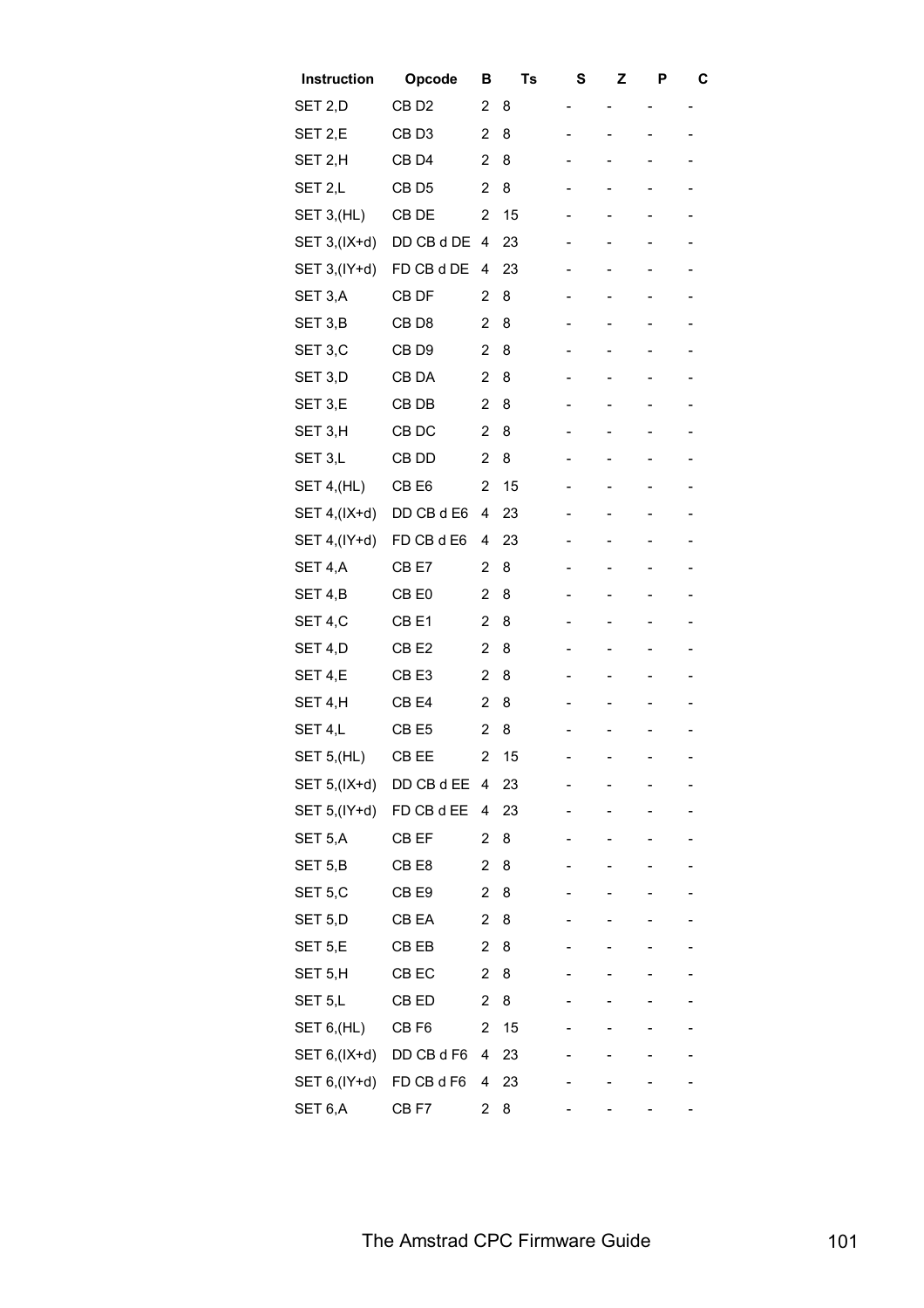| Instruction   | Opcode           | в              | Ts | S                            | z                        | Р | С  |
|---------------|------------------|----------------|----|------------------------------|--------------------------|---|----|
| SET 6,B       | CB F0            | 2              | 8  | -                            | -                        |   |    |
| SET 6,C       | CB F1            | 2              | 8  | -                            | -                        | - | -  |
| SET 6,D       | CB <sub>F2</sub> | $\overline{2}$ | 8  | -                            |                          |   |    |
| SET 6,E       | CB <sub>F3</sub> | 2              | 8  |                              |                          |   |    |
| SET 6,H       | CB <sub>F4</sub> | $\overline{2}$ | 8  | -                            |                          |   |    |
| SET 6,L       | CB <sub>F5</sub> | $\overline{2}$ | 8  | -                            | -                        |   | -  |
| SET 7, (HL)   | CB FE            | 2              | 15 | $\overline{\phantom{a}}$     |                          |   |    |
| SET 7,(IX+d)  | DD CB d FE       | 4              | 23 | -                            | -                        |   |    |
| SET 7, (IY+d) | FD CB d FE       | 4              | 23 | $\qquad \qquad \blacksquare$ | -                        |   |    |
| SET 7,A       | CB FF            | 2              | 8  |                              | -                        |   |    |
| SET 7,B       | CB <sub>F8</sub> | $\overline{2}$ | 8  |                              | -                        |   |    |
| SET 7,C       | CB <sub>F9</sub> | $\overline{2}$ | 8  | $\overline{\phantom{0}}$     | -                        |   | -  |
| SET 7,D       | CB FA            | $\overline{2}$ | 8  | -                            | -                        |   | -  |
| SET 7,E       | CB FB            | $\overline{2}$ | 8  | -                            | -                        |   | -  |
| SET 7,H       | CB FC            | 2              | 8  | $\overline{\phantom{a}}$     | $\overline{\phantom{a}}$ |   | -  |
| SET 7,L       | CB FD            | $\overline{2}$ | 8  | -                            |                          |   | -  |
| SLA (HL)      | CB 26            | $\overline{2}$ | 15 | 7                            | z                        | р | r7 |
| SLA (IX+d)    | DD CB d 26       | 4              | 23 | 7                            | z                        | р | r7 |
| SLA (IY+d)    | FD CB d 26       | 4              | 23 | 7                            | z                        | р | r7 |
| SLA A         | <b>CB 27</b>     | 2              | 8  | 7                            | z                        | р | r7 |
| SLA B         | CB 20            | 2              | 8  | 7                            | z                        | р | r7 |
| SLA C         | <b>CB 21</b>     | $\overline{2}$ | 8  | 7                            | z                        | р | r7 |
| SLA D         | <b>CB 22</b>     | $\overline{2}$ | 8  | 7                            | z                        | p | r7 |
| SLA E         | CB 23            | $\overline{2}$ | 8  | 7                            | z                        | р | r7 |
| SLA H         | <b>CB 24</b>     | $\overline{2}$ | 8  | 7                            | z                        | р | r7 |
| SLA L         | <b>CB 25</b>     | 2              | 8  | 7                            | z                        | p | r7 |
| SLL (HL)      | CB 36            | 2              | 15 | 7                            | z                        | p | r7 |
| SLL (IX+d)    | DD CB d 36       | 4              | 23 | 7                            | z                        | р | r7 |
| SLL (IY+d)    | FD CB d 36       | 4              | 23 | 7                            | z                        | p | r7 |
| SLL A         | <b>CB 37</b>     | $\overline{2}$ | 8  | 7                            | z                        | р | r7 |
| SLL B         | <b>CB 30</b>     | $\overline{2}$ | 8  | 7                            | z                        | р | r7 |
| SLL C         | <b>CB 31</b>     | $\overline{2}$ | 8  | 7                            | z                        | p | r7 |
| SLL D         | <b>CB 32</b>     | $\overline{2}$ | 8  | 7                            | z                        | p | r7 |
| SLL E         | CB 33            | $\overline{2}$ | 8  | 7                            | z                        | p | r7 |
| SLL H         | <b>CB 34</b>     | 2              | 8  | 7                            | z                        | p | r7 |
| SLL L         | CB 35            | $\overline{2}$ | 8  | 7                            | z                        | р | r7 |
| SRA (HL)      | CB <sub>2E</sub> | $\overline{2}$ | 15 | 7                            | z                        | р | r0 |
| SRA (IX+d)    | DD CB d 2E       | 4              | 23 | 7                            | z                        | р | r0 |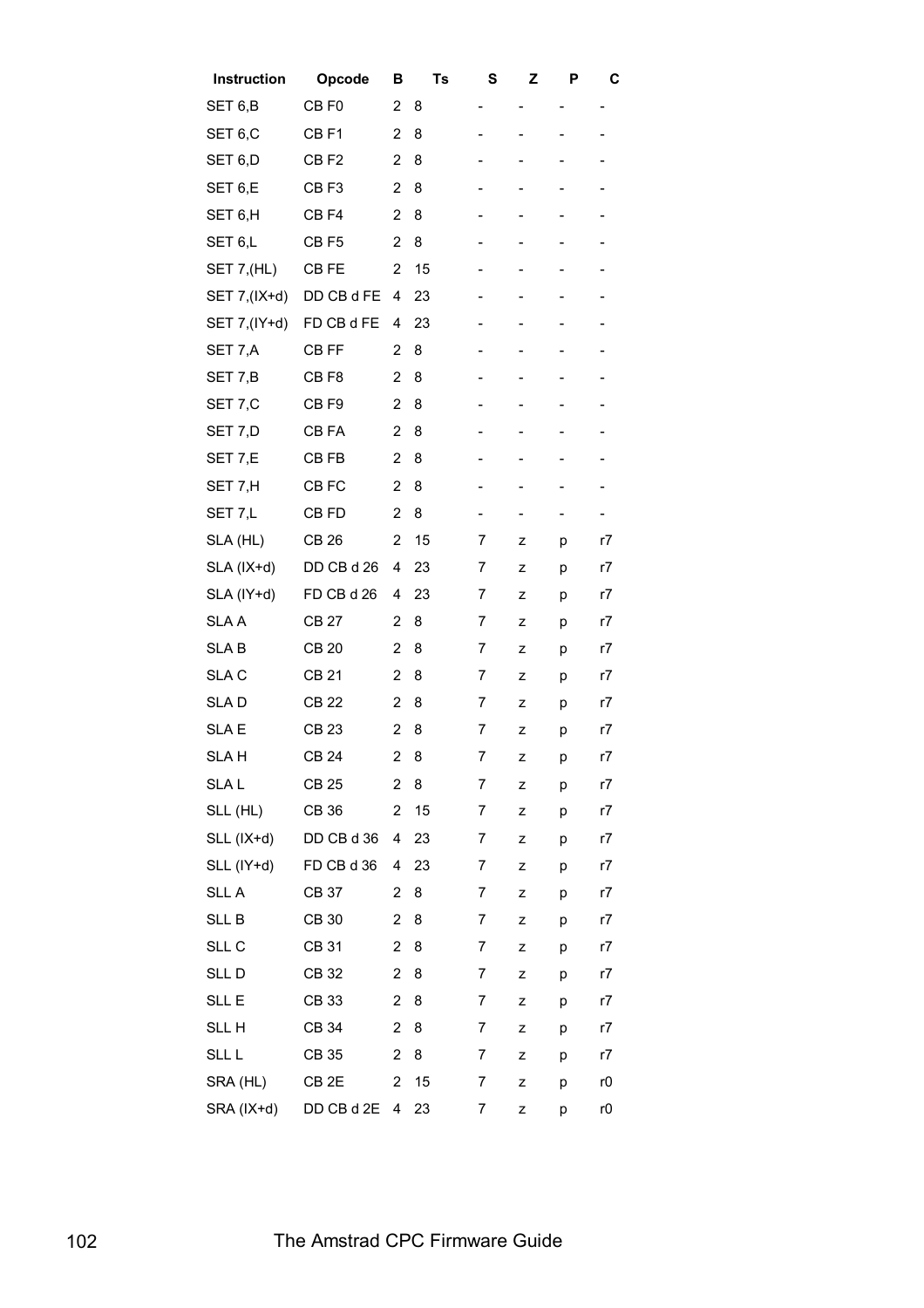| Instruction      | Opcode            | в              | Ts | S              | z | P | C  |
|------------------|-------------------|----------------|----|----------------|---|---|----|
| SRA (IY+d)       | FD CB d 2E        | 4              | 23 | 7              | z | p | r0 |
| SRA A            | CB <sub>2F</sub>  | 2              | 8  | 7              | z | р | r0 |
| <b>SRAB</b>      | <b>CB 28</b>      | 2              | 8  | 7              | z | p | r0 |
| SRA C            | <b>CB 29</b>      | $\overline{2}$ | 8  | 7              | z | p | r0 |
| SRAD             | CB <sub>2</sub> A | 2              | 8  | 7              | z | p | r0 |
| SRA E            | CB <sub>2B</sub>  | 2              | 8  | 7              | z | р | r0 |
| SRA H            | CB <sub>2C</sub>  | 2              | 8  | 7              | z | p | r0 |
| SRAL             | CB <sub>2D</sub>  | $\overline{2}$ | 8  | 7              | z | р | r0 |
| SRL (HL)         | CB <sub>3E</sub>  | $\overline{2}$ | 15 | 7              | z | р | r0 |
| SRL (IX+d)       | DD CB d 3E        | 4              | 23 | 7              | z | p | r0 |
| SRL (IY+d)       | FD CB d 3E        | 4              | 23 | 7              | z | p | r0 |
| SRL A            | CB <sub>3F</sub>  | $\overline{2}$ | 8  | 7              | z | р | r0 |
| SRL B            | <b>CB 38</b>      | 2              | 8  | 7              | z | p | r0 |
| SRL C            | CB 39             | 2              | 8  | 7              | z | p | r0 |
| SRL D            | CB <sub>3</sub> A | $\overline{2}$ | 8  | 7              | z | p | r0 |
| SRL E            | CB <sub>3B</sub>  | $\overline{2}$ | 8  | 7              | z | p | r0 |
| SRL H            | CB <sub>3</sub> C | 2              | 8  | 7              | z | р | r0 |
| SRL L            | CB <sub>3D</sub>  | $\overline{2}$ | 8  | 7              | z | р | r0 |
| SUB (HL)         | 96                | 1              | 7  | 7              | z | ۷ | b  |
| SUB (IX+d)       | DD 96 d           | 3              | 19 | 7              | Z | ٧ | b  |
| SUB (IY+d)       | FD 96 d           | 3              | 19 | 7              | z | ٧ | b  |
| SUB A            | 97                | 1              | 4  | 7              | z | ٧ | b  |
| SUB <sub>B</sub> | 90                | 1              | 4  | 7              | z | ٧ | b  |
| SUB <sub>C</sub> | 91                | 1              | 4  | 7              | z | ٧ | b  |
| SUB D            | 92                | 1              | 4  | 7              | z | v | b  |
| SUB <sub>E</sub> | 93                | 1              | 4  | 7              | z | ٧ | b  |
| SUB <sub>H</sub> | 94                | 1              | 4  | 7              | z | ٧ | b  |
| SUB HIX          | DD AC             | 2              | 8  | 7              | z | ٧ | b  |
| SUB HIY          | FD AC             | $\overline{2}$ | 8  | 7              | z | ٧ | b  |
| SUB <sub>L</sub> | 95                | 1              | 4  | $\overline{7}$ | z | ٧ | b  |
| <b>SUB LIX</b>   | DD AD             | $\overline{2}$ | 8  | 7              | z | ٧ | b  |
| <b>SUB LIY</b>   | FD AD             | $\overline{2}$ | 8  | 7              | z | ٧ | b  |
| SUB <sub>n</sub> | D6 n              | 2              | 7  | 7              | z | ۷ | b  |
| XOR (HL)         | AE                | 1              | 7  | 7              | z | р | 0  |
| XOR (IX+d)       | DD AC d           | 3              | 19 | 7              | z | p | 0  |
| XOR (IY+d)       | FD AC d           | 3              | 19 | 7              | z | p | 0  |
| XOR A            | AF                | 1              | 4  | 7              | z | р | 0  |
| XOR B            | A <sub>8</sub>    | 1              | 4  | 7              | z | р | 0  |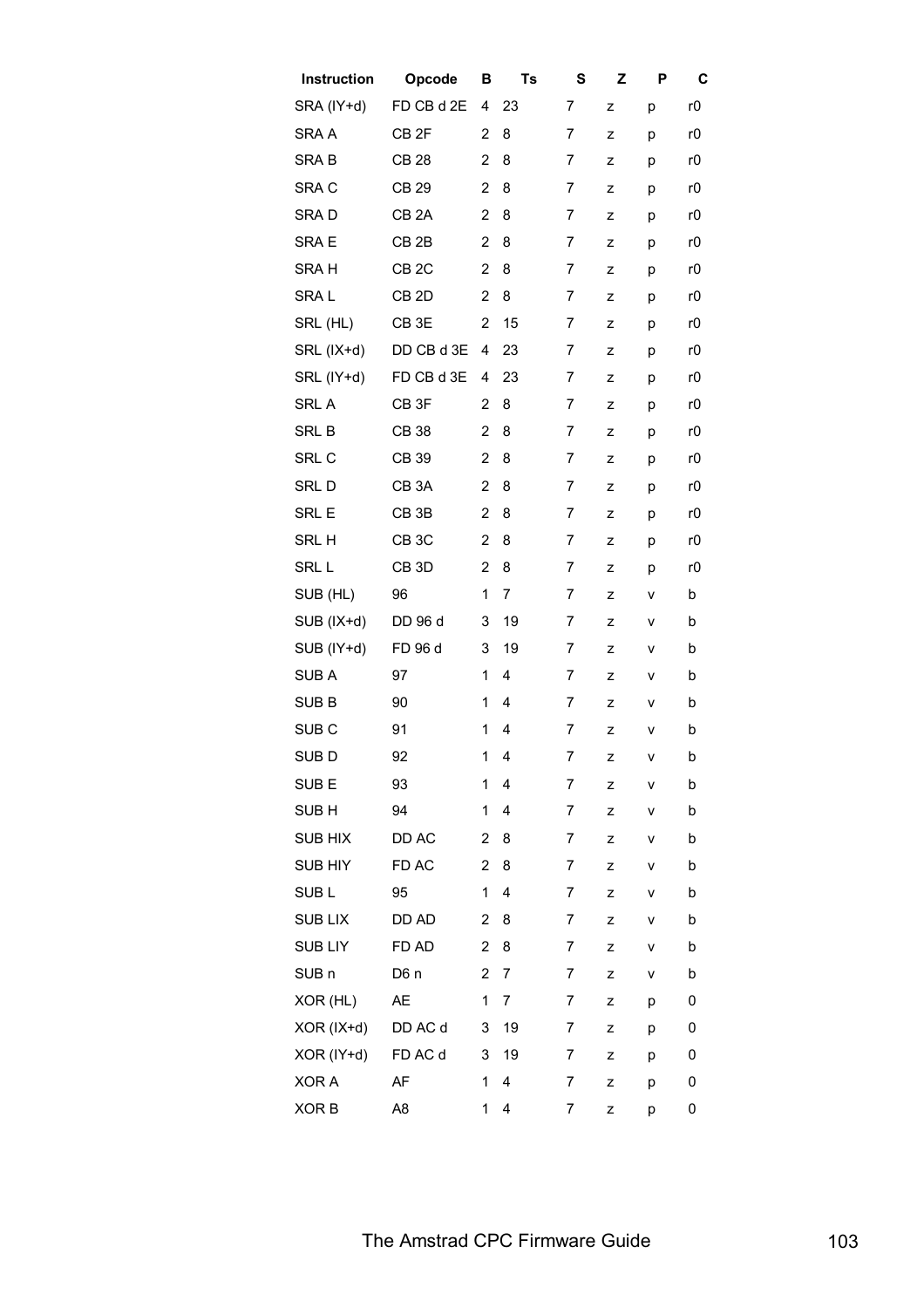| Instruction    | Opcode         | в           | Ts  | S | z | P | С |
|----------------|----------------|-------------|-----|---|---|---|---|
| XOR C          | A <sub>9</sub> | 1           | 4   | 7 | z | р | 0 |
| XOR D          | AA             | 1           | 4   | 7 | z | р | 0 |
| XOR E          | AB             | 1           | 4   | 7 | z | р | 0 |
| XOR H          | AC             | 1           | 4   | 7 | z | р | 0 |
| <b>XOR HIX</b> | DD AC          | 2           | - 8 | 7 | z | р | 0 |
| <b>XOR HIY</b> | FD AD          | $2^{\circ}$ | 8   | 7 | z | р | 0 |
| XOR L          | AD             | 1           | 4   | 7 | z | р | 0 |
| <b>XOR LIX</b> | DD AC          | 2 8         |     | 7 | z | р | 0 |
| <b>XOR LIY</b> | FD AD          | 2           | 8   | 7 | z | р | 0 |
| XOR n          | EE n           | 2           | 7   | 7 | z | р | 0 |